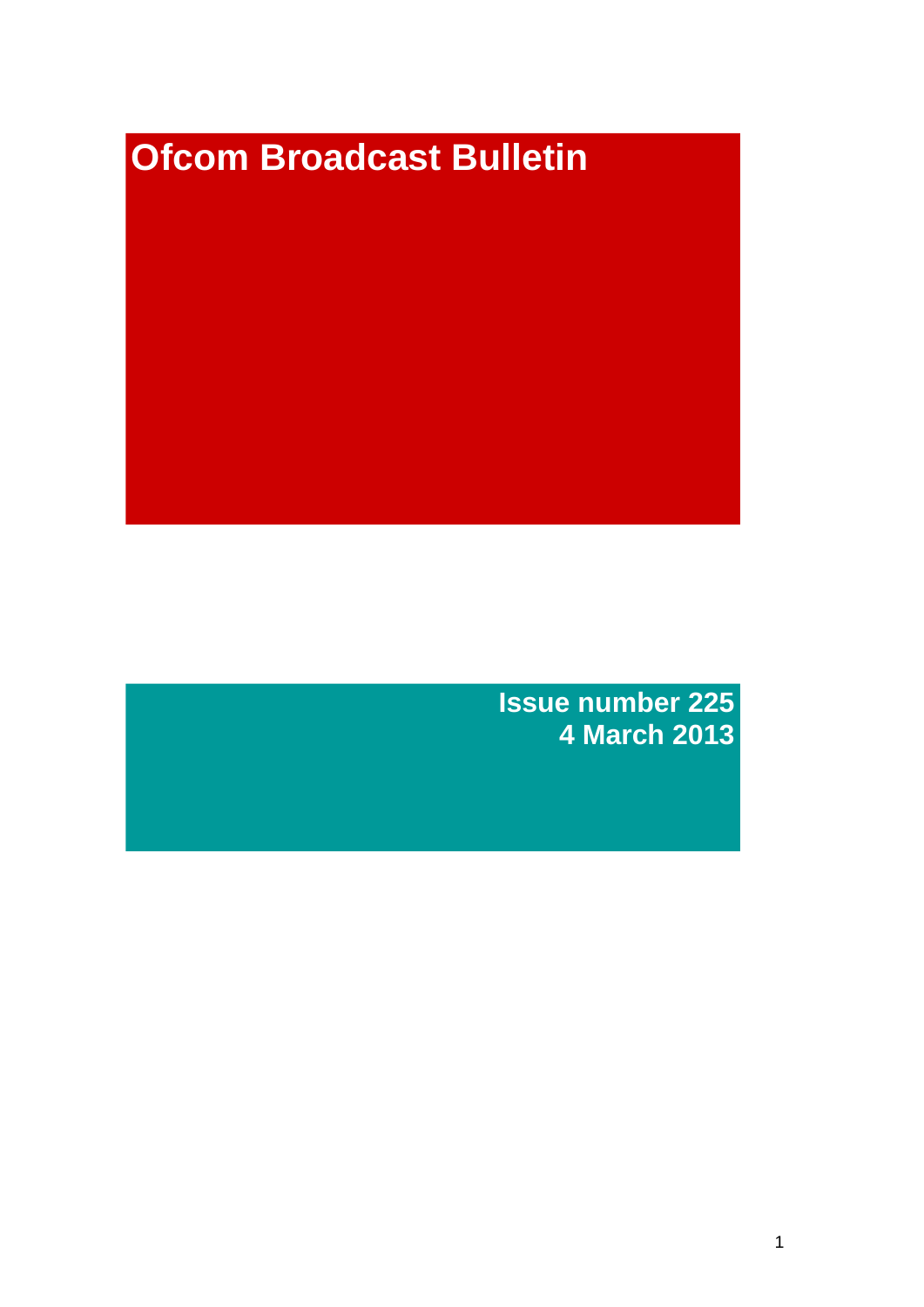# **Contents**

| Introduction                                                                                                                                                                                                                                                     | 4  |
|------------------------------------------------------------------------------------------------------------------------------------------------------------------------------------------------------------------------------------------------------------------|----|
| <b>Notice of Sanction</b>                                                                                                                                                                                                                                        |    |
| <b>Miss Arab London 2011</b><br>Al-Alamia TV, 7, 14, 21 and 29 October 2011                                                                                                                                                                                      | 6  |
| <b>Standards cases</b>                                                                                                                                                                                                                                           |    |
| In Breach                                                                                                                                                                                                                                                        |    |
| Northern Birds, Essex Babes, Sportxxx Girls, and Livexxx Babes<br>Northern Birds (Channel 935), Essex Babes (Channel 936), Sportxxx<br>Girls (Channel 940) and Livexxx Babes (Channel 942), 24 September to<br>8 February 2013, various times throughout the day | 8  |
| <b>Sikh Channel Report</b><br>Sikh Channel, 18 October 2012, 21:40                                                                                                                                                                                               | 15 |
| <b>WWE Superstars</b><br>Sky 1, 10 November 2012, 09:00                                                                                                                                                                                                          | 23 |
| <b>Ice Road Truckers</b><br>History, 23 November 2012, 20:00                                                                                                                                                                                                     | 27 |
| <b>Russ Williams</b><br>Absolute Classic Rock, 28 November 2012, 16:12                                                                                                                                                                                           | 31 |
| <b>Viewer competition</b><br>True Movies, True Movies 2, True Entertainment, 20 to 22 October 2012                                                                                                                                                               | 34 |
| <b>Shastho Protidin</b><br>NTV, 3 November 2012, 16:00 to 17:00                                                                                                                                                                                                  | 38 |
| <b>Advertising Scheduling cases</b>                                                                                                                                                                                                                              |    |
| In Breach                                                                                                                                                                                                                                                        |    |
| <b>Advertising minutage</b><br>ARY QTV, 5 October 2012, 01:00                                                                                                                                                                                                    | 42 |
| <b>Advertising minutage</b><br>RT, 2 October to 7 December 2012, various times                                                                                                                                                                                   | 45 |

**Breach findings table**

|  | Code on the Scheduling of Television Advertising compliance reports |  |
|--|---------------------------------------------------------------------|--|
|--|---------------------------------------------------------------------|--|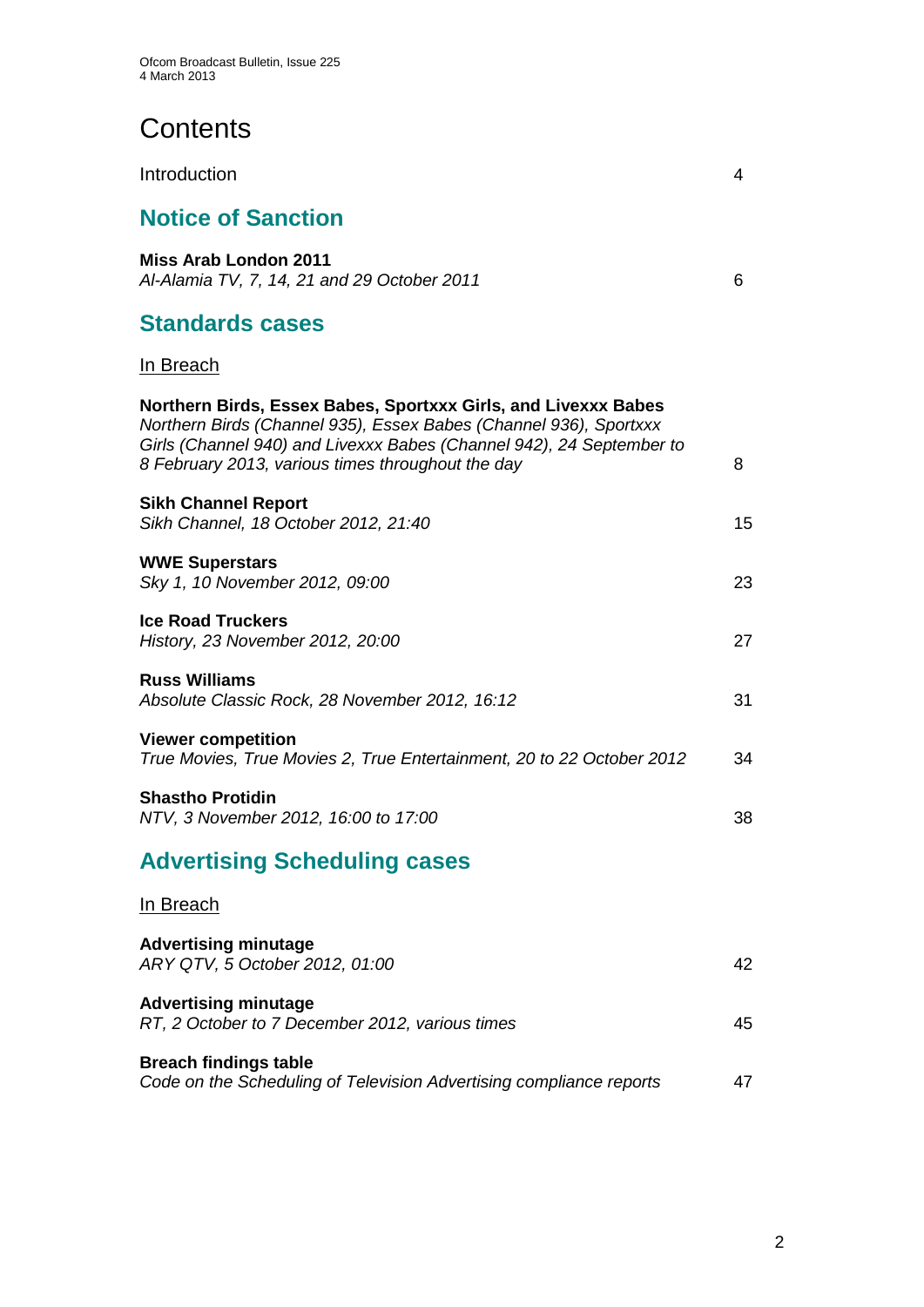# **Fairness and Privacy cases**

## Not Upheld

| <b>Complaint by Miss Zoe Alexander</b><br>The X Factor, ITV1, 18 August 2012                    | 48 |
|-------------------------------------------------------------------------------------------------|----|
| <b>Complaint by Mr Glenn Smith</b><br>The X Factor, ITV1, 18 August 2012                        | 59 |
| <b>Complaint by Mr Shaun Tudor</b><br>East Midlands Today, BBC1 East Midlands, 7 September 2012 | 65 |
| <b>Other Programmes Not in Breach</b>                                                           | 70 |
| <b>Complaints Assessed, Not Investigated</b>                                                    | 71 |
| <b>Investigations List</b>                                                                      | 80 |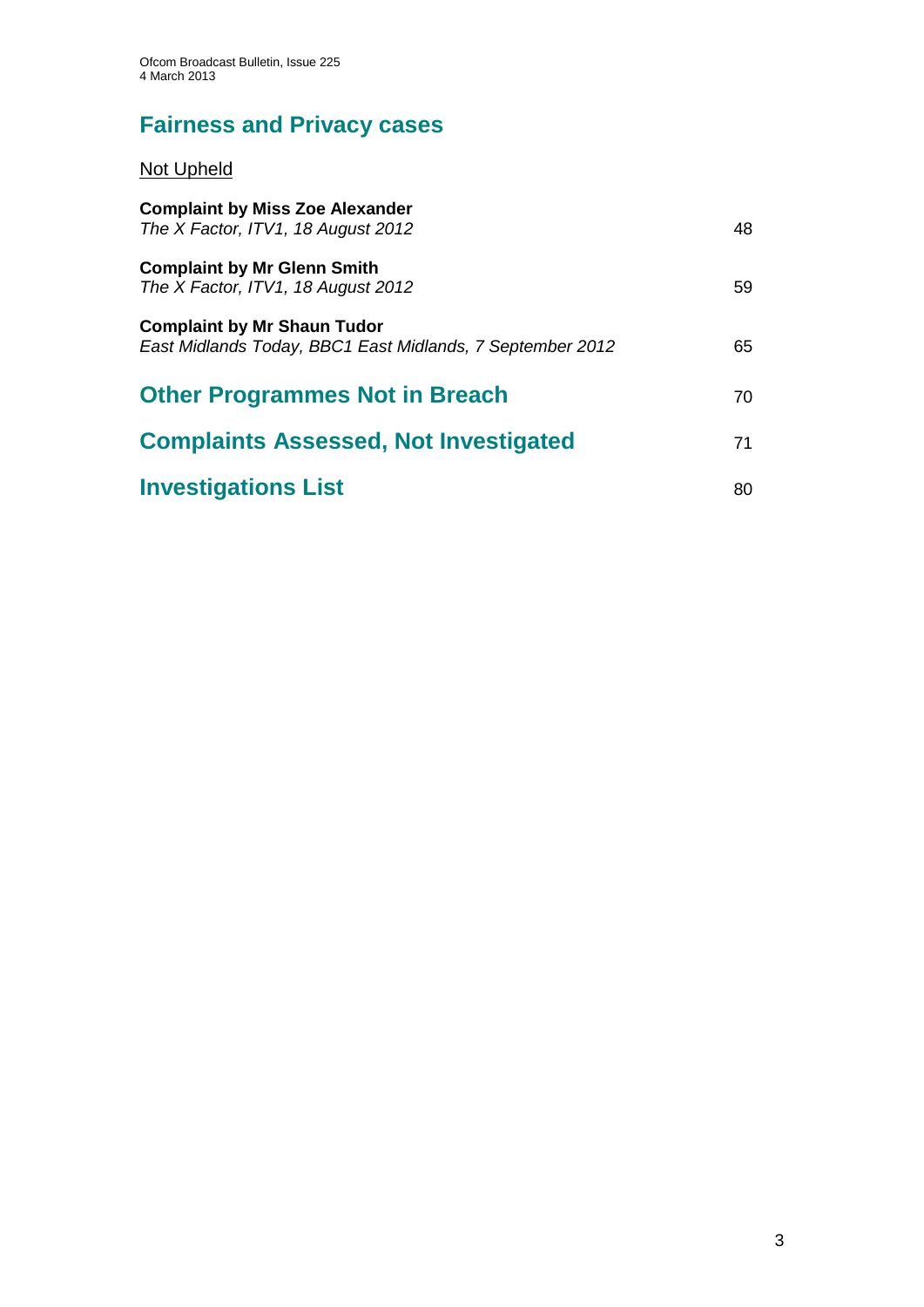# **Introduction**

Under the Communications Act 2003 ("the Act"), Ofcom has a duty to set standards for broadcast content as appear to it best calculated to secure the standards objectives<sup>1</sup>. Ofcom must include these standards in a code or codes. These are listed below. Ofcom also has a duty to secure that every provider of a notifiable On Demand Programme Services ("ODPS") complies with certain standards requirements as set out in the  $Act<sup>2</sup>$ .

The Broadcast Bulletin reports on the outcome of investigations into alleged breaches of those Ofcom codes below, as well as licence conditions with which broadcasters regulated by Ofcom are required to comply. We also report on the outcome of ODPS sanctions referrals made by ATVOD and the ASA on the basis of their rules and guidance for ODPS. These Codes, rules and guidance documents include:

- a) [Ofcom's Broadcasting Code](http://stakeholders.ofcom.org.uk/broadcasting/broadcast-codes/broadcast-code/) ("the Code").
- b) the [Code on the Scheduling of Television Advertising](http://stakeholders.ofcom.org.uk/broadcasting/broadcast-codes/advert-code/) ("COSTA") which contains rules on how much advertising and teleshopping may be scheduled in programmes, how many breaks are allowed and when they may be taken.
- c) certain sections of the [BCAP Code: the UK Code of Broadcast Advertising,](http://www.bcap.org.uk/Advertising-Codes/Broadcast-HTML.aspx) which relate to those areas of the BCAP Code for which Ofcom retains regulatory responsibility. These include:
	- the prohibition on 'political' advertising:
	- sponsorship and product placement on television (see Rules 9.13, 9.16 and 9.17 of the Code) and all commercial communications in radio programming (see Rules 10.6 to 10.8 of the Code);
	- 'participation TV' advertising. This includes long-form advertising predicated on premium rate telephone services – most notably chat (including 'adult' chat), 'psychic' readings and dedicated quiz TV (Call TV quiz services). Ofcom is also responsible for regulating gambling, dating and 'message board' material where these are broadcast as advertising<sup>3</sup>.
- d) other licence conditions which broadcasters must comply with, such as requirements to pay fees and submit information which enables Ofcom to carry out its statutory duties. Further information can be found on Ofcom's website for [television](http://licensing.ofcom.org.uk/tv-broadcast-licences/) and [radio](http://licensing.ofcom.org.uk/radio-broadcast-licensing/) licences.
- e) rules and guidance for both [editorial content and advertising content on ODPS.](http://www.atvod.co.uk/uploads/files/ATVOD_Rules_and_Guidance_Ed_2.0_May_2012.pdf) Ofcom considers sanctions in relation to ODPS on referral by the Authority for Television On-Demand ("ATVOD") or the Advertising Standards Authority ("ASA"), co-regulators of ODPS for editorial content and advertising respectively, or may do so as a concurrent regulator.

[Other codes and requirements](http://stakeholders.ofcom.org.uk/broadcasting/broadcast-codes/) may also apply to broadcasters and ODPS, depending on their circumstances. These include the Code on Television Access Services (which sets out how much subtitling, signing and audio description relevant

<sup>1</sup>  $1$  The relevant legislation is set out in detail in Annex 1 of the Code.

 $2$  The relevant legislation can be found at Part 4A of the Act.

 $3$  BCAP and ASA continue to regulate conventional teleshopping content and spot advertising for these types of services where it is permitted. Ofcom remains responsible for statutory sanctions in all advertising cases.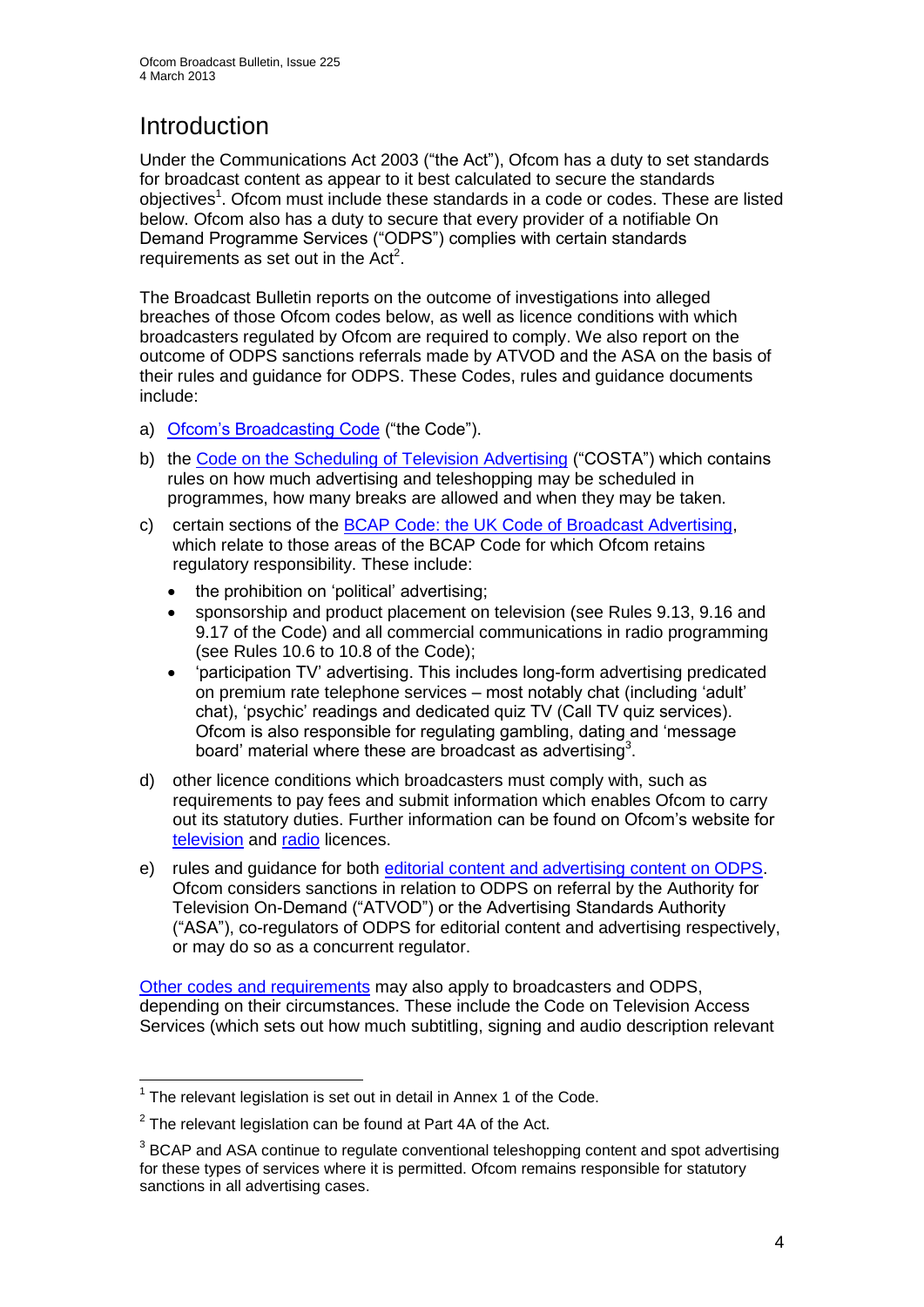licensees must provide), the Code on Electronic Programme Guides, the Code on Listed Events, and the Cross Promotion Code.

**It is Ofcom's policy to describe fully the content in television, radio and on demand content. Some of the language and descriptions used in Ofcom's Broadcast Bulletin may therefore cause offence.**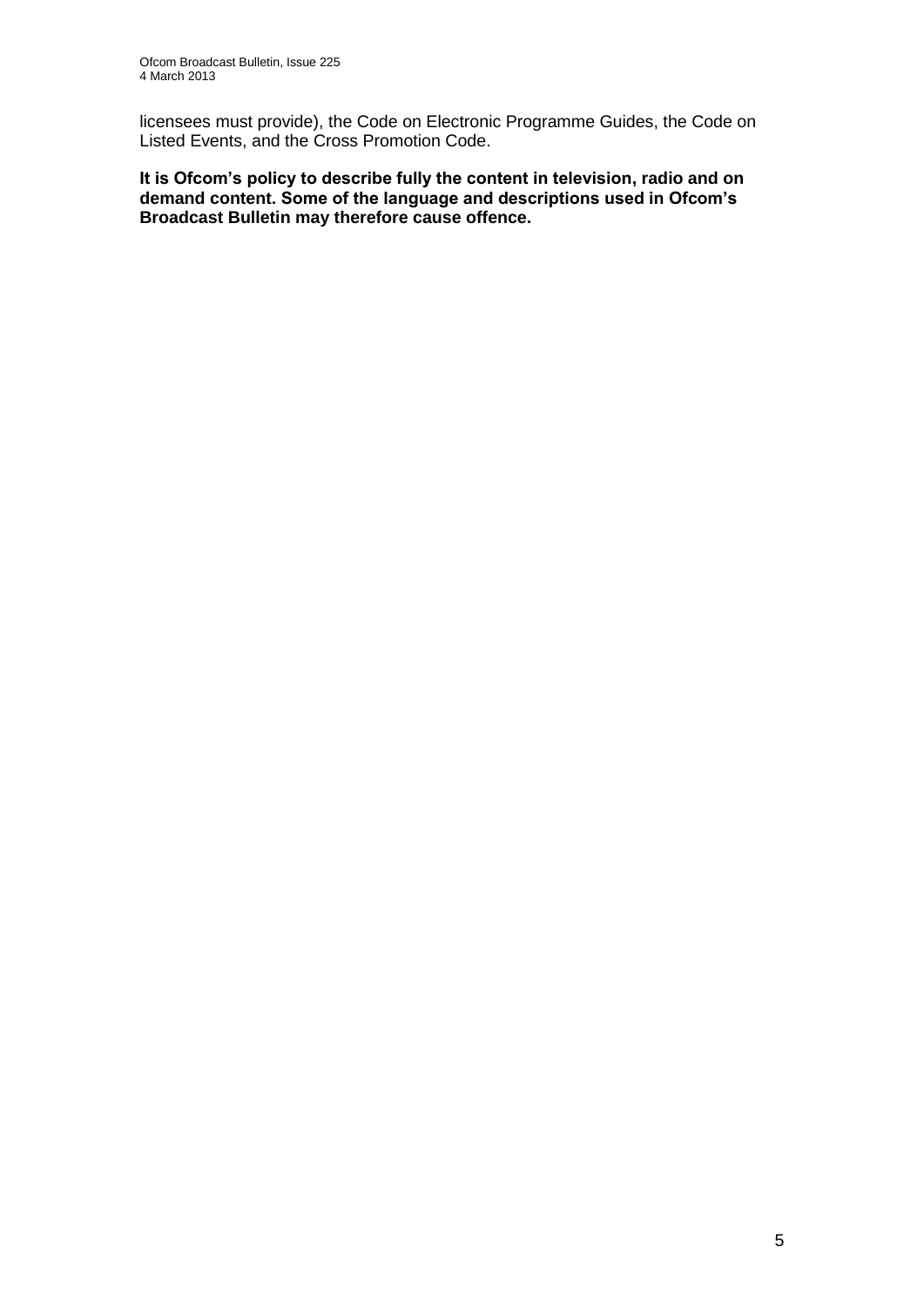# **Notice of Sanction**

#### **Miss Arab London 2011** *Al-Alamia TV, 7, 14, 21 and 29 October 2011*

#### **Introduction**

Al-Alamia TV is a London-based Arab culture and entertainment channel which broadcasts<sup>1</sup> in Arabic and English. The licence for Al-Alamia TV is held by Biditis Limited ("the Licensee").

In October 2011, Al-Alamia TV held a beauty pageant called *Miss Arab London 2011*. The accompanying television series comprised three pre-recorded episodes broadcast on 7, 14 and 21 October 2011 and a final broadcast live on 29 October 2011. The programmes invited viewers to vote for their favourite contestant via a premium rate text message. The programmes also contained segments about a number of businesses which the contestants had visited.

#### **Summary of Decision**

1

Ofcom's Finding published on 9 July 2012 in issue 207 of the Broadcast Bulletin<sup>2</sup> found the programmes in breach of the following Code rules:

- Rule 2.13: "Broadcast competitions and voting must be conducted fairly."
- Rule 2.14: "Broadcasters must ensure that viewers and listeners are not materially misled about any broadcast competition or voting."
- Rule 9.4: "Products, services and trade marks must not be promoted in programming."
- Rule 9.5: "No undue prominence may be given in programming to a product, service or trade mark. Undue prominence may result from:
	- the presence of, or reference to, a product, service or trade mark in programming where there is no editorial justification; or
	- the manner in which a product, service or trade mark appears or is referred to in programming."
- Rule 9.8: "Product placement must not influence the content and scheduling of a programme in a way that affects the responsibility and editorial independence of the broadcaster."

<sup>1</sup> Between October 2010 and 7 July 2012 the channel was broadcasting via the Nilesat satellite to parts of southern Europe and the Middle East. Between October 2010 and December 2011 the channel was also broadcasting to Europe via the Hotbird satellite. The channel is not currently broadcasting via satellite. A live stream was also available on Al-Alamia TV's website, however, on 7 July 2012 the live stream was replaced by a two hour acquired documentary repeating on a loop.

 $2$  Issue 207 of Ofcom's Broadcast Bulletin, 9 July 2012, [http://stakeholders.ofcom.org.uk/binaries/enforcement/broadcast](http://stakeholders.ofcom.org.uk/binaries/enforcement/broadcast-bulletins/obb209/obb209.pdf)[bulletins/obb209/obb209.pdf.](http://stakeholders.ofcom.org.uk/binaries/enforcement/broadcast-bulletins/obb209/obb209.pdf)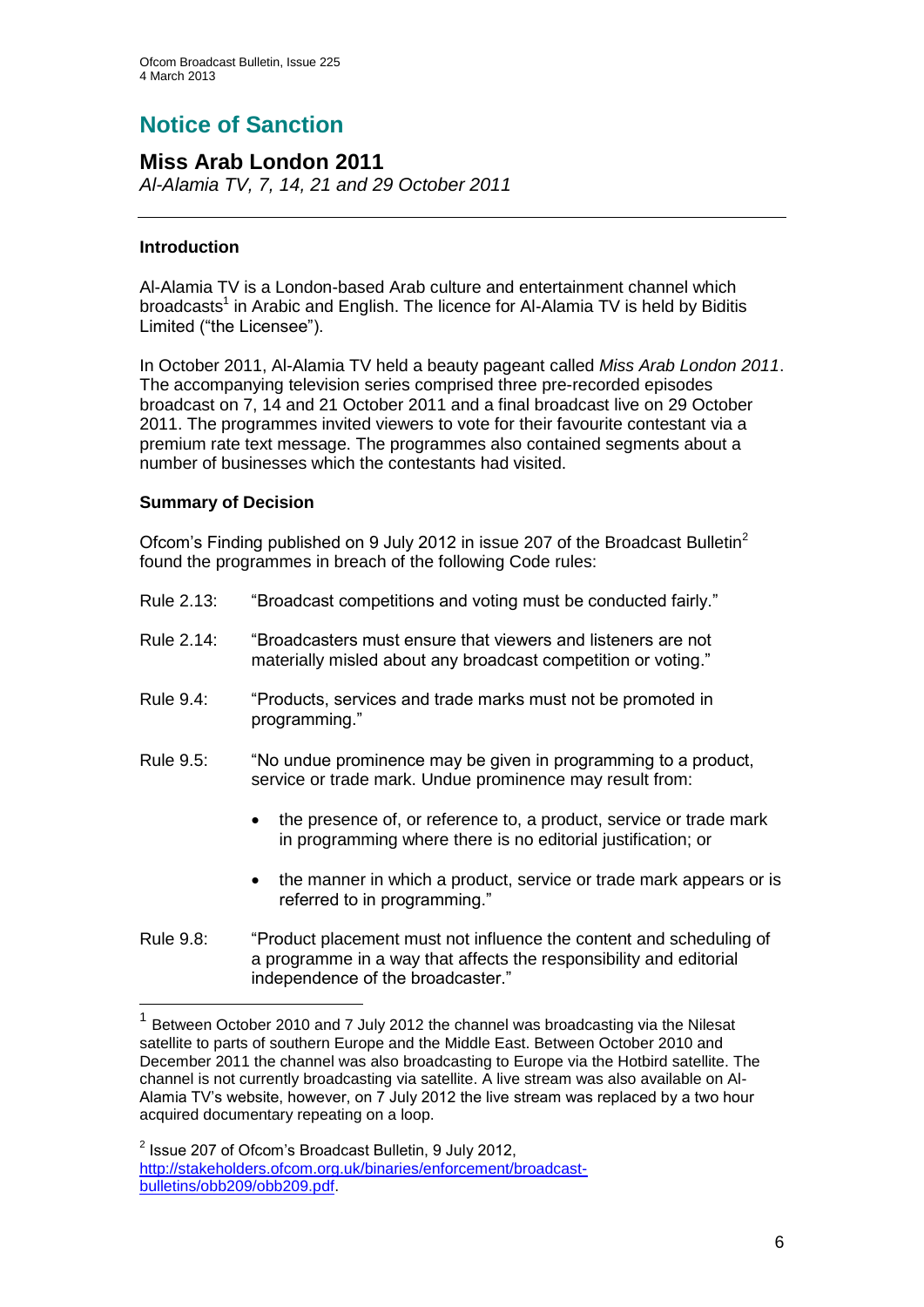- Rule 9.9: "References to placed products, services and trade marks must not be promotional."
- Rule 9.10: "References to placed products, services and trade marks must not be unduly prominent."
- Rule 9.14: "Product placement must be signalled clearly, by means of a universal neutral logo, as follows:
	- a) at the beginning of the programme in which placement appears;
	- b) when the programme recommences after commercial breaks; and
	- c) at the end of the programme."

In addition, the Licensee admitted to Ofcom that it had not had any third party verification arrangements in place for its use of premium rate telephony services ("PRS") in this series. Ofcom therefore found the Licensee in breach of Licence Condition 6(A)(3)(b) (third party verification for PRS in voting) which states:

"Where the Licensee uses a Controlled Premium Rate Service as defined under the PRS Condition in force at the time made under section 120 of the Communications Act 2003 as the method of communication for voting or competitions publicised within programme time, the Licensee shall ensure that its compliance procedures include a system of verification by an appropriate independent third party…"

Ofcom decided that the Code and licence condition breaches were so serious that a financial penalty should be imposed in accordance with Ofcom's Procedures for the consideration of statutory sanctions.

In accordance with Ofcom's Penalty Guidelines, Ofcom decided it was appropriate and proportionate in the circumstances to impose a financial penalty of **£30,000** on Biditis Limited in respect of the Code and licence condition breaches (payable to HM Paymaster General).

The full adjudication is available at: [http://stakeholders.ofcom.org.uk/binaries/enforcement/content-sanctions](http://stakeholders.ofcom.org.uk/binaries/enforcement/content-sanctions-adjudications/biditis.pdf)[adjudications/biditis.pdf.](http://stakeholders.ofcom.org.uk/binaries/enforcement/content-sanctions-adjudications/biditis.pdf)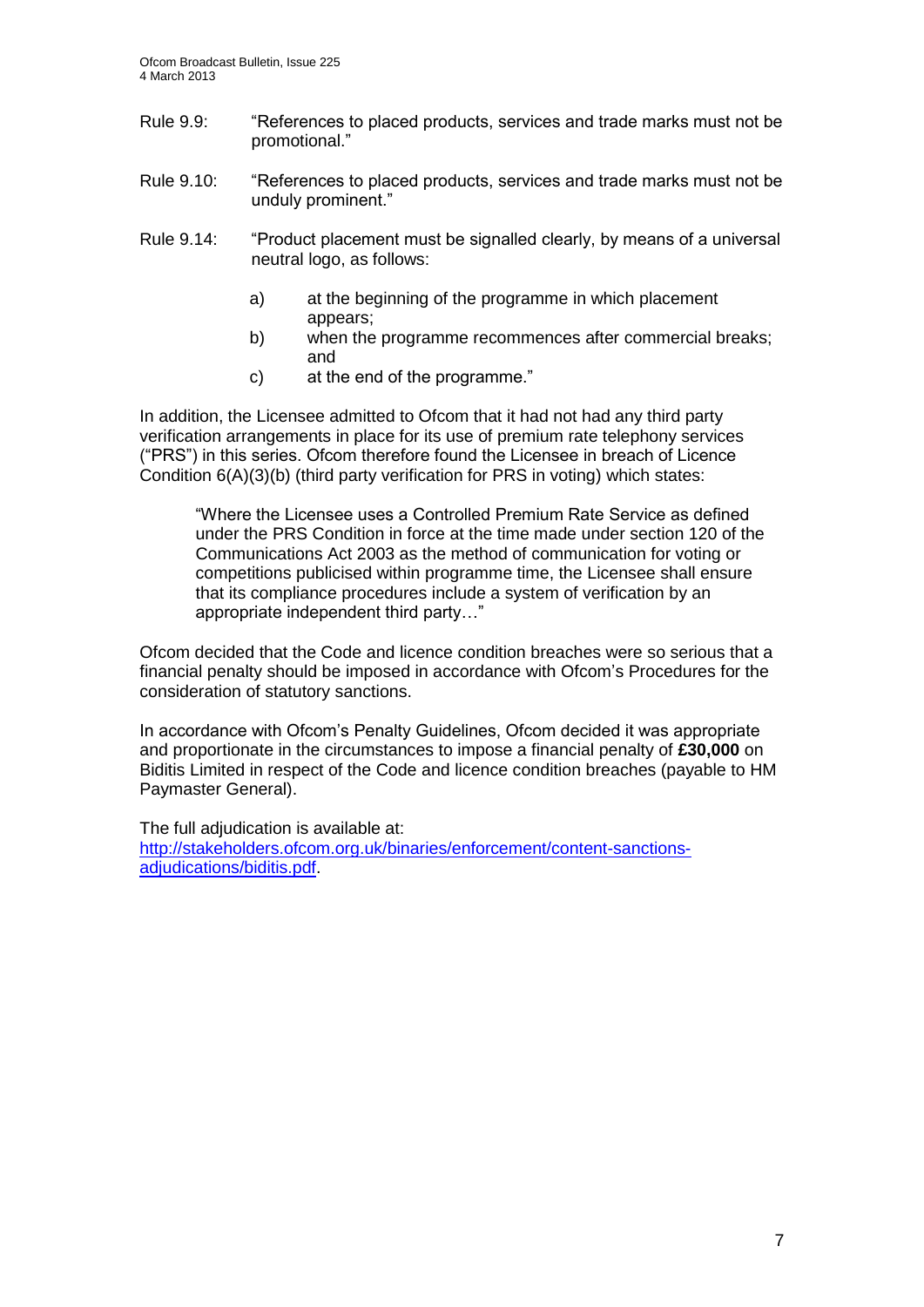# **Standards cases**

## **In Breach**

## **Northern Birds, Essex Babes, Sportxxx Girls, and Livexxx Babes**

*Northern Birds (Channel 935), Essex Babes (Channel 936), Sportxxx Girls (Channel 940), and Livexxx Babes (Channel 942), 24 September to 8 February 2013, various times throughout the day*

#### **Introduction**

The services Northern Birds (Sky channel 935), Essex Babes (Sky channel 936), Sportxxx Girls (Sky channel 940) and Livexxx Babes (Sky channel 942) all transmit interactive daytime chat and 'adult chat' advertising content. These services are freely available without mandatory restricted access and are situated in the 'adult' section of the electronic programme guide of the Sky digital satellite platform ("Sky EPG"). Viewers are invited to contact on-screen presenters via premium-rate telephony services ("PRS"). The female presenters dress and behave in a sexually provocative way while encouraging viewers to contact the PRS numbers. The licences for Northern Birds, Sportxxx Girls, Essex Babes and Livexxx Babes (together the "SEL licensed services") are all held by Satellite Entertainment Limited ("SEL" or "the Licensee").

Ofcom received a complaint that, throughout the day and across all these channels, on-screen references were made to the website 'bluebird.tv' by means of a graphic giving the URL of the website positioned in the bottom left-hand corner of the screen. The complainant said that on accessing the website there were no access restrictions, and that users were directed to "freely accessible R18 equivalent content" by clicking on "any number of links".

Ofcom noted that, across the four SEL licensed services and throughout the day, an on-screen text graphic providing contact information for the Bluebird service was positioned centrally at the base of the screen. The left-hand side of this graphic showed the bluebird.tv website URL above the chat service's phone number, and to the right was the Bluebird TV logo. Also visible on screen, at all times and across all channels, were the contact telephone numbers for text services (to the right-hand side of the graphic), and a photograph of the female model currently presenting the broadcast. From Ofcom's examination of the broadcast material, it appeared that no verbal references to the website URL were made by the presenters.

After receipt of the complaint Ofcom researched the bluebird.tv website and noted and retained records, including screenshots, of the following.

The bluebird.tv website consisted of a homepage containing a number of tab-style links to Bluebird branded content. There were no access restrictions – other than responding "OK" to a pop-up box on first visiting the site to confirm that the user was over 18 years of age. The "Bluebird HQ" tab, positioned at the top right-hand side of the screen, took the user to the "Bluebird Films" landing page, at the URL bluebirdfilms.com. This page contained a user "agreement", with two corresponding buttons for the user to accept the "agreement" ("I Agree: ENTER", and so proceed to the "Bluebird Films" homepage) or to not accept the agreement ("I Disagree: EXIT", and so not proceed to the "Bluebird Films" homepage).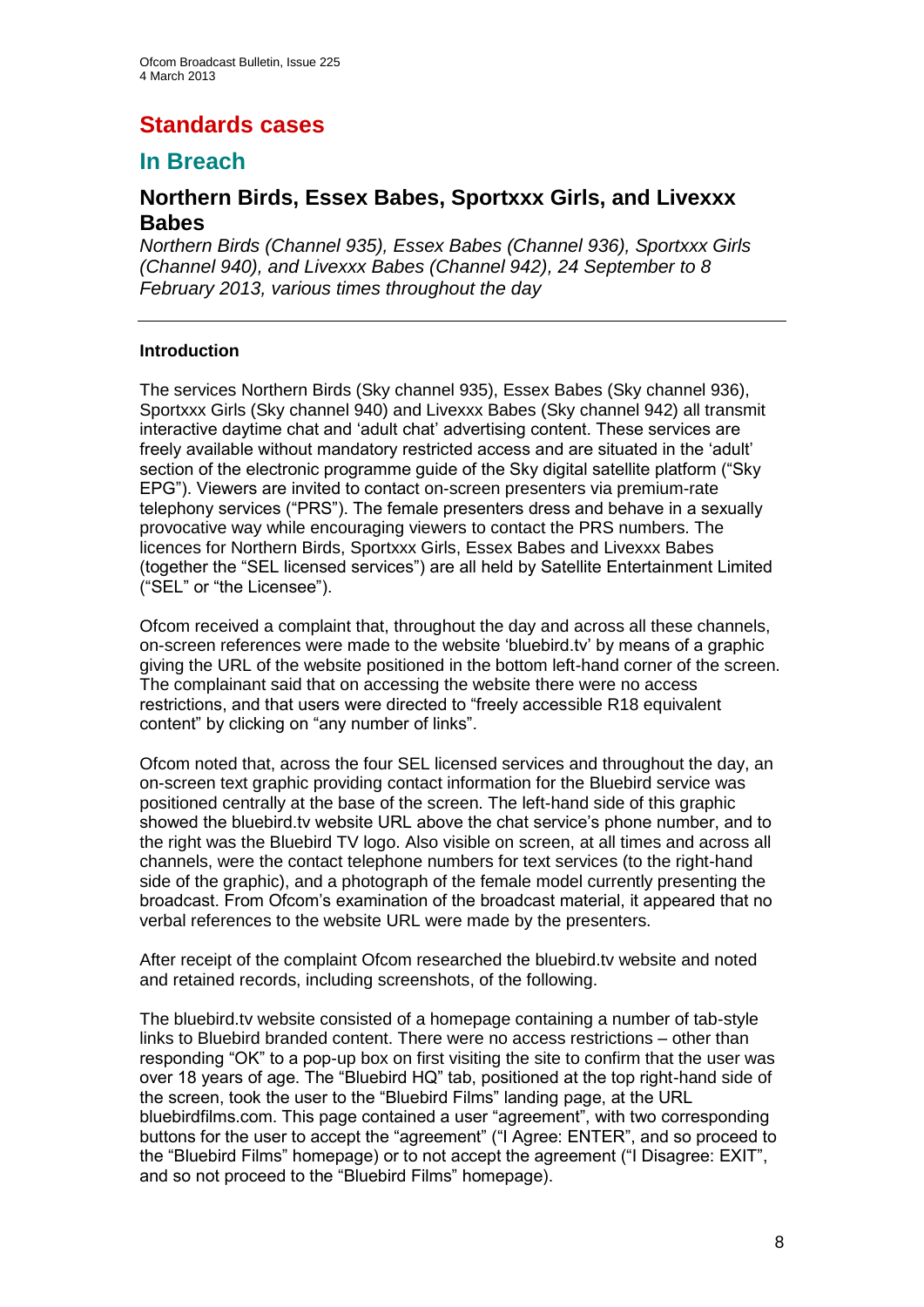Ofcom observed that this website contained explicit pornographic material (equivalent to the British Board of Film Classification ("BBFC") R18-rated content<sup>1</sup>). Registration and age verification by means of using a credit card (holders must be over 18 years of age) was only required if the user wished to become a member of the premium Bluebird service.

Two types of explicit pornographic material could be accessed and viewed from the "Bluebird Films" homepage.

The first type, on initially accessing the "Bluebird Films" website, consisted of an embedded video player positioned in the centre of the screen, which automatically played a video clip. The player showed a 50-second video clip, the first 30 seconds of which featured edited 'glamour' shots of scantily clad or naked women, kissing, touching and posing in an erotic way. The final 20 seconds of the clip, however, featured explicit sexual material involving shots of oral sex, vaginal penetration, and the use of sex toys for sexual stimulation or penetration – some of which were in close-up.

The second type of pornographic material was accessible at the bottom of the page (beneath the player containing the video material described immediately above) and consisted of 17 photographic hyperlinks under the heading "Bluebird Films Hot Movies". These links promoted pornographic films that could be viewed in full by purchasing premium Bluebird membership or by purchasing the associated DVD product (from the "Buy DVD's [sic]" tab positioned at the top of the page). Clicking on these photographic hyperlinks led the user through to "teaser" videos, each between about one and two minutes in length, promoting the full film to which the photographic hyperlink corresponded. These teaser videos featured explicit sexual material including vaginal penetration, oral sex, and masturbation – some of which was again in close-up.

Since 1 September 2010, all PRS-based daytime and adult chat television services have been regulated by Ofcom as long-form advertising, i.e. teleshopping. From 1 September 2010 the relevant standards code for such services has been the UK Code of Broadcast Advertising ("the BCAP Code").

Ofcom was concerned that these promotional references to the bluebird.tv website were broadcast throughout the day across the four services. Ofcom considered this raised issues warranting investigation under BCAP Code Rule 30.3, which states:

"Advertisements for products coming within the recognised character of pornography are permitted behind mandatory restricted access on adult entertainment channels only."<sup>2</sup>

#### **Response**

Ofcom did not consider it necessary to seek formal comments from the Licensee prior to reaching its Preliminary View in this case. Ofcom provided its Preliminary

<sup>1</sup>  $1$  The 'R18' category is a special and legally restricted classification primarily for explicit works of consenting sex or strong fetish material involving adults. Films may only be shown to adults in specially licensed cinemas, and video works may be supplied to adults only in licensed sex shops. 'R18' videos may not be supplied by mail order.

 $2$  "Behind mandatory restricted access on adult entertainment channels" is interpreted with reference to Rule 1.18 of the Ofcom Broadcasting Code.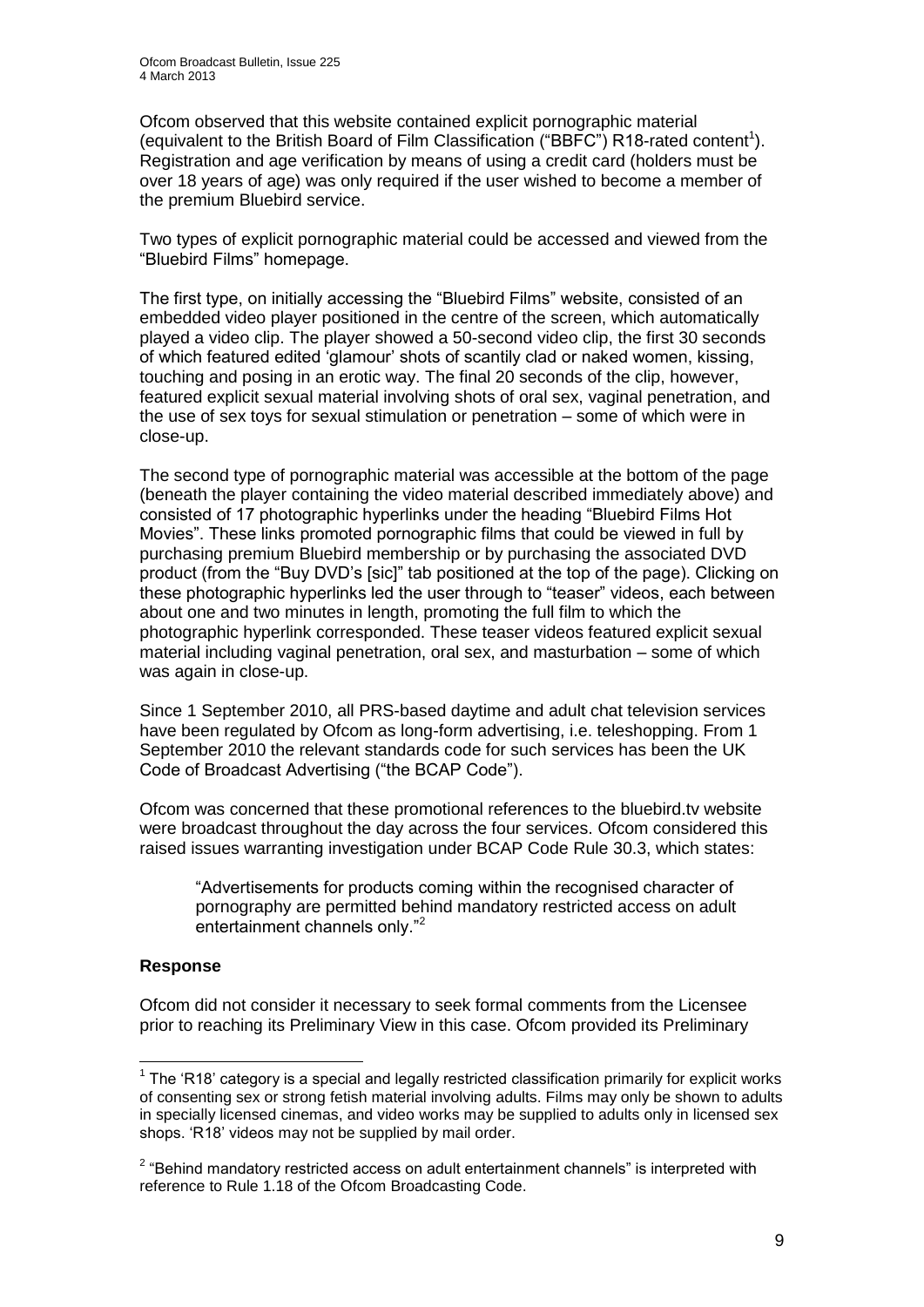View to the Licensee on 7 December 2012.

In its response to the Preliminary View, SEL denied any breach. The Licensee said that "the bluebird TV website broadcasts only content that that it simultaneously airs on the above Satellite TV Ltd owned channels that fall under your jurisdiction" and that it was "at a loss as to understand the basis of the allegations" by Ofcom that the Licensee had breached BCAP Code Rule 30.3 in this case. The Licensee said that "[t]here are no links to, or promotions of sexually explicit content on this site [Bluebird TV]" but that "there are however topless images of our models that conform to established newspaper publishing standards".

In addition, referring specifically to the material accessed via the Bluebird HQ tab located on the Bluebird TV website, the Licensee stated that "this as the language indicates [is] a page designed to deliver information about the world behind the scenes in a broadcast facility" and "in the event of...seeking to promote R18 strength content it is very unlikely we would secure any sales from such a tab".

#### **Decision**

Under the Communications Act 2003, Ofcom has a duty to set standards for broadcast content as appear to it best calculated to secure the standards objectives, including that "the inclusion of advertising which may be misleading, harmful or offensive in television and radio services is prevented". This objective is reflected in the rules set out in the BCAP Code.

The BCAP Code contains rules which permit 'adult chat' services to be advertised within prescribed times and on free-to-air channels that are specifically licensed by Ofcom for that purpose, but which carefully circumscribe their content to exclude inappropriate material. These rules apply to both daytime and 'adult chat' services.

In particular Rule 30.3 states that:

"Advertisements for products coming within the recognised character of pornography are permitted behind mandatory restricted access on adult entertainment channels only."

When setting and applying standards in the BCAP Code to provide adequate protection to members of the public from serious or widespread offence, Ofcom must have regard to the need for standards to be applied in a manner that best guarantees an appropriate level of freedom of expression in accordance with Article 10 of the European Convention on Human Rights, as incorporated in the Human Rights Act 1998. However, the advertising content of 'adult chat' services has much less latitude than is typically available to editorial material in respect of context and narrative. The primary intent of advertising is to sell products and services, and consideration of acceptable standards will take that context into account.

On 27 July 2011 Ofcom published revised guidance on the advertising of telecommunications-based sexual entertainment services and PRS daytime chat services (the "Chat Service Guidance")<sup>3</sup>. The Chat Service Guidance clearly sets out

 3 The latest version of the Chat Service Guidance (4 February 2013) is available at: [http://stakeholders.ofcom.org.uk/binaries/broadcast/guidance/bcap-guidance.pdf.](http://stakeholders.ofcom.org.uk/binaries/broadcast/guidance/bcap-guidance.pdf) Ofcom has considered this decision by reference to the version of the Chat Service Guidance applicable at the relevant time, namely the version published on 27 July 2011.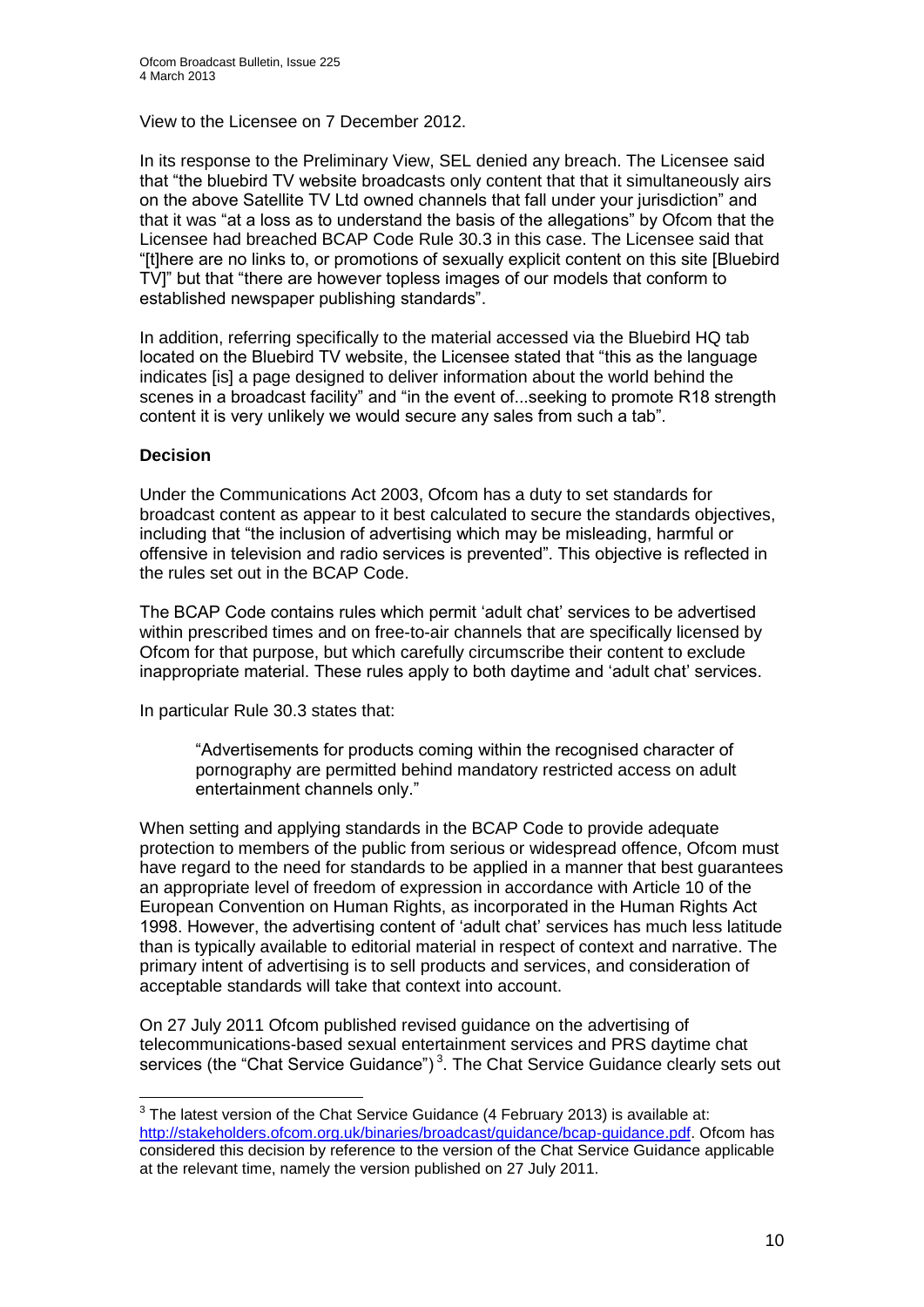what Ofcom considers to be acceptable to broadcast on these services pre- and post-watershed. In particular, the Chat Service Guidance states under the heading "Website references" and under Rule 30.3 of the BCAP Code that:

"Ofcom licensed services that are broadcast without mandatory restricted access must not promote websites that contain material within the recognised character of pornography."

Ofcom has also made clear in previous sanctions decisions and published findings under the Code that, in no circumstances, should websites containing unprotected R18 material be promoted on a licensed service $4$ .

#### Promotion of a website

1

Ofcom's examination of material across the SEL licensed services – both prewatershed (in this case, 15:00 to 15:30) and immediately post-watershed (in this case, 21:00 to 21:30) – showed the bluebird.tv website URL was present on screen as described above throughout the broadcasts at these times. In Ofcom's view, the continued on-screen references to the bluebird.tv website URL for at least the period 24 September 2012 to 8 February 2013 both during daytime and the period after the 21:00 watershed clearly amounted to promotions of the bluebird.tv website, its related video content material, and associated products as detailed below – including, but not exclusively, membership of the Bluebird premium service and the sale of related DVDs. The on-screen references to the bluebird.tv website were therefore advertising these products.

In Ofcom's view, SEL promoted the bluebird.tv website within its licensed television services as a means for viewers to purchase membership of the Bluebird premium service, available from the Bluebird Films website (accessible through the "Bluebird HQ" tab), which offers access to both its exclusive adult film content and live webcams, and to purchase adult DVDs.

The on-air promotional references to the website were clearly broadcast advertising content.

#### Containing material within the recognised character of pornography

Ofcom considered next whether the on-screen promotion of the bluebird.tv website URL was an advertisement for a product "within the recognised character of pornography".

On reviewing the website following receipt of the complaint, Ofcom found that access to the bluebird.tv site was possible without age verification, and led to a homepage which streamed one of the Bluebird TV linear channels. It prominently displayed five tabs, which each took a user directly to five Bluebird-branded web services. One of these, as indicated by the name on the tab, was Bluebird HQ. Bluebird HQ shares common branding with Bluebird TV and the tab linked through to Bluebird Films, which offered premium film membership services, R18 equivalent pornographic trailers and DVD sales. Ofcom noted that the "Bluebird Films" homepage contained video content that featured, among other things, but not exclusively, video images of vaginal penetration and oral sex – some of which was shown in close-up. Two types

 $<sup>4</sup>$  For example, see the £25,000 fine imposed on RHF Productions Limited on 18 May 2009:</sup> [http://stakeholders.ofcom.org.uk/binaries/enforcement/content-sanctions](http://stakeholders.ofcom.org.uk/binaries/enforcement/content-sanctions-adjudications/rhfportland.pdf)[adjudications/rhfportland.pdf.](http://stakeholders.ofcom.org.uk/binaries/enforcement/content-sanctions-adjudications/rhfportland.pdf)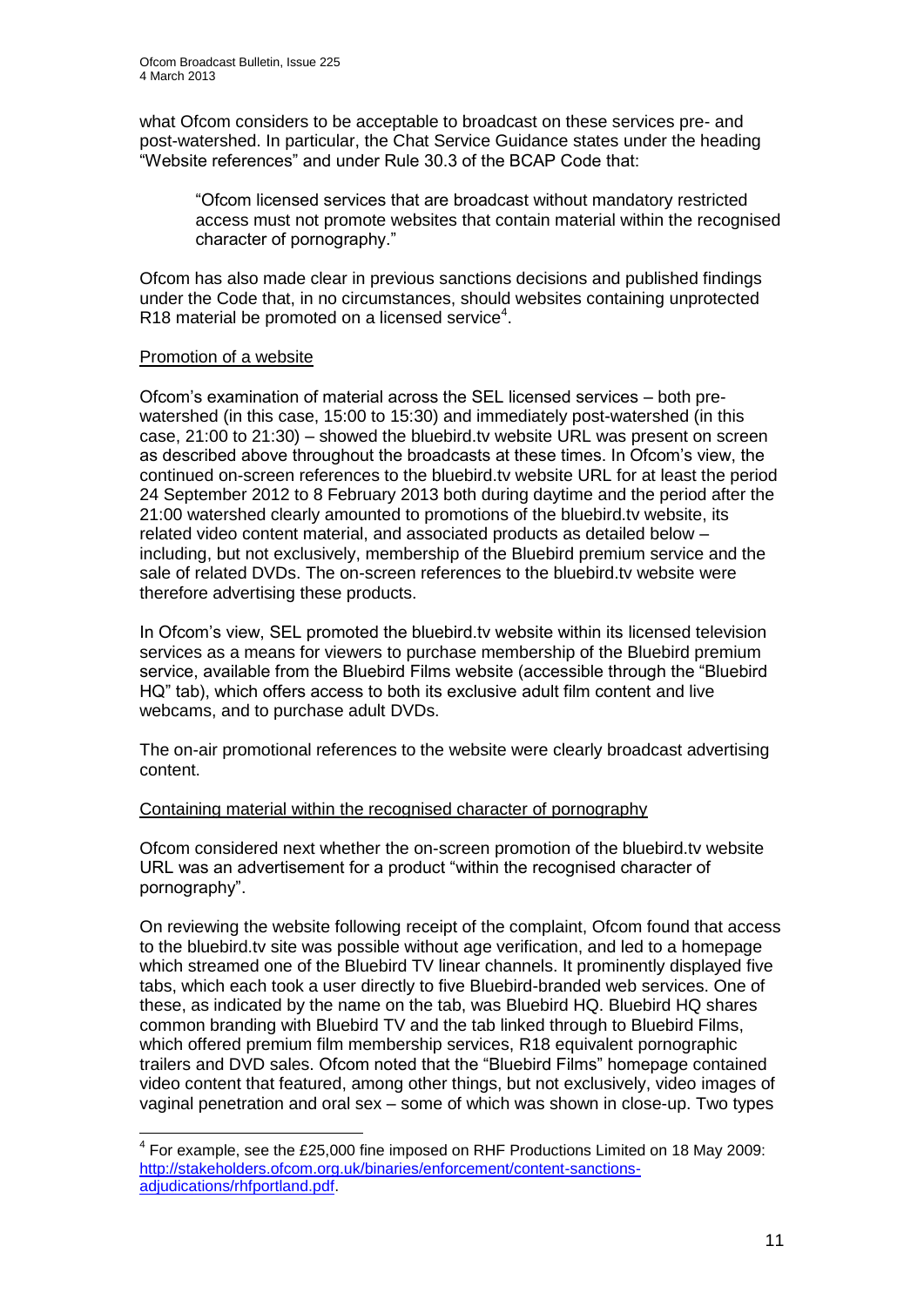of explicit sexual material could be accessed and viewed from the "Bluebird Films" homepage, as summarised already in the introduction to this finding.

The first type, on initially accessing the "Bluebird Films" website, automatically played from an embedded player positioned in the centre of the homepage. The player showed a 50-second video clip, the final 20 seconds of which featured explicit sexual material involving shots of oral sex, vaginal penetration, and the use of sex toys for sexual stimulation or penetration – some of which were in close-up.

The second type of material could be accessed from the "Bluebird Films" homepage. At the bottom of the page, beneath the player containing the video material described immediately above, were 17 photographic hyperlinks. These were under the heading "Bluebird Films Hot Movies", and promoted pornographic films that could be viewed in full by purchasing premium Bluebird membership or by purchasing the associated DVD product (from the "Buy DVD's [sic]" tab positioned at the top of the page). Clicking on these photographic hyperlinks led the user through to teaser videos, each between about one and two minutes in length, promoting the full film to which the photographic hyperlink corresponded. These teaser videos featured explicit sexual material including actual vaginal penetration, oral sex, and masturbation – some of which was again in close-up.

From the "Bluebird Films" homepage, it was also possible for users to click on tabs to watch video profiles of female models, click through to 'live chat' services, or to purchase related DVDs.

In Ofcom's view, the on-screen references to the bluebird.tv website were therefore advertising for products which were evidently "within the recognised character of pornography". Ofcom therefore found that the Licensee's contention that the only content on the Bluebird TV website was that which simultaneously aired on the SEL licensed services was incorrect.

Ofcom also noted that users visiting bluebird.tv and clicking on the "Bluebird HQ" tab (through to the "Bluebird Films" website) were warned before access that they should be 18 years of age or over if visiting the sites. However, at no point during the user journey from bluebird.tv's URL to the pornographic material observed by Ofcom at "Bluebird Films" (clicking through from the Bluebird HQ tab) was there an adequate age verification system that would prevent those under 18 from accessing the material described above.

Ofcom noted SEL's argument that "in the event of...seeking to promote R18 strength content it is very unlikely we would secure any sales from such a tab".

However, Ofcom disagreed with this view. As noted above, the description of the Bluebird HQ tab contained in the Licensee's response to the Preliminary View does not accord with the evidence collected by Ofcom. The fact that the "Bluebird HQ" tab linked to the "Bluebird Films" website was a clear promotion of the "Bluebird Films" brand and the content it offered, some of which was equivalent to R18 in strength. The ability for users to purchase premium Bluebird membership, or to purchase related DVDs, through clicking on tabs on the Bluebird Films homepage, provided a commercial opportunity to achieve sales of these products.

#### Mandatory restricted access

Under Rule 30.3 advertisements for products within the recognised character of pornography are permitted behind mandatory restricted access on adult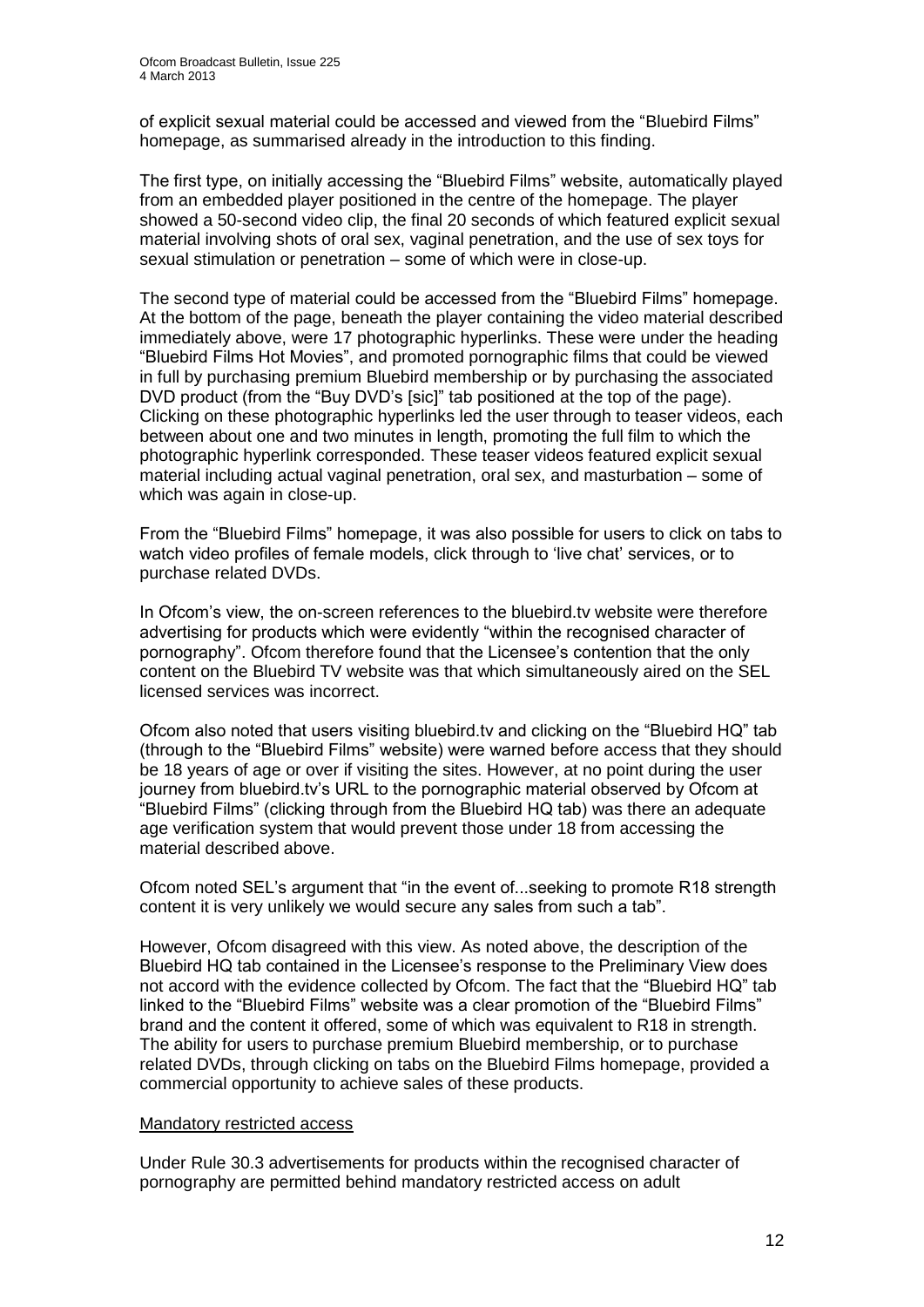entertainment channels only. Section 30 of the BCAP Code states that:

""Behind mandatory restricted access on adult entertainment channels" is interpreted with reference to Rule 1.18 of the Ofcom Broadcasting Code."

Rule 1.18 of the Code carefully restricts the broadcast of "adult sex material" to channels operating with mandatory restricted access and underlines that for this access to be appropriate "measures must be in place to ensure that the subscriber is an adult". Rule 1.18 makes clear in giving the meaning of "mandatory restricted access" that this must consist of "a PIN protected system (or other equivalent protection) which cannot be removed by the user, that restricts access solely to those authorised to view".

Although the four SEL licensed services in this case are within the 'adult' section of the Sky EPG, they are broadcast unencrypted and without mandatory restricted access. Ofcom therefore considered that these advertisements for products within the recognised character of pornography were shown on the SEL licensed services without mandatory restricted access as required by Rule 30.3 of the BCAP Code.

#### Changes to the bluebird.tv website following Ofcom's Preliminary View

Following receipt of SEL's comments on Ofcom's Preliminary View in this case, Ofcom noted that each of the SEL licensed services continued to promote the Bluebird.tv website in the manner described above. Ofcom further researched the bluebird.tv website in December 2012 and January 2013. Ofcom noted several changes to the website. The bluebird.tv homepage featured the "Bluebird HQ" tab as before but a significant change was that, when the user clicked on the "Bluebird HQ" tab, the tab linked to a new page marked "Bluebird HQ", and a new URL, bluebirdhq.com (instead of linking through directly to the "Bluebird Films" homepage as previously). This "Bluebird HQ" landing page was blank except for five tabs marked "Intro", "The Network", "The Jobs", "The Show" and "The Forum", and the tagline, "We bring the show...and this is how we do it!"

If the user clicked on the tab marked "The Forum", the tab linked to a new page, "babeshows.com", which had the functionality and appearance of an online message board. At the top of the page, above the message board text, were seven tabs ("Bluebird Films", "Glambirds", "PC PORN", "Babe Channel Babes", "Bluebird Live", "Bluebird TV", and "Bluebird Movies"). Clicking on the "Bluebird Films" tab took the user to the "Bluebird Films" website, which – as discussed above – allowed users to view without access restrictions the two forms of explicit pornographic material already described: the first autoplayed on the Bluebird Films homepage, and secondly the short "teaser" films which promoted content that could be accessed through premium membership or DVD purchase.

Therefore – despite the changes detailed above to the "Bluebird HQ" tab on the bluebird.tv website – the explicit sexual material referred to in this finding on the Bluebird Films URL could still be viewed without access restrictions from the "Bluebird HQ" tab on the bluebird.tv website. Each of the SEL licensed services continued to promote the bluebird.tv website during this period. As of 8 February 2013, the bluebird.tv website continued to be promoted on each of the SEL licensed services.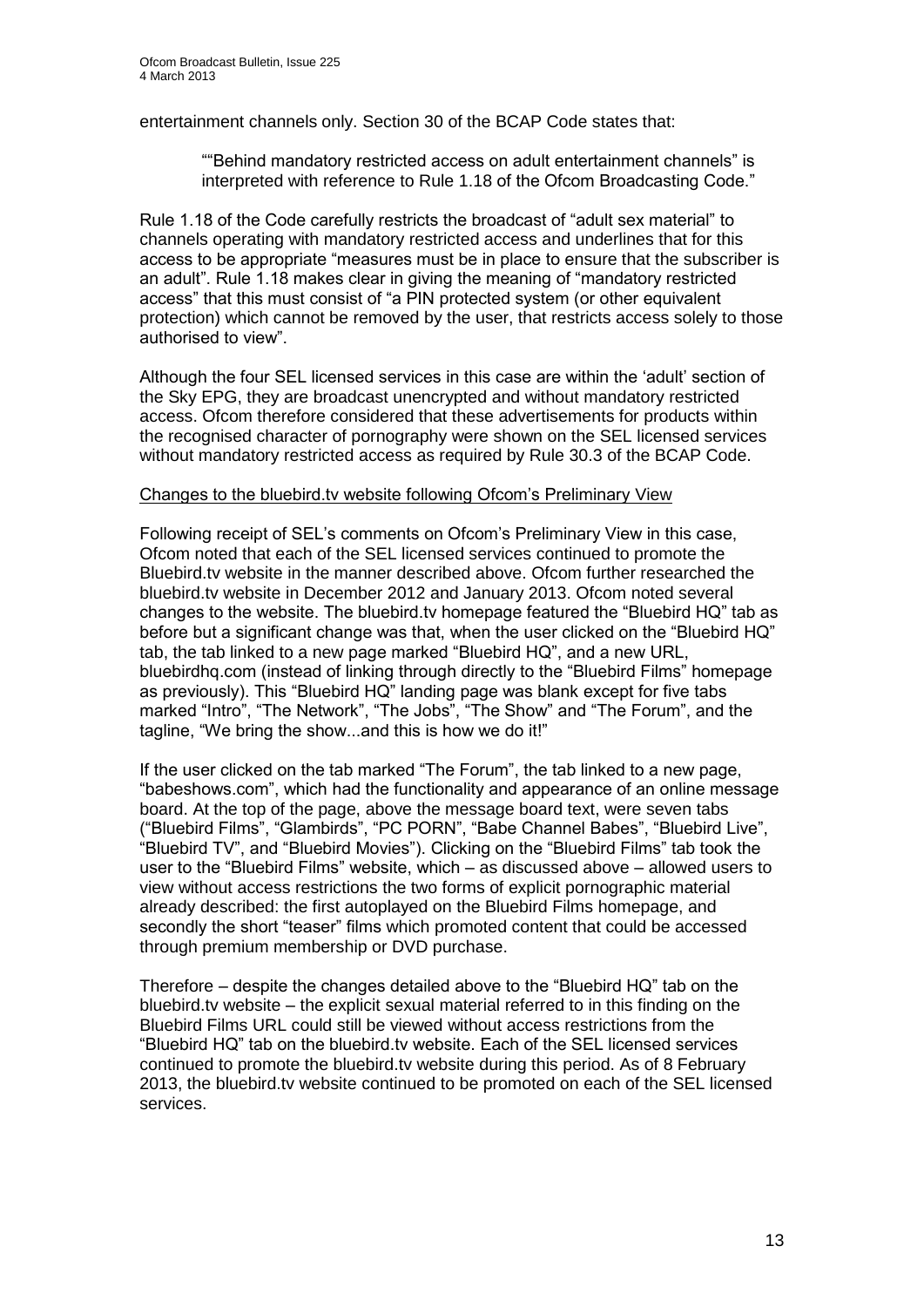#### **Conclusion**

For the reasons set out above, the continued and repeated broadcast of promotional references to the bluebird.tv website on Northern Birds, Essex Babes, Sportxxx Girls and Livexxx Babes from at least 24 September 2012 to 8 February 2013 breached Rule 30.3 of the BCAP Code.

Ofcom notes the changes, as outlined above, that have taken place on the bluebird.tv website, and in particular the changes made to the "Bluebird HQ" tab since 7 December 2012, when we sent the Licensee our Preliminary View on this case. Despite the changes, the R18 equivalent material on the Bluebird Films website – which a user can view by selecting the "Bluebird HQ" tab on the bluebird.tv homepage, visiting "The Forum" tab, and then selecting the "Bluebird Films" tab remains easily accessible without restricted access. Ofcom therefore considered that the breach of Rule 30.3 of the BCAP Code was ongoing.

The broadcast of an advertisement, on channels without mandatory restricted access, for a website containing pornographic material, is a serious breach of the BCAP Code. Ofcom is particularly concerned that the Licensee in these instances broadcast, for extended periods both during daytime and immediately after the watershed when children were available to view (some unaccompanied), on-screen references to a website which led to R18 equivalent material without any access restrictions.

**Ofcom therefore puts the Licensee on notice that it will consider these breaches for the imposition of a statutory sanction.**

**Breaches of BCAP Code Rule 30.3**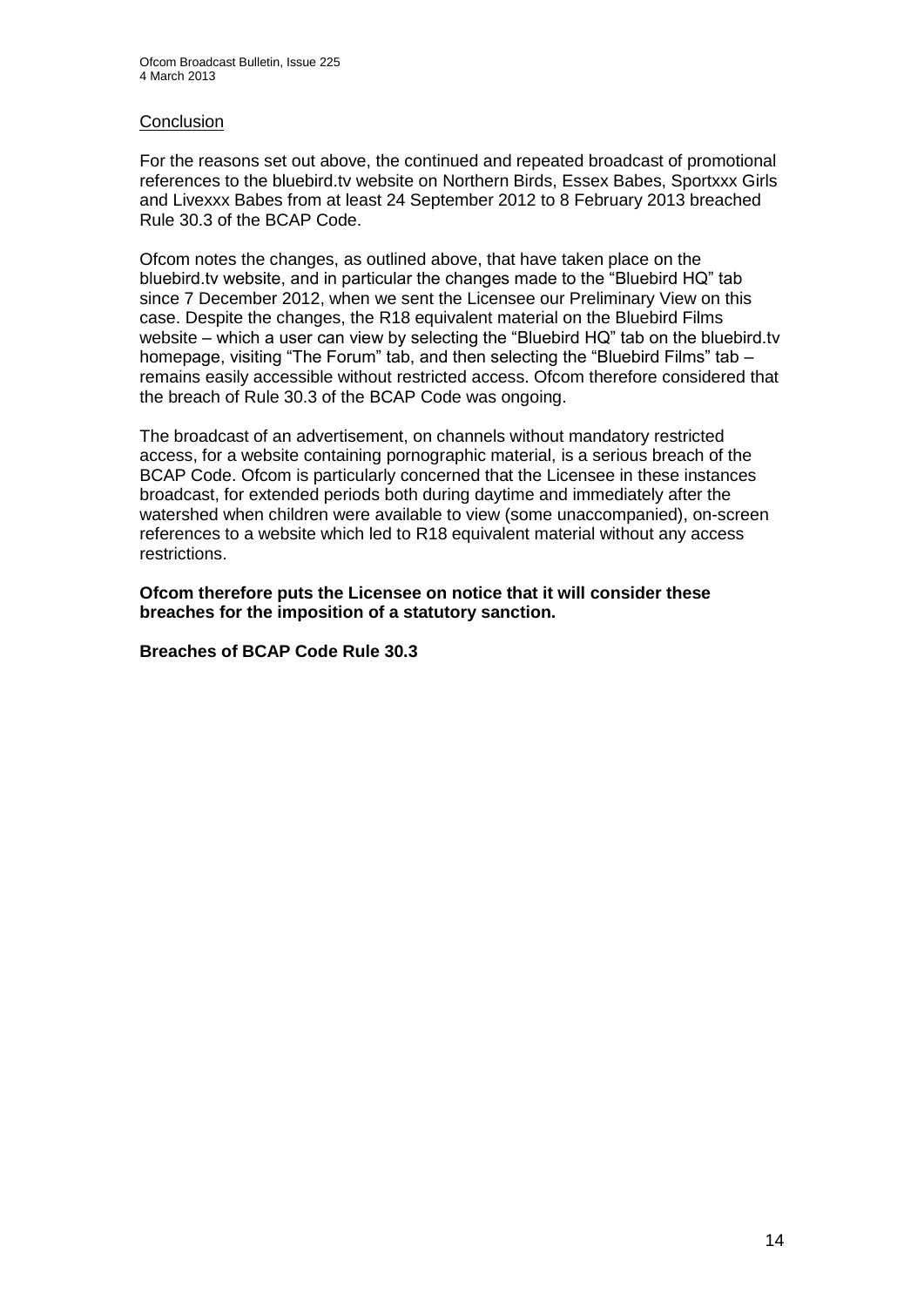## **In Breach**

## **Sikh Channel Report**

*Sikh Channel, 18 October 2012, 21:40*

#### **Introduction**

The Sikh Channel is in the religious section of the Sky Electronic Programme Guide (EPG), and the channel is aimed at the Sikh community in the UK. The licence for the Sikh Channel is held by TV Legal Limited ("TV Legal" or "the Licensee"). This programme was a live transmission, broadcast in Punjabi, and consisted mainly of the performance of commemorative songs broadcast from a Gurdwara<sup>1</sup> located in Coventry.

A complainant alerted Ofcom to a lecture which was also included in the programme. According to the complainant, a speaker appeared in front of a poster which had the words *"Babbar Khalsa International"* ("BKI") written on it, and "talked effusively" about the Sikh militant Talwinder Singh Babbar (or Talwinder Singh Parmar<sup>2</sup>), the founder of the BKI, which is a proscribed terrorist organisation in the UK $3$ . (Talwinder Singh Parmar was born in 1944 and was the overall chief of the BKI. The official Canadian Commission of Inquiry into the bombing of Air India flight 182 in 1985 – in which 329 people were killed – concluded in 2010 that: "Talwinder Singh Parmar was the leader of the Babbar Khalsa, a pro-Khalistan organisation at the heart of radical extremism, and it is now believed that he was the leader of the conspiracy to bomb Air India flights."<sup>4</sup> Talwinder Singh Parmar was killed in an encounter with police in India in 1992. Details of this encounter are disputed.)

Ofcom commissioned a transcript of the programmes, translated into English by an independent translator. Having carefully considered the transcript, we noted that this programme consisted predominantly of commemorative songs, sung in classical Gurumukhi<sup>5</sup> and Sanskrit, in front of a congregation in a Gurdwara. During the programme, we noted a young male speaker wearing a Sikh turban deliver a 20 minute lecture in Punjabi and English, while standing in a pulpit in front of a poster, bearing the slogan *"Babbar Khalsa International".* Although the whole poster was not included in shot, the television audience would have seen on the poster behind the

1

[http://www.homeoffice.gov.uk/publications/counter-terrorism/proscribed-terror-groups/terror](http://www.homeoffice.gov.uk/publications/counter-terrorism/proscribed-terror-groups/terror-groups-proscribed?view=Binary)[groups-proscribed?view=Binary.](http://www.homeoffice.gov.uk/publications/counter-terrorism/proscribed-terror-groups/terror-groups-proscribed?view=Binary)

 $<sup>1</sup>$  A Gurdwara is a Sikh place of worship.</sup>

<sup>2</sup> Ofcom noted that the programme used the words *"Talwinder Singh Babbar"*, whereas the Licensee used the term Talwinder Singh Parmar. In this Finding, we use both versions of the name.

 $3$  Babbar Khalsa International is also known as Babbar Khalsa. The Home Office List of Proscribed Organisations, 23 November 2012, includes Babbar Khalsa and states that: "BK [Babbar Khalsa] is a Sikh movement that aims to establish an independent Khalistan [or Sikh homeland] within the Punjab region of India." See:

<sup>4</sup> *Air India Flight 182: A Canadian Tragedy*, Report of the Commission of Inquiry into the Investigation of the Bombing of Air India Flight 182, 17 June 2010, [http://epe.lac](http://epe.lac-bac.gc.ca/100/206/301/pco-bcp/commissions/air_india/2010-07-23/www.majorcomm.ca/en/reports/finalreport/readers-guide.pdf)[bac.gc.ca/100/206/301/pco-bcp/commissions/air\\_india/2010-07-](http://epe.lac-bac.gc.ca/100/206/301/pco-bcp/commissions/air_india/2010-07-23/www.majorcomm.ca/en/reports/finalreport/readers-guide.pdf) [23/www.majorcomm.ca/en/reports/finalreport/readers-guide.pdf.](http://epe.lac-bac.gc.ca/100/206/301/pco-bcp/commissions/air_india/2010-07-23/www.majorcomm.ca/en/reports/finalreport/readers-guide.pdf)

 $<sup>5</sup>$  Classical Gurumukhi is a form of Punjabi.</sup>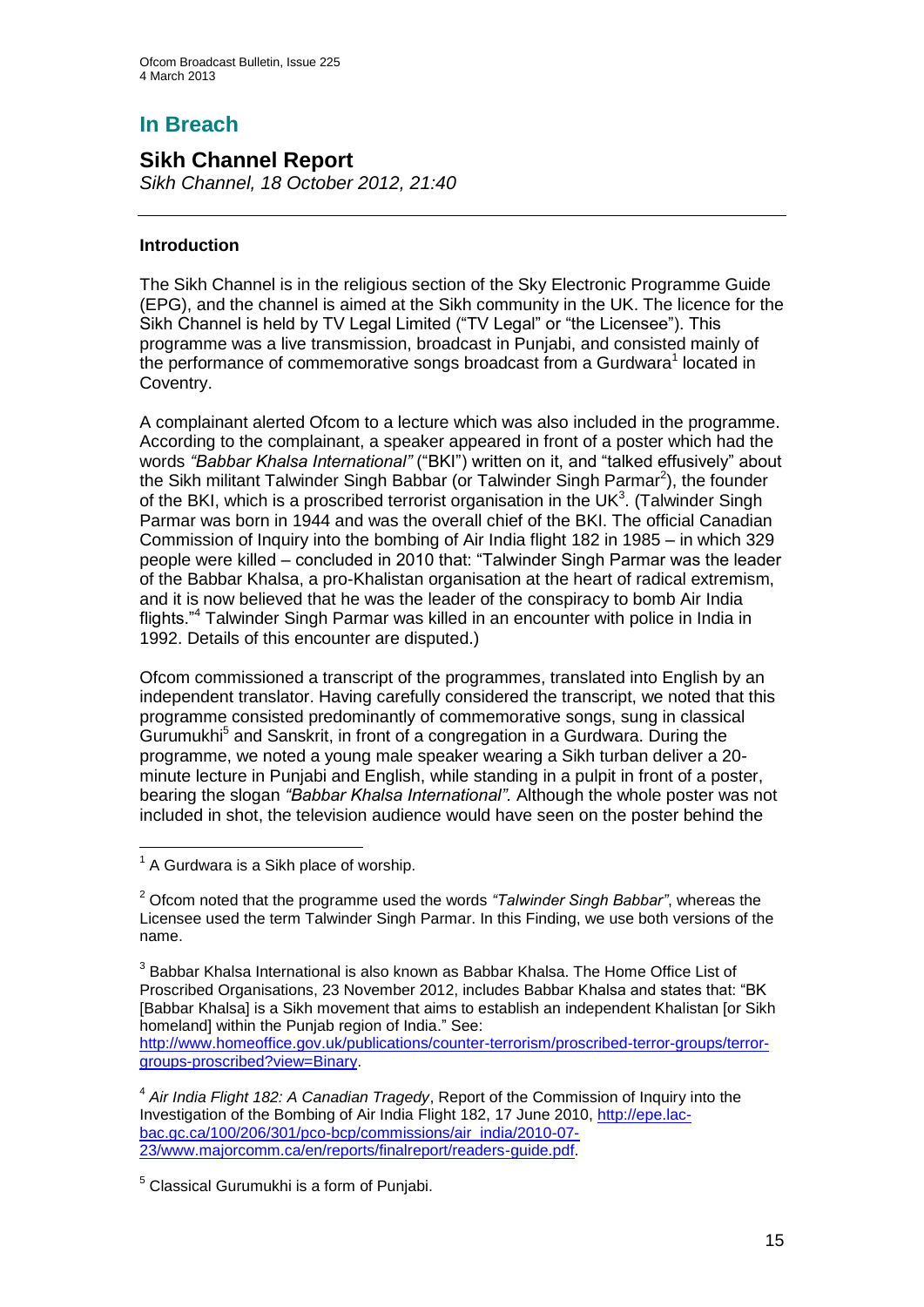speaker the bottom half of a photograph of an individual armed with what appeared to some form of machine gun. At one point during the lecture, the speaker referred to this photograph as being of Talwinder Singh Babbar*.*

The speaker introduced his lecture as follows:

*"This programme has been arranged in the memory of the martyrs and what they did, and in particular I want to tell you about the martyr Brother Talwinder Singh Babbar."*

During the lecture the speaker recounted moments from Talwinder Singh Babbar's life<sup>6</sup>. For example, we noted that the speaker made the following statements:

*"Going back to what I was saying, Brother Talwinder Singh Babbar was seeking martyrdom and what he did...Those who joined him, he would tell them that those Sikhs who joined the Amrit* [eternal] *Sikhs were not allowed to err; some of these made mistakes and he used to beat them up saying, "Why did you make mistake? Will you do it again? If you will, you will be beaten up and only then you will be allowed to remain a member of the Amrit Sikhs." He was devoted to such an extent."*

\*\*\*\*

\*\*\*\*

*"The Sikhs who lived with* [Talwinder Singh Babbar] *tell that if you told him that there were 32 policemen with AK-47 rifles outside waiting to arrest him, the respected Brother* [Talwinder Singh Babbar] *was the sort of person who would go out to meet them; he wouldn't stop and sit there but say, "Let's go and fight with them." He had so much courage! You can see when you look at his face that his forehead reflects glory. His face reflects divine illumination. These are pure martyr devoted Sikhs. They have the Sikh spiritual narration inside them and a trust in this spirit."*

*"Some Singhs* [devoted Sikhs] *said* [to Talwinder Singh Babbar] *in the nineties, "Don't come back to India because it is a bit hot at the moment"; a lot of Babbar Akalis were being killed, er, being martyred at that time but the respected Brother* [Talwinder Singh Babbar] *didn't heed that request and he said, "What's the point of stepping back? I will fight in the frontline." And respected Brother* [Talwinder Singh Babbar] *went to India for the last time and*  we know what respected Brother was saying all that time. They [the militants] *were hung upside down; they were caught and they were shot."*

\*\*\*\*

*"Brother Talwinder Singh Babbar, it is his martyrdom day tomorrow, they were walking and talking Khalistanis and that is what we need to be like."*

Ofcom considered that the material raised issues warranting investigation under Rule 2.3 of the Code. This was in summary because the speaker made comments warmly praising a former leader of a proscribed terrorist organisation, which might be regarded as offensive. Rule 2.3 states:

\_\_\_\_\_\_\_\_\_\_\_\_\_\_\_\_\_\_\_\_\_\_\_\_\_\_\_\_\_\_\_\_<br><sup>6</sup> Talwinder Singh Babbar (also known as Talwinder Singh Parmar) died in 1992.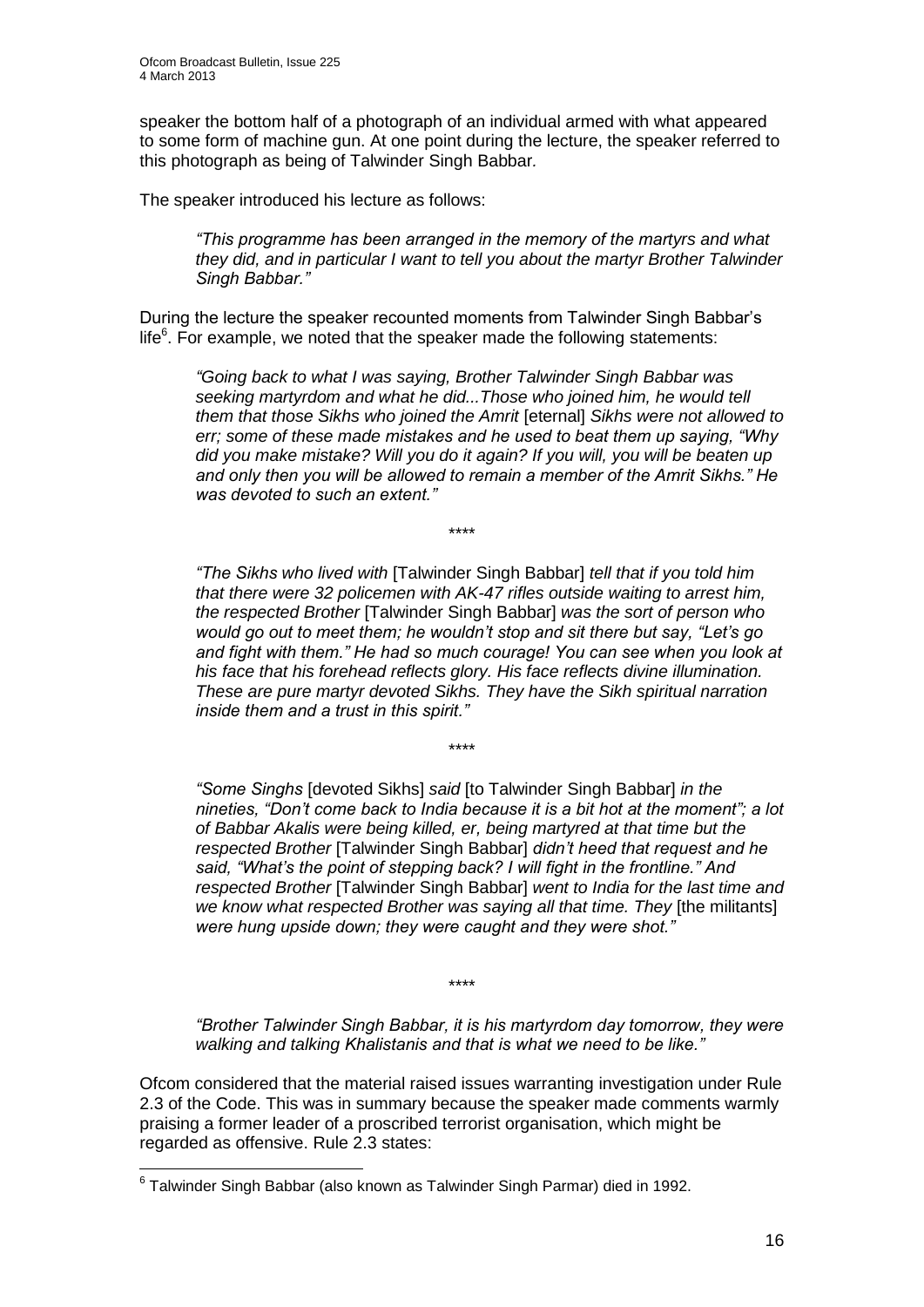"In applying generally accepted standards broadcasters must ensure that material which may cause offence is justified by the context...Appropriate information should also be broadcast where it would assist in avoiding or minimising offence."

Ofcom therefore requested comments from the Licensee on how the material complied with this rule.

#### **Response**

1

TV Legal said that this programme was broadcast from a Gurdwara in Coventry and showed a "barsi (special commemoration) of the Shaheedi Vivas (Martyrdom Day) of Harjinder Singh Jinda and Sukhdev Singh Sukha". TV Legal added that Harjinder Singh Jinda and Sukhdev Singh Sukha were hanged for the assassination of General Arun Shridhar Vaidya, who was the "architect of Operation Bluestar"<sup>7</sup>.

The Licensee said that given the "strong feeling" associated with Operation Bluestar amongst the Sikh community "the assassins of General Vaidya have been held by many as heroes and their subsequent hanging perceived [as] martyrdom". Furthermore, the anniversary of their death (9 October) "is celebrated on an annual basis in Gurdwaras worldwide". Therefore, TV Legal said it considered it appropriate to "provide limited coverage of what has become a key date in the Sikh calendar". In this context, the Licensee said that: the "subject of martyrdom represents an important element in the Sikh faith"; daily Sikh prayers pay "reverence to the Sikhs who have become martyrs for the Sikh faith"; and "the annual Sikh calendar is dotted daily with Martyrdom days for the Sikh Gurus and countless Sikhs killed on account of their faith since the outset of the religion".

However, TV Legal said that: "Unbeknown to Sikh Channel, the event in Coventry also covered the martyrdom of Talwinder Singh Parmar, a "popular Canadian Sikh preacher who was alleged (although never convicted) to have been one of the masterminds" of an attack on Air India flight 182 in 1985. The Licensee also referred to allegations that Talwinder Singh Parmar was "killed in [Indian] police custody" in 1992. Therefore, TV Legal added that: "Given that Mr. Parmar was widely deemed as a zealous preacher of the Sikh faith and in light of the revelations of the apparent murder, Tawinder Singh Parmar has subsequently been deemed as a Martyr in some sections of the Sikh community, who continue to celebrate his death anniversary annually."

The Licensee said that although Talwinder Singh Parmar "is acknowledged in some quarters as the founder of [the BKI], this is not a universally accepted fact and remains an issue of controversy". TV Legal went on to say that the founding and leadership of the BKI "has been attributed to several individuals and therefore remains a moot point". Furthermore, the Licensee said that Talwinder Singh Parmar's involvement in the bombing of Air India flight 182 in 1985 "although widely publicised is also an issue currently based on speculation and not substantiated by formal convictions". TV Legal added that it accepted that: "Mr. Parmar's association with the [BKI] and allegations of his involvement in the 1985 Air India bombings in the context

 $7$  Operation Bluestar was the Indian Army's controversial military operation against the Golden Temple at Amritsar in June 1984. The Golden Temple is highly revered as a sacred site by the Sikh community, and Operation Bluestar was aimed at removing a number of Sikhs, who were arguing for an independent Sikh homeland, and who were occupying the Golden Temple at that time.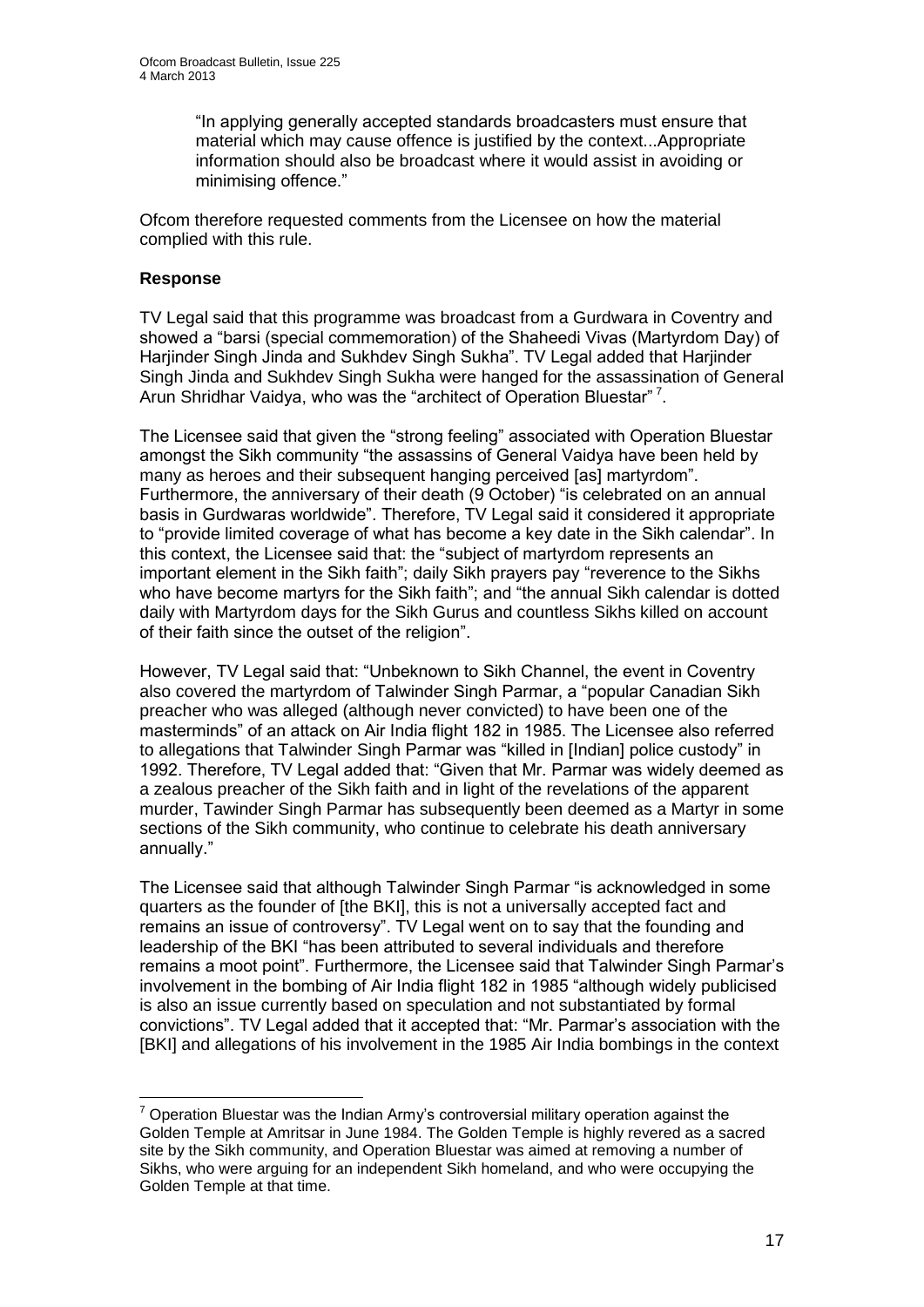of the lecture could be construed as offensive in some quarters". However, it asked Ofcom to "bear in mind that both of these points are subject to speculation".

By way of mitigation in relation to Rule 2.3, the Licensee said that it "did not organise, script or formulate the show", and that "[t]he views expressed were purely those of the speaker and not supported or endorsed by" TV Legal. In addition, the Licensee said that it "in no way seeks to glorify or advocate violence in any shape or form".

In its response, TV Legal also made a number of points in relation to the concept of martyrdom within the Sikh faith. Firstly, the Licensee said that: "Many principles upon which the Sikh faith has been built have stemmed from acts of violence being perpetrated upon the Sikh community". Therefore, TV Legal said that it "will always tread a fine line when covering or commemorating martyrdom occasions". Second, the Licensee commented on the fact that the speaker in this case gave his lecture standing in a pulpit in front of a poster, bearing the slogan *"Babbar Khalsa International"*. TV Legal said that in the Gurdwara in which the programme was filmed "as with many throughout the United Kingdom and beyond, the prayer hall...is surrounded by...images of martyrs from the sixteenth century up to the modern day". Therefore, in the Licensee's view: "such images...are common place and a sight the vast majority of the Sikh community recognises...accordingly"; and "Sikh Channel viewers are likely to be more than familiar with and acceptive of [these images]". According to TV Legal, the cameraman in this case "did attempt to reduce the visibility of the [BKI] poster by increasing the camera aperture and camera angle however given the proximity of the pulpit to the poster, coverage was unavoidable".

Third, the Licensee said that: "Martyrdom represents an important element of the Sikh faith with many festivals centering on the martyrdom of the Sikh Gurus and adherents to the Sikh faith." TV Legal added that: "Concerns have developed where programming centering around such occasions can often involve religious hymns, recitals and documentaries which could potentially be perceived as "problematic" under the Code." In such circumstances, the Licensee said that: "Whereas we may be able to contextualise such issues in discussion shows, often hymns and recitals referring to martyrdom are sourced from religious scripture."

In this case, TV Legal said: "As this show was coverage of an outside event, we were unable to provide alternative viewpoints but always endeavour to incorporate different viewpoints in all broadcasts of such a nature." The Licensee added that: "If this cannot be done in the same program, we have strict procedures for all producers to provide alternative viewpoints in subsequent programming."

In conclusion, the Licensee said it "continues to implement strict procedures to ensure compliance with" the Code. In particular, TV Legal said that it is "clear on the importance of contextualising any references to violence within...programmes and have adopted clear and strict procedures to control such programming to addition to emergency provisions to be utilised when deemed necessary during live programming".

#### **Decision**

Under the Communications Act 2003, Ofcom has a duty to set standards for broadcast content as appear to it best calculated to secure the standards objectives, including that "generally accepted standards are applied...so as to provide adequate protection for members of the public from the inclusion...of harmful and/or offensive material". This objective is reflected in Section Two of the Code.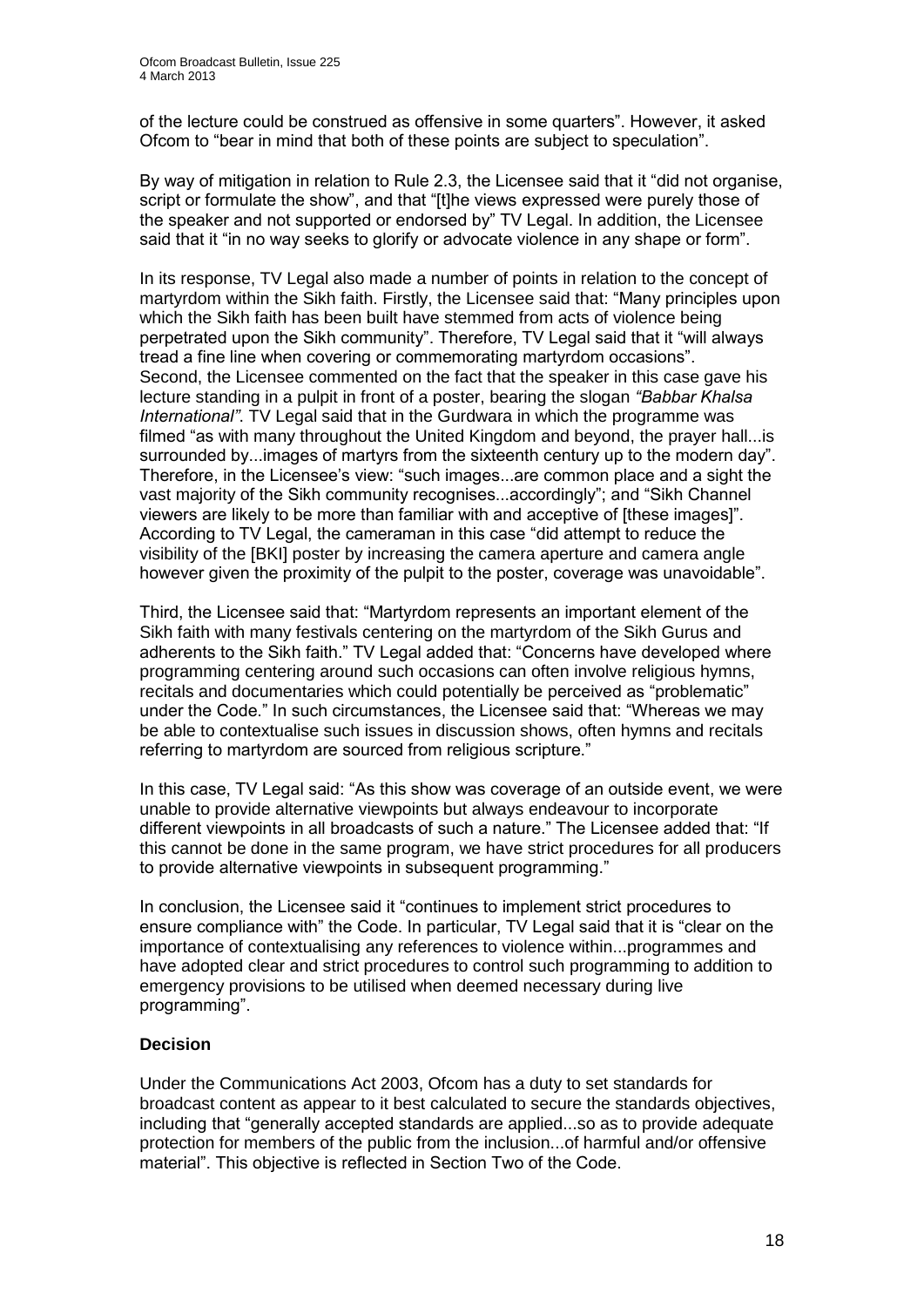In considering the issues relating to this decision Ofcom has taken careful account of the broadcaster's and audience's right to freedom of expression. This is set out in Article 10 of the European Convention on Human Rights ("the ECHR"). Article 10 provides for the right of freedom of expression, and as the Legislative Background to the Code states, "encompasses the audience's right to receive creative material, information and ideas without interference" by public authority.

Ofcom has also had regard to Article 9 of the ECHR, which states that everyone "has the right to freedom of thought, conscience and religion". This Article goes on to make clear that freedom to "manifest one's religion or beliefs shall be subject only to such limitations as are prescribed by law and are necessary in a democratic society in the interests of public safety, for the protection of…health…or for the protection of the rights and freedoms of others".

We recognise that several of the world's established religions revere sacred figures who may have been killed in violent circumstances. Furthermore, we also recognise that the concept of 'martyrdom', whereby an individual undergoes death or suffering for any great cause, is a theme common to many religions. In this respect, we noted TV Legal's submissions that: the "subject of martyrdom represents an important element in the Sikh faith"; daily Sikh prayers pay "reverence to the Sikhs who have become martyrs for the Sikh faith"; and "the annual Sikh calendar is dotted daily with Martyrdom days for the Sikh Gurus and countless Sikhs killed on account of their faith since the outset of the religion". Furthermore, the Licensee also said that: "Given that Mr. Parmar was widely deemed as a zealous preacher of the Sikh faith and in light of the revelations of the apparent murder [of Tavinder Singh Babbar], Tavinder Singh Parmar has subsequently been deemed as a Martyr in some sections of the Sikh community, who continue to celebrate his death anniversary annually." Under the Code, broadcasters are free to refer to martyrs and discuss the concept of martyrdom, as long as in doing so any potential offence cause by such references in justified by the context.

Rule 2.3 requires broadcasters to ensure that the broadcast of potentially offensive material must be justified by the context.

Ofcom considered first whether this material had the potential to cause offence.

Ofcom noted that this programme included a lecture in which a speaker commemorated the death of Talwinder Singh Babbar (or Parmar), who has been widely reported to have been the founder of the BKI. During this lecture, the speaker spoke positively about Talwinder Singh Babbar and his life, and referred positively to violent episodes in his life. For example, the speaker said that Talwinder Singh Babbar *"was seeking martyrdom"* and said he would *"fight in the frontline".* In Ofcom's opinion, a lecture commemorating, and containing various positive references to, the alleged founder of a proscribed terrorist organisation (the BKI) would have had the potential to cause offence. This potential for offence was heightened by the facts that: as partly acknowledged by the Licensee, it is widely suspected that Talwinder Singh Parmar was the leader of the conspiracy to bomb Air India flight 182 in which 329 people were killed; and, throughout the lecture, the speaker was shown standing in front of a poster which bore the slogan *"Babbar Khalsa International"*, and a photograph of an individual armed with some form of machine gun, which was partially visible to the television audience, and which the speaker referred to as being a photograph of Talwinder Singh Babbar. In our view, this imagery would have helped to emphasise the violent acts committed by Talwinder Singh and the BKI in the minds of viewers.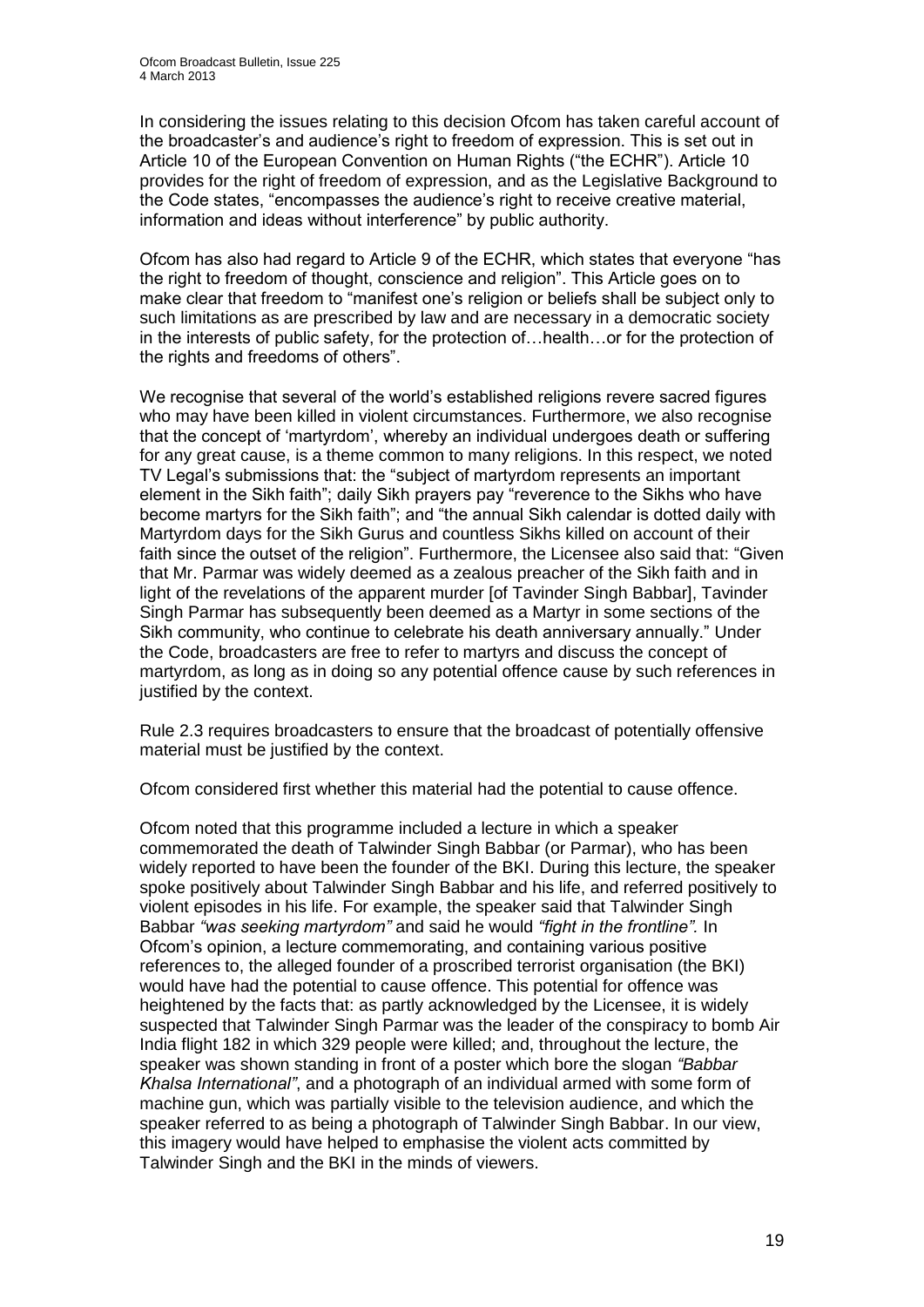In its representations, the Licensee stated its view that: it is a "moot point" as to whether Talwinder Singh Parmar was the founder of the BKI; and Talwinder Singh Parmar's involvement in the bombing of Air India flight 182 in 1985 "is an issue currently based on speculation and not substantiated by formal convictions". We noted these points. However, it is Ofcom's understanding that Talwinder Singh Parmar was a leading member of the BKI, and he is widely suspected (if not proved in a court of law) of having had a key role in the bombing of Air India flight 182. In this regard, we are aware that the official Canadian Government's Commission of Inquiry into the Investigation of the Bombing of Air India Flight 182 concluded that Talwinder Singh Parmar was: "An extremist among Canadian Sikhs who advocated violence to promote the establishment of an independent Sikh state [and] the most prominent of the suspects in the Air India bombing<sup>"8</sup>. Furthermore, we noted that TV Legal did not dispute that Talwinder Singh Parmar was a leading member of the BKI.

Given the above, therefore, we considered that this lecture commemorating and containing various positive references to Talwinder Singh Parmar had the potential to be highly offensive, and we noted that the Licensee accepted that "Mr. Parmar's association with the [BKI] and allegations of his involvement in the 1985 Air India bombings in the context of the lecture could be construed as offensive in some quarters".

Ofcom went on to consider whether the material was justified by the context.

Ofcom recognises that the Sikh religion reveres a number of sacred figures who are regarded as martyrs by followers of the Sikh religion, and that martyrdom represents an important element in this faith: Sikh festivals mostly centre on the lives of the Gurus and Sikh martyrs. Therefore, consistent with the likely audience expectations of this service, it is unsurprising that since it is aimed at the Sikh community, the Sikh Channel would include programmes about Sikh martyrs. Some Sikh martyrs are widely and universally accepted as martyrs by Sikhs, beginning in the seventeenth century. It appears to Ofcom that there is less consensus in the Sikh community about the status of certain Sikhs who died in violent circumstances much more recently. In this case, the programme included various commemorative songs $9$  that marked the anniversary of the deaths of two individuals, Harjinder Singh Jinda and Sukhdev Singh Sukha, who were executed in 1992 for their assassination of a senior Indian army officer. It appears that a number of Sikhs regard these two men as martyrs. There seems to be less agreement in the Sikh community about Talwinder Singh Parmar. As the Licensee itself noted: "Tavinder Singh Parmar has subsequently been deemed as a Martyr in some sections of the Sikh community."

As mentioned above, consistent with both the broadcaster's right to freedom of expression and right to freedom of thought, conscience and religion, the Code does not prevent broadcasters from referring to such individuals, whom followers of a particular religion may consider to have died for their religion. Similarly, we recognise that broadcasters may wish to refer to terrorist organisations or their activities. However, in doing so, broadcasters must ensure that any references to 'martyrs' or terrorist organisations are sufficiently contextualised to ensure compliance with the Code.

 8 See footnote 4.

<sup>&</sup>lt;sup>9</sup> Ofcom did not consider that any of the commemorative songs presented issues under the Code.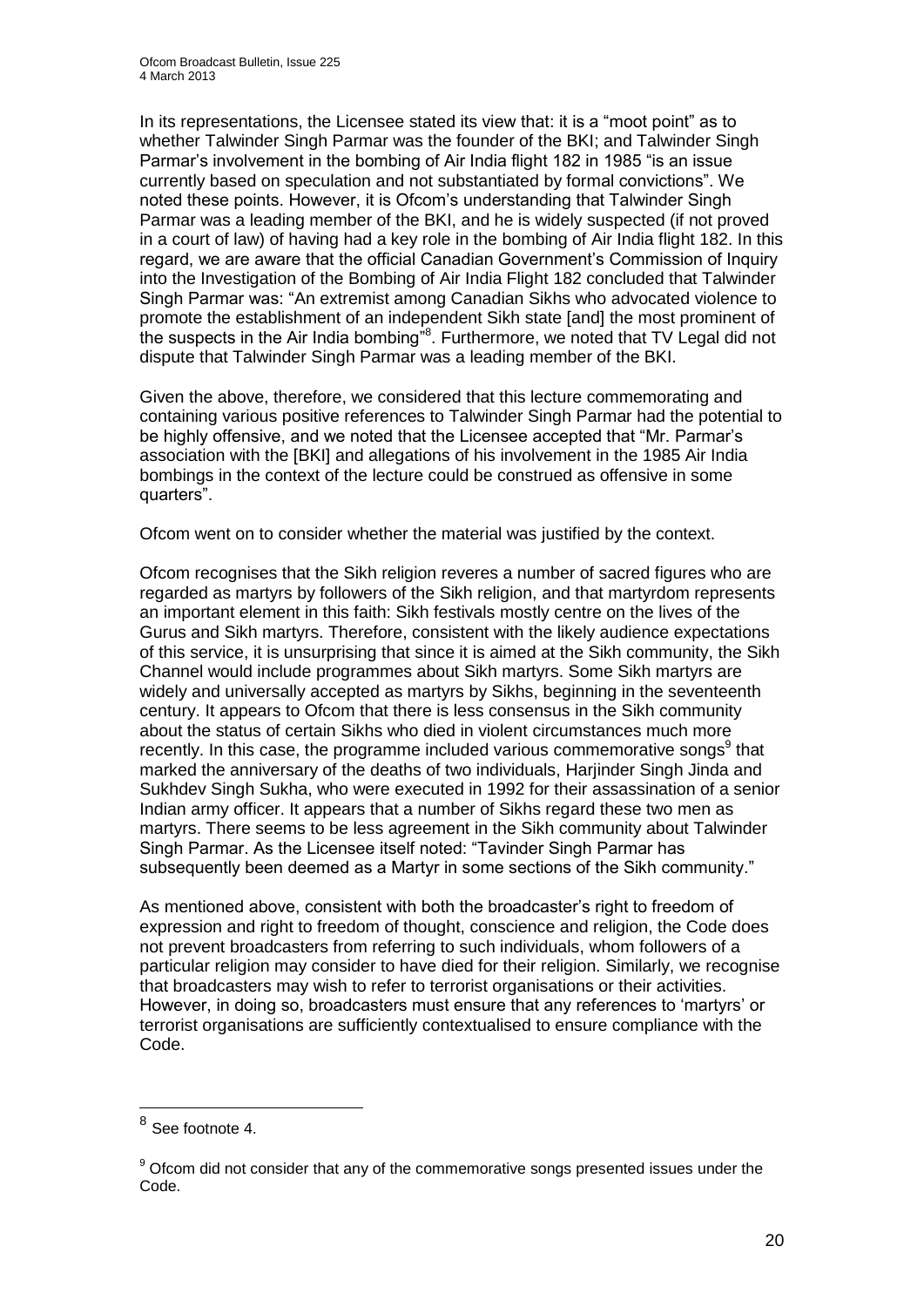In this case, we noted that a programme contributor gave a lecture in which he made a number of statements that could be interpreted as being strongly positive, or being otherwise supportive of actions taken by, the leader of a terrorist organisation (the BKI), which is proscribed in the UK. Ofcom considered that these statements were not sufficiently contextualised to justify the potential offence caused by positive references to the leader of a proscribed terrorist organisation. The man who delivered the lecture spoke directly to camera and to the audience in the Gurdwara. Also, the lecture was delivered in front of a poster referring to the BKI and depicting the armed founder of that proscribed terrorist organisation. In Ofcom's opinion, these factors increased the impact of his words and so the potential for offence. At no point was the lecturer challenged to justify his unqualified praise for Tavinder Singh Parmar, by referring for example to the acts of terrorism with which he is alleged to have been involved. Also neither the Licensee nor the lecturer himself attempted to place his positive statements in praise of Tavinder Singh Parmar in some form of context by acknowledging, for example, the deaths for which Tavinder Singh Parmar is widely held responsible. For these reasons, Ofcom's view is that the offence caused by the lecturer's comments was not justified by the context.

In reaching our decision in this case, we took careful account of the Licensee's representations. Firstly, TV Legal said that: "Unbeknown to Sikh Channel, the event in Coventry also covered the martyrdom of Talwinder Singh Parmar"; and that it "did not organise, script or formulate the show" and "[t]he views expressed were purely those of the speaker and not supported or endorsed by" the Licensee. In response, Ofcom underlines that it is a fundamental feature of the Code that licensees retain editorial responsibility for all material broadcast on their service, irrespective of whether a licensee, for example, organises or provides a script for a programme. Ofcom is concerned that the Licensee provided no evidence to Ofcom to show that it had any appropriate procedures or systems in place for monitoring live content to ensure compliance with the Code or to take appropriate and timely action when required.

Second, we took into account the various points that TV Legal made with regard to the concept of martyrdom within the Sikh faith. For example, the Licensee said that: "Many principles upon which the Sikh faith has been built have stemmed from acts of violence being perpetrated upon the Sikh community". It added that: "Martyrdom represents an important element of the Sikh faith with many festivals centering on the martyrdom of the Sikh Gurus and adherents to the Sikh faith". Therefore, the Licensee said that it "will always tread a fine line when covering or commemorating martyrdom occasions". It also said that Gurdwara in which the programme was filmed "as with many throughout the United Kingdom and beyond, the prayer hall...is surrounded by...images of martyrs from the sixteenth century up to the modern day". Therefore, in TV Legal's view: "such images...are common place and a sight the vast majority of the Sikh community recognises...accordingly"; and "Sikh Channel viewers are likely to be more than familiar with and acceptive of [such images]". As already mentioned above, we recognise that several of the world's established religions revere sacred figures that may have been killed in violent circumstances, and that broadcasters serving particular religious communities will want to refer to these figures in their programming. Furthermore, we acknowledge that the likely audience expectations for the Sikh Channel's output would expect some references to be made to Sikh martyrs. However, we would reiterate that if broadcasters refer to 'martyred' individuals, they must do so in a way that ensures that any potential offence cause by such references is justified by the context.

On a related point, the Licensee stated its view that: "Concerns have developed where programming centering around such occasions can often involve religious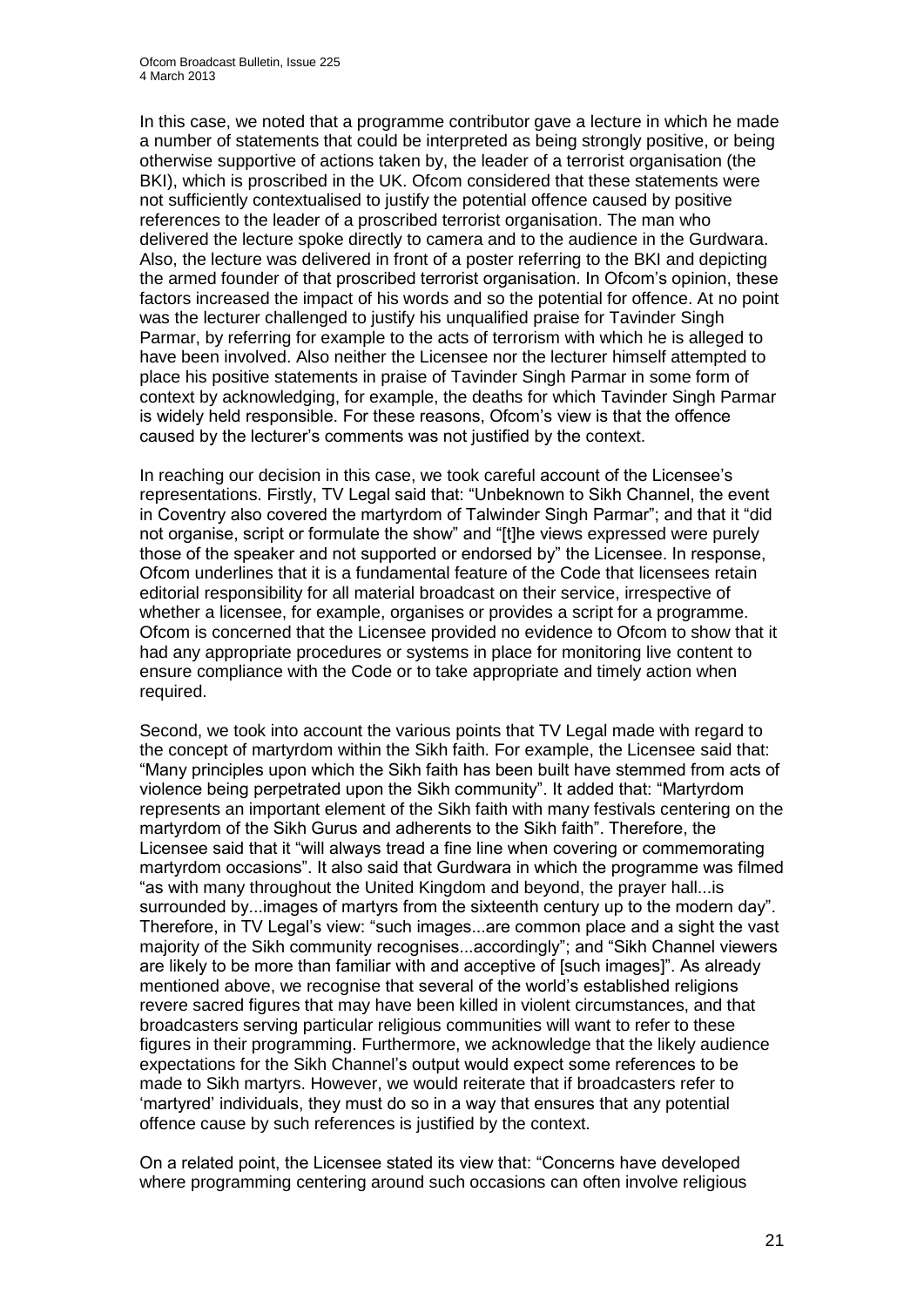hymns, recitals and documentaries which could potentially be perceived as "problematic" under the Code." TV Legal added that whilst it "may be able may be able to contextualise [references to martyrdom] in discussion shows, often hymns and recitals referring to martyrdom are sourced from religious scripture". In response, consistent with the right to freedom of thought, conscience and religion, and the right to freedom of expression, the Code does not in any way prohibit the broadcast of hymns and sacred texts that might refer to martyrdom. However, the Code does require that such references are sufficiently contextualised. Ofcom points to the fact that the offence in this case did not arise from references to "hymns, recitals...sourced from religious scripture". Rather, the offence resulted from the programme including a lecture commemorating and containing various positive references to the alleged founder of a proscribed terrorist organisation (the BKI), who is widely suspected of being the leader of the conspiracy to bomb Air India flight 182.

Third, the Licensee said: "As this show was coverage of an outside event, we were unable to provide alternative viewpoints but always endeavour to incorporate different viewpoints in all broadcasts of such a nature." The Licensee added that: "If this cannot be done in the same program, we have strict procedures for all producers to provide alternative viewpoints in subsequent programming". In response, Ofcom points out that broadcast coverage of any outside event must comply with the Code and a licensee must have appropriate compliance arrangements in place to ensure it does so. As regards the need for "alternative viewpoints", Ofcom recognises that the rules relating to due impartiality, contained in Section Five of the Code, do envisage the possibility of due impartiality being maintained over a series of programmes taken as a whole. However, in relation to Rule 2.3 the situation is different. A broadcaster may seek to mitigate the offence caused by particular content by ensuring, for example, that statements are broadcast within the same programme or as soon as possible afterwards that challenge, rebut, apologise for, or otherwise soften the potential offence caused. However, in relation to Rule 2.3, in this case, it was not appropriate merely to include material providing context in "subsequent programming" as a means of seeking to mitigate the potential offence of broadcasting a speech praising the founder of a proscribed terrorist organisation, without sufficient context, in this particular programme. Further, Ofcom noted that TV Legal did not refer to any content broadcast in specific "subsequent programming" which might have mitigated the offence in this case.

In reaching this decision we took into account the Licensee's representations that: it "in no way seeks to glorify or advocate violence in any shape or form"; it "continues to implement strict procedures to ensure compliance with" the Code; it is "clear on the importance of contextualising any references to violence within...programmes and [has] adopted clear and strict procedures to control such programming in addition to emergency provisions to be utilised when deemed necessary during live programming"; and that according to the Licensee, the cameraman in this case "did attempt to reduce the visibility of the poster [behind the speaker in this case] by increasing the camera aperture and camera angle". However, we considered that the programme included potentially offensive content that was not justified by the context. We have therefore recorded a breach of Rule 2.3.

#### **Ofcom is putting TV Legal on notice that any future similar breaches are likely to result in Ofcom taking further regulatory action.**

**Breach of Rule 2.3**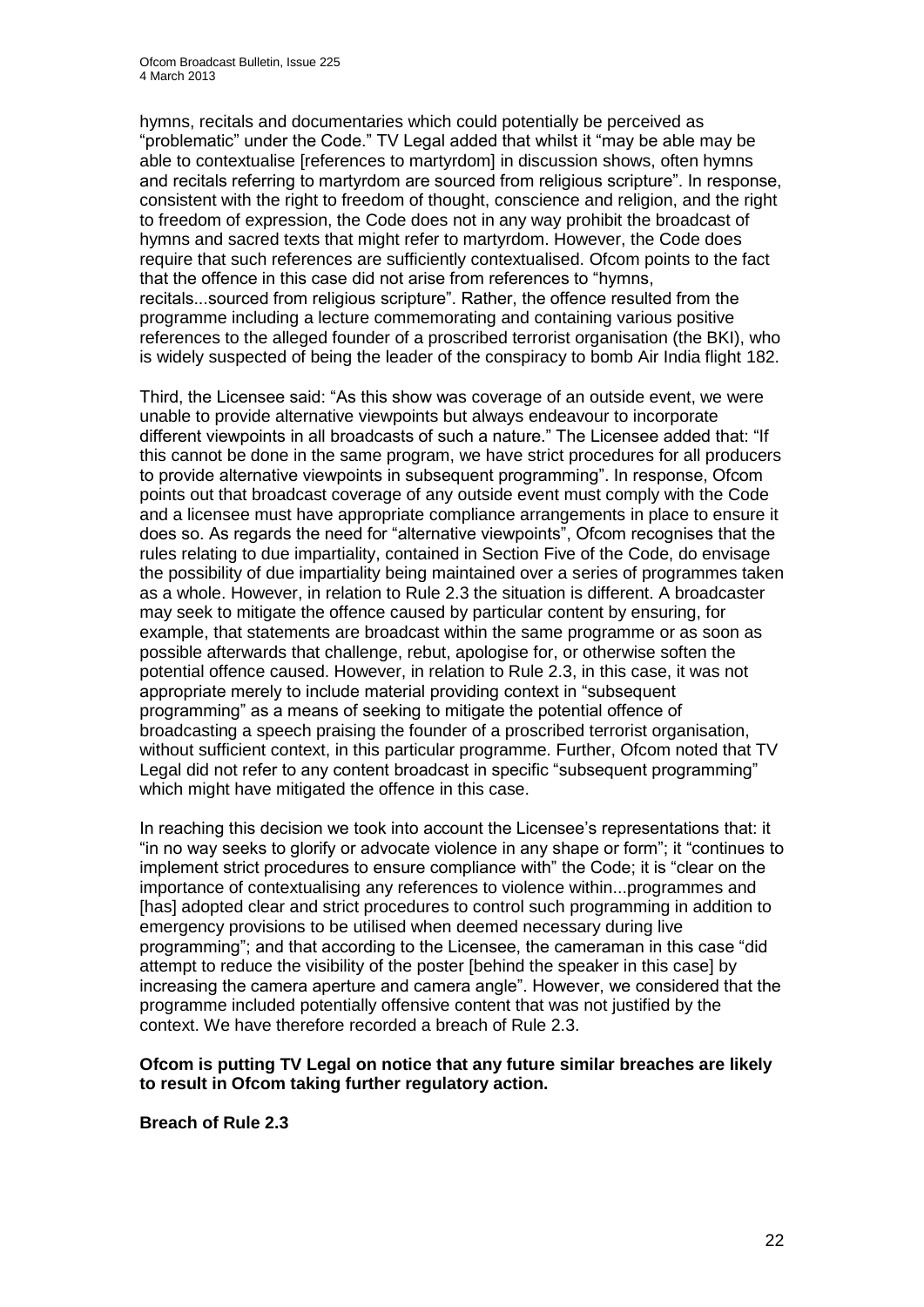# **In Breach**

## **WWE Superstars**

*Sky 1, 10 November 2012, 09:00*

#### **Introduction**

Worldwide Wrestling Entertainment ("WWE") matches are broadcast on Sky 1 during the morning at weekends.

A complainant alerted Ofcom to the violent content in a pre-recorded sequence featuring WWE contestant Wade Barratt broadcast at the beginning of the second segment of the programme at around 09:20 on a Saturday.

The sequence, lasting approximately one and a half minutes, depicted Wade Barratt in several underground wrestling and bare-knuckle fights surrounded by a group of men who appeared to be betting money on the outcome. It featured several close-up punches and kicks to the head and chest in slow motion with dramatic sound effects to underline the impact and, on one occasion, a bloody bruise on the chest of a competitor. The scene was set to a track of rock music and was accompanied by the following voiceover:

*"Where I come from the grim realities of life smack you in the face at every turn. An onslaught of fury is the only way to survive. I am Wade Barratt and my barrage has just begun. It doesn't matter if I'm fighting on the street or if I'm fighting in the ring. If I'm fighting I might as well make as much money as I possibly can. I decided I'd had enough of not getting my own way. I came here with one goal only. That was to become a world champion. One way or another I'm going to get to the top. I'm relentless. I am remorseless. I am Wade Barratt and my barrage cannot be stopped."* 

Ofcom considered the material raised issues warranting investigation under the following rules of the Code:

- Rule 1.3 "Children must…be protected by appropriate scheduling from material that is unsuitable for them."
- Rule 1.11 "Violence, its after affects and the descriptions of violence, whether verbal or physical, must be appropriately limited in programmes before the watershed…and must also be justified by the context."

We therefore asked British Sky Broadcasting Limited ("Sky" or "the Licensee") for its comments as to how the material complied with these rules.

#### **Response**

Sky explained that WWE has broadcast on Sky 1 since 1999 and is widely known for its outrageous storylines and pantomime characters. It said the fights themselves are only one element of the show as it also focuses on the backstories and feuds between wrestlers, and that the sequence involving Wade Barratt was intended to portray him as a dark and dangerous character.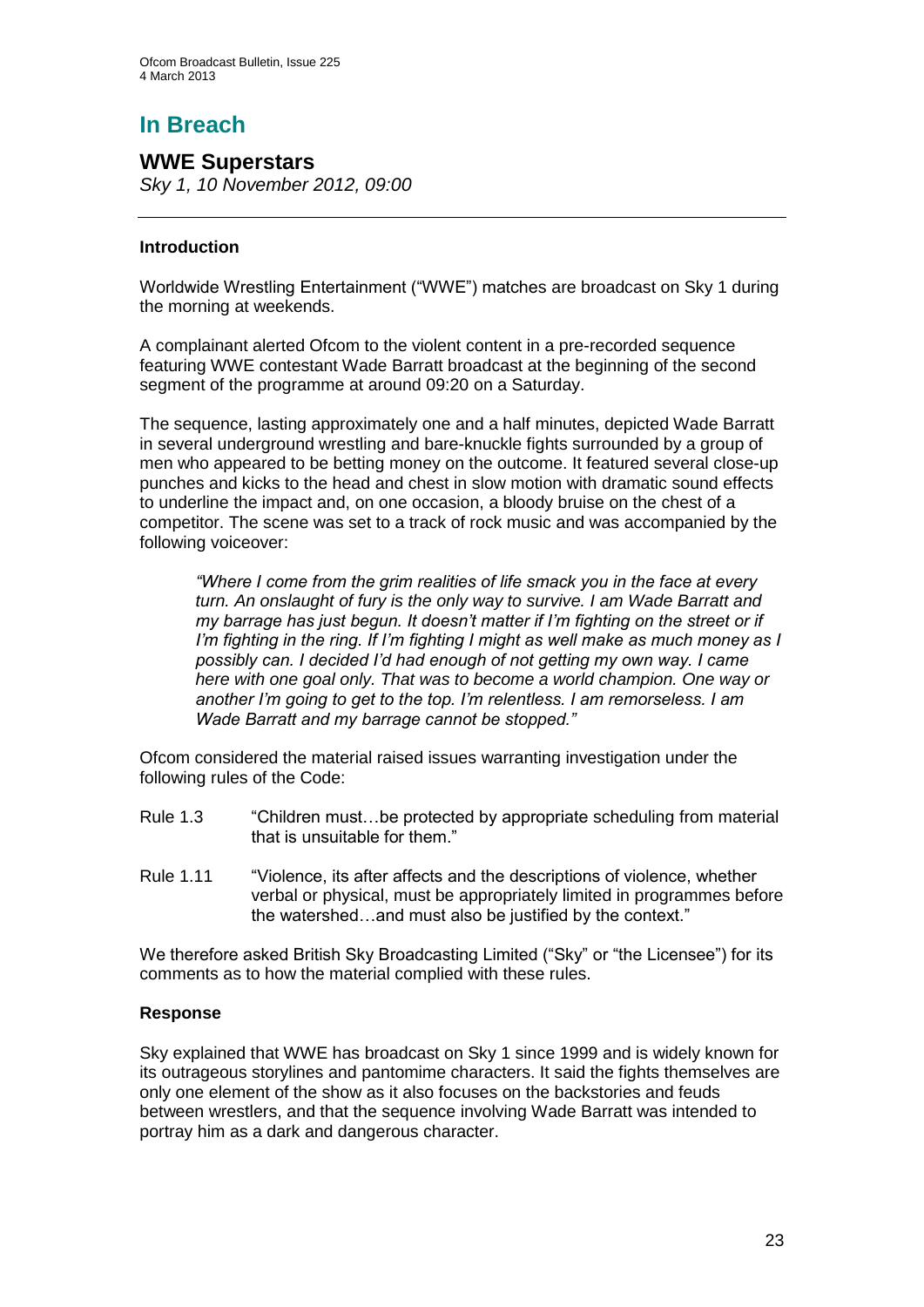The Licensee said that the fights in the arena are highly dramatic and pantomime, and that most of the violence shown is not graphic. It added, however, that due to the family nature of the audience, it carefully edits WWE for daytime transmissions on Sky 1. Sky said repeated kicks or punches and explicit shots are removed along with scenes including weapons and violence that occurs outside the arena. Scenes that involve blood are shot in black and white to minimise detail.

Sky said that WWE is aware of the large number of child viewers it attracts and that WWE places a warning to "not try this at home" in every episode. It said the warning in this particular episode was given by one of the wrestlers approximately 10 minutes after the Wade Barratt sequence.

The Licensee said the sequence that was the subject of this complaint was dark in tone, dramatic, staged and stylised, and not akin to the usual wrestling scenes in the arena. However, it argued that punches and kicks are a regular feature in the wrestling ring and, apart from one shot of a bruise caused by a punch to the stomach in the sequence, no blood or wounds were shown. Sky said as a general comment that a number of headbutts and instances of mild language are removed in the editing process for broadcasts of WWE fights but it did not make edits to the sequence involving Wade Barratt.

On reviewing this sequence, however, Sky said that while it was not particularly more violent than the action in the ring in general, it could be perceived by some viewers as stronger given that it was outside of the ring and made to appear as street fighting. It also recognised that the depiction of "real" fighting and the slow motion of the punches and kicks could be outside the usual expectations of the channel's audience. Therefore, although it considered the scene assisted in providing some background to the storyline of the contestant, it accepted that the material may not have been suitable for a Saturday morning audience.

Sky apologised for any distress caused to viewers and said that it intends to conduct a review of the guidelines it uses to ensure the compliance of WWE material broadcast on Sky 1. It stated that all fighting outside the ring will be minimised and dramatised sequences such as this will not be broadcast in future. Sky added that WWE's warning to "not try this at home" will also feature at the beginning of the programme and that, to further minimise the possibility of a recurrence of this problem, it has informed the makers of WWE of the issue and advised them to avoid producing scenes that feature fighting which is portrayed as "real".

#### **Decision**

Under the Communications Act 2003, Ofcom has a statutory duty to set standards for broadcast content as appear to it best calculated to secure the standards objectives, one of which is that "persons under the age of eighteen are protected". This objective is reflected in Section One of the Code.

#### Rule 1.3

Rule 1.3 requires that children must be protected by appropriate scheduling from material that is unsuitable for them.

In applying Rule 1.3, Ofcom must have regard to the need for standards to be applied "in the manner that best guarantees an appropriate level of freedom of expression". The Code is drafted in accordance with Article 10 of the European Convention on Human Rights, which sets out the right of a broadcaster to impart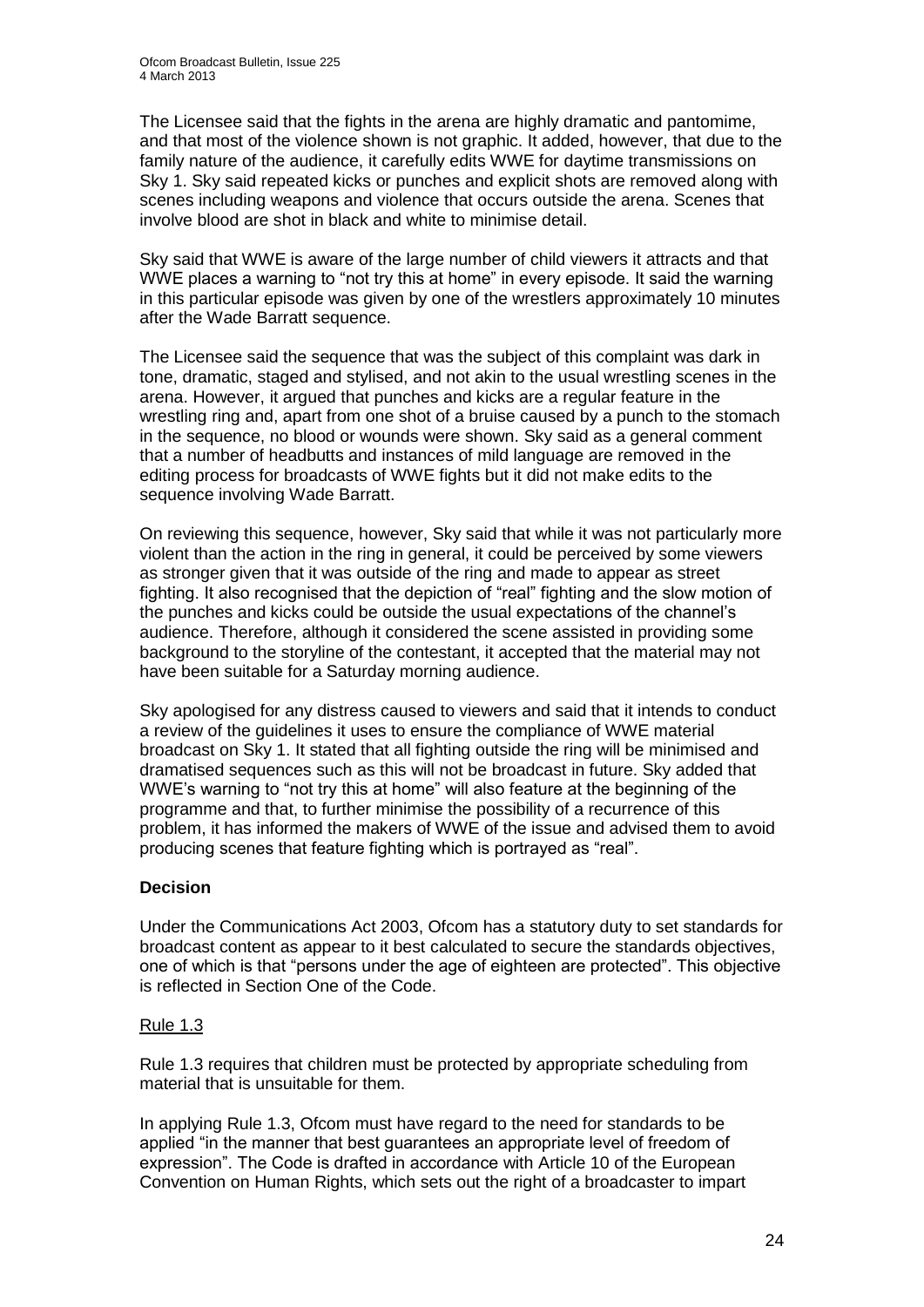information and ideas, and the right of the audience to receive them, without unnecessary interference by public authority. In accordance with the fundamental right to freedom of expression, the Code does not prohibit the broadcast of material that is unsuitable for children. However, broadcasters are required to ensure that children are protected from unsuitable material by appropriate scheduling.

#### Ofcom first assessed whether the material contained material unsuitable for children.

Ofcom noted that the scene in question depicted bare-knuckle fighting in an underground setting, clearly distinguishing it from staged competitive wrestling that takes place in a ring with a referee. The dark, aggressive and realistic nature of this scene combined with close-up slow-motion punches and kicks to the head and chest with powerful sound effects to underscore the impacts to make the material, in Ofcom's view, clearly unsuitable for children.

We then assessed whether the content was appropriately scheduled. Appropriate scheduling is judged against a number of factors including: the nature of the content; the likely number and age range of the audience; the start and finish time of the programme; and likely audience expectations.

Ofcom noted that *WWE Superstars* is broadcast from 09:00 on Saturday mornings on one of Sky's mainstream general entertainment channels. Both these factors, in Ofcom's opinion, made it likely that children – some of them unaccompanied – would view this material. Further, as Sky pointed out, WWE has a significant appeal to children. This was demonstrated by viewing figures which indicated that over 50% of the audience were under 16: a very high proportion of the audience. In Ofcom's opinion, the combination of images of what was made to appear to be real fighting (a number of which showed violent impact in close up and slow motion) cumulatively underlined and tended to glamorise the violence of this dramatic sequence – which was also heightened by the voiceover, for example: "An onslaught of fury is the only way to survive. I am Wade Barratt and my barrage has just begun." Ofcom's view is that these factors led to the sequence exceeding the likely expectations of the audience, and in particular parents, for this channel at this time. For these reasons the material was not appropriately scheduled and therefore its broadcast breached Rule 1.3.

#### Rule 1.11

Rule 1.11 requires violence to be appropriately limited in programmes broadcast before the watershed and also to be justified by the context.

Ofcom noted that this sequence, broadcast pre-watershed, included kicks and punches to the head and chest in slow motion accompanied by dramatic sound effects. Many of these were close-up shots which lingered and so emphasised the impact, and in one instance included bruising. Ofcom considered this content went beyond viewers' (and especially parents') likely expectations of a mainstream general entertainment channel on a Saturday morning, particularly given the significant number of children that were watching. Consequently, Ofcom did not judge the violence in this sequence to be appropriately limited.

Nor did we conclude that the material was justified by the context. Ofcom assessed the context taking account broadly of the same factors as when deciding whether the content was appropriately scheduled (see above). We took account in particular of the high likelihood of children watching this channel early on a Saturday morning, the strength and brooding nature of the images exemplified by the slow-motion shots of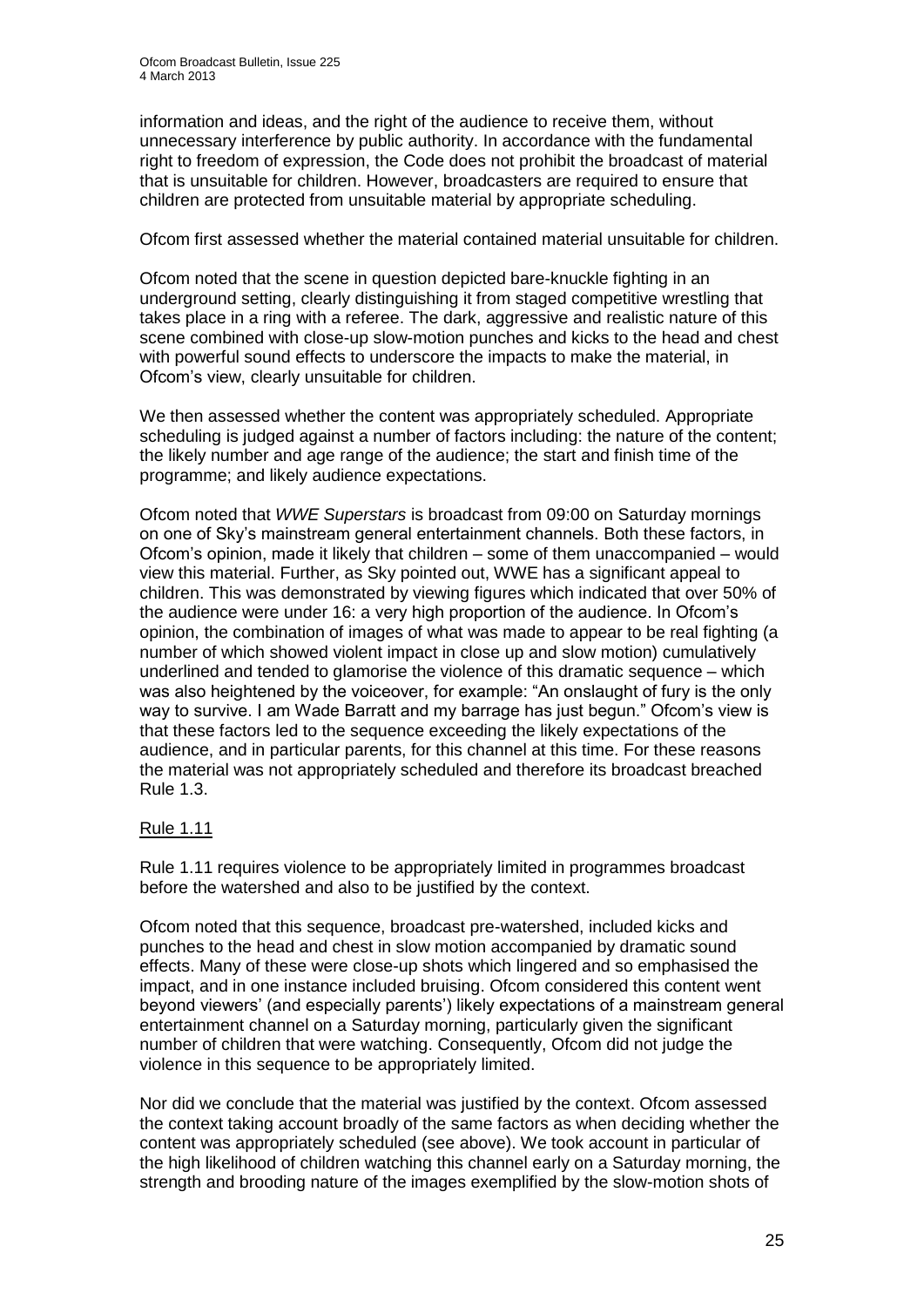impact, and the fact that in Ofcom's opinion this content exceeded the likely expectations of the audience.

The broadcast of this material therefore breached Rule 1.11.

Ofcom noted Sky's acceptance that the material may not have been suitable for a Saturday morning audience, and its decision to review its compliance guidelines for all future WWE broadcasts. However, in this case, particularly given the violent content of this sequence and the very high proportion of child viewers, Ofcom decided that the material breached Rules 1.3 and 1.11.

#### **Breaches of Rules 1.3 and 1.11**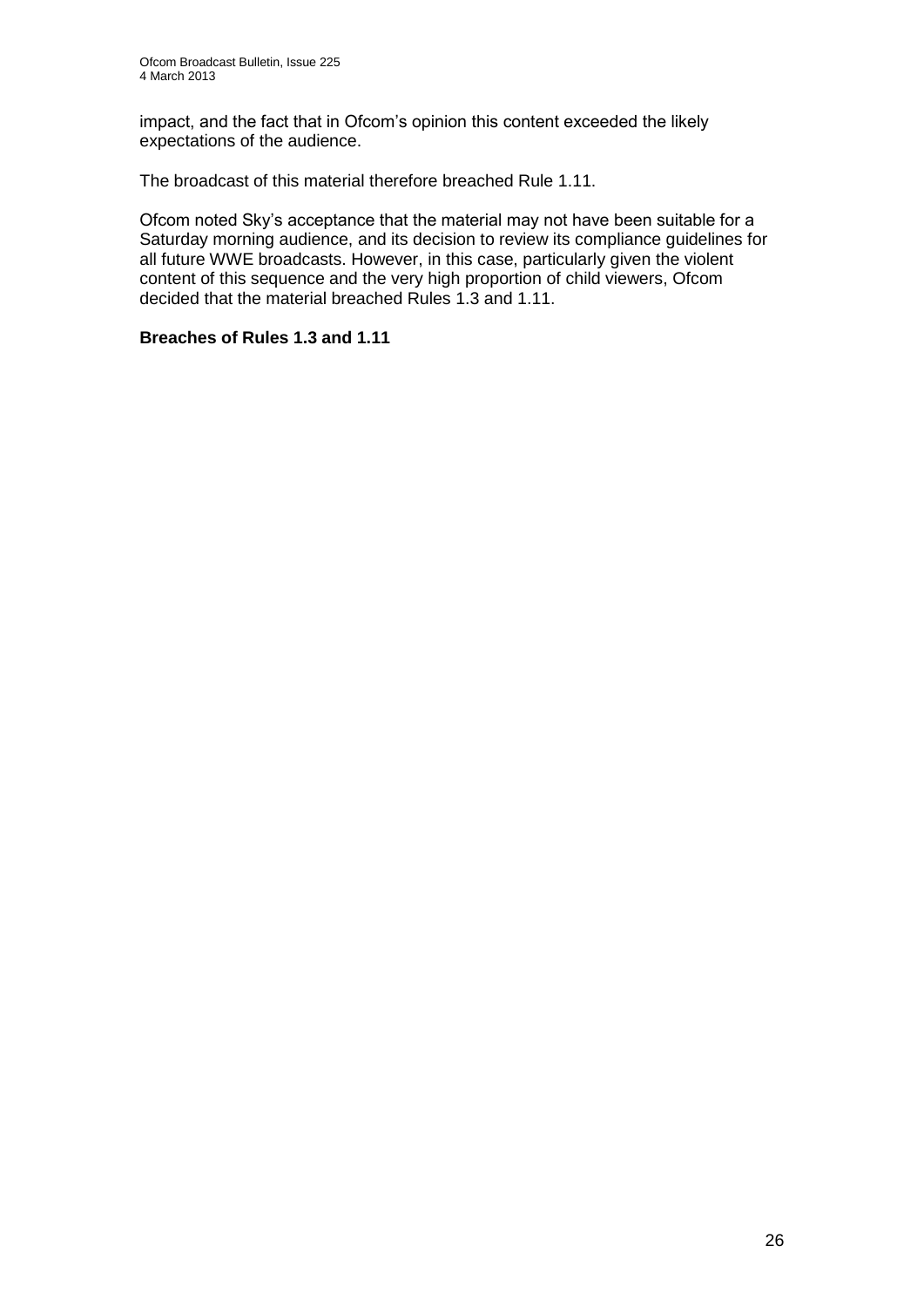# **In Breach**

## **Ice Road Truckers**

*History, 23 November 2012, 20:00*

#### **Introduction**

History is a channel specialising in factual content, broadcast on the Sky platform. The licence is held by Arts and Entertainment Television Network UK ("AETN UK" or "the Licensee"). *Ice Road Truckers* is a documentary series focusing on drivers who operate seasonal routes across frozen bodies of water in remote regions of Alaska and Canada. The truckers compete among themselves to haul the greatest number of loads before the ice melts in the spring.

Ofcom received a complaint about unbleeped offensive language in an episode of this programme broadcast between 20:00 and 21:00 on 23 November 2012. We reviewed the content in question and noted 22 instances of the word "shit" and 27 instances of the word "fuck" and its derivatives.

We considered the material raised potential issues warranting investigation under Rules 1.14, 1.16 and 2.3 of the Code, which state:

- Rule 1.14: "The most offensive language must not be broadcast before the watershed (in the case of television)[.]"
- Rule 1.16: "Offensive language must not be broadcast before the watershed (in the case of television)...unless it is justified by the context. In any event, frequent use of such language must be avoided before the watershed."
- Rule 2.3: "In applying generally accepted standards broadcasters must ensure that material which may cause offence is justified by the context...Such material may include, but is not limited to, offensive language...Appropriate information should also be broadcast where it would assist in avoiding or minimising offence."

#### **Response**

AETN UK admitted that it had breached the Code and apologised for the broadcast of the programme at this time, which it said had been transmitted in error: "We agree and would never try to argue editorial justification for the inclusion of 27 instances of the most offensive language ["fuck" and its derivatives], unmasked before the watershed. Similarly we agree that there is not sufficient context to argue for the inclusion of 22 instances of offensive language, in this case "shit", with no warning before the watershed."

The Licensee said that it had undertaken an internal investigation into the incident and established that its compliance team had correctly classified this version of the programme as being for post-watershed broadcast only, accompanied by a warning signalling the presence of offensive language. However, AETN UK explained that the wrong version of the programme had then been inadvertently included in a prewatershed slot in the schedule, and that subsequent manual checks had failed to pick up this error.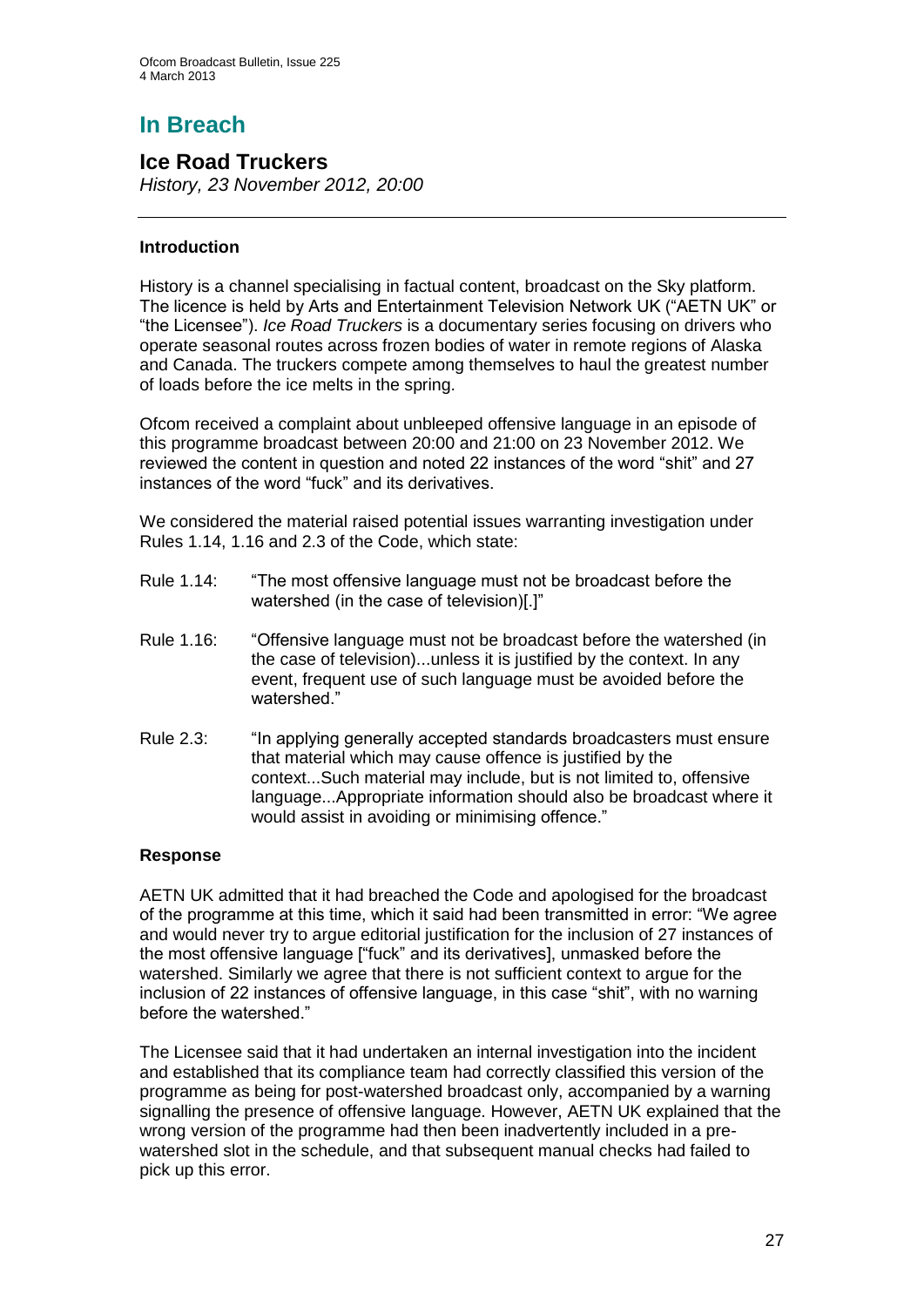The Licensee emphasised that the broadcast was "due to a manual assigning error rather than a compliance error, or indeed any belief on the part of the compliance team that this version was suitable to air at 20:00". AETN UK added: "We...hope Ofcom recognises that whilst this...is clearly a compliance breach, it did not result due to a lack of knowledge or understanding of the regulations within the compliance team, but due to human error and a sizeable oversight in peripheral but nonetheless extremely key teams."

AETN UK listed a number of measures it said it will be implementing to ensure that the error does not recur. These include: introducing a new manual and process for correctly assigning programme versions in the schedule and additional checks to assigned versions before broadcast. The individual who failed to properly conduct the final check on the content prior to its transmission has been subject to disciplinary action and is no longer employed by AETN UK.

#### **Decision**

Under the Communications Act 2003, Ofcom has a statutory duty to set standards for broadcast content as appear to it best calculated to secure the standards objectives, which include ensuring "that persons under the age of eighteen are protected" and "that generally accepted standards are applied to the content of television and radio services so as to provide adequate protection for members of the public from the inclusion in such services of harmful and/or offensive material". These objectives are reflected in Sections One and Two of the Code.

#### Rule 1.14

Rule 1.14 states that "the most offensive language must not be broadcast before the watershed". Ofcom research on offensive language<sup>1</sup> notes that the word "fuck" and its derivatives are considered by audiences to be amongst the most offensive language. The watershed begins at 21:00. The first instance of the word "fuck" in this programme occurred at 20:09. The last such instance occurred at 20:57. The 27 instances of the word "fuck" and its derivatives over the course of this hour-long programme were therefore a clear breach of Rule 1.14.

## Rule 1.16

Rule 1.16 states that "[o]ffensive language must not be broadcast before the watershed (in the case of television)...unless it is justified by the context" and that "[i]n any event, frequent use of such language must be avoided before the watershed". Ofcom research on offensive language<sup>2</sup> notes that the word "shit" is considered by audiences to be a mildly offensive term. Ofcom first had to consider whether the use of offensive language before the watershed in this programme was justified by the context; and second whether its use was too frequent before the watershed.

In a previous Decision on *Ice Road Truckers*, Ofcom suggested that the limited use of the word "shit", broadcast before the watershed on History+1 at 16:00 on 30 June 2011, could be justified in the context of a documentary series about lorry drivers

<sup>1</sup>  $1$  Audience attitudes towards offensive language on television and radio, August 2010, [http://stakeholders.ofcom.org.uk/binaries/research/tv-research/offensive-lang.pdf.](http://stakeholders.ofcom.org.uk/binaries/research/tv-research/offensive-lang.pdf)

<sup>&</sup>lt;sup>2</sup> See footnote 1.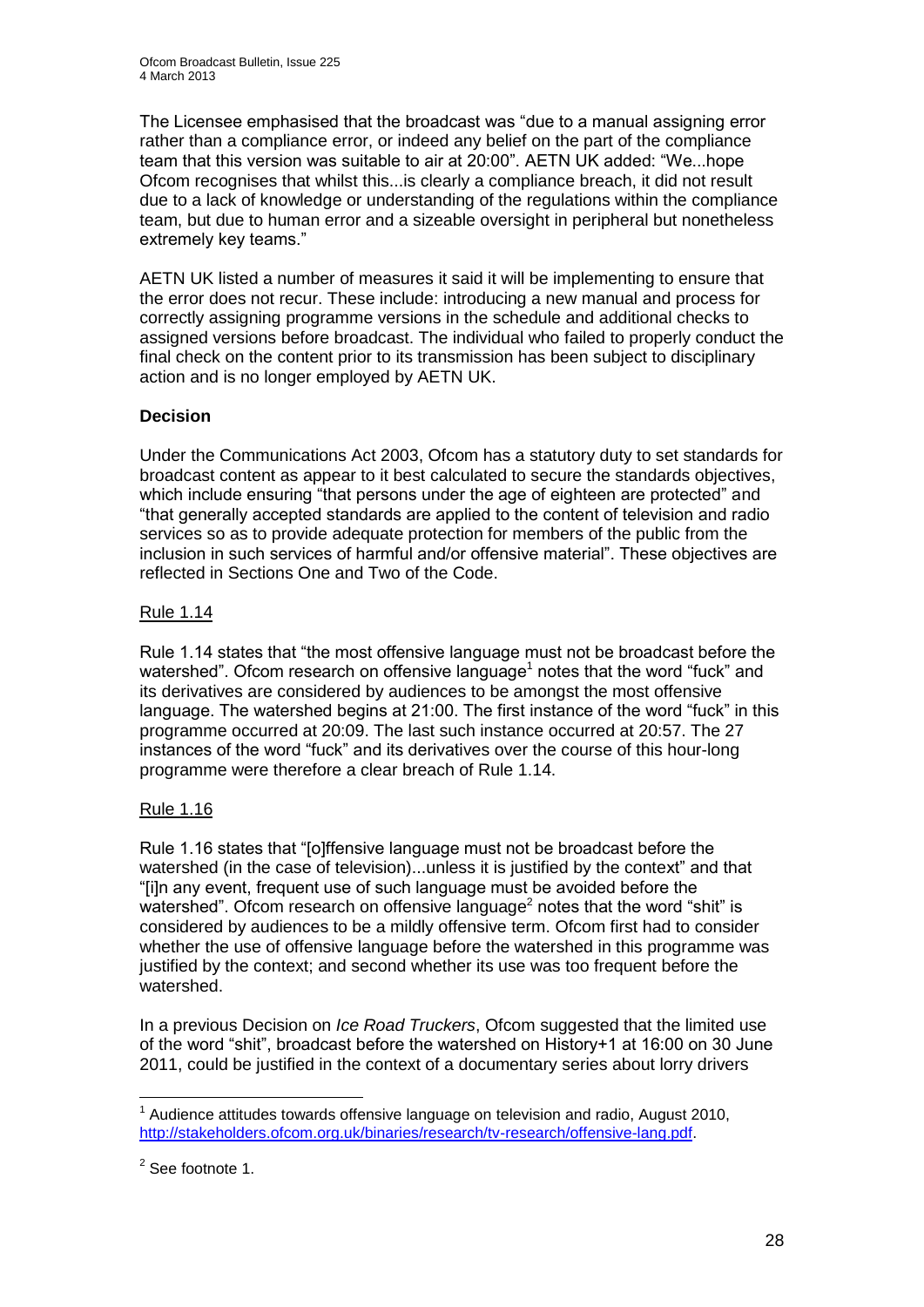working in stressful conditions, aimed at an adult audience, and shown on a channel attracting few child viewers<sup>3</sup>. We nevertheless concluded that four instances of unbleeped offensive language, in combination with approximately 30 instances of bleeped offensive language, constituted frequent use. Therefore, 22 instances of the word "shit" in one hour, as in the programme broadcast on 23 November 2012, in our opinion constituted frequent use. The content was therefore in breach of Rule 1.16.

#### Rule 2.3

Rule 2.3 states that "broadcasters must ensure that material which may cause offence is justified by the context" and that "[s]uch material may include, but is not limited to, offensive language". As noted above, Ofcom research on offensive language identifies the word "shit" as a mildly offensive term and the word "fuck" and its derivatives as amongst the most offensive language. In our opinion, 22 instances of the word "shit" and 27 instances of the word "fuck" and its derivatives over the course of an hour-long programme was capable of causing offence to viewers. We therefore had to consider whether this potentially offensive material was justified by the context.

The meaning of context includes: the editorial content of the programme; the service on which the material was broadcast; the time of broadcast; and the likely size, composition and expectation of the potential audience.

*Ice Road Truckers* is a documentary series about lorry drivers working in stressful conditions, in which viewers might expect some instances of offensive language, as part of a faithful depiction of the subject matter. However, Ofcom believes that the frequency of such instances in this programme was in excess of what could be justified by reference to its editorial content. Rule 2.3 states that "[a]ppropriate information should...be broadcast where it would assist in avoiding or minimising offence". We noted that no warning preceded the broadcast, which might have mitigated the potential for offence, by better preparing viewers.

We accept that the programme is aimed largely at an adult audience, and was broadcast on a channel attracting few child viewers, but are concerned about the time at which it was transmitted. Although the watershed is designed primarily to protect children from material that is unsuitable for them, it also shapes the expectations of adult viewers as to the level and type of offensive material they would expect on a channel before 21:00. In Ofcom's opinion, viewers in general of this programme would not have expected to see broadcast before the watershed repeated unbleeped examples of the most offensive language, and so many instances of offensive language.

Overall therefore we did not consider that the broadcast of this offensive content was justified by the context. The broadcaster did not apply generally accepted standards and the content was in breach of Rule 2.3.

As noted above, AETN UK has previously, and relatively recently, been found to have broadcast offensive language before the watershed, in episodes of *Ice Road*  Truckers on 29 and 30 June 2011<sup>4</sup>. Ofcom is concerned that this problem has

1

<sup>&</sup>lt;sup>3</sup> Issue 190 of Ofcom's Broadcast Bulletin, 26 September 2011: [http://stakeholders.ofcom.org.uk/binaries/enforcement/broadcast](http://stakeholders.ofcom.org.uk/binaries/enforcement/broadcast-bulletins/obb190/obb190.pdf)[bulletins/obb190/obb190.pdf.](http://stakeholders.ofcom.org.uk/binaries/enforcement/broadcast-bulletins/obb190/obb190.pdf)

<sup>4</sup> See footnote 3.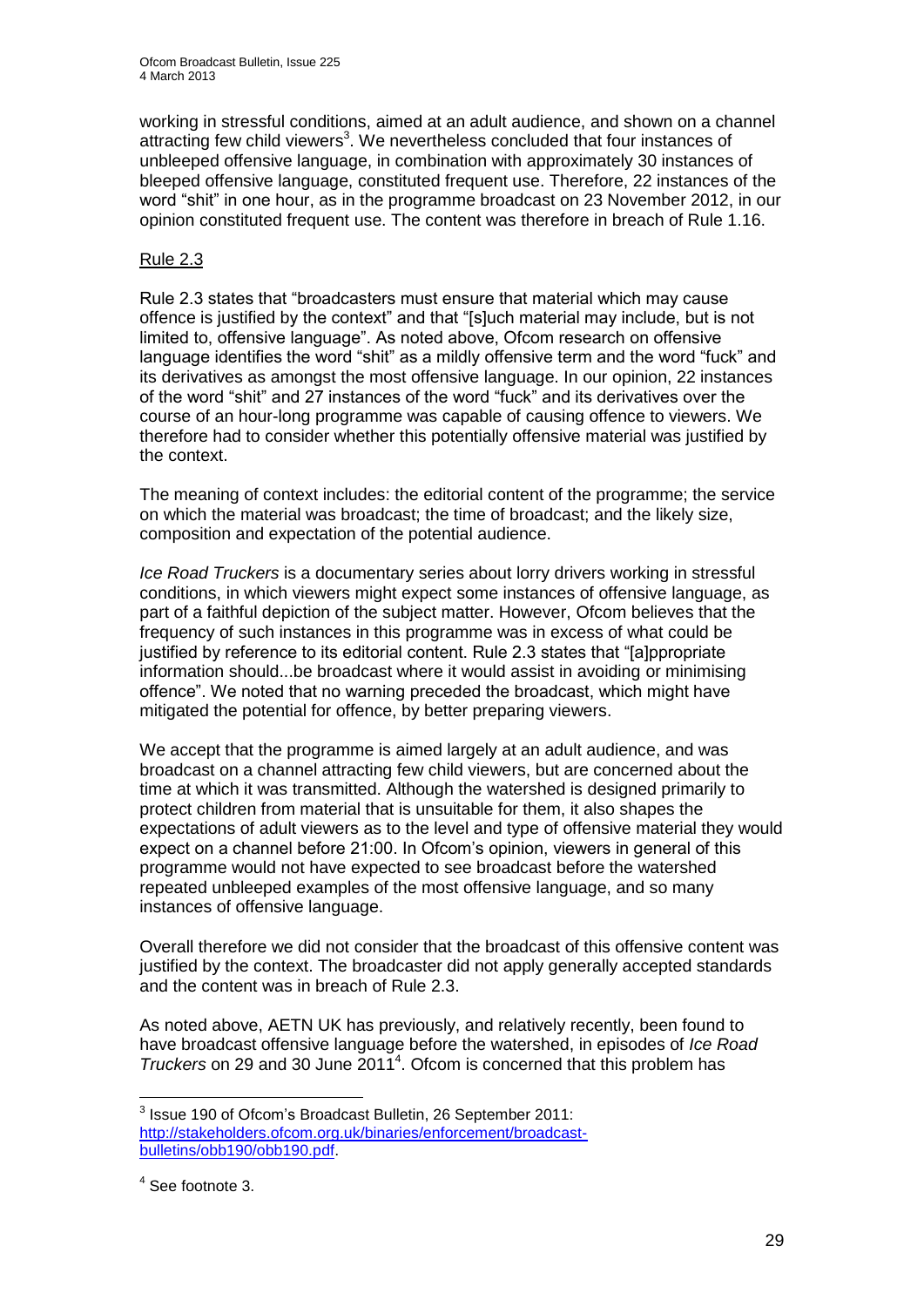recurred in the same programme, on the same channel, despite assurances about improved measures to ensure compliance given at the time to Ofcom by the Licensee.

AETN UK has reiterated those assurances, arguing that despite superficial similarities between the cases the problems which gave rise to them were in fact distinct. As regards the June 2011 breaches, the Licensee said the compliance team had failed to spot an instance of the most offensive language which was left unmasked and made an error of judgement about what was acceptable with regard to the amount of bleeped language. Concerning the November 2012 breaches, the Licensee identified the problem as being with the process of assigning and checking programmes for playing out, rather than with taking the correct decision about when to schedule a programme. We welcome the latest measures to improve compliance. However, the fact that material unsuitable for broadcast before the watershed has once again been transmitted on this channel despite specific assurances having been given to Ofcom remains a cause for concern.

#### **Breaches of Rules 1.14, 1.16 and 2.3**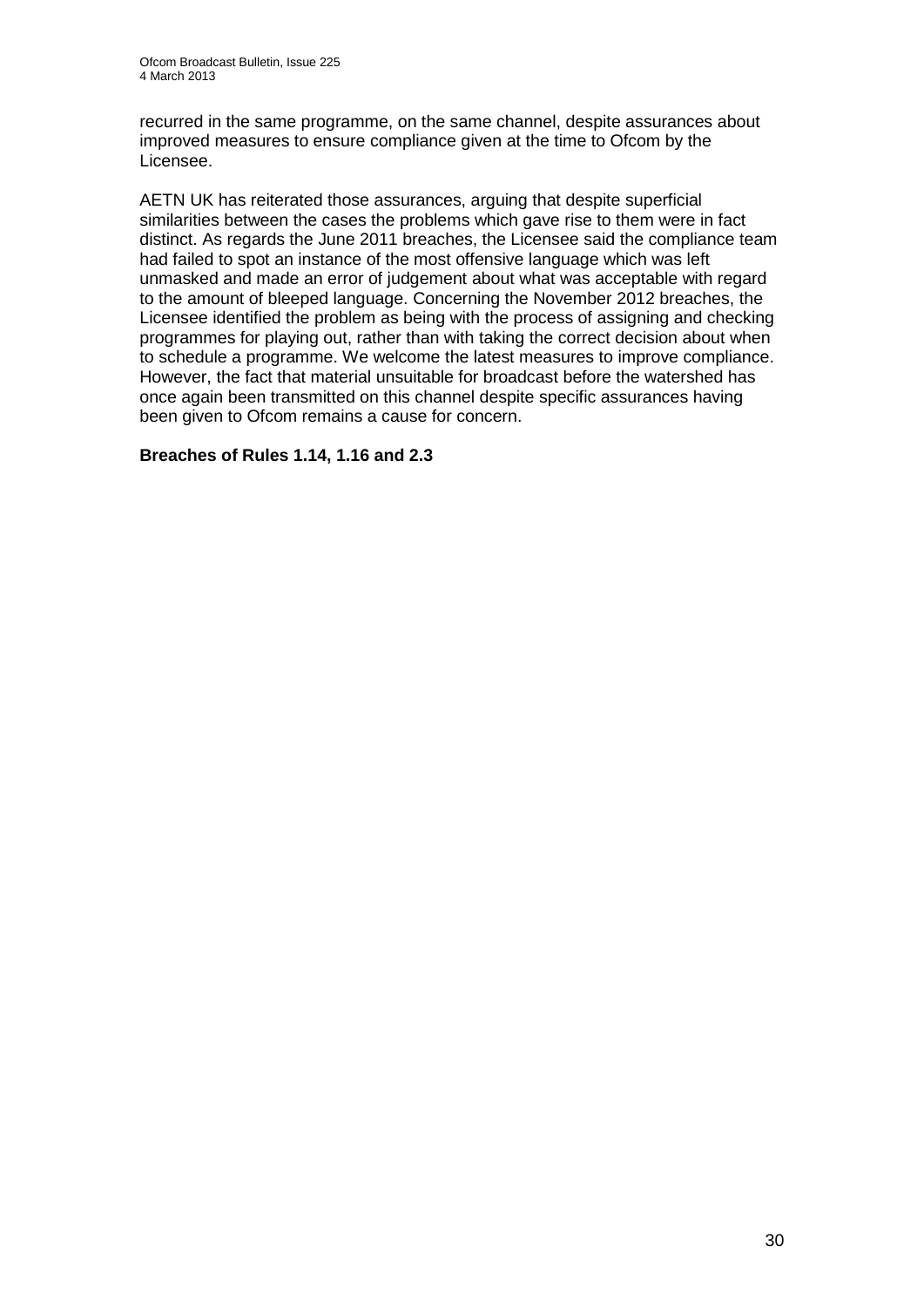# **In Breach**

## **Russ Williams**

*Absolute Classic Rock, 28 November 2012, 16:12*

#### **Introduction**

Absolute Classic Rock is a commercial radio service available on DAB radio and via cable and satellite platforms targeting the 35-54 age range. The licence holder for this service is TIML Radio Limited ("TIML" or "the Licensee").

Two listeners and the Licensee itself alerted Ofcom to offensive language broadcast on Absolute Classic Rock at 16:12 during the above programme. What appeared to be links between music tracks were broadcast unedited and included a comment from the presenter:

*"This is a fucking shit studio."*

Ofcom considered the material raised issues warranting investigation under the following rules of the Code:

- Rule 1.14 "The most offensive language must not be broadcast…when children are particularly likely to be listening."
- Rule 2.3 "In applying generally accepted standards broadcasters must ensure that material which may cause offence is justified by the context."

We therefore sought comments from the Licensee on how the broadcast complied with these rules.

#### **Response**

The Licensee explained that this episode of the Russ Williams programme was prerecorded, including the presenter's links. TIML said however that on this occasion there was an editing mistake and the broadcast therefore accidentally contained the offensive language, which was an off-mic comment made by the presenter.

The Licensee said that it would never intentionally broadcast offensive content at a time when children could potentially be listening with parents. Following the error, TIML explained that it took a number of measures to mitigate any offence caused by the incident and to ensure the mistake was not repeated. These included making apologies both on air and on its social networking pages within an hour of the broadcast; issuing reminders to staff about studio etiquette and the importance of double-checking all pre-recorded programmes; implementing a new process for recording and inserting audio links for pre-recorded programmes; and taking disciplinary action against the individuals involved.

TIML pointed out that Absolute Classic Rock does not target a young audience at any time as the genre does not generally appeal to children. It provided Ofcom with audience figures for the Russ Williams programme which showed that the number of child listeners was too low to record a measurement. Nonetheless, TIML accepted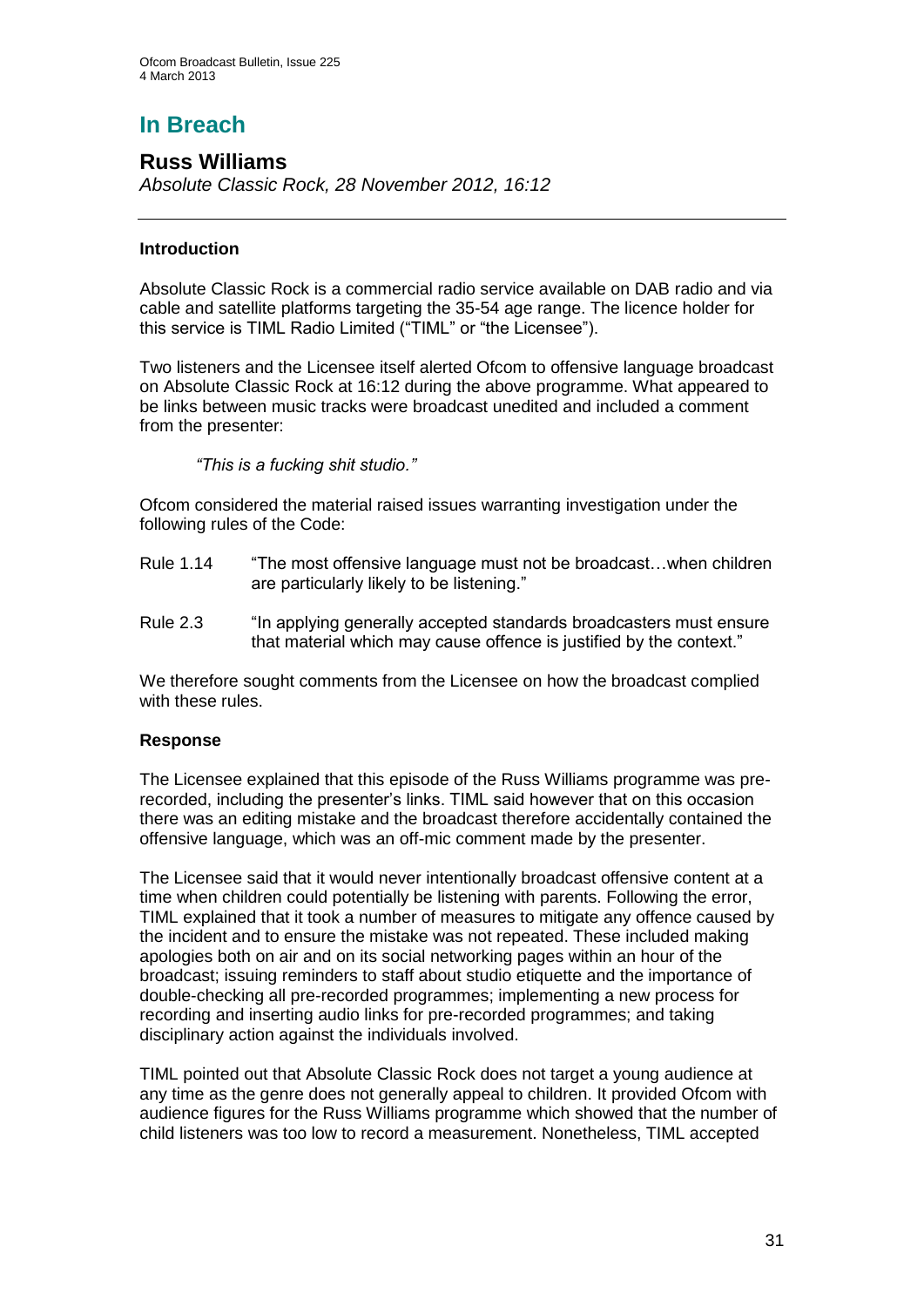that this incident was the result of an error of judgement on the part of the presenter, exacerbated by a member of staff's error in this case.

#### **Decision**

Under the Communications Act 2003, Ofcom has a duty to set standards for the content of programmes as appear to it best calculated to secure the standards objectives, including that "persons under the age of eighteen are protected" and that "generally accepted standards" are applied so as to provide adequate protection for members of the public from the inclusion of offensive and harmful material. These objectives are reflected in Sections One and Two of the Code.

#### Rule 1.14

Rule 1.14 of the Code states that "the most offensive language must not be broadcast…when children are likely to be listening". Ofcom research on offensive language $<sup>1</sup>$  notes that the word "fuck" and its derivatives are considered by audiences</sup> to be amongst the most offensive language.

Ofcom recognises that Absolute Classic Rock is not a radio station aimed at children. In discussing the meaning of "when children are particularly likely to be listening", Rule 1.5 of the Code states that the phrase particularly refers to the school run and breakfast time "but might include other times". In turn, in giving further advice to broadcasters on the same phrase, Ofcom's guidance on offensive language on radio published on 20 December 2011<sup>2</sup> says that "broadcasters should have particular regard to broadcasting content...between 15:00 and 19:00 Monday to Friday during term-time". This material was broadcast at 16:12 on Wednesday 28 November, clearly within these times. Notwithstanding the station's target audience, Ofcom concluded that this material was broadcast at a time when children were particularly likely to have been listening. The material was therefore in breach of Rule 1.14.

#### Rule 2.3

Ofcom first considered whether the material was capable of causing offence. As stated above, Ofcom's research indicates that the word "fuck" and its derivatives are examples of the most offensive language. In Ofcom's view, the broadcast of such language in this programme clearly had the potential to offend.

Ofcom went on to consider whether the potential offence was justified by the context. In particular we took into account the editorial content of the programme and the composition and expectations of the audience. Ofcom noted that Absolute Classic Rock is aimed at an adult audience aged between 35 and 54.

We also noted that: the material was broadcast as a result of human error and many listeners would have understood this; and the Licensee took proactive measures to apologise to audiences both on air and via social networking sites, and to notify Ofcom of the matter and implement procedures to improve compliance.

<sup>1</sup>  $1$  Audience attitudes towards offensive language on television and radio, August 2010, [http://stakeholders.ofcom.org.uk/binaries/research/tv-research/offensive-lang.pdf.](http://stakeholders.ofcom.org.uk/binaries/research/tv-research/offensive-lang.pdf)

<sup>&</sup>lt;sup>2</sup> See: [http://stakeholders.ofcom.org.uk/binaries/broadcast/guidance/831193/offensive](http://stakeholders.ofcom.org.uk/binaries/broadcast/guidance/831193/offensive-language.pdf)[language.pdf.](http://stakeholders.ofcom.org.uk/binaries/broadcast/guidance/831193/offensive-language.pdf)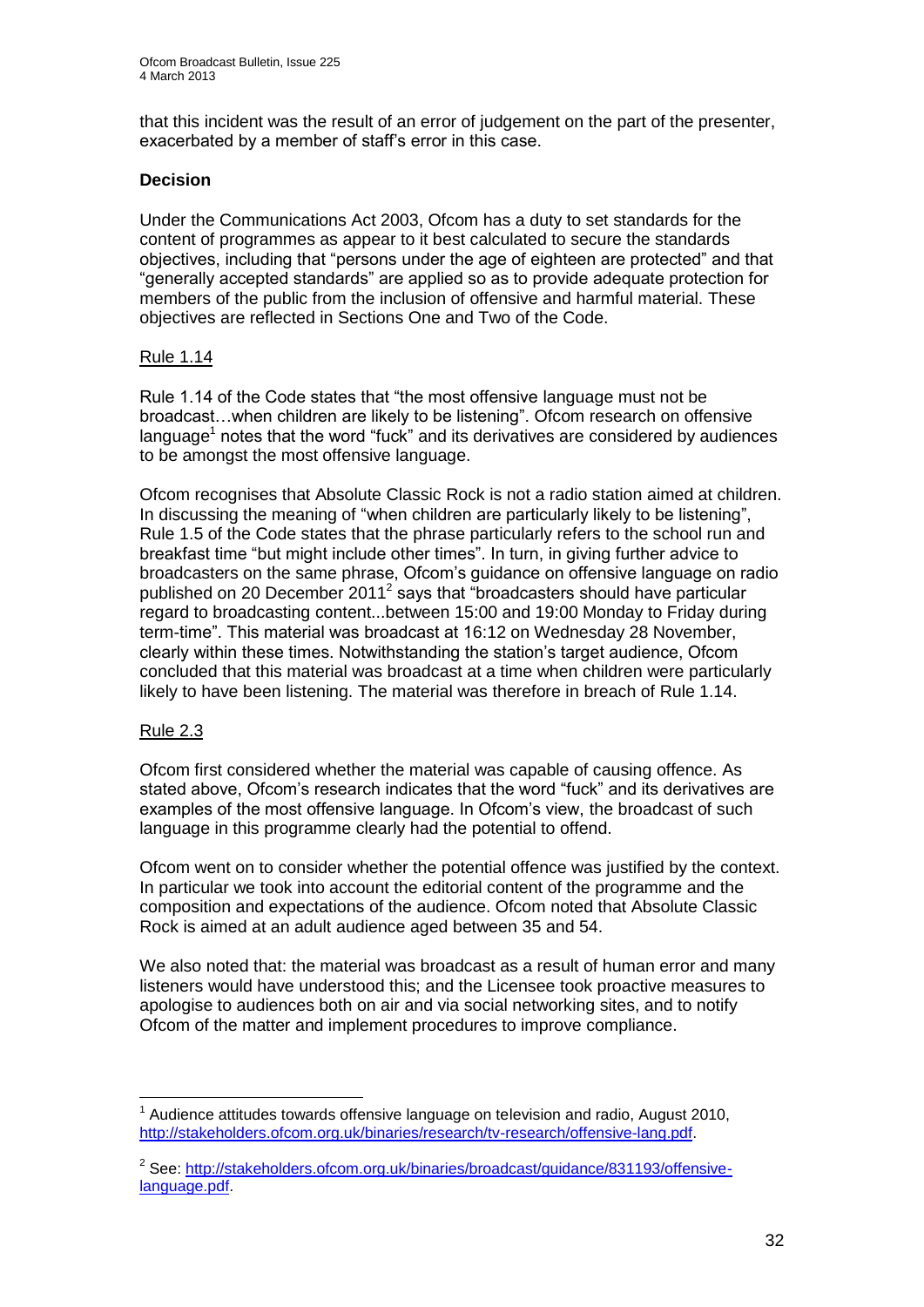However, in our view, given that the broadcast included the most offensive language, it was likely to have gone beyond the expectations of both the regular audience for this DJ-led weekday afternoon programme and especially of any listeners who may have come across the programme unawares. Consequently, Ofcom did not consider the potential offence to be justified by the context and concluded that the Licensee breached Rule 2.3.

#### **Breaches of Rules 1.14 and 2.3**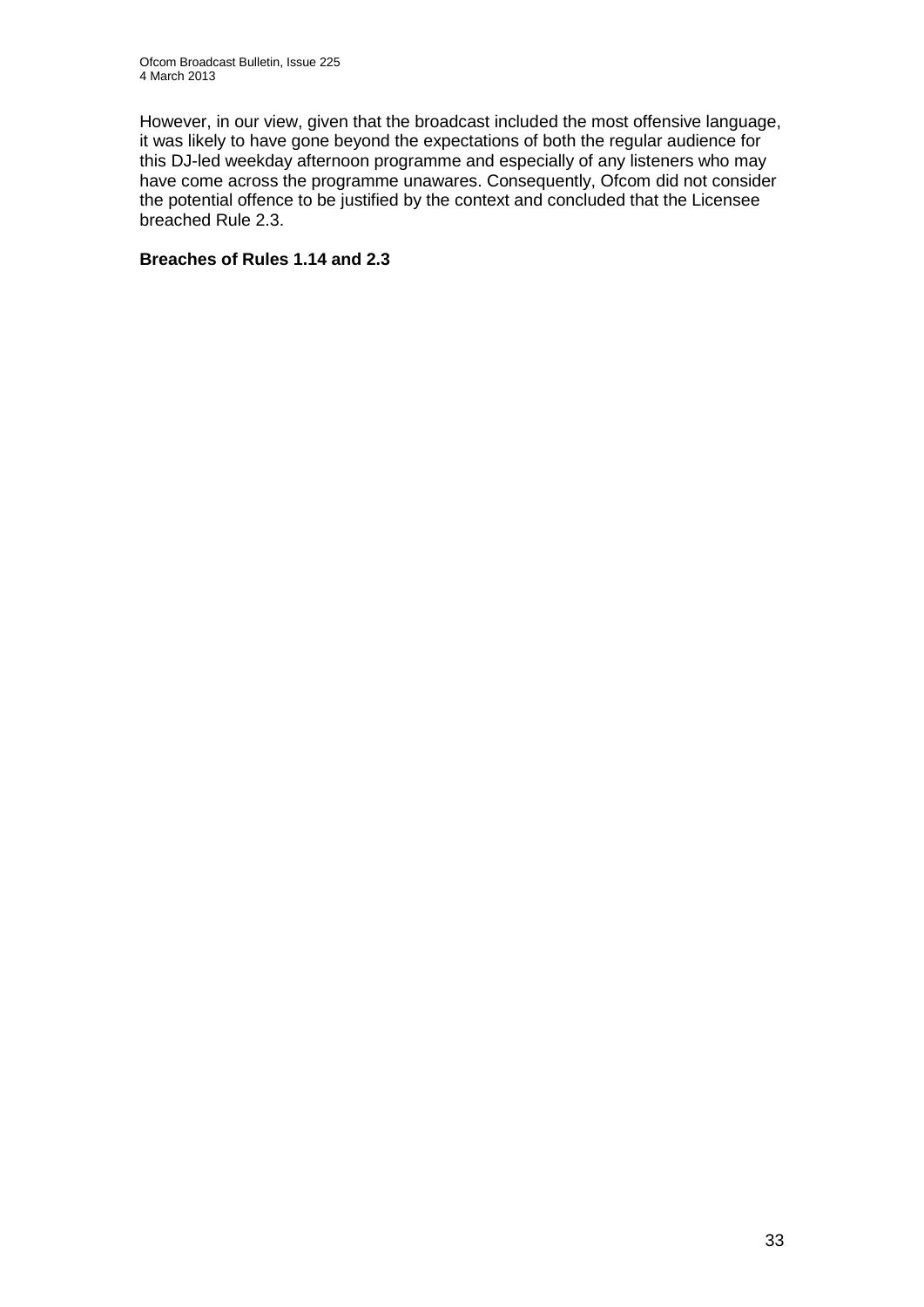# **In Breach**

## **Viewer competition**

*True Movies, True Movies 2, True Entertainment, 20 to 22 October 2012* 

#### **Introduction**

True Movies, True Movies 2 and True Entertainment are general entertainment channels owned and operated by CSC Media Group Limited ("CSC Media" or "the Licensee").

Between 20 and 22 October 2012, these channels promoted a viewer competition ("Competition A"). Viewers were invited to participate by answering a multiple choice question for a chance to win a holiday to the Caribbean Islands, an e-reader and \$1,000 spending money. Entrants had to submit their answer  $-1$ , 2 or 3 – by calling a premium rate ("PRS") telephone number or including the keyword "ANSWER" followed by their answer in a text message ("SMS").

Calls lasted two minutes and were charged at £1.53 per minute from a BT landline. Each SMS answer was charged as two text messages at £1.50 plus the user's standard network rate for each message. The cost of entry was therefore £3.06 by telephone, and £3 by SMS (plus the standard network rate).

CSC Media alerted Ofcom to an error in the competition's on-air promotion regarding the SMS entry route. The Licensee said that on 22 October 2012 it became aware that the keyword "ANSWER" which viewers were being prompted to submit on SMS entries was in fact already in use on the same SMS number for another competition ("Competition B") that was also running at the time. Therefore viewers attempting to enter Competition A by SMS were in fact participating unintentionally in Competition B.

Ofcom considered the matter raised issues warranting investigation under Rule 2.14 of the Code.

Rule 2.14 "Broadcasters must ensure that viewers and listeners are not materially misled about any broadcast competition."

We therefore sought comments from CSC Media as to how the material complied with this rule.

#### **Response**

CSC Media explained that it had recently started using a new piece of software to set up the SMS element of competitions. It said that, despite undergoing training and running test competitions, a "learning error" led to the competition's on-air promotion containing a keyword that was already in use in another competition. It confirmed that telephone entries were unaffected by this error.

The Licensee provided Ofcom with information which indicated that Competition A's promotion containing the incorrect keyword was broadcast 111 times across the three channels. It said that the competition was removed from broadcast within an hour of the error being identified. It explained that it then set about correcting the setup of the competition and contacting people who were affected.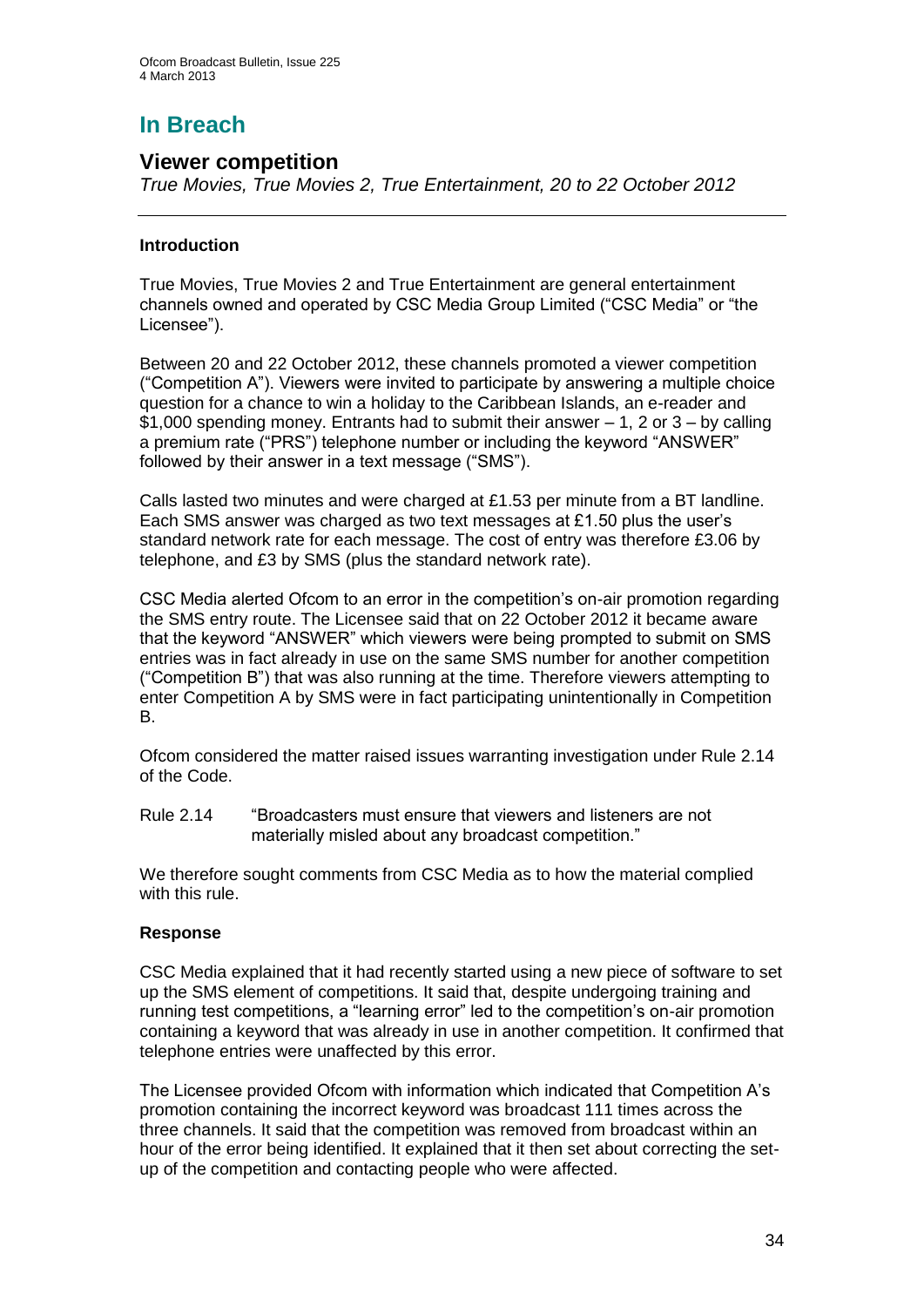CSC Media said it had identified 1,399 viewers who it believed intended to enter Competition A instead of Competition B. All these entrants were sent a nonchargeable SMS asking them to confirm which competition they wished to enter. Alternatively, it gave them the option of obtaining a full refund via cheque by calling CSC Media's 0844 helpline number. As CSC Media were unable to establish the desired competition for those that did not respond to this text message, these entrants were excluded from both Competition A and B.

The Licensee said that it was unsure which of the two competitions a further 62 viewers had intended to enter. It added that it "took the unprecedented step, in order to resolve this issue, of personally calling these entrants" for confirmation of the competition they wished to enter or to offer a refund. The Licensee later adopted this practice for all entrants that did not respond to its initial SMS. It added that at least five attempts were made to contact these entrants.

Out of the 1,461 entrants affected in total, CSC Media said that 364 had requested a refund and 604 had confirmed which competition they had intended to enter. It said it had decided to donate any remaining revenue generated by these entries to charity.

CSC Media stressed that its PRS provider had confirmed that the process of sending a non-chargeable SMS to entrants to direct callers to its helpline conformed to the PRS regulator Phonepay Plus guidelines and that calling everyone affected went beyond these requirements. CSC Media also stated that its auditors had "passed as appropriate" the helpline.

The Licensee said it could clearly identify where in the set-up process the error had occurred and had already implemented an extra check in this procedure to ensure this did not happen again.

CSC Media said it hoped that Ofcom recognised that this was its first compliance issue regarding the use of PRS since 28 July 2010<sup>1</sup>. It pointed out that since meeting Ofcom in February 2011 to demonstrate the steps it had taken to improve compliance, it had broadcast over 150 PRS competitions without any issue. It also said that it acted immediately and proactively by notifying Ofcom of this matter.

#### **Decision**

1

Under the Communications Act 2003, Ofcom has a statutory duty to set standards for broadcast content as appear to it best calculated to secure the standards objectives, including "that generally accepted standards are applied to the contents of television...services so as to provide adequate protection for members of the public from the inclusion in such services of ... harmful material".

This objective is reflected in Section Two of the Code. Rule 2.14 requires broadcasters to ensure that viewers and listeners are not materially misled about any broadcast competition.

In this case, Ofcom noted that the promotion broadcast for Competition A incorrectly advised viewers that the keyword for SMS entries was "ANSWER". This was in fact

 $1$  Ofcom found a viewer competition broadcast on True Movies 2 in breach of Rule 2.13 of the Code. Issue 169 of Ofcom's Broadcast Bulletin, 28 July 2010,

[http://stakeholders.ofcom.org.uk/binaries/enforcement/broadcast](http://stakeholders.ofcom.org.uk/binaries/enforcement/broadcast-bulletins/obb169/issue169.pdf)[bulletins/obb169/issue169.pdf.](http://stakeholders.ofcom.org.uk/binaries/enforcement/broadcast-bulletins/obb169/issue169.pdf)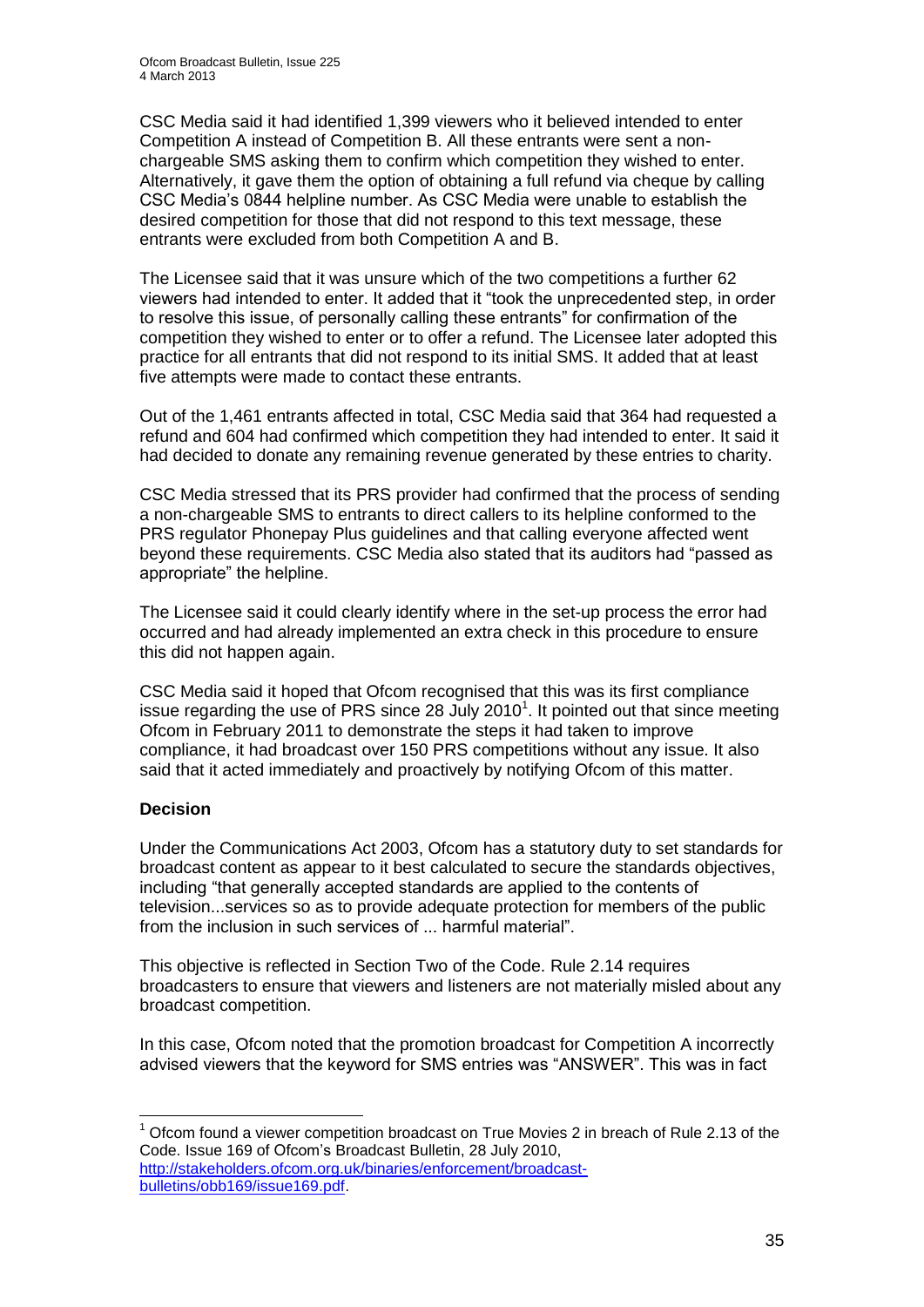the correct keyword for Competition B. Therefore, viewers who paid to enter Competition A by SMS would have been entered into Competition B instead.

Ofcom was concerned that the incorrect version of Competition A's promotion was broadcast 111 times over a period of three days before it was withdrawn. This did not, in Ofcom's view, demonstrate that the transmission was being adequately monitored during this period.

While Ofcom recognised CSC Media's intention to mitigate the financial detriment to entrants of Competition A, it was concerned that the methods used to achieve this involved a further cost to entrants. Entrants were required to respond to the text message sent by CSC Media seeking confirmation of the competition they had wished to enter. This would have cost a standard network rate message (approximately 10-12p if the user had no SMS allowance) and brought the total entry cost to a maximum of £3.36. Entrants calling the 0844 helpline number would have been charged between 5p and 40p per minute depending on their network.

Ofcom accepts that the Licensee's submission that the process of sending a nonchargeable SMS to notify entrants of the issue complied with Phonepay Plus' requirements. However, entrants who responded would have incurred a further charge irrespective of whether they had requested a refund or provided confirmation of which competition they had intended to enter. In Ofcom's view, CSC Media's decision to provide affected entrants with chargeable methods of responding exacerbated the problem.

Furthermore, the 393 entrants who did not respond have not been refunded yet and were excluded from both competitions. Therefore, Ofcom did not consider the actions taken by the Licensee sufficiently mitigated the material harm caused.

Ofcom noted the considerable effort made by the Licensee to contact all affected entrants and the additional measures it had undertaken in the set-up procedures for SMS competitions to avoid a recurrence. We also accepted that the incident was the result of a human error and that CSC Media did not seek to mislead viewers as to which competition they were being invited to participate in.

However, the difficulties experienced by the Licensee when attempting to resolve the issue clearly demonstrate the importance of exercising particular caution when conducting PRS competitions. This is especially the case when entry costs are significantly higher than normal, as in this case. Ofcom concluded that the Licensee failed to ensure that viewers were not materially misled and is therefore recording a breach of Rule 2.14.

As CSC Media indicated, it attended a meeting with Ofcom following breaches of the Code's rules relating to PRS competitions in  $2008<sup>2</sup>$  and  $2010<sup>3</sup>$ . We acknowledge the improvement in CSC Media's compliance in this area. However, we are concerned that a further breach of this nature has now occurred.

Should similar compliance issues arise, Ofcom will consider taking further regulatory action.

 2 Issue 116 of Ofcom's Broadcast Bulletin, 1 September 2008, [http://stakeholders.ofcom.org.uk/binaries/enforcement/broadcast](http://stakeholders.ofcom.org.uk/binaries/enforcement/broadcast-bulletins/obb116/issue116.pdf)[bulletins/obb116/issue116.pdf.](http://stakeholders.ofcom.org.uk/binaries/enforcement/broadcast-bulletins/obb116/issue116.pdf)

 $3$  See footnote 1.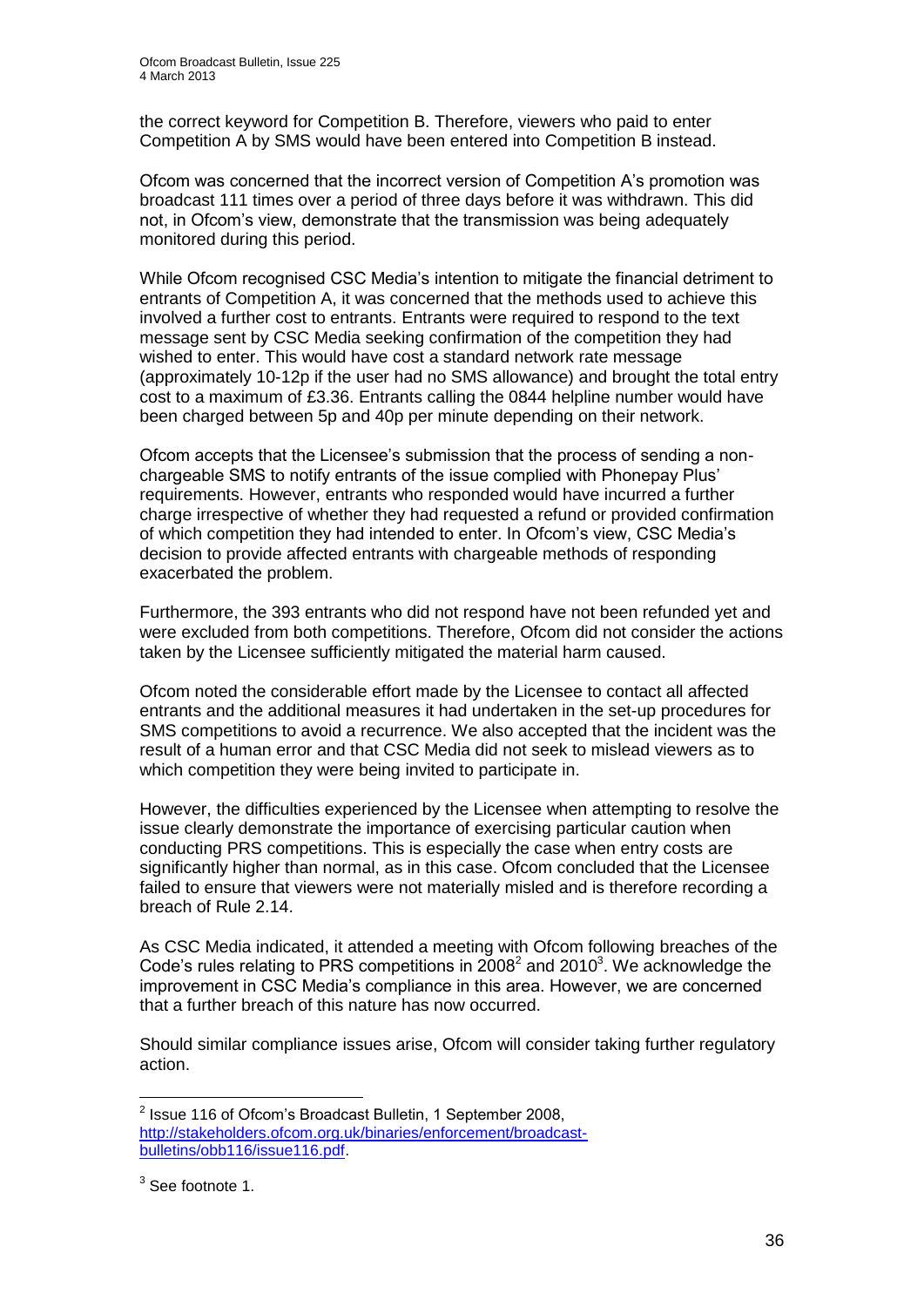We note the Licensee had highlighted its proactivity in notifying Ofcom of this matter. Ofcom reminds CSC Media that Condition 6(A)(3)(b) of its licences for the services True Movies 1, True Movies 2 and True Entertainment requires it to notify Ofcom about "significant irregularities or any other problems" regarding its operation of PRS in broadcast competitions and votes.

#### **Breach of Rule 2.14**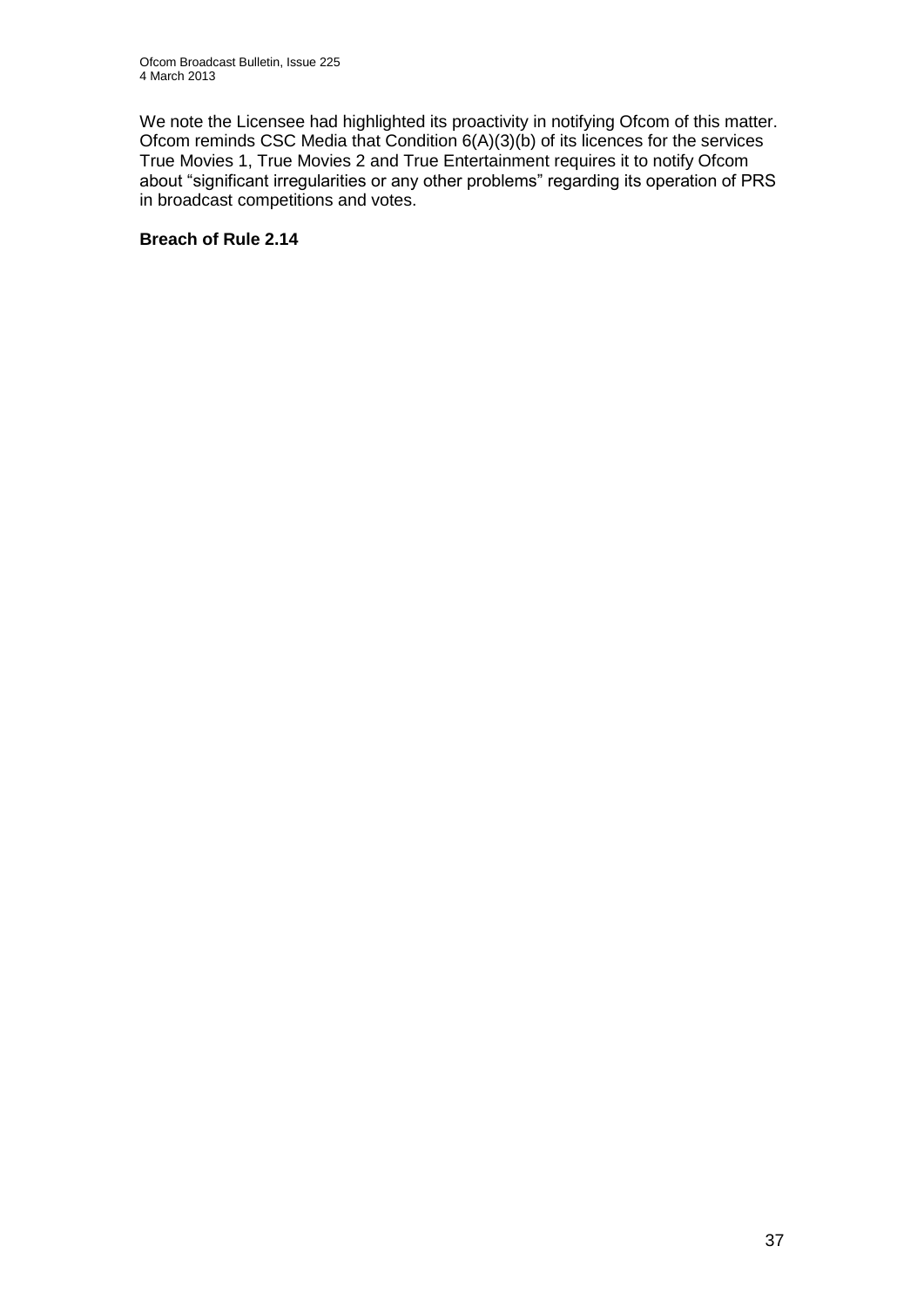# **In Breach**

### **Shastho Protidin**

*NTV, 3 November 2012, 16:00 to 17:00*

### **Introduction**

NTV is a news and general entertainment channel that is broadcast in Bengali and serves the Bangladeshi community in the UK and Europe. The licence for NTV is held by International Television Channel Europe Limited ("the Licensee").

The channel broadcasts a delayed feed of content originally broadcast on NTV in Bangladesh.

*Shastho Protidin* was a studio-based programme in which the presenter Dr Tahmina Akter Muniya and a guest discussed various health issues.

The opening and closing programme credits contained a logo for Pran Milk, a brand of milk made by a Bangladeshi company. There was no on-screen text or voiceover to indicate to viewers that the programme was sponsored by the company.

In the studio in which the programme was filmed, three logos for Pran Milk were displayed: one large logo between the presenter and the guest; one smaller logo behind the presenter; and the same sized logo behind the guest. Throughout the programme, most shots clearly displayed Pran Milk's logo.

On four occasions during the programme, when the presenter's name appeared in an on-screen caption, Pran Milk's logo appeared next to her name for a few seconds. On one other occasion the same logo appeared next to the on-screen caption of the guest's name.

When the programme returned after an advertising break, the Pran Milk logo appeared with the on-screen text, *"You're watching Pran Milk Shastho Protidin"*.

Near the end of the programme, the presenter said: *"You may send any comments to this address: Pran Milk, Shashto Protidin,* [NTV's address in Bangladesh, fax number, the programme's email address]*."* The contact details appeared in onscreen text accompanied by Pran Milk's logo.

This logo also appeared just before the end credits rolled, when clips of the items coming up in the next episode of the programme were previewed.

A viewer was concerned that the Pran Milk logo appeared during the programme and that it was not clear if Pran Milk was the programme sponsor.

The Licensee confirmed to Ofcom that neither it, nor any connected person<sup>1</sup>, had received any payment or other valuable consideration for the inclusion of the references to Pran Milk during the programme, and therefore the references had not been subject to any product placement arrangement in the UK.

 1 "Connected person" is defined in Part 1 of Schedule 2 of the Broadcasting Act 1990.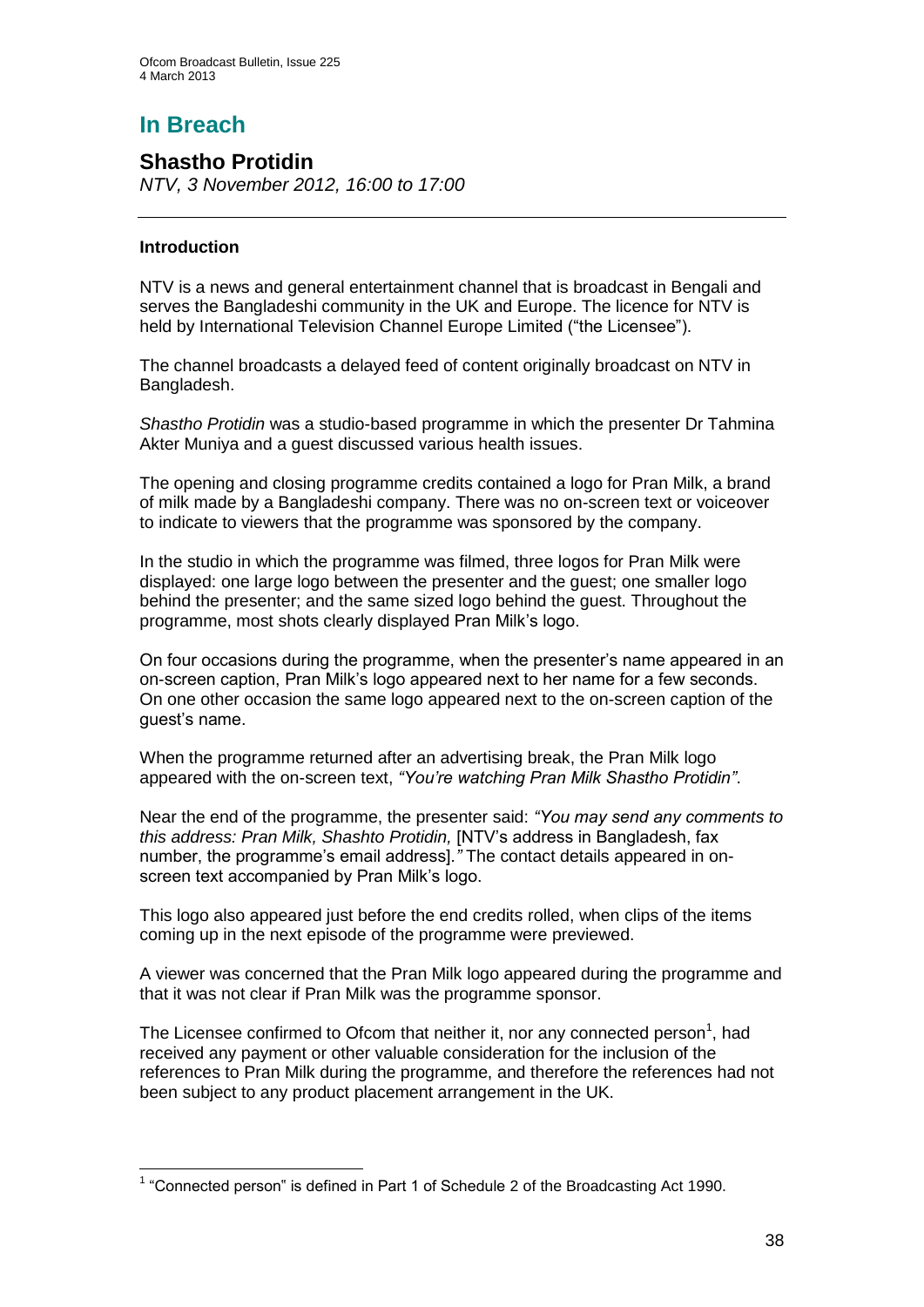Ofcom therefore considered the material raised issues warranting investigation under the following Code rules:

- Rule 9.19 "Sponsorship must be clearly identified by means of sponsorship credits. These must make clear:
	- a) the identity of the sponsor by reference to its name or trade mark; and
	- b) the association between the sponsor and the sponsored content."
- Rule 9.22 "Sponsorship credits must be distinct from advertising. In particular:…
	- b) Sponsorship credits broadcast **during programmes** must not be unduly prominent. Such credits must consist of a brief, neutral visual or verbal statement identifying the sponsorship arrangement. This can be accompanied only by a graphic of the name, logo, or any other distinctive symbol of the sponsor. The content of the graphic must be static and must contain no advertising messages, calls to action or any other information about the sponsor, its products, services or trade marks."

In addition, throughout the programme *Shastho Protidin* and throughout the NTV news during the 16:00 to 17:00 clock hour, a small box appeared in the bottom righthand corner, above the scroll bar, for a total of 27 minutes and 40 seconds. The following text appeared in this box: *"Discuss advertising your business with NTV. Md. Aktaruzzaman Italy Tel:* [number] [email address] *Shahin Ahmed France Tel:*  [number] [email address] *Masud Reza German Tel:* [number]*."* 

Ofcom considered this statement to be advertising counting towards advertising minutage.

Ofcom noted that during the commercial breaks between 16:00 and 17:00, there were approximately seven minutes and 25 seconds of advertising.

Therefore, the amount of advertising broadcast between 16:00 and 17:00 was 34 minutes and five seconds.

Rule 4 of the Code on the Scheduling of Television Advertising ("COSTA") states: "[T]ime devoted to television advertising and teleshopping spots on any channel in any one hour must not exceed 12 minutes."

We therefore asked the Licensee for its comments as to how the content complied with Rules 9.19 and 9.22(b) of the Code and Rule 4 of COSTA.

#### **Response**

#### Rules 9.19 and 9.22(b)

The Licensee stated that *Shastho Protidin* is made for the Bangladesh market by producers based in Bangladesh. NTV said that it constantly monitors its programming output to ensure it complies with the Code. It submitted that it "can only assume that this [the appearance of the logo in the programme] was an oversight".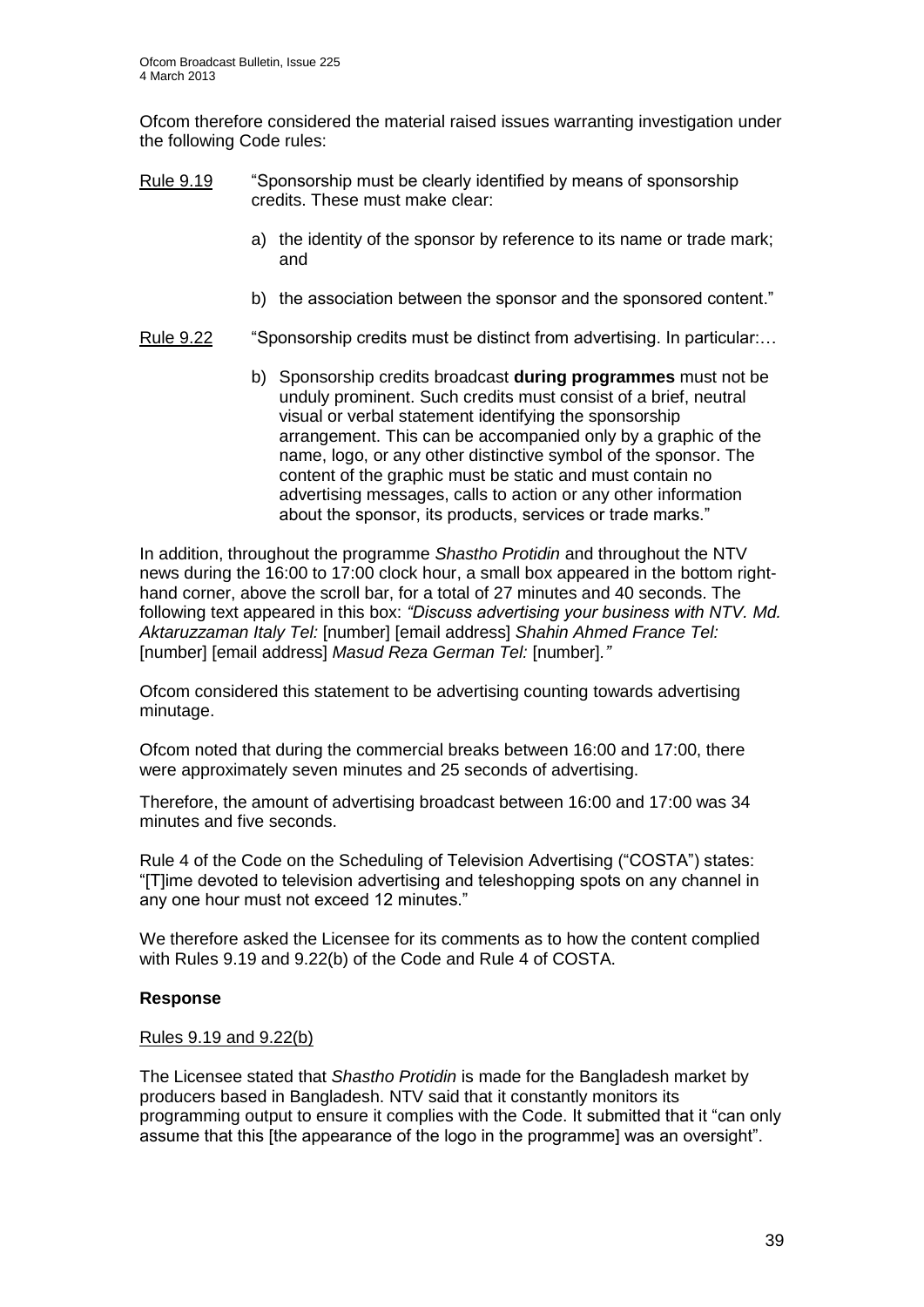The Licensee said that it takes Ofcom's rules seriously and regrets this error. It said it is conducting an investigation into how this situation occurred and will train its staff regarding Ofcom's rules relating to product placement to ensure that there is no recurrence. Further, it will no longer broadcast this series.

### Rule 4 of COSTA

With regards to the box that appeared in the bottom right-hand corner, above the scroll bar, the Licensee said that it was used only to promote NTV, not to promote any third party. However, since Ofcom had contacted it about the issue, the Licensee had amended the text to read: *"For community news, please contact…"*

### **Decision**

Under the Communications Act 2003, Ofcom has a statutory duty to set standards for broadcast content as appear to it best calculated to secure the standards objectives, one of which is that "the international obligations of the United Kingdom with respect to advertising included in television and radio services are complied with". The rules in COSTA and Section Nine of the Code, among others, reflect this objective.

### Rule 9.19

The EU Audiovisual Media Services Directive ("AVMS Directive") requires that viewers be clearly informed of sponsorship arrangements. Rule 9.19 of the Code therefore requires that sponsorship is clearly identified by means of sponsorship credits, which must make clear the identity of the sponsor and the association between the sponsor and the sponsored content.

In this case, the opening credits of the programme contained the logo for Pran Milk, but no visual or verbal reference to the company being the sponsor of the programme. Ofcom considered that Pran Milk was a sponsor of the programme. As the sponsorship arrangement was not clearly identified in the opening sponsorship credit, the credit was in breach of Rule 9.19.

### Rule 9.22(b)

The AVMS Directive limits the amount of advertising a broadcaster can transmit and requires that advertising is distinguishable from other parts of the programme service. Sponsorship credits are treated as part of the sponsored content and do not count towards the amount of airtime a broadcaster is allowed to use for advertising. To prevent credits effectively becoming advertisements, and therefore increasing the amount of advertising transmitted, broadcasters are required to ensure that sponsorship credits do not contain advertising messages.

Rule 9.22 of the Code therefore requires that sponsorship credits must be distinct from advertising. Further, Rule 9.22(b) of the Code requires that sponsorship credits broadcast during programmes must not be unduly prominent. The rule also requires that such credits consist of a brief, neutral visual or verbal statement identifying the sponsorship arrangement, accompanied by only a static graphic of the name, logo, or any other distinctive symbol of the sponsor. In addition, sponsorship credits during programmes must not contain advertising messages or calls to action, or any other information about the sponsor or its products.

In this case, Ofcom judged that the frequency and duration of the number of sponsor logos which appeared both in the studio and in the on-screen graphic provided the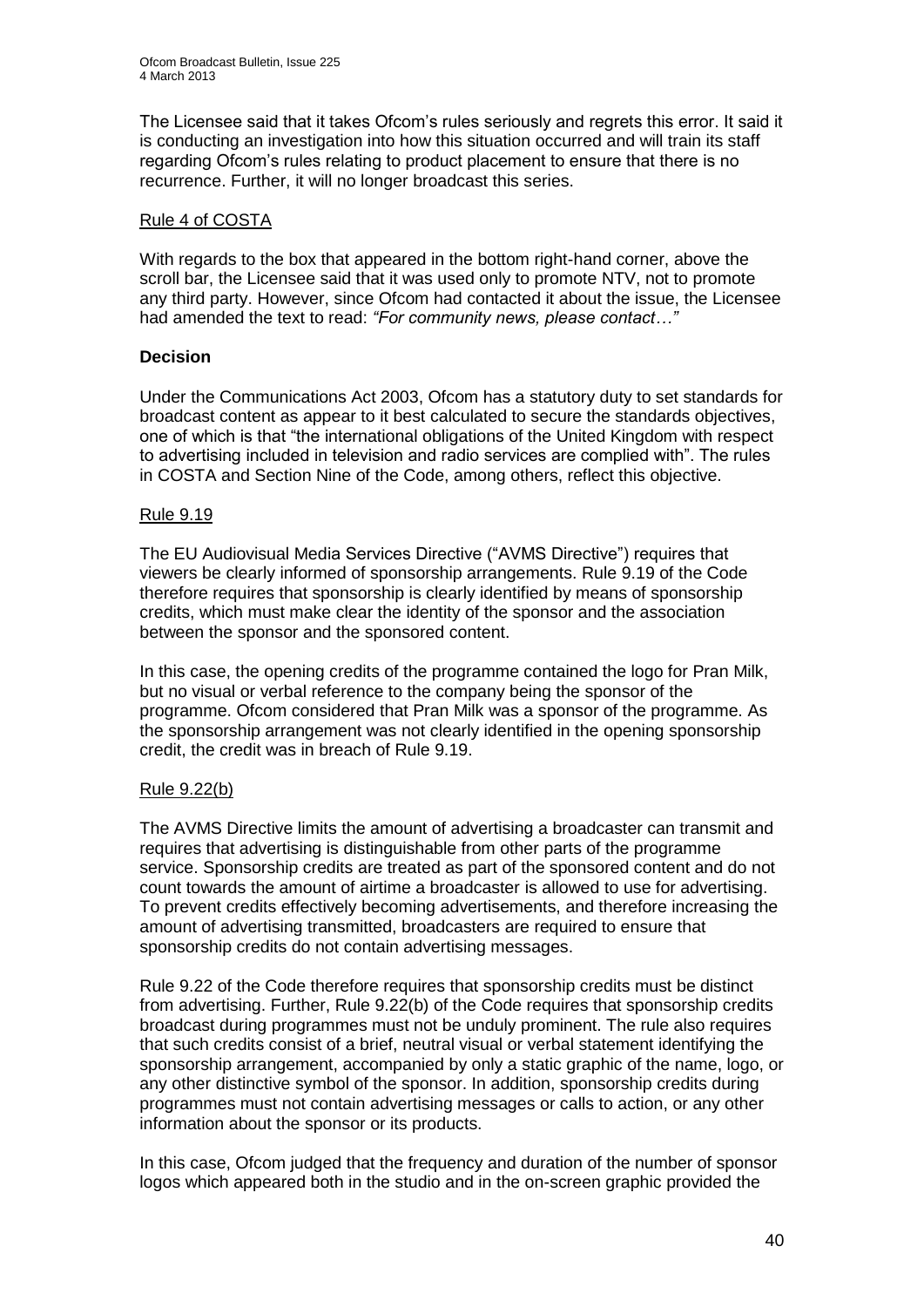sponsor with greater prominence than was necessary. Further, the frequent sponsor logos throughout the programme were not accompanied by a statement identifying the sponsorship arrangement. Ofcom therefore found the references to the programme sponsor during the programme in breach of Rule 9.22(b).

We were concerned that this programme was broadcast four days after Ofcom had sent the Licensee its Preliminary View on another of its programmes, *Borkotmoy*  Sehri, which raised similar issues<sup>2</sup>. The Licensee would therefore have been aware that Ofcom considered that such material was not compliant with Rules 9.19 and 9.22(b).

In that case, the Licensee had explained that the member of staff who was responsible for ensuring the compliance of the content believed that as the company whose name appeared on the programme was a Bangladeshi company with no business or other commercial interests in the UK, any form of promotion would not be beneficial to them and would therefore not be an issue under the Code. The Licensee explained that it had taken internal disciplinary action against the staff member and had provided further training to all staff to ensure no similar breaches occur in future. Ofcom was therefore concerned that a similar issue had occurred so soon after the Licensee provided this assurance.

### Rule 4 of COSTA

Articles 20 and 23 of the AVMS Directive set out strict limits on the amount and scheduling of television advertising. Ofcom has transposed these requirements by means of key rules in COSTA. Rule 4 of COSTA requires that television advertising in each clock hour does not exceed 12 minutes.

The AVMS defines "television advertising" as "any form of announcement broadcast whether in return for payment or for similar consideration or broadcast for selfpromotional purposes by a public or private undertaking or natural person in connection with a trade, business craft or profession in order to promote the supply of goods and services, including immovable property, rights and obligations, in return for payment".

In this case, Ofcom considered that the text *"Discuss advertising your business with NTV. Md. Aktaruzzaman Italy Tel:* [number] [email address] *Shahin Ahmed France Tel:* [number] [email address] *Masud Reza German Tel:* [number]*"* met the definition of advertising because: (i) it was broadcast by the Licensee for self-promotional purposes, i.e. to promote the sale of advertising space on NTV; and (ii) it promoted the sale of advertising space to third parties in return for payment to the Licensee.

Between 16:00 and 17:00, the appearance on screen of the box promoting NTV's advertising space amounted to 27 minutes and 40 seconds of advertising. Further, the Licensee also broadcast seven minutes and 25 seconds of advertising within the commercial breaks during this clock hour. Therefore the amount of advertising broadcast between 16:00 and 17:00 was 34 minutes and five seconds, a clear breach of Rule 4 of COSTA.

### **Breaches of Rules 9.19 and 9.22(b) of the Code, and Rule 4 of COSTA**

<sup>1</sup> <sup>2</sup> Ofcom's Decision regarding *Borkotmoy Sehri* was published in issue 213 of Ofcom's Broadcast Bulletin, 3 December 2012:

[http://stakeholders.ofcom.org.uk/binaries/enforcement/broadcast](http://stakeholders.ofcom.org.uk/binaries/enforcement/broadcast-bulletins/obb219/obb219.pdf)[bulletins/obb219/obb219.pdf.](http://stakeholders.ofcom.org.uk/binaries/enforcement/broadcast-bulletins/obb219/obb219.pdf)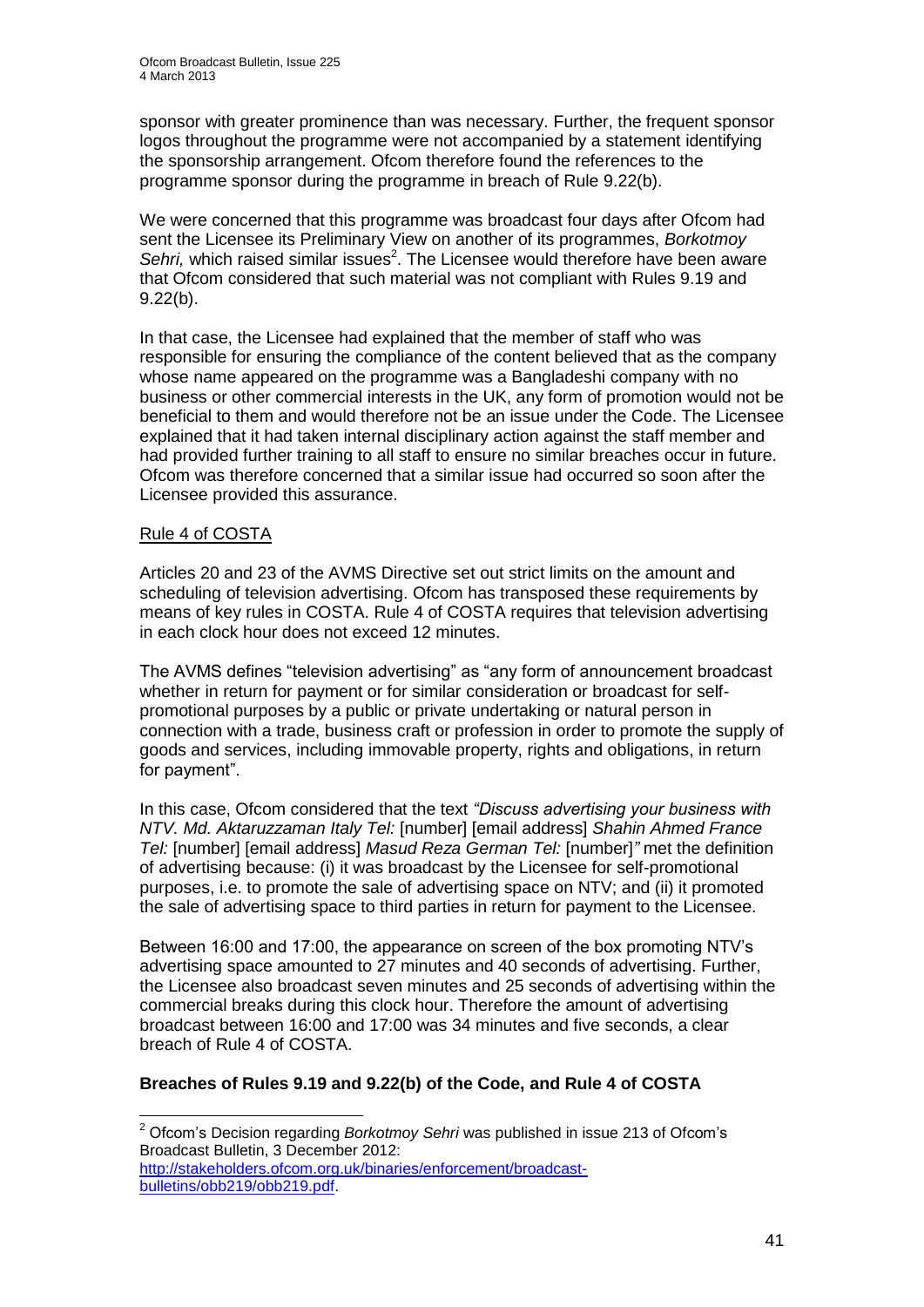## **Advertising Scheduling cases**

### **In Breach**

### **Advertising minutage**

*ARY QTV, 5 October 2012, 01:00*

### **Introduction**

Rule 4 of the Code on the Scheduling of Television Advertising ("COSTA") states: "[T]ime devoted to television advertising and teleshopping spots on any channel in any one hour must not exceed 12 minutes."

Ofcom received a complaint about advertising scrolling in Urdu across the bottom of the image seen on screen during this broadcast on ARY QTV. Such advertising is permitted in television programmes provided it is kept distinct from editorial content. Scrolling advertising is subject to COSTA and must not exceed the 12 minute allowance in a single clock hour.

Ofcom commissioned an independent translation of the scrolling text. This indicated that the messages contained information about several properties for sale in Pakistan and relevant contact details. It also contained invitations for viewers to advertise their own properties on the channel:

*"To book advertisements of properties on ARY QTV contact* [telephone number] *Email:* [email address]*."*

Taking the scrolling messages into account, Ofcom noted that ARY QTV broadcast 40 minutes and 59 seconds of advertising in the clock hour from 01:00 to 02:00.

During the course of its investigation, Ofcom identified an online document which appeared to be produced by ARY QTV and included its logo. This offered "property classified scroll ads" for 15,000 rupees (£171) per month for 20 words or 30,000 rupees (£342) per month for 40 words. The document also said that the scrolling message "will be displayed 24 hours except Azan Times and Documentary Ads and Commercial Ads".

Ofcom considered the case raised issues warranting investigation in respect of Rule 4 of COSTA and therefore sought comments from ARY Network Limited ("ARY" or "the Licensee") about how this material complied with this rule. We also provided a copy of the online document to the Licensee for its comments.

### **Response**

The Licensee explained that ARY QTV is a "single beam broadcasting from the play out centre in Pakistan" and that in the UK it obscures the scrolling text with a permanent band. The Licensee added that its technical staff did its best to overlap the scrolling text but unfortunately due a system malfunction the overlapping band was removed on this particular occasion. Following the incident, the Licensee said it had decided to remove the scrolling text entirely to avoid a recurrence.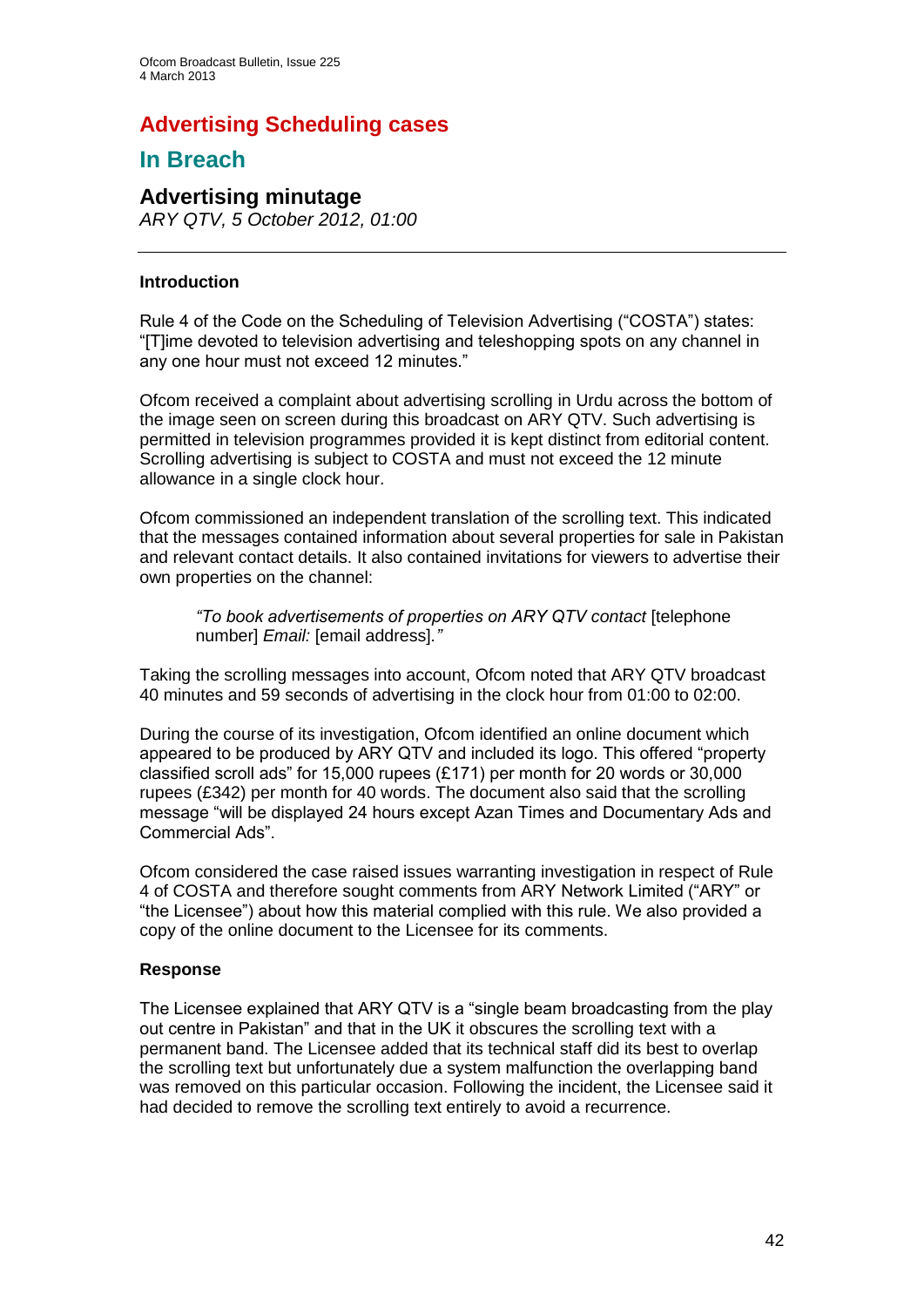ARY maintained that the scrolling text was a "public service" by ARY QTV Pakistan and had no commercial value. It stated that no payment was received by ARY QTV or ARY Network Limited for the broadcast of the material.

ARY said neither it nor its parent company was aware of any online document that offered payment for property advertisements.

#### **Decision**

Under the Communications Act 2003, Ofcom has a statutory duty to set standards for broadcast content which it considers are best calculated to secure a number of standards objectives. One of these objectives is that "the international obligations of the United Kingdom with respect to advertising included in television and radio services are complied with".

Articles 20 and 23 of the EU Audiovisual Media Services (AVMS) Directive set out strict limits on the amount and scheduling of television advertising. Ofcom has transposed these requirements by means of key rules in COSTA.

COSTA defines "television advertising" as "any form of announcement broadcast whether in return for payment or for similar consideration or broadcast for selfpromotional purposes by a public or private undertaking or natural person in connection with a trade, business craft or profession in order to promote the supply of goods and services, including immovable property, rights and obligations, in return for payment".

In this case, Ofcom noted that the scrolling messages comprised details of available properties and relevant contact details, and invitations for viewers to promote their own property in the message.

Ofcom also noted that the Licensee said that neither ARY QTV nor ARY Network Limited made any financial gain from the broadcast of the scrolling message which it described as a "public service". The Licensee did not make clear to Ofcom why it considered on-screen messages advertising the availability of properties to purchase could be described as a "public service". In Ofcom's view, the purpose of the scrolling messages was clearly to promote the availability and sale of property.

We also noted that ARY denied any knowledge of the online document Ofcom had found. This document appeared to seek payment for including property advertisements in the scrolling message on the ARY QTV service. The document, which contained ARY QTV's logo and made specific reference to the scrolling property message on ARY QTV and its cost to viewers, appeared to directly contradict the Licensee's claim that the scrolling message had no commercial value. Furthermore, Ofcom noted that the Licensee had failed to provide any explanation for the existence of this document, which was easily accessible online.

Ofcom was therefore particularly concerned that it appeared the Licensee had provided incorrect information with regard to the commercial value of the scrolling message.

On the basis of information available to Ofcom, we considered the scrolling messages to fall within the definition of advertising in COSTA. Therefore, the advertising allowance in this clock hour was exceeded by 28 minutes and 59 seconds and Rule 4 of COSTA was breached.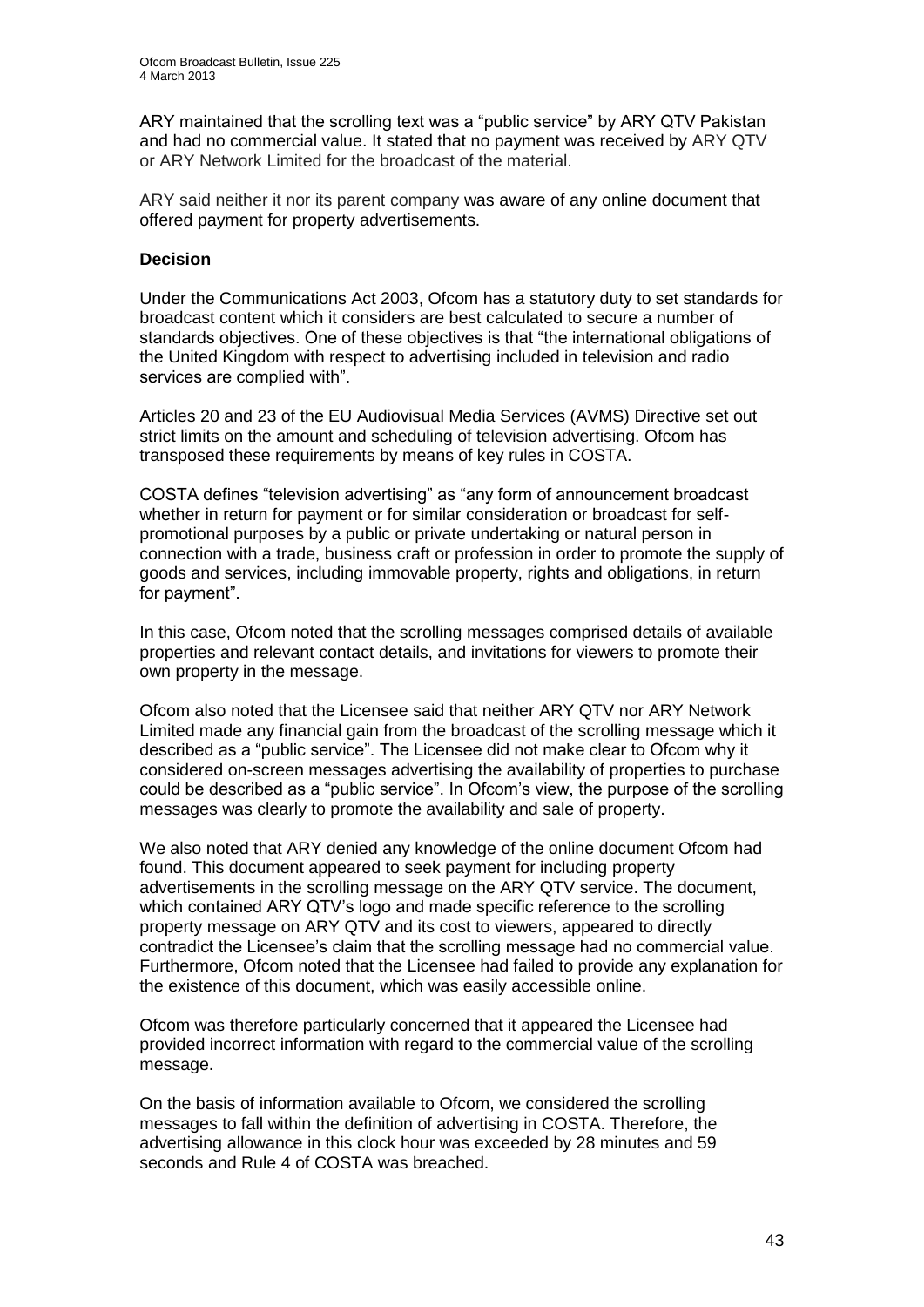Ofcom considered this to be a significant breach of Rule 4 of COSTA.

In issues 199<sup>1</sup> and 215<sup>2</sup> of Ofcom's Broadcast Bulletin, Ofcom recorded breaches of Rule 4 of COSTA for the broadcast of scrolling messages on ARY QTV, which resulted in over 52 minutes and 45 minutes respectively of advertising content being broadcast in single clock hours. Ofcom is particularly concerned that a further breach of Rule 4 has occurred owing to the same error and therefore is requiring the Licensee to attend a meeting to discuss compliance in this area.

### **Breach of Rule 4 of COSTA**

1

<sup>&</sup>lt;sup>1</sup> Issue 199 of Ofcom's Broadcast Bulletin, 6 February 2012, [http://stakeholders.ofcom.org.uk/binaries/enforcement/broadcast](http://stakeholders.ofcom.org.uk/binaries/enforcement/broadcast-bulletins/obb199/obb199.pdf)[bulletins/obb199/obb199.pdf.](http://stakeholders.ofcom.org.uk/binaries/enforcement/broadcast-bulletins/obb199/obb199.pdf)

 $2$  Issue 215 of Ofcom's Broadcast Bulletin, 8 October 2012, [http://stakeholders.ofcom.org.uk/binaries/enforcement/broadcast](http://stakeholders.ofcom.org.uk/binaries/enforcement/broadcast-bulletins/obb215/obb215.pdf)[bulletins/obb215/obb215.pdf.](http://stakeholders.ofcom.org.uk/binaries/enforcement/broadcast-bulletins/obb215/obb215.pdf)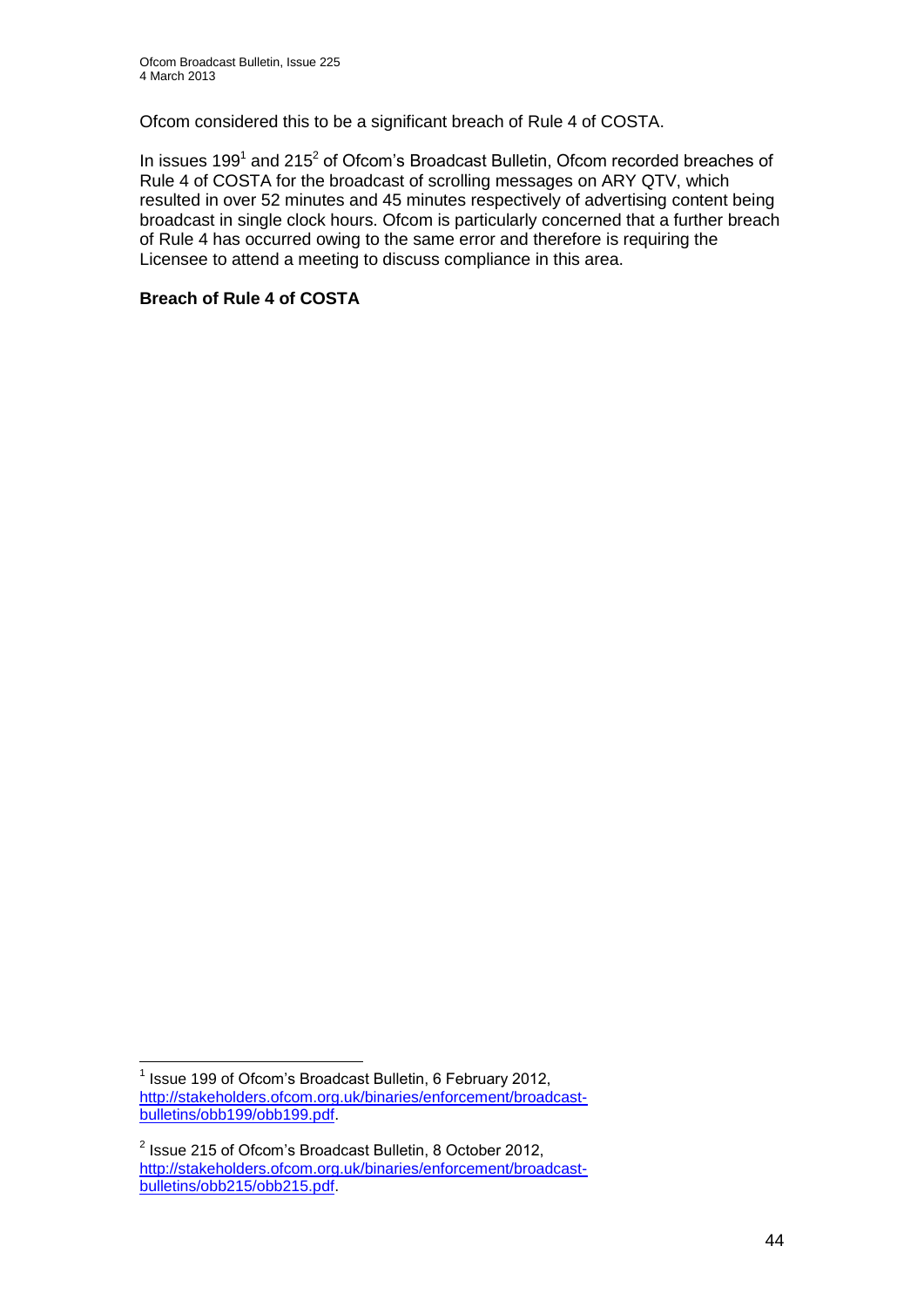# **In Breach**

### **Advertising minutage**

*RT, 2 October to 7 December 2012, various times*

### **Introduction**

RT is a news and current affairs channel produced in Russia, and funded by the Russian Government<sup>1</sup>. It has a dedicated UK service and broadcasts on the Sky digital satellite platform. The licence for RT is held by Autonomous Non-profit Organisation TV Novosti ("TV Novosti" or "the Licensee").

Rule 4 of the Code on the Scheduling of Television Advertising ("COSTA") states:

"[T]ime devoted to television advertising and teleshopping spots on any channel in any one hour must not exceed 12 minutes."

During its routine monitoring of COSTA compliance, Ofcom identified eight clock hours on RT between 18 and 28 October 2012 which contained more than the permitted 12 minutes of advertising. The Licensee later informed Ofcom of a further 21 occasions dating between 2 October and 7 December 2012 on which this had happened. The amount of excess advertising in these 29 hours ranged from two seconds to 58 seconds.

Ofcom considered the matter raised issues warranting investigation in respect of Rule 4 of COSTA. We therefore asked the Licensee for its comments under this rule.

### **Response**

The Licensee explained that RT launched a UK-specific service on 20 September 2012 and carried advertising for the first time with a view to gauging audience reaction rather than commercial gain. It added that it was well aware of COSTA rules and had no intention of breaching them.

TV Novosti said that upon receiving Ofcom's request for comments, it immediately began an investigation into how the clock hours in question could have contained more than the permitted allowance. The Licensee discovered that the automation software had not been correctly configured to flag potential minutage breaches; it attributed this oversight to the Moscow-based engineers who had no previous experience of managing commercial limits.

The Licensee said that upon recognition of the problem, it applied a number of corrective measures: a series of manual checks were introduced before schedules were submitted to the automation software and the software itself was correctly set up to alert so that potential breaches would be identified. It also took the decision that no clock hour would contain more than seven minutes of advertising.

<sup>1</sup> <sup>1</sup> The Licensee has informed Ofcom that: "[Russia Today,] while receiving a fixed annual subsidy from the Russian state budget, is neither state-owned, nor state-oriented in its editorial policy. As an autonomous non-profit organisation, quite unique for a medium in Russia, it doesn't have any state representatives among its Board members or editorial staff, similar to the BBC's model in the UK."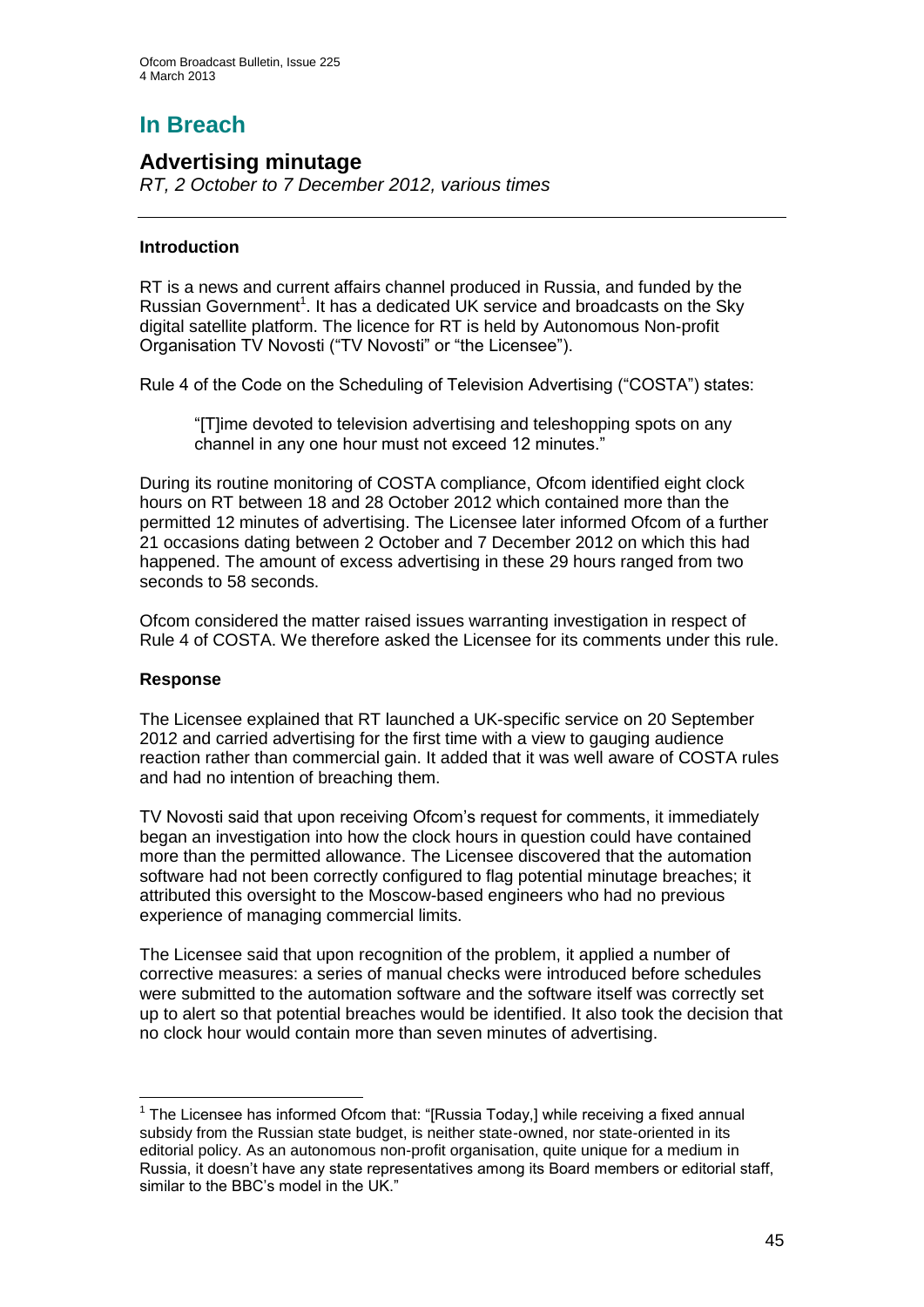The Licensee said it took compliance extremely seriously and apologised for these incidents.

### **Decision**

Under the Communications Act 2003, Ofcom has a statutory duty to set standards for broadcast content which it considers are best calculated to secure a number of standards objectives. One of these objectives is that "the international obligations of the United Kingdom with respect to advertising included in television and radio services are complied with".

Articles 20 and 23 of the EU Audiovisual Media Services (AVMS) Directive set out strict limits on the amount and scheduling of television advertising. Ofcom has transposed these requirements by means of key rules in COSTA.

Ofcom noted the measures taken by the Licensee to improve compliance in this area and its proactivity in informing Ofcom of further incidents. However, Ofcom noted that the Licensee exceeded the permitted 12 minutes of advertising per clock hour on 29 occasions. Ofcom considers this to be a significant number of instances. Therefore, the Licensee breached Rule 4 of COSTA in each case. We will continue to monitor the Licensee's compliance with COSTA.

### **Breaches of Rule 4 of COSTA**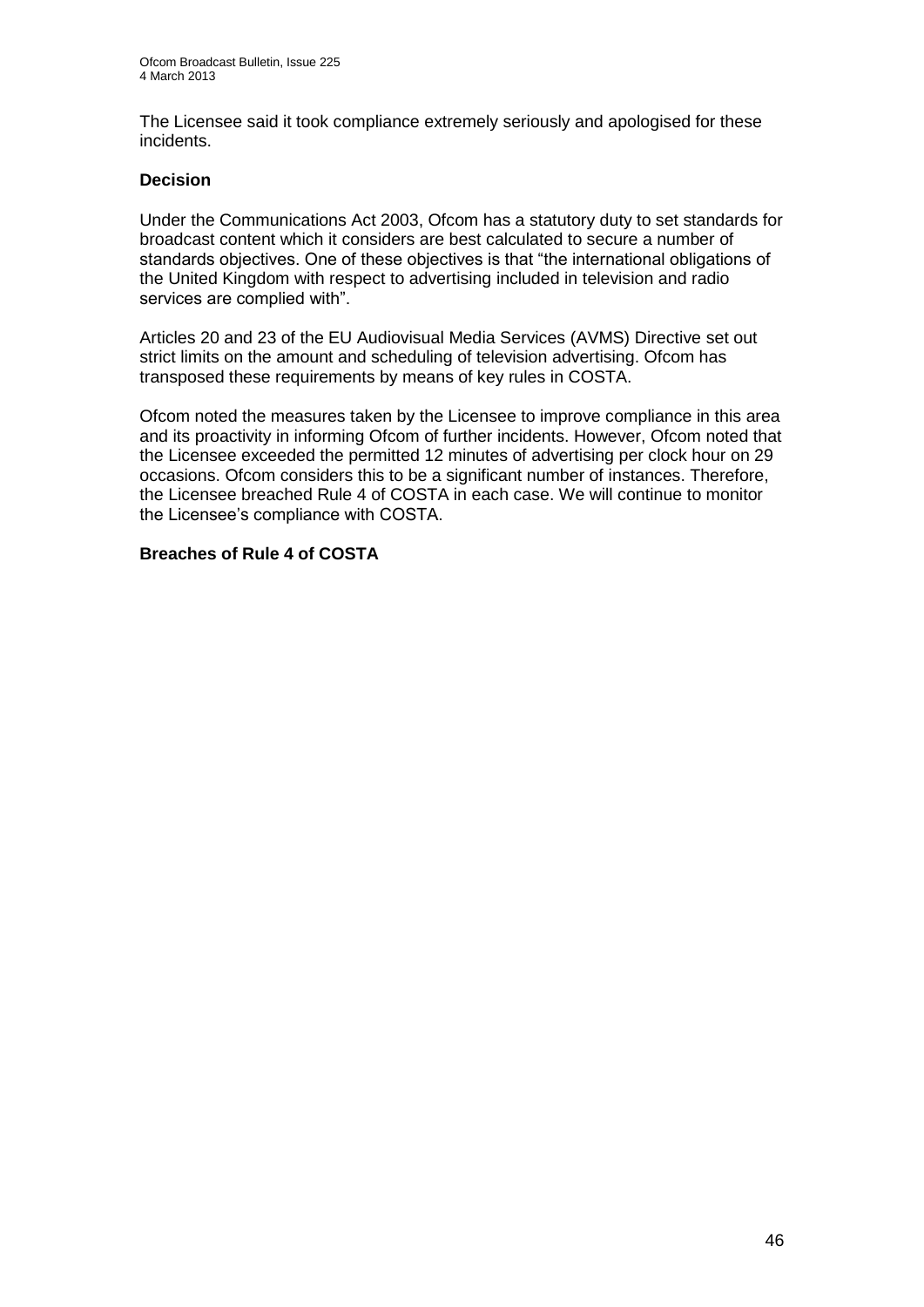# **In Breach**

### **Breach findings table**

*Code on the Scheduling of Television Advertising compliance reports*

Rule 4 of the Code on the Scheduling of Television Advertising ("COSTA") states:

"... time devoted to television advertising and teleshopping spots on any channel must not exceed 12 minutes."

| <b>Channel</b> | <b>Transmission</b><br>date and time | Code and<br>rule /<br>licence<br>condition | <b>Summary finding</b>                                                                                                                                     |
|----------------|--------------------------------------|--------------------------------------------|------------------------------------------------------------------------------------------------------------------------------------------------------------|
| Sahara One     | 9 November 2012,<br>14:00            | <b>COSTA</b><br>Rule 4                     | Ofcom noted, during monitoring,<br>that Sahara One exceeded the<br>permitted advertising allowance<br>on this date by 71 seconds<br><b>Finding: Breach</b> |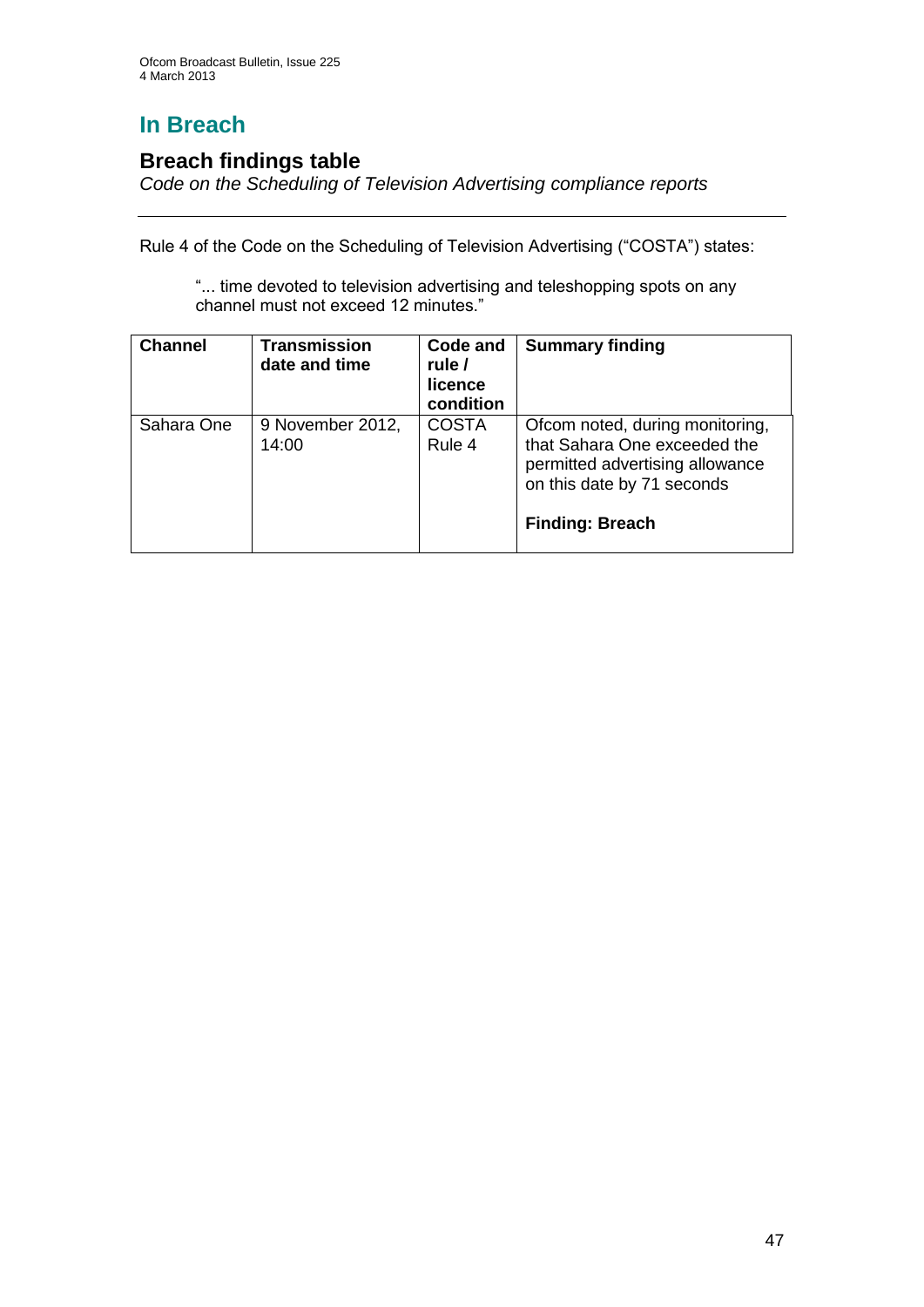### **Fairness and Privacy cases**

## **Not Upheld**

### **Complaint by Miss Zoe Alexander**

*The X Factor, ITV1, 18 August 2012*

### **Summary**

Ofcom has not upheld this complaint of unjust or unfair treatment made by Miss Zoe Alexander.

This edition of *The X Factor* included an audition by Miss Zoe Alexander, a Pink tribute artist. She performed a song by the American singer-songwriter Pink, having told the judges that she wished to move away from performing her tribute act. The judges expressed surprise that she had performed this song and allowed her to perform a second song. She did so, but the judges did not put her through to the next round. She responded angrily to this decision.

Ofcom found that:

- The programme makers were not unfair in their dealings with Miss Alexander, particularly given that she was given an opportunity to perform a second song.
- The footage of Miss Alexander was not unfairly edited.
- Miss Alexander was not unfairly portrayed in the programme.

### **Introduction**

On 18 August 2012, ITV1 broadcast an edition of *The X Factor*, a series in which members of the public compete to be the next "X Factor" winner by singing in front of a panel of celebrity judges and a live audience. The contestants are either selected to go through to the next round or rejected according to the judges' opinions of their performances. Miss Zoe Alexander was one of the contestants featured in this edition of the programme. Before going on stage Miss Alexander said:

*"I am a Pink* [the American singer-songwriter] *tribute artist. I call myself "Zoe Alexander as Pink", but we want to get away from the "as Pink", we just want to be Zoe Alexander."*

On stage, when asked by one of the judges, Mr Louis Walsh, what she wanted from performing on *The X Factor*, Miss Alexander said she was hoping to get her own identity. She then said she was going to sing "So What" by Pink. Another judge, Mr Gary Barlow, stopped her during the course of her performance and the judges expressed surprise that she had performed a Pink song, having said she wanted her own identity. She was invited to sing another song that was not by Pink, which she did. Three of the judges then rejected her, telling her that she had a *"pretty good voice"*, but needed to find herself as an artist. Miss Alexander responded:

*"You told me to sing a Pink song, I didn't want to sing a Pink song. You guys told me to sing a Pink song."*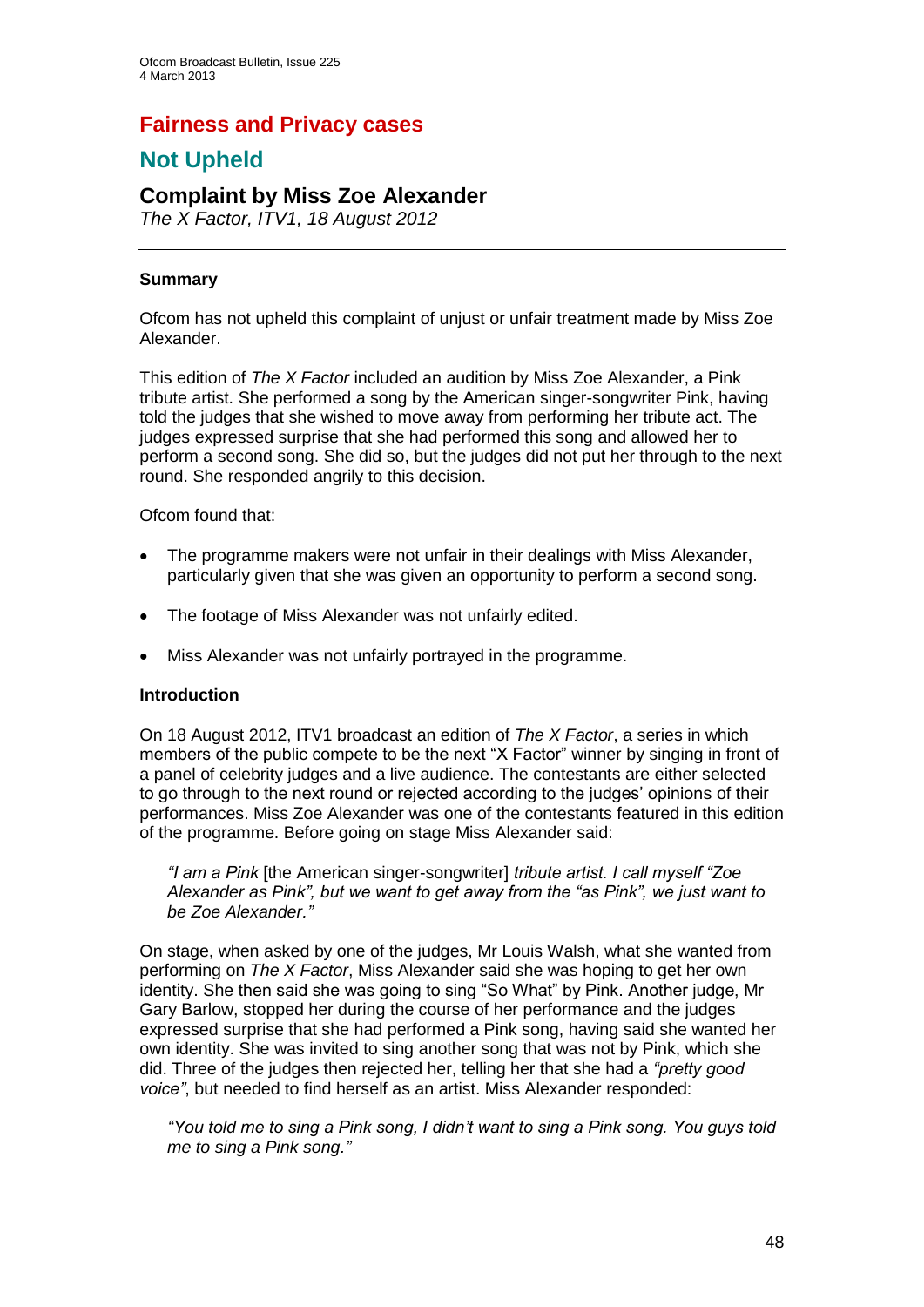The judges denied this. Miss Alexander was then seen throwing her microphone as she left the stage, visibly shocked and angry. Her father, who had been waiting backstage, was shown accompanying Miss Alexander back onto the stage, where she shouted and, it appeared, swore at the judges. Miss Alexander was then shown leaving the stage, swearing and pushing people and stage equipment as she went.

#### **Summary of the complaint and broadcaster's response**

Miss Alexander complained that she was treated unjustly or unfairly in the programme as broadcast in that:

a) The programme makers were not fair in their dealings with Miss Alexander.

Before responding to the specific heads of complaint made by Miss Alexander, ITV said that *The X Factor* was a talent show in its ninth series and that, given the very well-established format and style of the series, all potential participants were well aware that their auditions may be the subject of negative as well as positive comments from the judges. They were also aware that their performances at the auditions were pre-recorded and would be edited for the purposes of broadcast. ITV said that it was inevitable that some unsuccessful contestants may feel that they should not have been rejected in the judging process and may have a different recollection of the audition and the filming process than the actual recorded events.

i) Miss Alexander complained that she was denied fair entry into the competition as the programme makers forced her to sing a Pink song, despite being aware that she wanted to break away from her image as a Pink tribute artist. Miss Alexander's contact at *The X Factor* had ignored her track choices, changed her song list and dictated her outfit and hair style, insisting on her appearing in her Pink persona.

ITV responded that discussions took place with all contestants about their song choices prior to the judges' auditions and that Miss Alexander had a telephone discussion and an email exchange with a programme researcher. ITV said that each contestant was asked to supply their own backing track for each of their chosen songs. As Miss Alexander worked as a Pink tribute artist and, as her audition application featured her singing a Pink song, she was advised that she should consider including a Pink song as one of her five song choices. This was because the experience of the production team was that many tribute artists who applied to audition were well versed in singing songs they regularly performed, but may not be so proficient when singing a song with which they were less familiar. The judges may therefore wish to see the contestant sing a song that they already performed as a tribute artist, to judge their vocal abilities at their best. However, ITV said Miss Alexander's own song choices were not ignored.

ITV said that it was therefore Miss Alexander's own decision to include a Pink song in her list of songs and it was her own decision on the day which of those five songs she would sing for the judges. ITV said that a contestant's outfit and hairstyle at their audition were also matters for them to decide and that in the untransmitted footage Miss Alexander commented: "I can't change the hair because of the gigs."

ITV said that when Mr Walsh asked Miss Alexander when she was on stage which song she was going to sing, she was entitled to state whichever track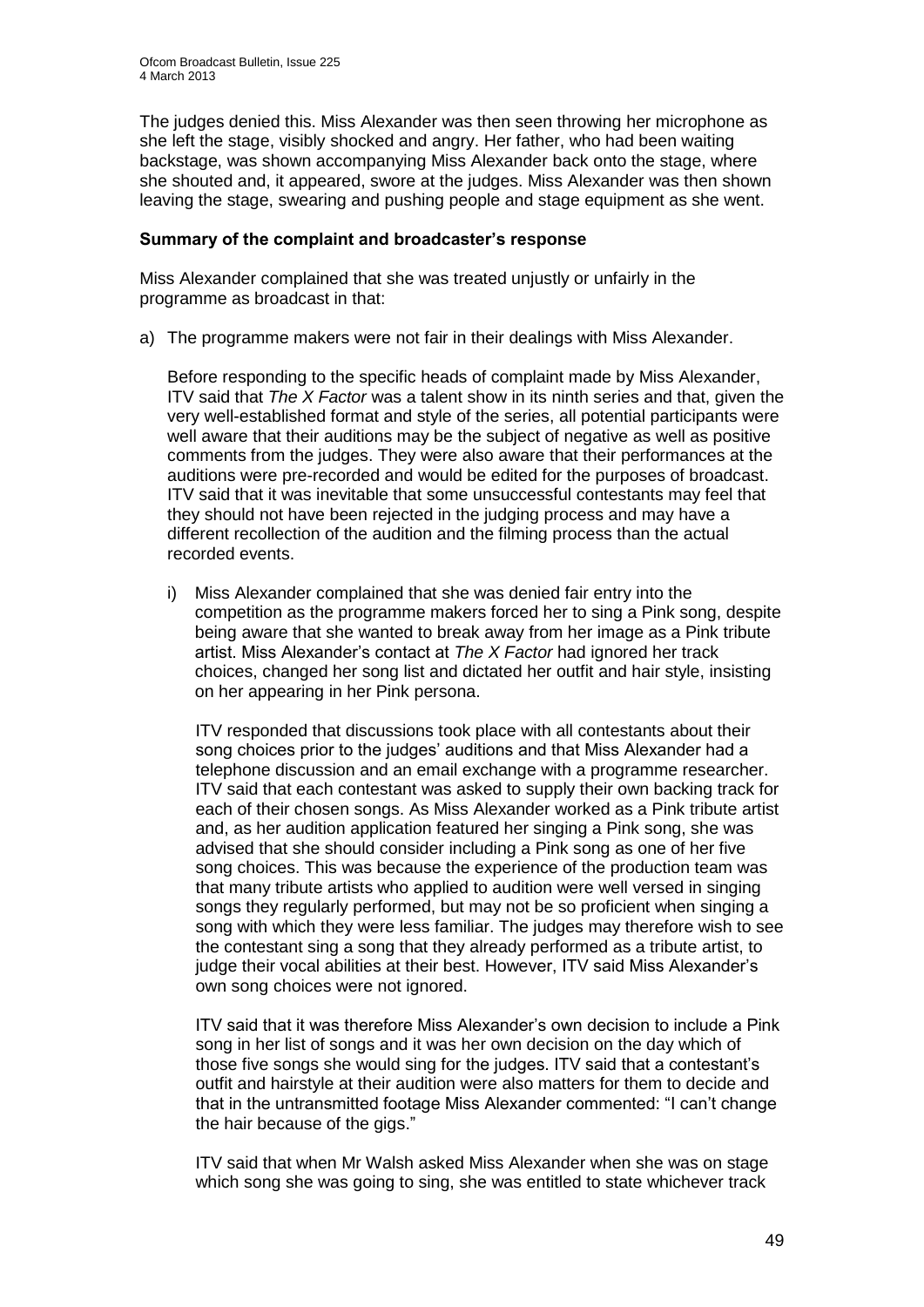she wished to perform, as all five backing tracks were lined up and available for her to select for the audition. Miss Alexander chose the Pink song for her first song and when she was asked to sing another song she selected an Emeli Sandé song. ITV said that neither the judges nor the production team had ever instructed Miss Alexander that she must sing a Pink song. After singing the Pink song, Miss Alexander was given the opportunity by the judges to perform another song to demonstrate her wish to display her own identity, an opportunity not offered to all contestants. The judges clearly indicated that they wanted to give Miss Alexander a second chance, with Mr Walsh repeatedly saying *"be you"*, meaning that she should not sing in her Pink persona. She then chose and performed an Emeli Sandé song, following which the judges made a variety of comments. These were by no means all negative, but none of the judges felt that the audition was strong enough and they believed that she needed, in Gary Barlow's words, *"to go away and really find your own lane and find what sounds right for your voice"*. The judges therefore declined to put her through to the next stage based on their judgement of her performances.

ii) Miss Alexander's actual performance was sabotaged, as the on-stage sound monitors were turned off so she could not hear her own backing track. The backing track used was not the one Miss Alexander had supplied, but an inferior version.

In response, ITV said that, as with all contestants, Miss Alexander provided her own backing tracks to the production team. All contestants' backing tracks were loaded onto a hard drive and then provided to the sound team located at the side of the stage. Once the contestant has told the judges which track they intend to perform, it is the version already loaded up onto the hard drive that is used. The sound team would ensure that a sound mix was then played out so that every act could hear their own vocal and their track when they are on stage, via floor monitors on the stage and side 'fills' in the wings, which are directed towards the performers on stage. ITV said that these monitors were not turned off when Miss Alexander performed and the tracks used were those she had provided to the programme makers.

iii) When Miss Alexander realised the extent to which she had been set up by the programme makers, she broke down on stage and every moment of her subsequent emotional breakdown was filmed. (She swore at the programme makers, left the stage, threw away her microphone, fell down the stage stairs, saying that she wanted to kill herself, and then ran off down the corridor and out of the building, not really aware of what she was doing.)

In response, ITV said that all participants were well aware that they were being filmed at every stage of the audition process throughout the day. This could include arriving at the audition, waiting in the "holding room" before going on stage, and after the audition on exiting the stage, including the walk through the corridor to exit the building. As participants would be well aware from previous series of *The X Factor*, the emotional reaction of the contestant after the audition, whether successful or not, was an important editorial element of every audition show.

ITV said that the untransmitted footage confirmed that, having not been put through to the next round by the judges, Miss Alexander walked off stage, throwing down the microphone. She then came back on stage with her father to remonstrate with the judges, before storming off again, swearing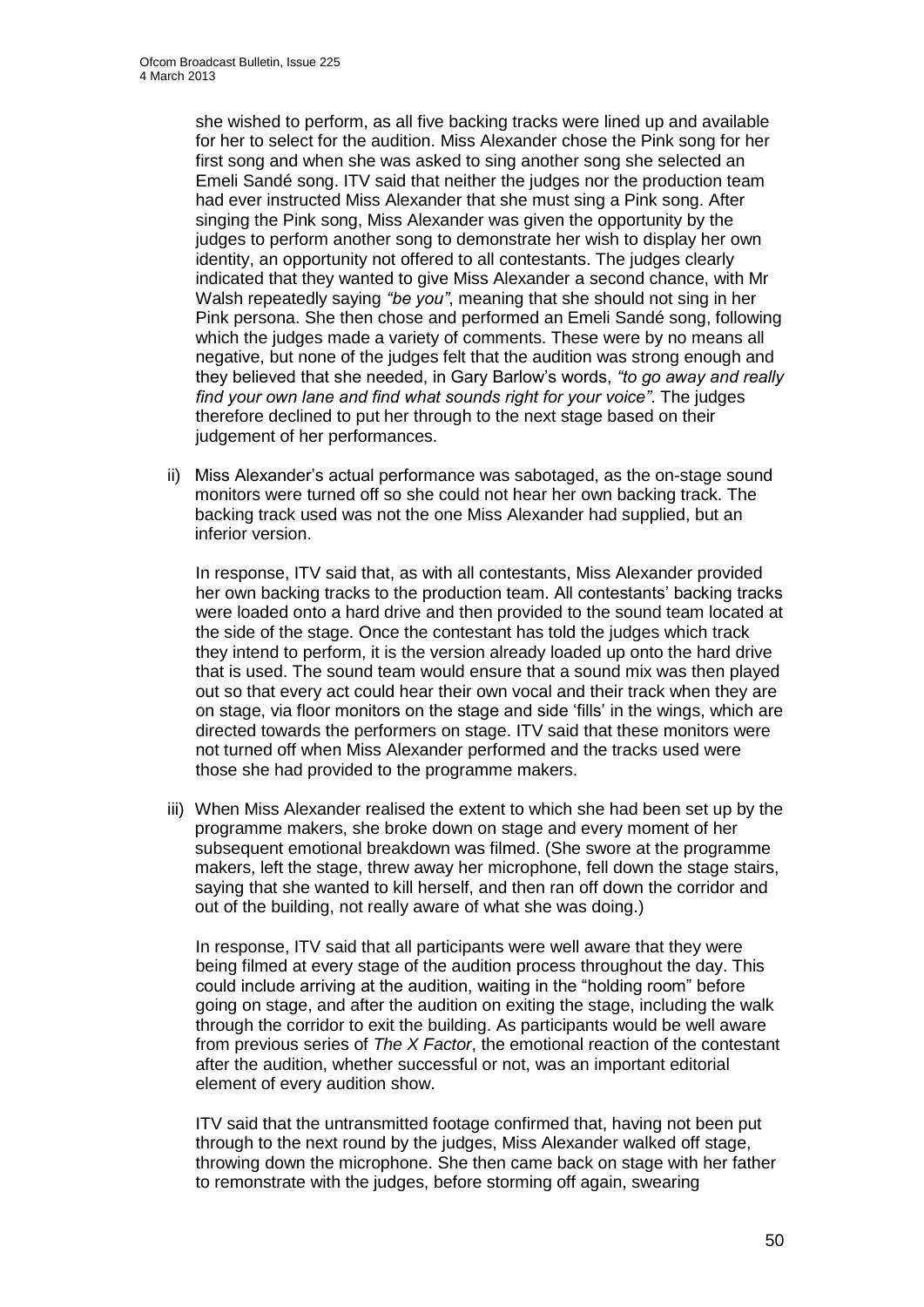repeatedly and physically attacking the cameraman. As was standard practice, filming continued in the side stage area, but given Miss Alexander's extreme agitation and her continuing to strike out at the camera, the series producer instructed the cameraman to stop filming. Therefore, Miss Alexander was not filmed leaving the building via the corridor as contestants generally were. The programme psychologist and the series producer then walked the family out of the building. This was also not filmed. At this point, ITV said that Miss Alexander continued her aggressive behaviour, kicking equipment as she went and, eventually, slapped the series producer in the face. ITV said that at no time immediately after the audition was Miss Alexander recorded saying she wanted to kill herself, although she did threaten that she was "going to kill someone".

ITV accepted that Miss Alexander was extremely agitated and very angry after the audition, no doubt arising in part from her belief that she had been unfairly treated. However, it said that the judges' comments were balanced and that Miss Alexander's violent reaction after the audition was unacceptable by any standards, whatever her perceived grievance. In these circumstances, it was not unfair for the programme to include some footage of her actions or to include the judges' shocked reaction, having been called "fucking cunts", or for judge Ms Nicole Scherzinger to refer to Miss Alexander throwing down the microphone as "inappropriate".

b) Footage of Miss Alexander was unfairly edited to create an unfair impression of her and her behaviour.

By way of background, Miss Alexander said there was clear evidence of computer generated imagery ("CGI") being used. For example, there was "contradictory lighting of figures in the same camera shots"; there was footage of "incomplete figures and unattached body parts"; use of plasma fractals resulted in "partial face masks/security staff were deleted"; "physically impossible scenes" of Miss Alexander and her father were included; "unequally pixellated figures in same shot"; Miss Alexander's voice was "auto-tuned out of recognition".

In response, ITV said that this complaint was largely founded on a mistaken recollection of events influenced, no doubt, by the emotion Miss Alexander displayed following the rejection of her performances by the judges and a misunderstanding of the process of television editing. ITV said that all auditions were edited and did not unfold within the programme in real time. It said that there was nothing unfair about this process, which sought to tell the story of the audition in the most engaging and entertaining manner, whilst seeking to represent fairly the audition and the judge's reactions.

i) Miss Alexander said that she was made to appear as if she acted in concert with her father to intimidate and threaten the judges, but in fact they did not stand on stage together holding hands, acting in an intimidating manner.

ITV said Miss Alexander and her father were not portrayed as intimidating or threatening. The footage in the programme was a fair portrayal of the incident where Miss Alexander's father decided to come up on stage with her to remonstrate with the judges. The judges told them to stay on the stage during this exchange, which they did. Miss Alexander and her father behaved in the manner shown in the programme and their behaviour had not been distorted or heightened by the editing of that footage.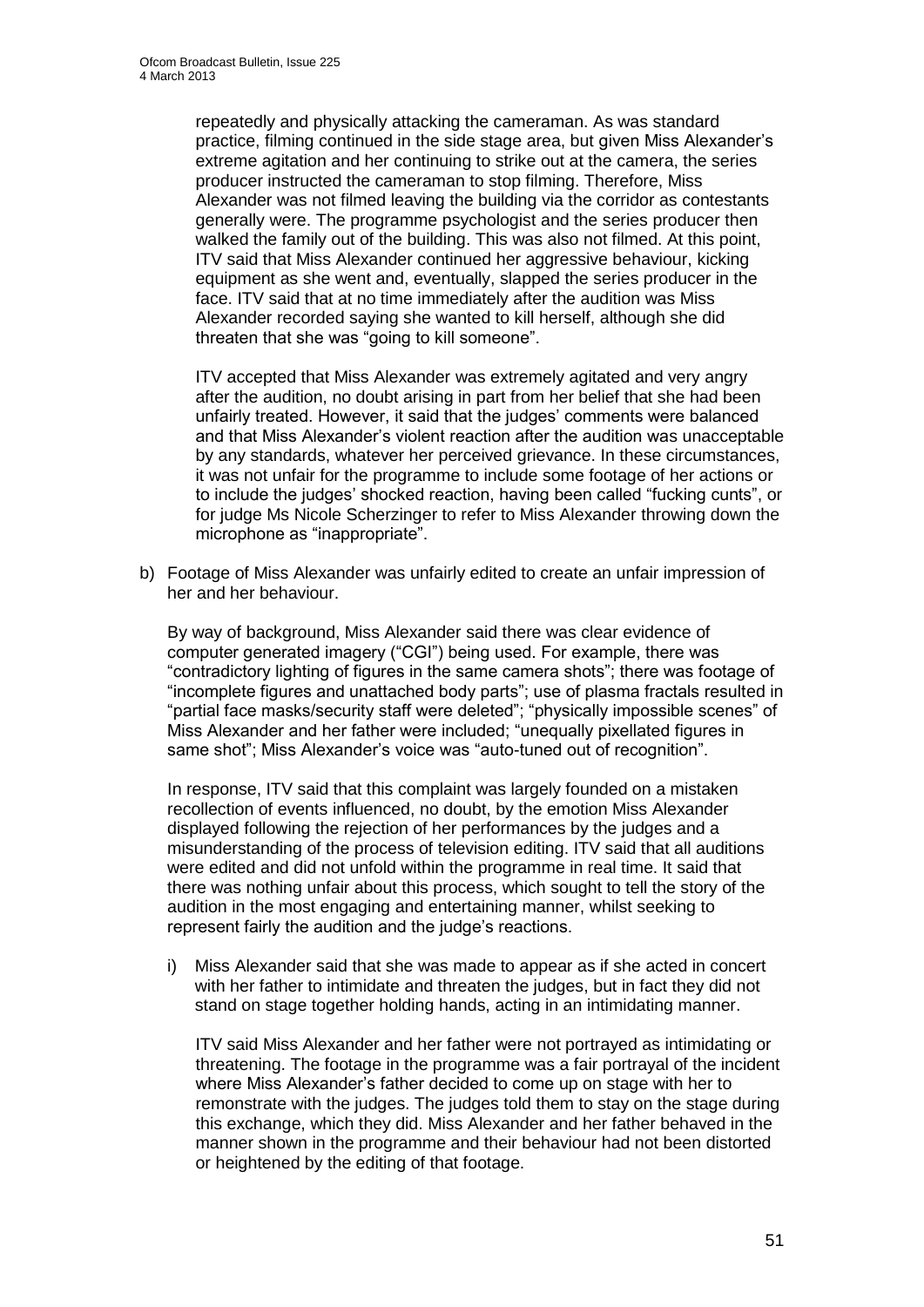ii) Miss Alexander said that the judges' comments were "doctored", so that many of their more biting and sneering comments were omitted and kinder comments were created and inserted into the programme. For example, Ms Scherzinger did not stand up or say, *"No. No baby no. Stay on the stage."*  This made Miss Alexander's reaction and that of her father seem even more unreasonable.

ITV said that the entire process of the audition, including the judges' comments, was edited for broadcast purposes. In Miss Alexander's case, the editing and selection of the judge's comments was relatively limited, as demonstrated by a comparison of the broadcast programme and the untransmitted footage. Most of the judges' comments made at the time were included in the broadcast and no comments were recorded afterwards and then included in the sequence in the broadcast programme. The untransmitted footage demonstrated that Miss Scherzinger did say, *"No baby no."* Miss Alexander's reaction and that of her father were not made to seem more unreasonable by the editing of the sequence.

iii) Miss Alexander said that the programme makers used footage that was manipulated to show her in a false light and to fit with the false scenario created. For example, Miss Alexander said that she did not push over stage equipment and she and her father did not stand together at the front of the stage. However the impression was given that they were about to go down the centre steps to attack the judges.

ITV said that the footage included in the broadcast was an edited but fair summary of the events that did occur, despite Miss Alexander's recollection otherwise. For example, Miss Alexander could be seen clearly in the untransmitted footage pushing over a large piece of stage equipment and she and her father did indeed stand at the front of the stage berating the judges. No unfair impression was given through the editing that they were about to attack the judges. ITV said that Miss Alexander's submissions to Ofcom included numerous fanciful allegations of CGI editing being used and of her voice being "auto-tuned out of recognition". ITV said that CGI effects and auto-tuning were not used in the editing of the programme and that none of the allegations of "manipulation" of the images and sound recorded during the audition and its aftermath had any basis in reality.

c) Miss Alexander complained that she was unfairly portrayed as a "mixed up idiot and a laughing stock" when she went on stage and sang a Pink song, having (as previously instructed by the programme makers) talked backstage about her career as a Pink tribute artist. The programme makers unfairly juxtaposed this with her true ambition to be a performer in her own right. The judges made denigrating remarks about Miss Alexander's work as a Pink tribute artist lacking originality, mocked her as a confused, deluded individual, and made comments to her personal and professional detriment.

ITV responded that it was evident from the untransmitted footage that Miss Alexander was happy to discuss her work as a Pink tribute artist and her hopes to develop her career further. The use of this pre-audition material in the programme represented her stated ambitions fairly.

ITV said that Miss Alexander was given an opportunity to sing a second song to demonstrate her ability, however the judges did not feel it was a sufficiently impressive vocal performance to merit her continuing in the competition. ITV said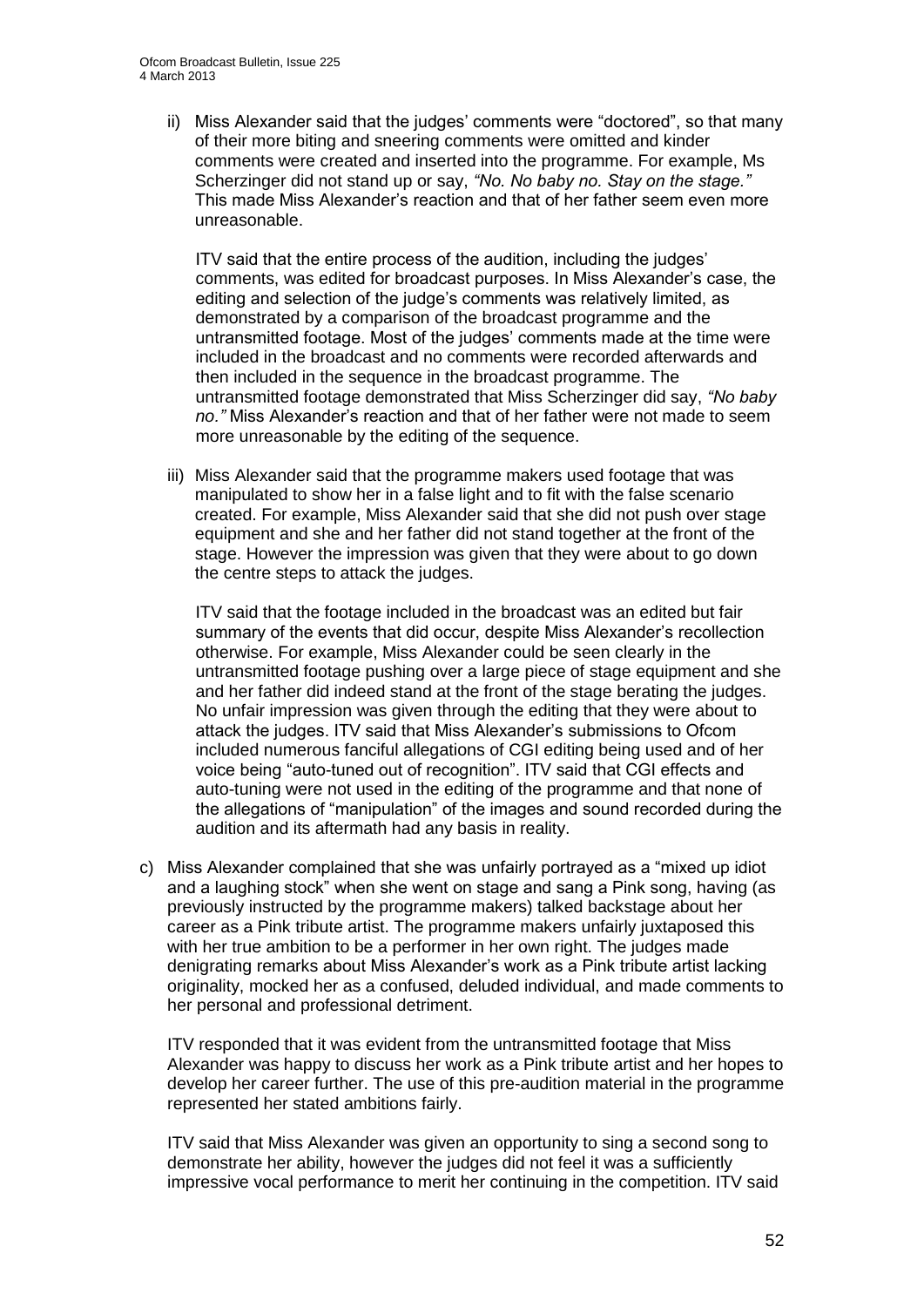that this was the overriding reason why Miss Alexander was not put through to the next stage. ITV acknowledged that the judges referred to Miss Alexander's comments immediately before she commenced singing, namely that she wanted to get away from her Pink tribute act and contrasted those with her image and her decision to perform a Pink song. They were entitled to offer those opinions and they did not denigrate or mock her. On the contrary, ITV said that the judges made some very positive and encouraging comments.

### **Decision**

Ofcom's statutory duties include the application, in the case of all television and radio services, of standards which provide adequate protection to members of the public and all other persons from unjust or unfair treatment and unwarranted infringement of privacy in, or in connection with the obtaining of material included in, programmes in such services.

In carrying out its duties, Ofcom has regard to the need to secure that the application of these standards is in the manner that best guarantees an appropriate level of freedom of expression. Ofcom is also obliged to have regard, in all cases, to the principles under which regulatory activities should be transparent, accountable, proportionate and consistent, and targeted only at cases in which action is needed.

In reaching its decision, Ofcom carefully considered all the relevant material provided by both parties. This included a recording of the programme as broadcast and a transcript, both parties' written submissions, and recordings and transcripts of untransmitted footage. The parties chose not to make any representations on Ofcom's Preliminary View.

When considering complaints of unfair treatment, Ofcom has regard to whether the broadcaster's actions ensured that the programme as broadcast avoided unjust or unfair treatment of individuals and organisations, as set out in Rule 7.1 of the Code. Ofcom had regard to this rule when reaching its decision on the individual heads of complaint detailed below.

a) Ofcom first considered the complaint that the programme makers were not fair in their dealings with Miss Alexander.

In considering this part of the complaint, Ofcom had regard to Practice 7.2 of its Code, which states that broadcaster and programme makers should normally be fair in their dealings with potential contributors to programme unless, exceptionally, it is justified to do otherwise.

Ofcom then considered the specific issues raised under this head of complaint.

i) Miss Alexander was denied fair entry into the competition as the programme makers forced her to sing a Pink song, despite being aware that she wanted to break away from her image as a Pink tribute artist. Miss Alexander's contact at *The X Factor* had ignored her track choices, changed her song list and dictated her outfit and hair style, insisting on her appearing in her Pink persona.

Ofcom noted that Miss Alexander's position was that the programme makers had forced her to perform a Pink song, whereas ITV stated that it was for Miss Alexander to choose which of her nominated songs to perform and that she had chosen to sing a Pink song. Where there is a conflict of recollection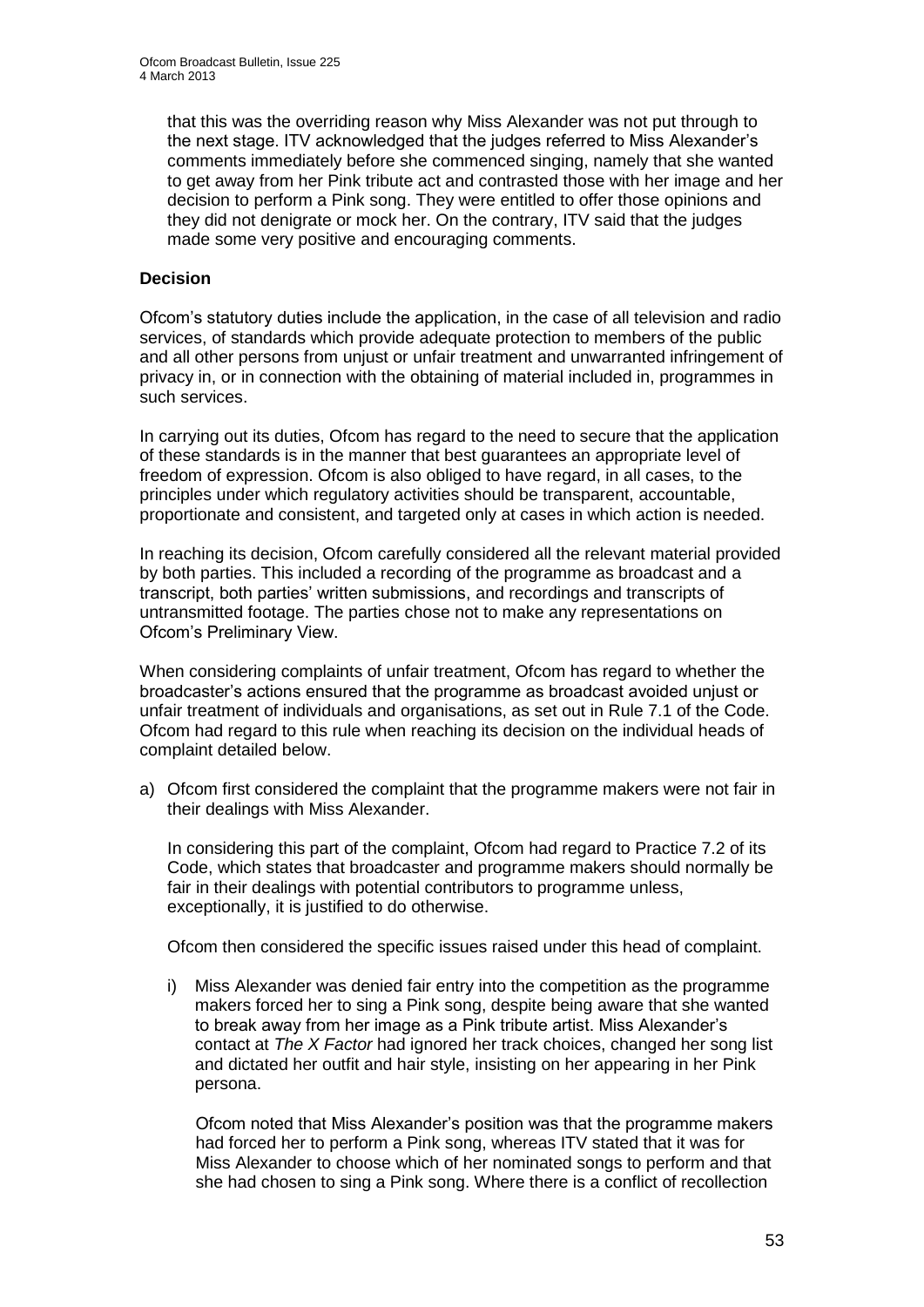between the parties to a complaint, it is not Ofcom's role to adjudicate on that conflict, but rather to determine whether there was any unfairness to the complainant in the programme as broadcast. Ofcom noted that in email correspondence with the programme makers before her audition, Miss Alexander had initially sent a list of five songs, none of which was by Pink. A second list, sent when Miss Alexander was advised that tracks could not have backing vocals, also had no songs by Pink. Miss Alexander then sent her final list, which included "So What" by Pink, and she stated in her covering email that the programme researcher with whom she had been dealing had asked her to send the track. In Ofcom's view, this chain of correspondence supported Miss Alexander's assertion that her preference from the outset was not to perform as Pink. Ofcom also considered that Miss Alexander's surprised and shocked reaction on stage and that of her parents backstage suggested that they had felt that she had been expected by the programme makers to sing a Pink song. Ofcom also noted ITV's position that a contestant who was a tribute artist was often likely to give a stronger performance of a song by the artist they performed as, and that when she went on stage and was asked by the judges what she was going to sing, she chose a Pink song.

As set out above, it is not Ofcom's role to resolve the conflict between the parties on this point. It appeared to Ofcom that Miss Alexander had preferred not to perform as Pink, but had been advised strongly by the programme researcher to include a Pink song in her choices, and had felt that she was expected to perform a Pink song in her audition. However, when Miss Alexander auditioned, she was given an opportunity to perform a second song and encouraged to move away from Pink and perform as herself. It was on the basis of both performances that the judges decided not to put her through to the next round of auditions. In these circumstances, Ofcom found that the programme makers' dealings with Miss Alexander regarding her song choices did not result in unfairness to her in the programme as broadcast.

ii) Miss Alexander's actual performance was sabotaged, as the on-stage sound monitors were turned off so she could not hear her own backing track. The backing track used was not the one Miss Alexander had supplied, but an inferior version.

Ofcom noted that, as with head a) i) above, there was a conflict of evidence between the parties on this point and that it was not Ofcom's role to adjudicate on that conflict but to determine whether there was any unfairness to the complainant in the programme as broadcast.

Ofcom took the view that it was clear from the correspondence provided that Miss Alexander did provide her own backing tracks as requested and that she provided further tracks because some of her original choices had backing vocals that were not permitted for the auditions. ITV's position was that the sound monitors on the stage and in the wings were not turned off when Miss Alexander performed and that the tracks used were those Miss Alexander had provided. While it was not possible for Ofcom to resolve this conflict, Ofcom noted that the recordings of the untransmitted footage and the footage broadcast did not clarify the position.

However, having watched both the untransmitted footage and that broadcast, Ofcom noted that the judges stopped Miss Alexander's first song, not because of the quality of her singing, but because they were surprised that she was singing a Pink song, having expressed a desire to perform as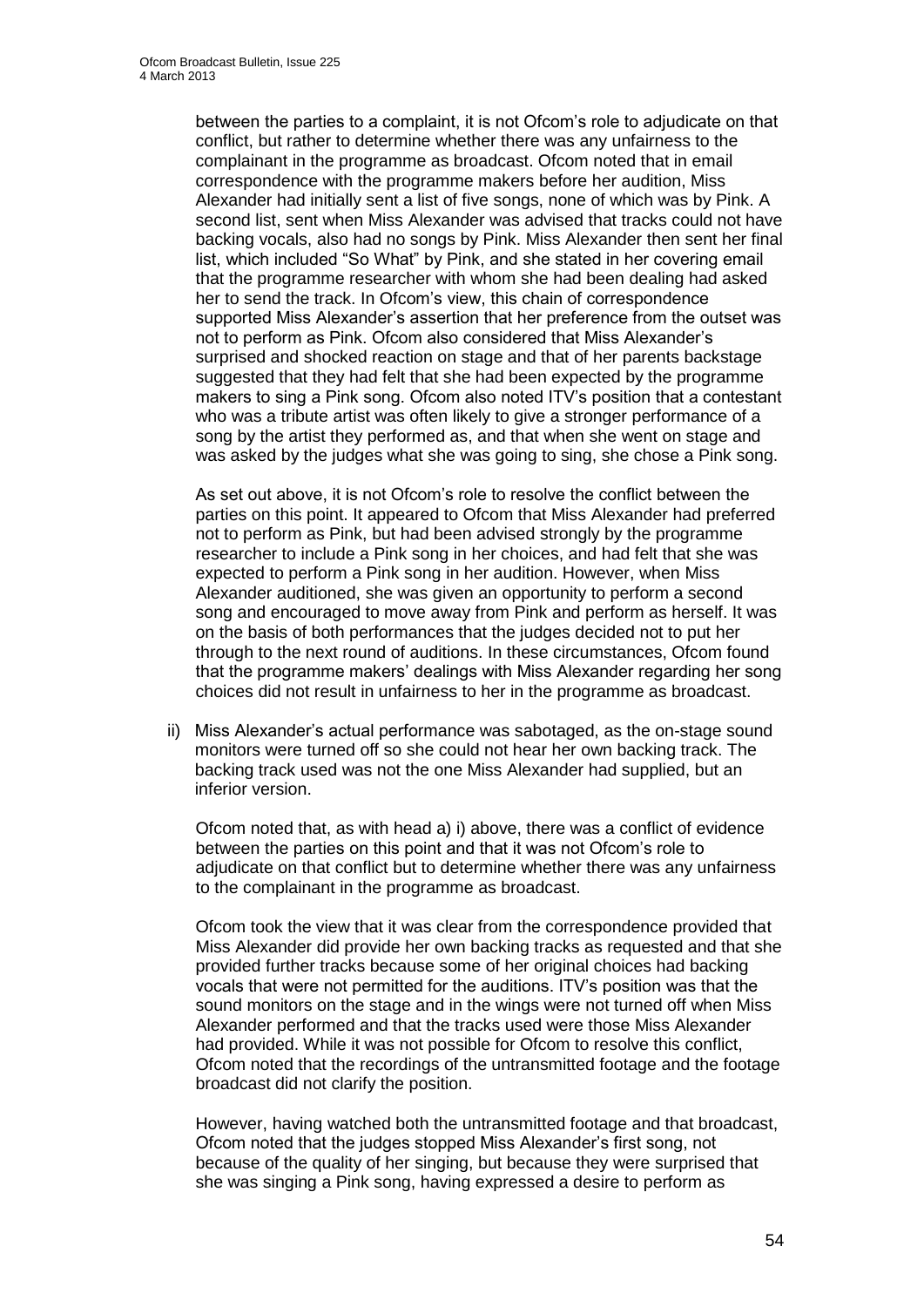herself. She was then given a chance to sing a second song by an artist other than Pink, which she did. When the judges gave their views on her performance, they made positive comments. For example, Ms Scherzinger said:

*"I really like your energy up there, I think you have a pretty good voice..."*

Mr Barlow said:

*"I thought the second song was much better."*

When the judges voted not to put Miss Alexander through to the next round, they all suggested that they felt she had promise. In these circumstances, Ofcom took the view that the judges all thought Miss Alexander sang well, but did not feel her performance was sufficiently strong for her to go through to the next round of auditions. In these circumstances, Ofcom considered that it was unlikely that the decision not to put Miss Alexander through to the next round was due to the quality of her backing track, but because the judges felt her performance, although good, was not good enough to warrant putting her through to the next stage of the contest.

iii) When Miss Alexander realised the extent to which she had been set up by the programme makers, she broke down on stage and every moment of her subsequent emotional breakdown was filmed. (She swore at the programme makers, left the stage, threw away her microphone, fell down the stage stairs, saying that she wanted to kill herself, and then ran off down the corridor and out of the building, not really aware of what she was doing.)

Ofcom considered that, given that this was the ninth series of *The X Factor*, it was highly probable that Miss Alexander would have been aware that contestants were filmed throughout the audition process, with footage of interviews before and after auditions being included in the broadcast programme as well as the audition performances themselves. It was also very likely that Miss Alexander would have been aware that contestants' reactions to the judges' decisions were filmed and included in the programme.

Ofcom noted that it was clear from the untransmitted footage and the programme itself that Miss Alexander was shocked at being criticised for performing as Pink and that she felt that this was what she had been told to do, although she acknowledged in the untransmitted footage that when she said this she was referring to the programme makers rather than the judges themselves. It was apparent from the untransmitted footage and the programme as broadcast that Miss Alexander had an extremely emotional reaction to the judges' decision, storming off the stage, returning with her father, leaving the stage again and responding very emotionally backstage. It was also clear from the untransmitted footage that her reactions were filmed for some time after she left the stage, while she shouted and objected to her treatment. In Ofcom's view, while Miss Alexander may have preferred her reactions not to be filmed, it should have been within her expectations that this would happen and it was not unreasonable for the programme makers to continue with filming and for some of that footage to be included in the programme as broadcast. Ofcom noted that the programme makers stopped filming Miss Alexander at an earlier stage than when they would ordinarily stop, due to her emotional state.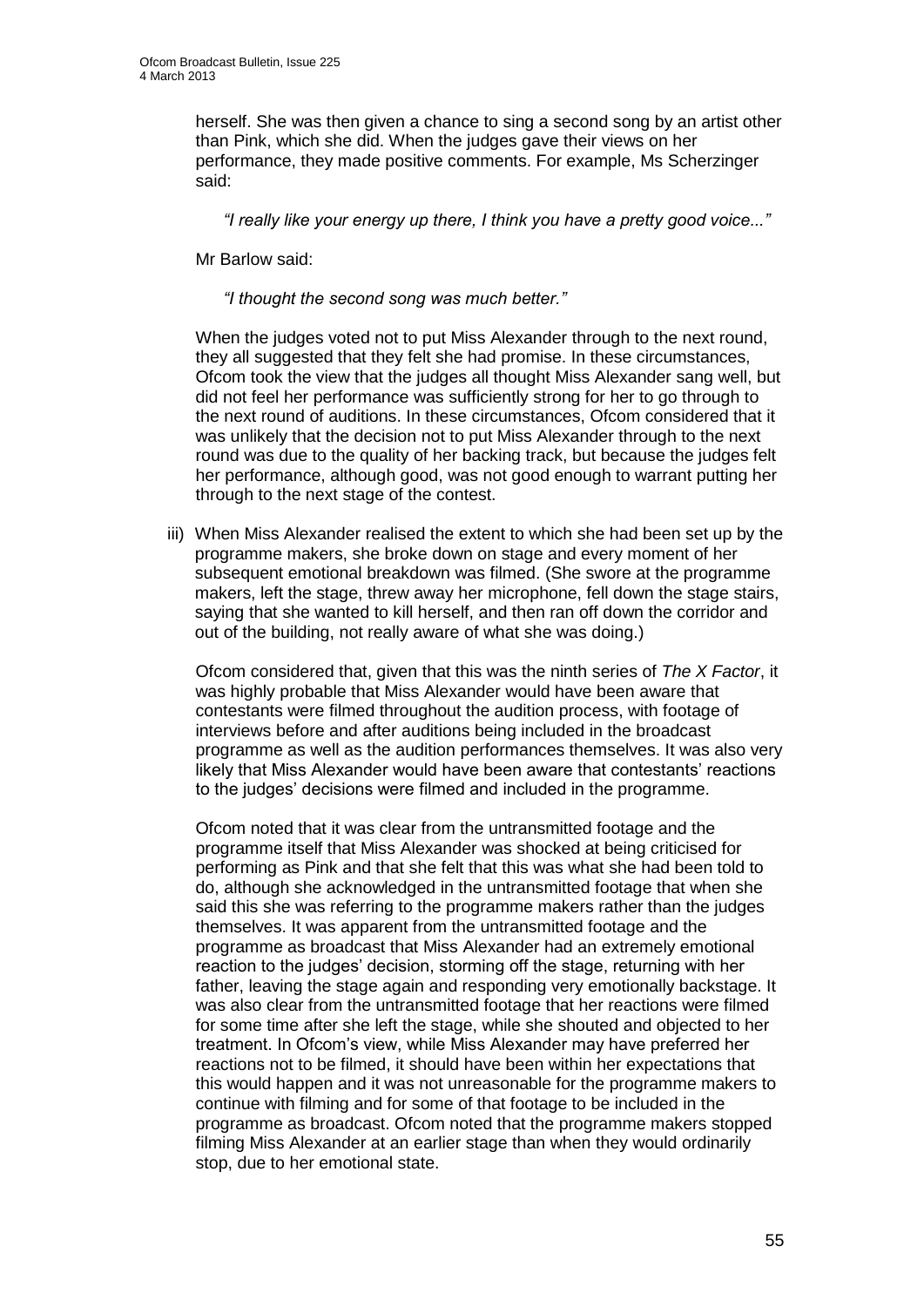Taking all the above factors into account, Ofcom did not consider that the programme makers were unfair in their dealings with Miss Alexander. Ofcom therefore found that there was no unfairness to Miss Alexander in this respect.

b) Footage of Miss Alexander was unfairly edited to create an unfair impression of her and her behaviour.

In considering this part of the complaint, Ofcom had regard to Practice 7.6 of its Code, which states that when a programme is edited, contributions should be represented fairly.

Ofcom then considered the specific issues raised under this head of complaint.

i) Miss Alexander was made to appear as if she acted in concert with her father to intimidate and threaten the judges, but in fact they did not stand on stage together holding hands, acting in an intimidating manner.

In considering this part of the complaint, Ofcom viewed the untransmitted footage and the programme as broadcast. Ofcom noted that the untransmitted footage showed that, following Miss Alexander's shocked reaction to the judges' decision and her stating on stage that she had been told to sing a Pink song, she stormed off stage, throwing her microphone on the stage floor. Her father was shown backstage, also apparently shocked. He said, under his breath, *"Oh just leave it Zoe, come on."* He then went up to the stage and escorted Miss Alexander back on to the stage. Both the untransmitted footage and the programme itself showed this incident, although Ofcom noted that the programme as broadcast did not include the full incident, but a slightly edited version of it. It was clear to Ofcom from the untransmitted footage that Miss Alexander and her father did go on to the stage and speak to the judges. The footage did not suggest that they approached the judges at their desk or that they intended to do so. The footage did show that Miss Alexander shouted and swore at the judges and that the judges were taken aback by this.

Ofcom noted that the untransmitted footage showed that after Miss Alexander had left the stage, a member of the production team approached the judges to talk about what had happened. Mr Barlow appeared to say, "We needed one of those", to which the member of the production team replied, "We got one". This exchange suggested to Ofcom that it was possible that some of those involved with the production may have thought it was useful to the narrative and drama of the programme to have an incident of this nature. However, in Ofcom's view the programme showed a slightly edited, but accurate, version of what happened.

ii) The judges' comments were "doctored", so that many of their more biting and sneering comments were omitted and kinder comments were created and inserted into the programme. For example, Miss Scherzinger did not stand up or say, *"No. No baby no. Stay on the stage."* This made Miss Alexander's reaction and that of her father seem even more unreasonable.

Ofcom considers that the question of which material to include in a programme is an editorial matter for the programme makers and the broadcaster to make, provided that the editing does not result in unfair treatment. Ofcom noted that the untransmitted footage showed that not all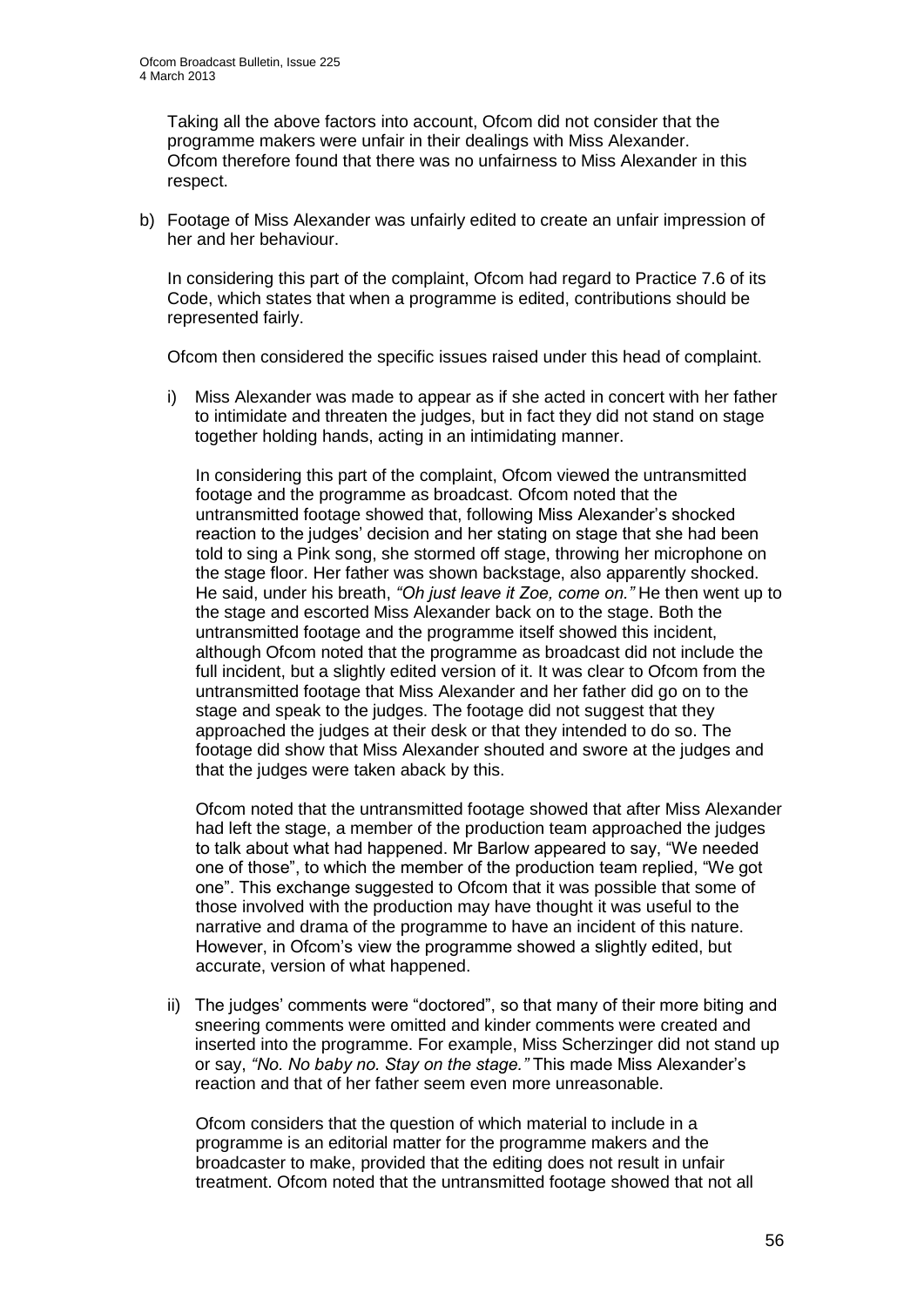comments by Miss Alexander and the judges were included in the programme as broadcast. However, Ofcom considered that the programme conveyed accurately what happened, namely that Miss Alexander explained that she wanted to move away from being a Pink tribute artist, sang a Pink song, was given an opportunity to sing another song, did so, was told she was not going through to the next round, and reacted badly to that decision. Ofcom noted that very little of what the judges said in response to Miss Alexander's singing was omitted and that the sense of what they said was included, namely that she sang well but that should take "time out to find herself" as a singer and move away from her tribute act. As regards the untransmitted footage of Miss Alexander returning to the stage, Ofcom noted that this showed that Ms Scherzinger did stand up and say *"No baby no"* and that another judge, Ms Tulisa Contostavlos, told Miss Alexander and her father to stay on the stage. In Ofcom's view, the programme accurately conveyed Miss Alexander's audition and the judges' responses to it.

iii) The programme makers used footage that was manipulated to show Miss Alexander in a false light and to fit with the false scenario created. For example, Miss Alexander did not push over a stage equipment and she and her father did not ever stand together at the front of the stage, but the impression was given that they were about to go down the centre steps to attack the judges.

As set out under heads b) i) and ii) above, Ofcom considered that the programme as broadcast accurately reflected Miss Alexander's audition, as demonstrated by the untransmitted footage.

As regards Miss Alexander's position that there was clear evidence of CGI and auto-tuning being used to her disadvantage, Ofcom noted that Miss Alexander had submitted pictures along with her complaint which she felt suggested that this was the case. Ofcom also noted ITV's position that editing of this nature had not taken place. As already set out above, it is not Ofcom's role to adjudicate on that conflict of evidence, but rather to determine whether there was any unfairness to the complainant in the programme as broadcast.

Based on its viewing of the untransmitted footage and the programme as broadcast, Ofcom did not consider that the programme had been edited in the way suggested by Miss Alexander. As set out under heads b) i) and ii) above, Ofcom considered that the programme as broadcast accurately conveyed Miss Alexander's audition.

Taking these factors into account, Ofcom did not consider that the programme was edited unfairly.

Ofcom therefore found that there was no unfairness to Miss Alexander in this respect.

c) Miss Alexander was unfairly portrayed as a "mixed up idiot and a laughing stock" when she went on stage and sang a Pink song, having (as previously instructed by the programme makers) talked backstage about her career as a Pink tribute artist. The programme makers unfairly juxtaposed this with her true ambition to be a performer in her own right. The judges made denigrating remarks about Miss Alexander's work as a Pink tribute artist lacking originality, mocked her as a confused, deluded individual, and made comments to her personal and professional detriment.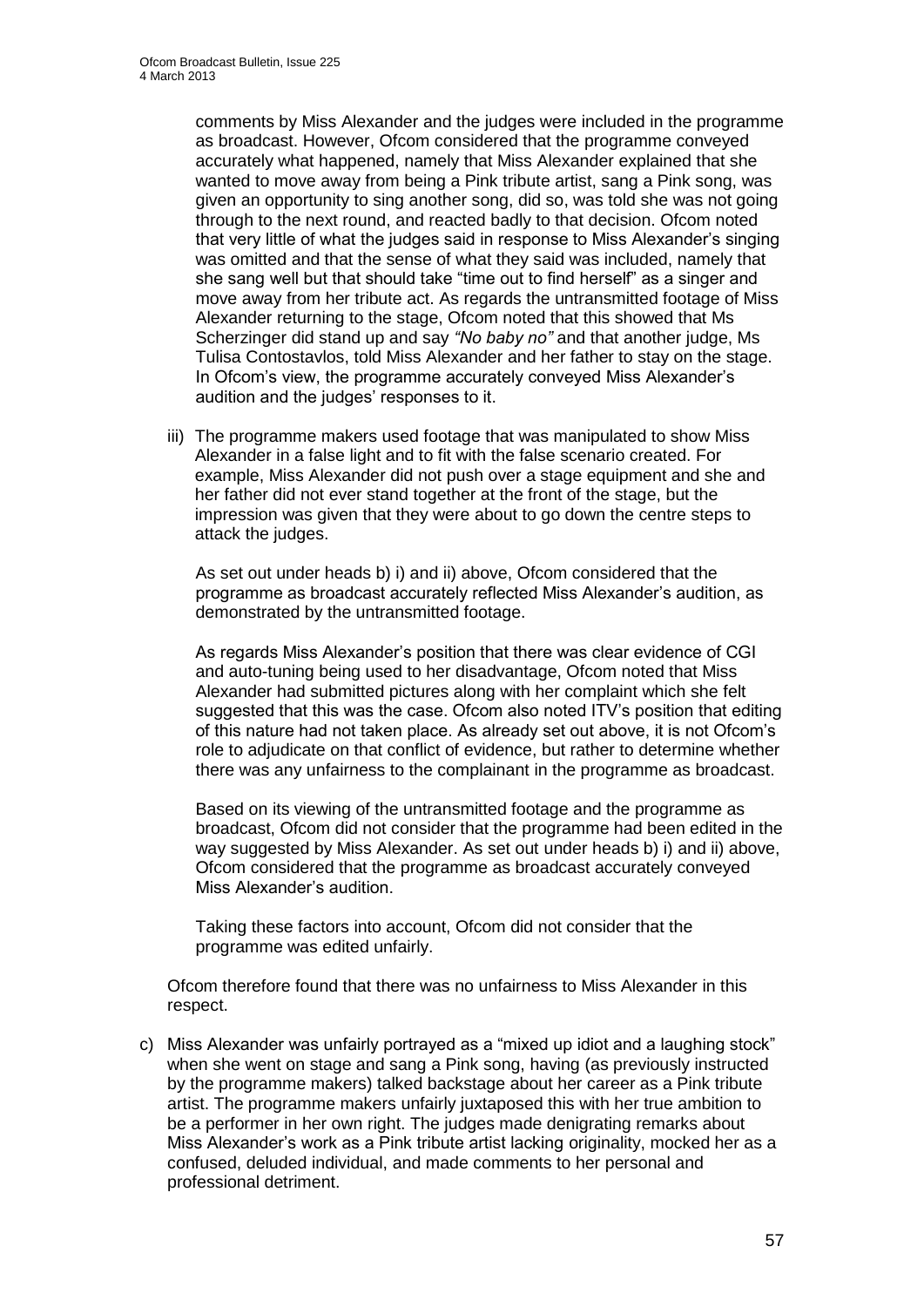When considering this complaint, Ofcom had regard to whether reasonable care was taken by the broadcaster to satisfy itself that material facts had not been presented, disregarded or omitted in a way which was unfair to Miss Alexander (as outlined in Practice 7.9 of the Code).

Ofcom noted that the untransmitted footage of Miss Alexander's interviews prior to the audition demonstrated that she repeatedly explained that, much as she enjoyed it, she wished to move away from her Pink tribute act and perform as herself. She also acknowledged, both in the interviews and at the audition, that she continued to perform as Pink as she made a living from the act.

Ofcom noted that, in the programme as broadcast, when Miss Alexander came on stage for her audition, she explained that she was a Pink tribute artist but that her ambition was to perform as herself. She then went on to sing "So What", a Pink song. The judges expressed surprise that she sang a Pink song having said she wanted to move away from her tribute act and perform as herself. The judges then offered her the opportunity to perform a second song. She took up this offer and sang a song by Emeli Sandé. The judges commented on her performances and did not vote her through to the next round of auditions, advising her to take time to find her own voice and persona.

Ofcom acknowledged that Miss Alexander may have appeared a little confused as to what she was trying to achieve. However, Ofcom did not consider that she was portrayed as a "laughing stock", but rather as someone who was working as a tribute artist, but aspired to making a success of performing in her own right. Ofcom also noted that the judges made positive comments about Miss Alexander's rendition of the second song. Ms Scherzinger said she thought Miss Alexander had *"a pretty good voice"* and Mr Walsh said *"I think with time you could be fantastic"*. It was clear therefore that the judges felt that Miss Alexander had promise and encouraged her to find her own identity, as she stated she wanted to.

In these circumstances, Ofcom found that Miss Alexander was not portrayed unfairly in the programme as broadcast.

**Accordingly, Ofcom has not upheld Miss Alexander's complaint of unjust or unfair treatment in the programme as broadcast.**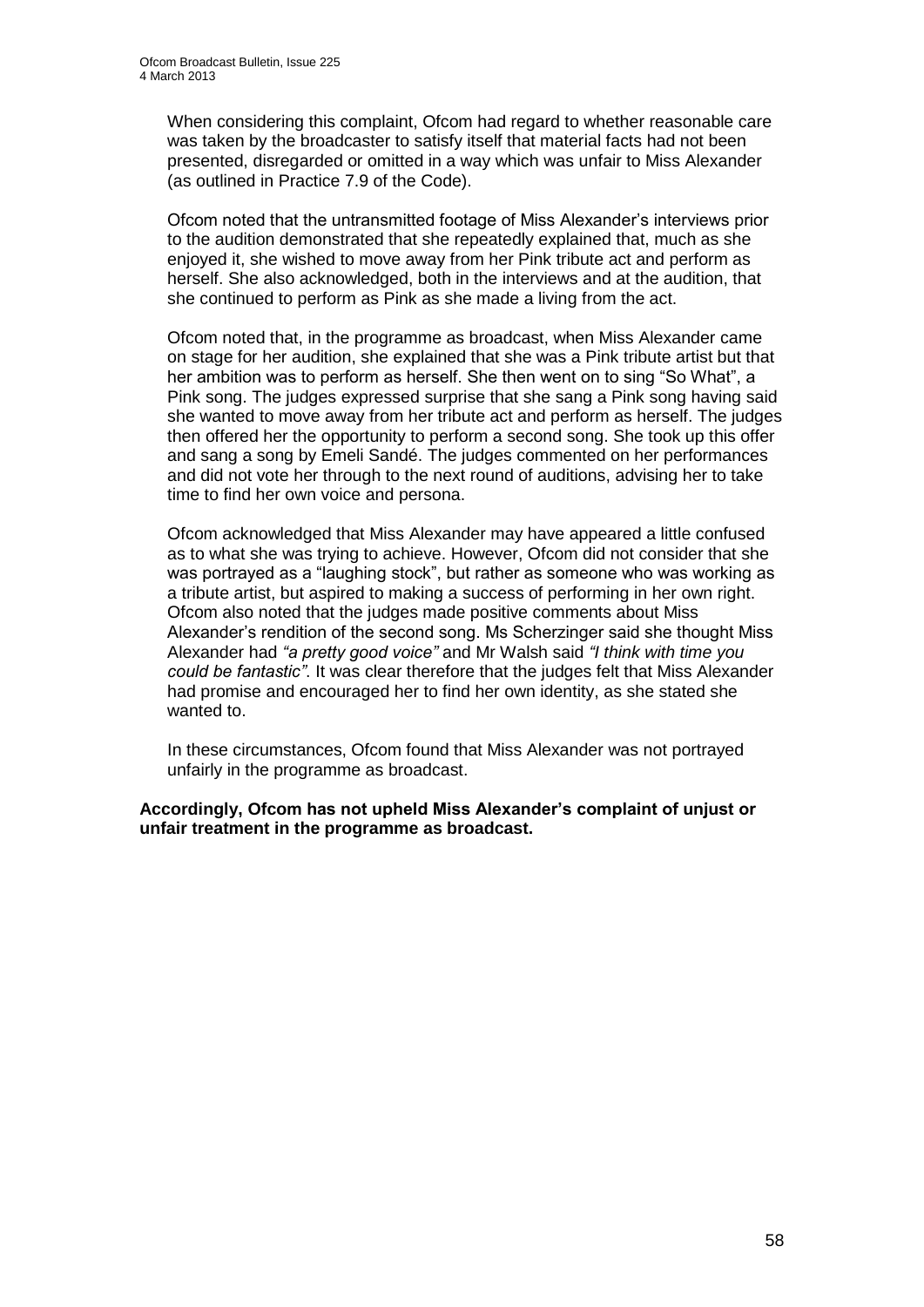# **Not Upheld**

### **Complaint by Mr Glenn Smith**

*The X Factor, ITV1, 18 August 2012*

### **Summary**

Ofcom has not upheld this complaint of unjust or unfair treatment made by Mr Glenn Smith.

This edition of *The X Factor* included an audition by Miss Zoe Alexander, a Pink tribute artist. She performed a song by the American singer-songwriter Pink, having told the judges that she wished to move away from performing her tribute act. The judges expressed surprise that she had performed this song and allowed her to perform a second song. She did so, but the judges did not put her through to the next round. She responded angrily to this decision and was then joined by her father, Mr Glenn Smith, on stage.

Ofcom found that:

- The footage of Mr Smith was not unfairly edited.
- Mr Smith was not unfairly portrayed in the programme.

#### **Introduction**

On 18 August 2012, ITV1 broadcast an edition of *The X Factor*, a series in which members of the public compete to be the next *X Factor* winner by singing in front of a panel of celebrity judges and a live audience. The contestants are either selected to go through to the next round or rejected according to the judges' opinions of their performances. Miss Zoe Alexander was one of the contestants featured in this edition of *The X Factor*. Before going on stage Miss Alexander explained that she was a Pink (the American singer-songwriter) tribute artist, but wanted to get away from that role and be herself. She went on stage and performed a song by Pink. One of the judges, Mr Gary Barlow, expressed surprise that she had performed a Pink song, having said she wanted her own identity. She was invited to sing another song that was not by Pink, which she did. Three of the judges then rejected her, telling her that she had a *"pretty good voice"*, but needed to find herself as an artist. Miss Alexander said she had been told to sing a Pink song, which the judges denied. Miss Alexander was seen throwing her microphone as she left the stage, visibly shocked and angry. Her father, Mr Glenn Smith, who had been waiting in the wings, was shown accompanying Miss Alexander back on stage, where he spoke to the judges.

#### **Summary of the complaint and broadcaster's response**

In summary, Mr Smith complained that he was treated unjustly or unfairly in the programme as broadcast in that:

a) Footage of Mr Smith with his daughter was unfairly edited to create an unfair impression of him and his behaviour.

By way of background, Mr Smith said there was clear evidence of computer generated imagery ("CGI") being used. For example, there was "contradictory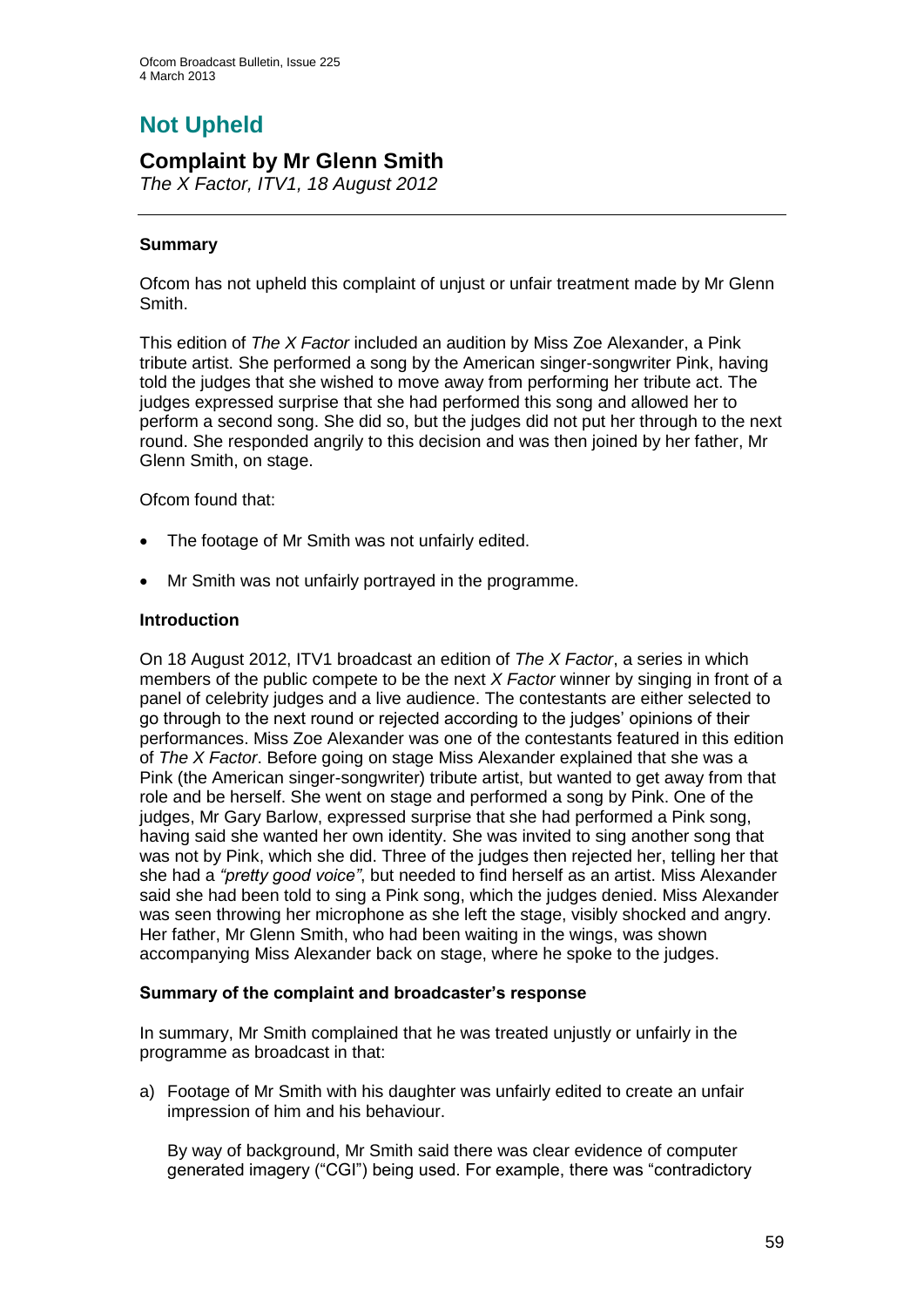lighting of figures in the same camera shots"; there was footage of "incomplete figures and unattached body parts"; use of plasma fractals resulted in "partial face masks/security staff were deleted"; "physically impossible scenes" of Miss Alexander and her father were included; "unequally pixellated figures in same shot"; and Miss Alexander's voice was "auto-tuned out of recognition".

Before responding to the specific complaints, ITV said that *The X Factor* was a talent show in its ninth series and that, given the very well-established format and style of the series, all potential participants were well aware that their auditions may be the subject of negative as well as positive comments from the judges. They were also aware that their performances at the auditions were pre-recorded and would be edited for the purposes of broadcast. ITV said that it was inevitable that some unsuccessful contestants may feel that they should not have been rejected in the judging process and may have a different recollection of the audition and the filming process than the actual recorded events.

ITV said that Mr Smith was not a contestant on the programme, but was attending to support his daughter as she auditioned. He was aware that he would be filmed backstage with Miss Alexander before her audition, watching in the wings and discussing her audition with the presenter as it progressed. He had consented to this. When Miss Alexander's audition was deemed unsuccessful by the judges, Mr Smith went onto the stage with his daughter to remonstrate with the judges about what he perceived to be unfair treatment of her by the programme producers. When Miss Alexander then left the stage again in a highly emotional state, swearing repeatedly and assaulting production staff members, Mr Smith accompanied her out of the building.

ITV said that this complaint was largely founded in a mistaken recollection of events and a misunderstanding of the process of television editing. All auditions were edited and did not unfold within the programme in real time. There was nothing unfair about this process, which sought to tell the story of the audition in the most engaging and entertaining manner, whilst seeking to represent fairly the audition and the judges' reactions.

i) Mr Smith was made to appear as if he acted in concert with his daughter to intimidate and threaten the judges. In fact they did not stand on stage together holding hands, as if they were acting in an intimidating manner.

ITV said that the programme did not portray Mr Smith or Miss Alexander as intimidating or threatening and that the footage as edited in the programme was a fair portrayal of the incident in which Mr Smith and Miss Alexander came up on stage to remonstrate with the judges. The judges told them to stay on the stage during this exchange, which they did. ITV said that Mr Smith's behaviour and that of Miss Alexander as depicted in the programme was the behaviour they displayed at the time and had not been distorted or heightened by the editing of that footage.

ii) The judges' comments were "doctored". Many of their more biting and sneering comments were omitted and kinder comments were created and inserted into the programme. For example, Miss Nicole Scherzinger, one of the judges, did not stand up or say, *"No. No baby no. Stay on the stage."* This made Mr Smith's reaction and that of his daughter seem even more unreasonable.

ITV said that the entire process of the audition, including the judges'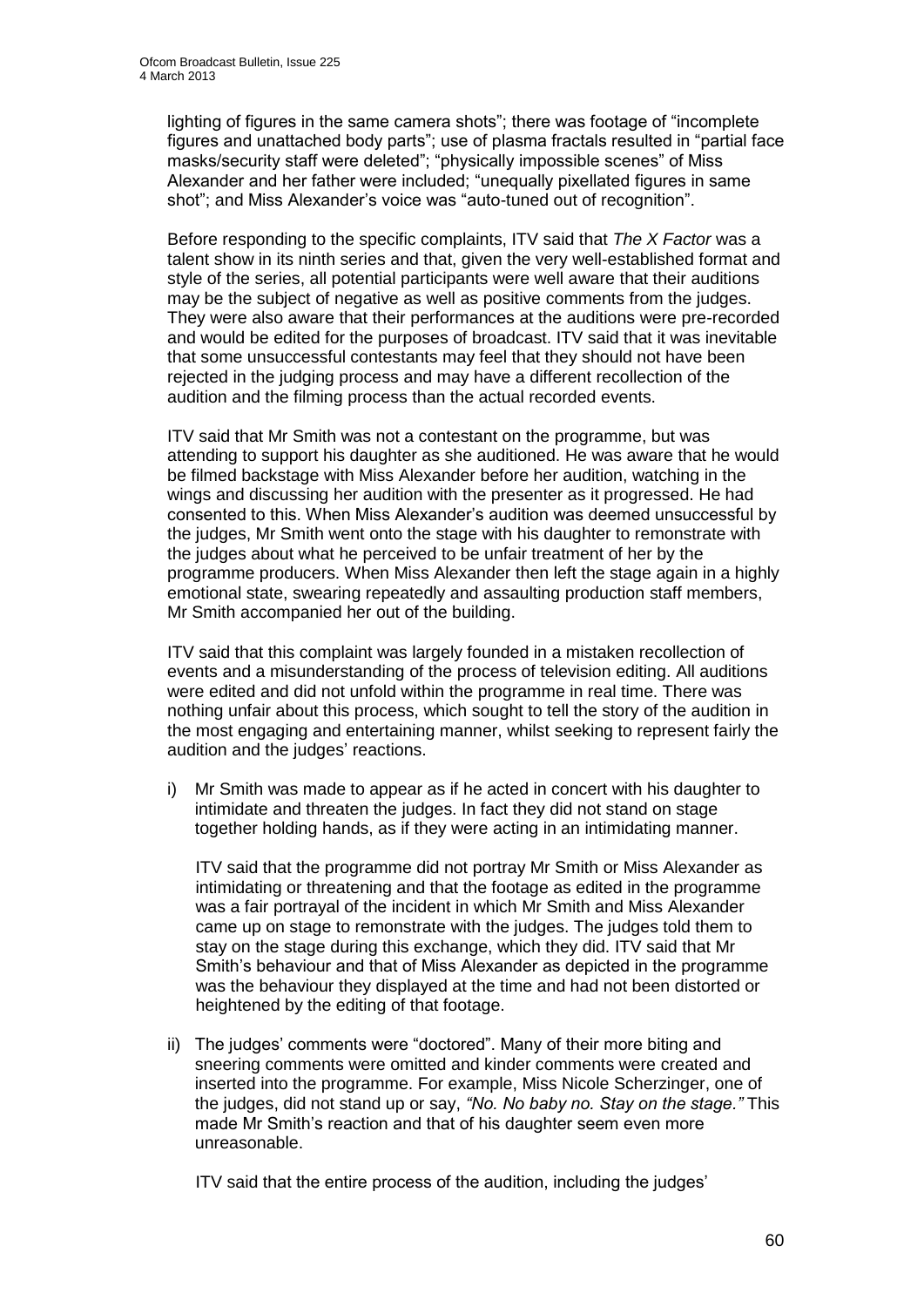comments, was edited for broadcast purposes. In this case, the editing and selection of the judge's comments was relatively limited, as demonstrated by a comparison of the broadcast programme and the untransmitted footage. Most of the judges' comments made at the time were included in the broadcast and no comments were recorded afterwards and then included in the sequence in the broadcast programme. The untransmitted footage demonstrated that Miss Scherzinger did say, *"No baby no"*. Miss Alexander's reaction and that of her father were not made to seem more unreasonable by the editing of the sequence.

iii) The programme makers manipulated footage to show Mr Smith in a false light and to fit with the false impression they wanted to create. For example, Mr Smith and his daughter did not ever stand together at the front of the stage, but the impression was given that they were about to go down the centre steps to attack the judges.

ITV said that the footage included in the broadcast was an edited but fair summary of the events that did occur, despite Mr Smith's recollection otherwise. For example, Mr Smith and Miss Alexander did indeed stand at the front of the stage berating the judges. No unfair impression was given through the editing that they were about to attack the judges. ITV said that Mr Smith's submissions to Ofcom included numerous fanciful allegations of CGI editing being used and of Miss Alexander's voice being "auto-tuned out of recognition". ITV said that CGI effects and auto-tuning were not used in the editing of the programme and that none of the allegations of "manipulation" of the images and sound recorded during the audition and its aftermath had any basis in reality. For example, the bizarre suggestion that Mr Smith's finger was altered to resemble a penis is without foundation.

b) Mr Smith was unfairly portrayed as an intimidating aggressor, standing centre stage hand in hand with Miss Alexander, swearing and using threatening behaviour towards the judges. Mr Smith said that he went on stage alone and that he did not swear or threaten anyone, but pointed out that it was a fix and then left the stage in a reasonable manner.

ITV said that, as set out under head a) i) above, comparison of the broadcast programme and the untransmitted footage showed that the footage included in the programme was an edited but fair representation of what occurred. The programme did not include footage edited in an attempt to show Mr Smith in a false light.

### **Decision**

Ofcom's statutory duties include the application, in the case of all television and radio services, of standards which provide adequate protection to members of the public and all other persons from unjust or unfair treatment and unwarranted infringement of privacy in, or in connection with the obtaining of material included in, programmes in such services.

In carrying out its duties, Ofcom has regard to the need to secure that the application of these standards is in the manner that best guarantees an appropriate level of freedom of expression. Ofcom is also obliged to have regard, in all cases, to the principles under which regulatory activities should be transparent, accountable, proportionate and consistent, and targeted only at cases in which action is needed.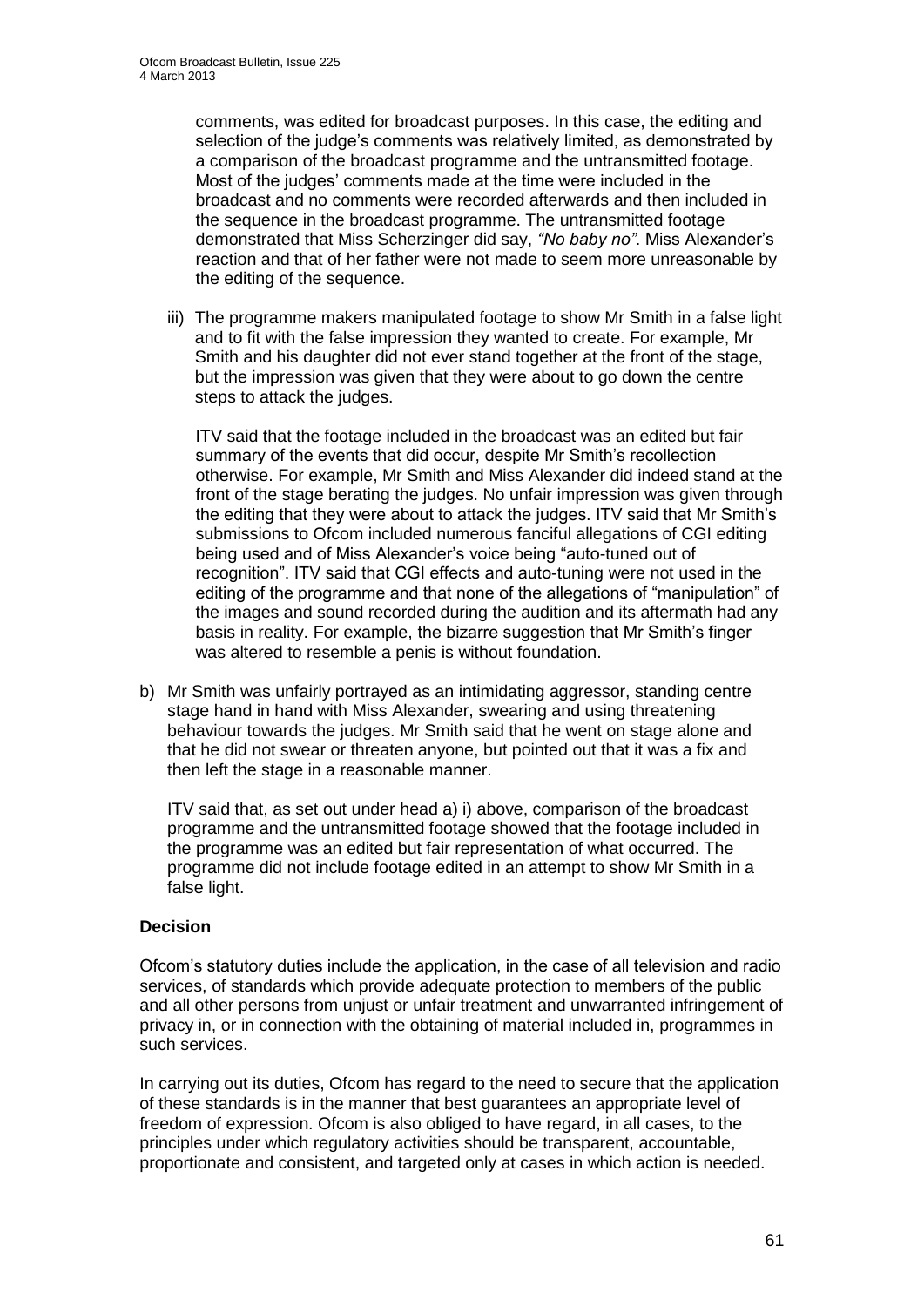In reaching its Decision, Ofcom carefully considered all the relevant material provided by both parties. This included a recording of the programme as broadcast and transcript, both parties' written submissions and recordings and transcripts of untransmitted footage. The parties chose not to make any representations on Ofcom's Preliminary View.

When considering complaints of unfair treatment, Ofcom has regard to whether the broadcaster's actions ensured that the programme as broadcast avoided unjust or unfair treatment of individuals and organisations, as set out in Rule 7.1 of the Code. Ofcom had regard to this rule when reaching its decision on the individual heads of complaint detailed below.

a) Ofcom first considered the complaint that footage of Mr Smith with his daughter was unfairly edited to create an unfair impression of him and his behaviour.

In considering this part of the complaint, Ofcom had regard to Practices 7.6 and 7.9 of the Code. Practice 7.6 states that when a programme is edited, contributions should be represented fairly. Practice 7.9 states that when broadcasting a factual programme broadcasters should take reasonable care to satisfy themselves that material facts have not been presented, disregarded or omitted in a way that is unfair to an individual or organisation.

Ofcom then considered the specific points raised under this head of complaint.

i) Mr Smith was made to appear as if he acted in concert with his daughter to intimidate and threaten the judges. In fact they did not stand on stage together holding hands, as if they were acting in an intimidating manner.

In considering this part of the complaint, Ofcom viewed the untransmitted footage and the programme as broadcast. Ofcom noted that the untransmitted footage showed that, following Miss Alexander's shocked reaction to the judges' decision and her stating on stage that she had been told to sing a Pink song, she stormed off stage, throwing her microphone on the stage floor. Her father was shown backstage, also apparently shocked. He said under his breath *"Oh just leave it Zoe, come on"*. He then went up the stairs to the stage and escorted Miss Alexander back on to the stage. Both the untransmitted footage and the programme itself showed this incident, although Ofcom noted that the programme as broadcast did not include the full incident, but a slightly edited version of it. It was clear to Ofcom from the untransmitted footage that Miss Alexander and her father did go on to the stage and speak to the judges. The footage did not suggest that they approached the judges at their desk or that they intended to do so. The footage did show that Miss Alexander shouted and swore at the judges and that the judges were taken aback by this. It was not possible to hear what Mr Smith said, but it was apparent that he spoke to the judges.

Ofcom noted that the untransmitted footage showed that, after Miss Alexander had left the stage, a member of the production team approached the judges to talk about what had happened. Mr Barlow appeared to say, "We needed one of those", to which the member of the production team replied, "We got one". This exchange suggested to Ofcom that it was possible that some of those involved with the production may have thought it was useful to the narrative and drama of the programme to have an incident of this nature. However, in Ofcom's view the programme showed a slightly edited, but accurate, version of what happened.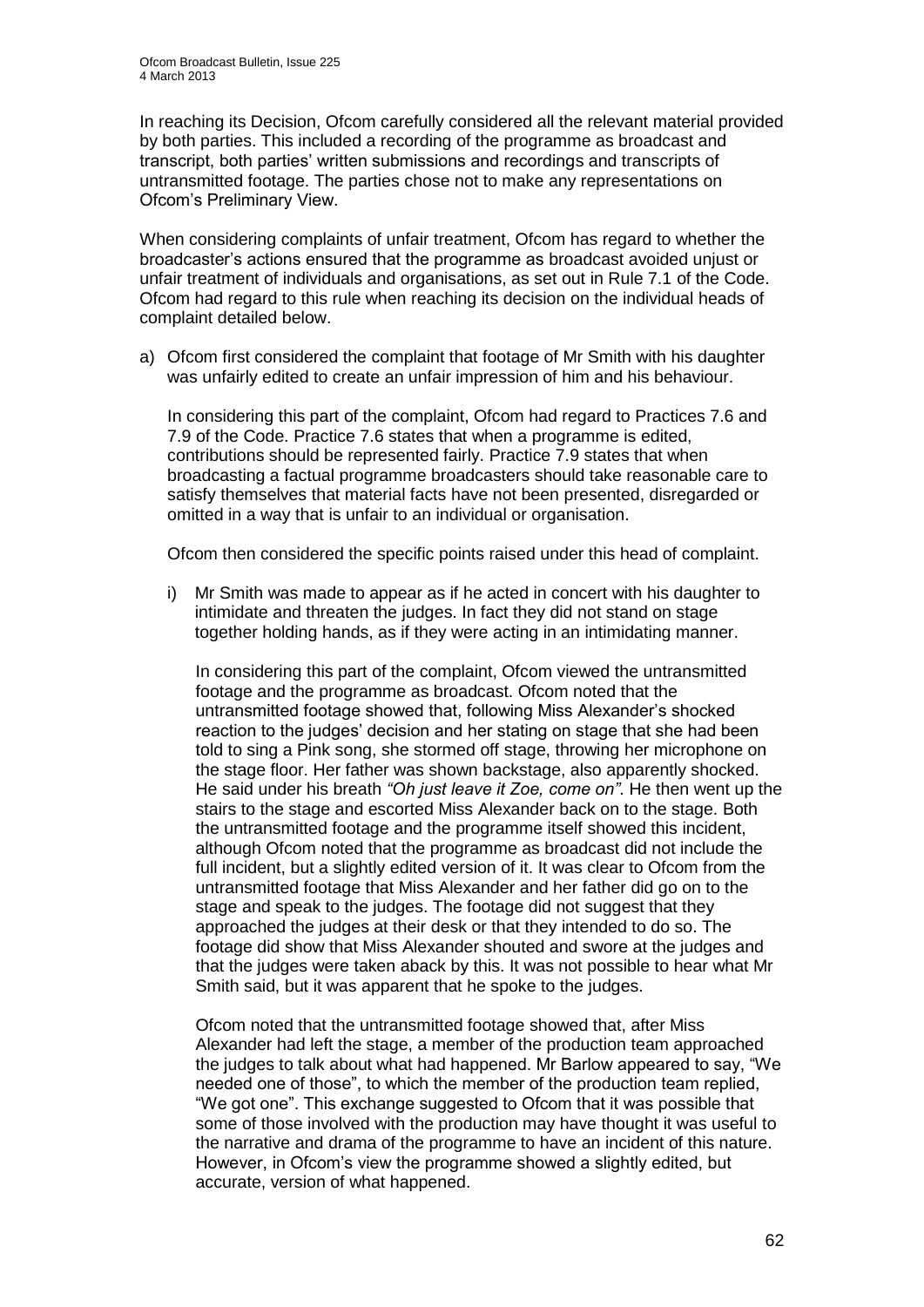ii) The judges' comments were "doctored". Many of their more biting and sneering comments were omitted and kinder comments were created and inserted into the programme. For example, Miss Nicole Scherzinger, one of the judges, did not stand up or say, *"No. No baby no. Stay on the stage."* This made Mr Smith's reaction and that of his daughter seem even more unreasonable.

Ofcom considers that the question of which material to include in a programme is an editorial matter for the programme makers and the broadcaster to make, provided that the editing does not result in unfair treatment. Ofcom noted that the untransmitted footage showed that not all comments by Miss Alexander and the judges were included in the programme as broadcast. However, Ofcom considered that the programme conveyed accurately what happened, namely that Miss Alexander explained that she wanted to move away from being a Pink tribute artist, sang a Pink song, was given an opportunity to sing another song, did so, was told she was not going through to the next round, and reacted badly to that decision. Ofcom noted that very little of what the judges said in response to Miss Alexander's singing was omitted and that the sense of what they said was included, namely that she sang well but that should take "time out to find herself" as a singer and move away from her tribute act. As regards the untransmitted footage of Mr Smith accompanying Miss Alexander back on to the stage, Ofcom noted that this showed that Ms Scherzinger did stand up and say, *"No. No baby no"*, and that another judge, Ms Tulisa Contostavlos, told Miss Alexander and her father to stay on the stage. In Ofcom's view, the programme accurately conveyed Miss Alexander's audition, the judges' responses to it and Mr Smith's reaction and that of his daughter when they went on to the stage to speak to the judges.

iii) The programme makers manipulated footage to show Mr Smith in a false light and to fit with the false impression they wanted to create. For example, Mr Smith and his daughter did not ever stand together at the front of the stage, but the impression was given that they were about to go down the centre steps to attack the judges.

As regards Mr Smith's position that there was clear evidence of CGI and auto-tuning being used to his disadvantage and that of his daughter, Ofcom noted that Mr Smith had submitted pictures along with his complaint which he felt suggested that this was the case. Ofcom also noted ITV's position that editing of this nature had not taken place. As already set out above, it is not Ofcom's role to adjudicate on that conflict of evidence, but rather to determine whether there was any unfairness to the complainant in the programme as broadcast.

Based on its viewing of the untransmitted footage and the programme as broadcast, Ofcom did not consider that the programme had been edited in the way suggested by Mr Smith. As set out under heads a) i) and ii) above, Ofcom considered that the programme as broadcast accurately conveyed Miss Alexander's audition and Mr Smith's role in it.

Taking these factors into account, Ofcom did not consider that the programme was edited unfairly.

Ofcom therefore found no unfairness to Mr Smith in this respect.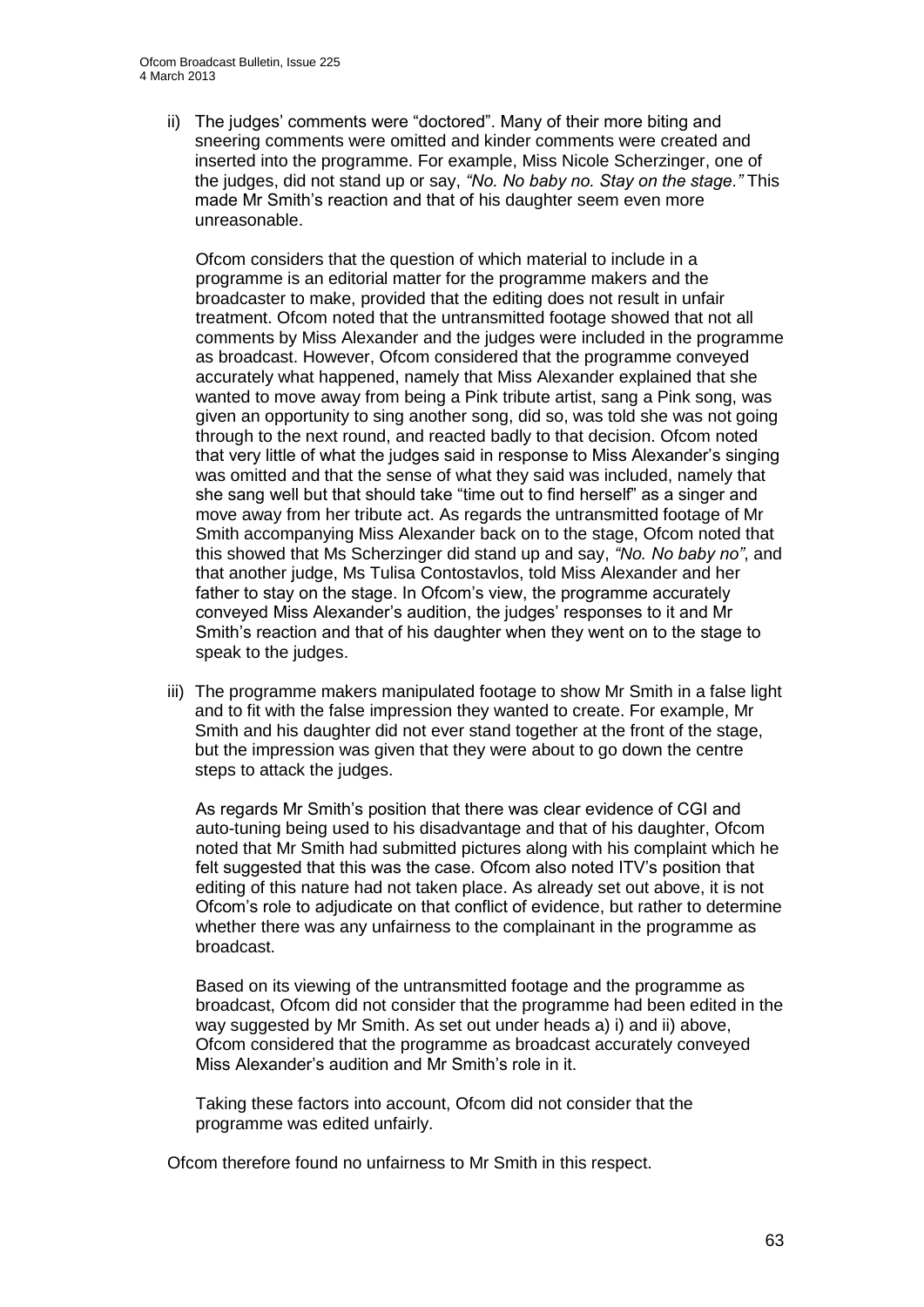b) Mr Smith was unfairly portrayed as an intimidating aggressor, standing centre stage hand in hand with Miss Alexander, swearing and using threatening behaviour towards the judges. Mr Smith said that he went on stage alone and that he did not swear or threaten anyone, but pointed out that it was a fix and then left the stage in a reasonable manner.

In considering this part of the complaint, Ofcom had regard to Practice 7.9 of the Code, as set out under head a) above.

As set out under head a) above, Ofcom considered that the footage of Mr Smith was not unfairly edited. Ofcom considered that the programme accurately conveyed the fact that Miss Alexander was shocked and angry at the judges' decision not to put her through to the next round. It was also clear that she felt she had been put under pressure to perform a Pink song. Following Miss Alexander's emotional reaction to the judges' decision and her departure from the stage, Mr Smith accompanied her back on to the stage, where they both spoke to the judges.

It was clear from the untransmitted footage and the programme as broadcast that Miss Alexander swore repeatedly at the judges. It was also apparent that Mr Smith spoke to the judges. From the material available to Ofcom it was not possible to ascertain what Mr Smith said to the judges, but his demeanour did not suggest that he was shouting or intending to leave the stage and approach the judges. In these circumstances, Ofcom considered that, while Mr Smith was clearly upset, he was not portrayed as intimidating or aggressive.

Ofcom therefore found no unfairness to Mr Smith in this respect.

**Accordingly, Ofcom has not upheld Mr Smith's complaint of unfair treatment in the programme as broadcast.**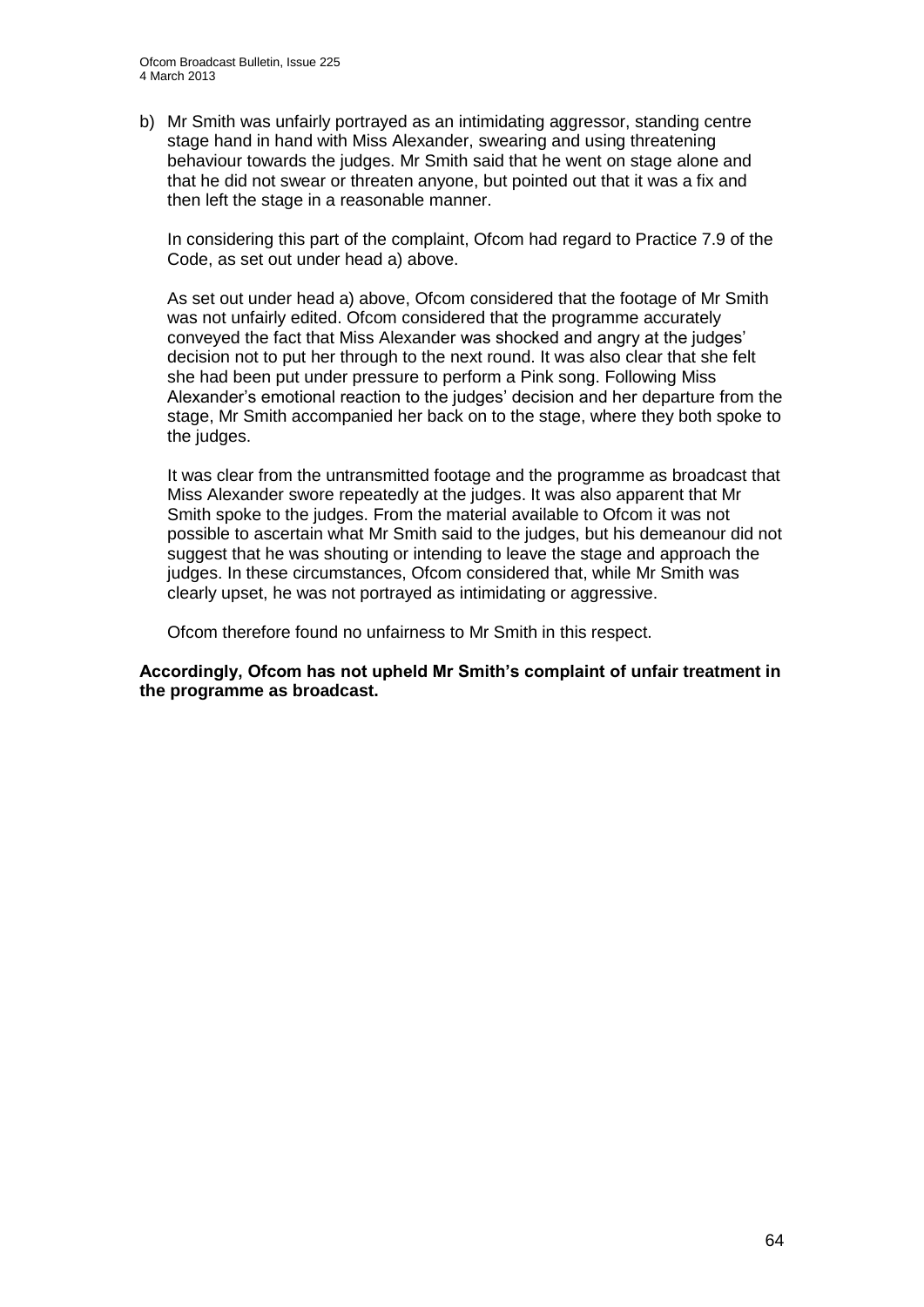# **Not Upheld**

### **Complaint by Mr Shaun Tudor**

*East Midlands Today, BBC1 East Midlands, 7 September 2012*

### **Summary**

Ofcom has not upheld this complaint of unwarranted infringement of privacy in the programmes as broadcast made by Mr Shaun Tudor.

BBC1 East Midlands broadcast a number of editions of its regional news bulletin service, *East Midlands Today*, which included a report on the escape of two patients from St Andrew's Health Care Unit ("the Unit"), a secure mental health Unit. The reports stated that local Members of Parliament had called for the Unit to be closed while an investigation was carried out into the escape. All the bulletins referred to a previous incident at the Unit in July 2011 which involved the complainant, Mr Shaun Tudor, who had attempted to rape a ten-year old boy after being let out of the Unit on leave without an escort.

Mr Tudor complained that his privacy was unwarrantably infringed in the programmes as broadcast in that his name was referred to and a photograph of him was shown. He also complained that details of his crime were also disclosed.

Ofcom considered that Mr Tudor did not have a legitimate expectation of privacy in relation to the broadcast of the news reports in which he was named and his photograph was shown because this information was already in the public domain. It also considered that Mr Tudor did not have a legitimate expectation of privacy in relation to the disclosure of details of his crime which had already been disclosed in open court and therefore were also in the public domain. Ofcom therefore concluded that Mr Tudor's privacy was not unwarrantably infringed in the programmes as broadcast.

### **Introduction**

On 7 September 2012, BBC1 East Midlands broadcast a number of editions of its regional news bulletin service, *East Midlands Today*. Each edition included a report on the escape of two patients from St Andrew's Health Care Unit, a secure mental health Unit in Rainworth, Nottinghamshire ("the Unit"). The reports stated that local Members of Parliament had called for the Unit to be closed while an investigation was carried out into the escape. All the bulletins referred to a previous incident at the Unit in July 2010 which involved the complainant, Mr Shaun Tudor.

The first edition of the bulletin was broadcast at approximately 06:27 hours (and subsequently at half hour intervals until 09:04 hours) during the *East Midlands Today* regional news slots in the early morning programme *BBC Breakfast*. In this version of the item, the presenter in the studio stated:

*"An MP is calling for a secure mental health Unit to be closed after two patients escaped from the site at Rainworth in Nottinghamshire. Last year, the St*  Andrew's Unit was heavily criticised after the paedophile, Shaun Taylor [sic], *attempted to rape a ten year-old whilst on authorised release. Managers say they're investigating how the men escaped last week. The call for closure has*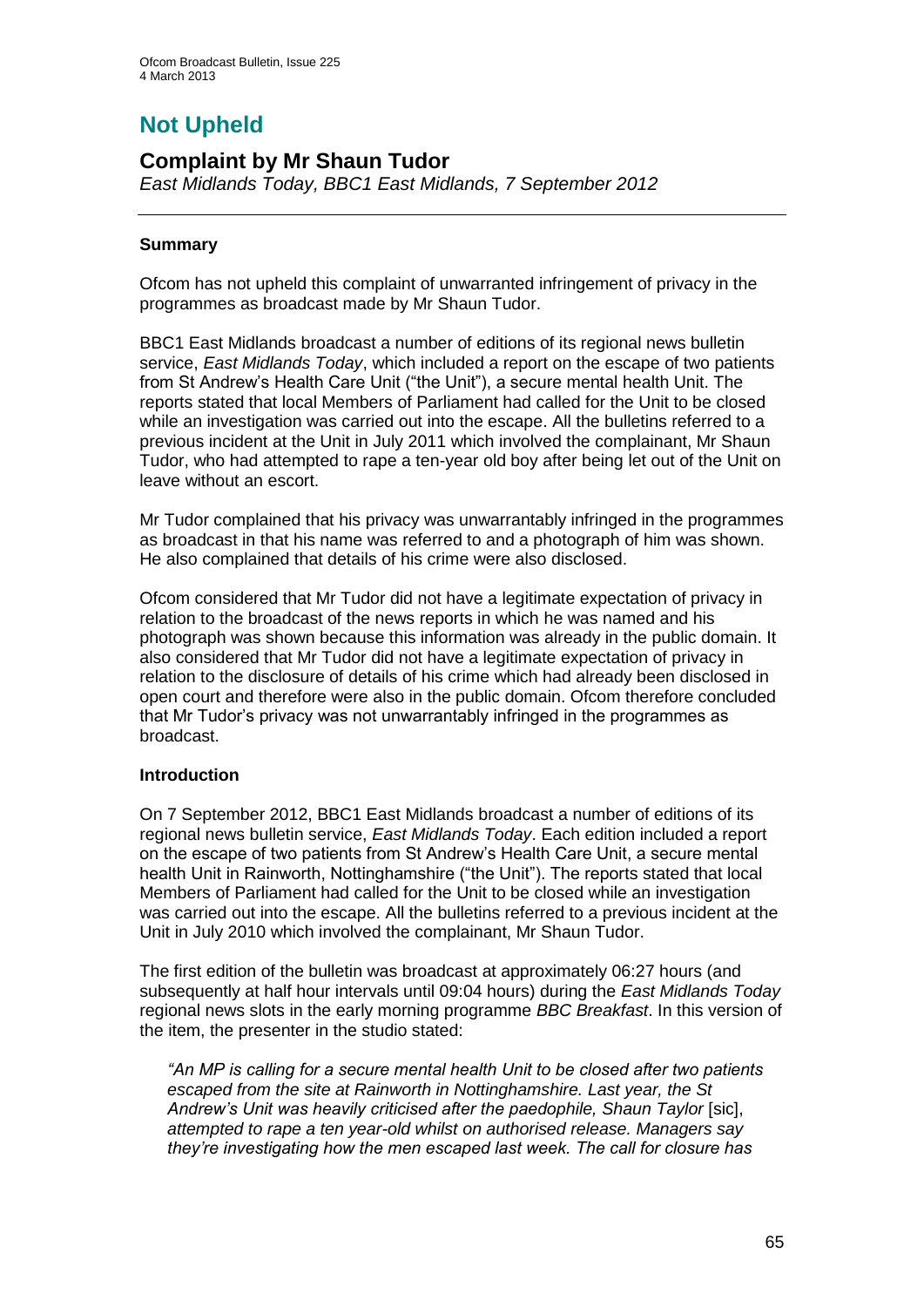*come from the Mansfield MP Alan Meale who says the safety of the community must be guaranteed."*

A photograph of Mr Tudor (referred to in this report incorrectly as *"Shaun Taylor"*) was shown along with archive footage of a cordoned off area of woodland. Six bulletins were broadcast in total between 06:27 and 09:04 hours and were largely identical in content with only minor grammatical variations between them. In the final bulletin, Mr Tudor's name was corrected.

The story of the calls for the closure of the Unit was reported at greater length in the lunchtime edition *East Midlands Today*. Introducing the news report, the presenter in the studio referred to the latest incident involving the Unit and stated:

*"It's the same Unit in Rainworth where a known sex offender was allowed out last year. He then attempted to rape a ten year-old boy. Local MPs say they are deeply concerned about lapses in security."*

The item then featured a more detailed report in which the reporter stated over images of the Unit that:

*"Last July, Shaun Tudor was granted unescorted leave and attempted to rape a ten year-old boy in nearby woodland. The attack led to an outcry and a comprehensive review. But, at the end of last month, two low security patients went missing. They were absent for two hours late at night before being found by the police close to the Unit."*

Mr Tudor's photograph was also shown in the lunchtime bulletin along with archive footage of police officers walking through a cordoned off area of woodland.

In the early evening edition of *East Midlands Today*, the presenter in the studio introduced the story by saying that a *"dangerous paedophile was allowed out, now two patients go missing"*. Another presenter stated:

*"Last year, a sex offender was allowed out on leave from the Unit and attempted to rape a boy. Now it's been revealed that two patients went missing for two hours."*

A detailed report of the story followed including interviews with the two local Members of Parliament who were calling for the Unit's closure and a senior police officer. The reference to the incident involving Mr Tudor was identical to that broadcast in the lunchtime edition and Mr Tudor's photograph was again shown.

Mr Tudor (who is serving an indeterminate prison sentence) complained to Ofcom that his privacy had been unwarrantably infringed in the programmes as broadcast**.**

#### **Summary of the complaint and broadcaster's response**

Mr Tudor complained that his privacy was unwarrantably infringed in the programmes as broadcast in that news reports that were about the escape of two patients from the Unit featured a description of him and his crime. Mr Tudor said that he had no connection with the two patients (who were not identified in the reports) and that he felt that the description of his crime and inclusion of his name and photograph in the programmes infringed his privacy. By way of background to his complaint, Mr Tudor said that he was shocked to see himself in the news again, especially in reports that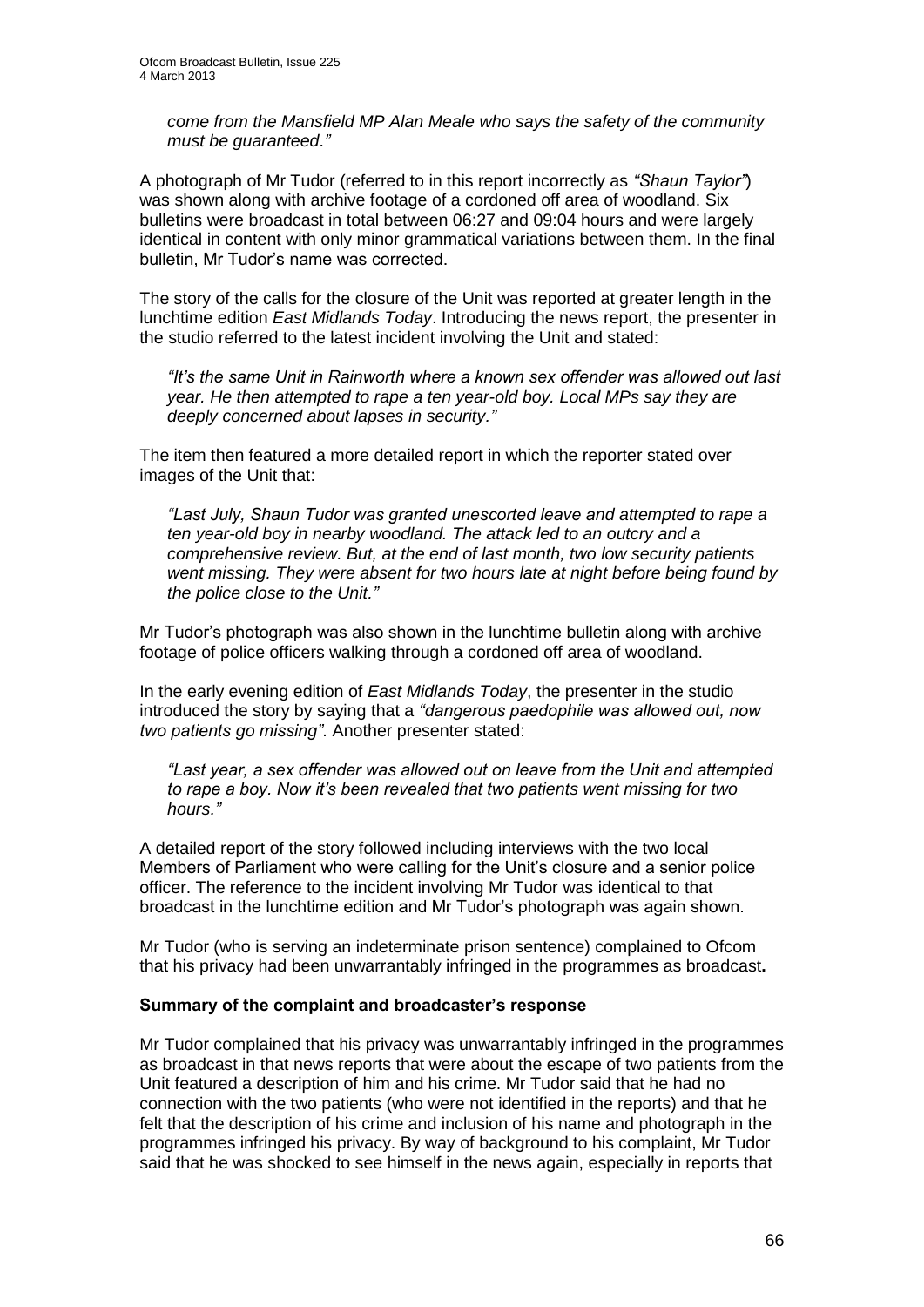were not about him. He said that the broadcast of the reports have had a negative effect on him in prison and that he feared being attacked by other inmates.

In response to the complaint, the BBC said the broadcast of a number of editions of *East Midlands Today* reported calls by local Members of Parliament for the closure of the St Andrew's Health Care Unit on grounds of public safety. The reason for these calls was the recent escape, for a short period of time, of two patients. However, their escape had come after a previous security lapse which had allowed Mr Tudor to leave the Unit unescorted and to attempt to rape a ten year-old boy in woodland near the Unit. The BBC said that it was this sequence of lapses, rather than merely the more recent escape of two patients, which had prompted concerns for public safety and for the Unit to be closed.

The BBC said that the mention of Mr Tudor's release and its consequences was, therefore, an integral element of the reports and provided essential background information and context. It said that the calls for the Unit's closure would not have been accurately reported without reference to the previous incident involving Mr Tudor.

The BBC said that Mr Tudor was, in fact, wrongly named as *"Shaun Taylor"* in most of the morning bulletins, but given that his photograph was shown, it did not dispute that he would have been readily identifiable to anyone who knew him or was familiar with his offending. However, the BBC said that Mr Tudor's conviction for the attack on the ten year-old boy was matter of public record and was widely reported in the press at the time. In the circumstances, the BBC said that it did not believe that Mr Tudor had any reasonable expectation of privacy in respect of his conviction, but if Ofcom takes the view that he might enjoy some residual expectation of privacy, it said that this was heavily outweighed by the public interest in reporting the series of security lapses which prompted the calls for the closure of the Unit.

### **Decision**

Ofcom's statutory duties include the application, in the case of all television and radio services, of standards which provide adequate protection to members of the public and all other persons from unjust or unfair treatment and unwarranted infringement of privacy in, or in connection with the obtaining of material included in, programmes in such services.

In carrying out its duties, Ofcom has regard to the need to secure that the application of these standards is in the manner that best guarantees an appropriate level of freedom of expression. Ofcom is also obliged to have regard, in all cases, to the principles under which regulatory activities should be transparent, accountable, proportionate, and consistent and targeted only at cases in which action is needed.

In reaching its decision, Ofcom carefully considered all the relevant material provided by both parties. This included a recording of the programmes as broadcast, including transcripts, and both parties' written submissions.

Ofcom considered Mr Tudor's complaint that his privacy was unwarrantably infringed in the programmes as broadcast in that the news featured a description of him, i.e. his name and his photograph, and his crime.

In Ofcom's view, the individual's right to privacy has to be balanced against the competing rights of the broadcasters to freedom of expression. Neither right as such has precedence over the other and where there is a conflict between the two it is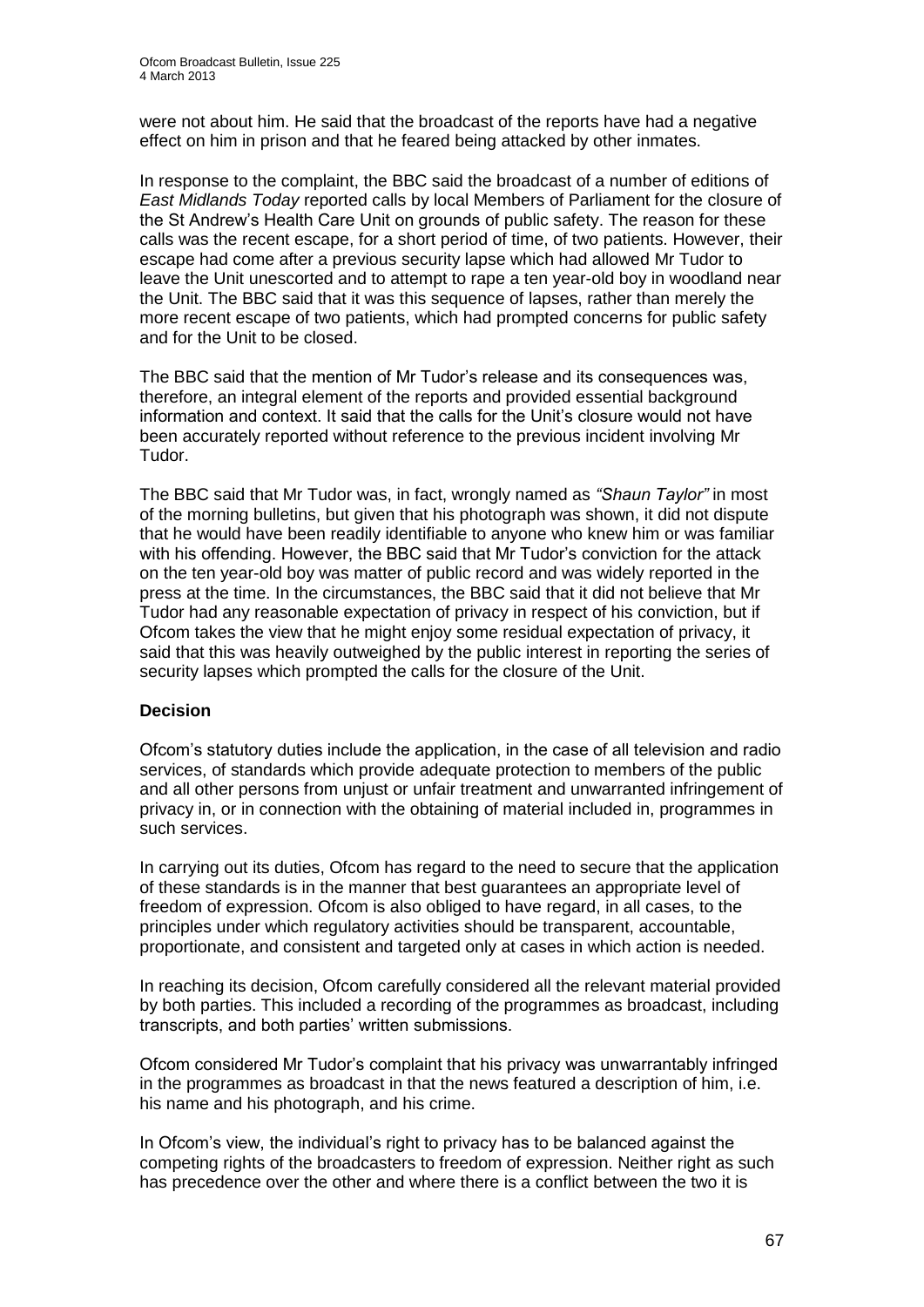necessary to intensely focus on the comparative importance of the specific rights. Any justification for interfering with or restricting each right must be taken into account and any interference or restriction must be proportionate.

This is reflected in how Ofcom applies Rule 8.1 of the Code, which states that any infringement of privacy in programmes, or in connection with obtaining material included in programmes, must be warranted. Ofcom also had regard to Practice 8.6 of the Code which states that if the broadcast of a programme would infringe the privacy of a person or organisation, consent should be obtained before the relevant material is broadcast, unless the infringement is warranted.

In considering whether or not Mr Tudor's privacy had been unwarrantably infringed in the programmes as broadcast, Ofcom first considered the extent to which Mr Tudor could have a legitimate expectation of privacy in that a photograph of his face, his name and details of the offence he committed would not be disclosed in the programmes without his consent.

Ofcom noted that the news reports (as set out in the Introduction section above) reported on the calls by two local Members of Parliament for the Unit to be closed on public safety concerns. Those concerns stemmed largely from the fact that two patients had very recently *"escaped"* from the Unit just over a year since Mr Tudor had been released on unescorted leave from the Unit for two hours, during which time he attempted to rape a young boy. Ofcom considered that the reference to the incident involving Mr Tudor provided a significant example of another lapse in security at the Unit that had occurred only a year previously and illustrated the potential danger that such lapses posed for the local community. In Ofcom's view therefore the incident involving Mr Tudor was highly significant and pertinent to the story.

Ofcom noted that each news report included the same, single photograph of Mr Tudor's face. The photograph appeared to be in a similar format to a "passport" photograph and therefore did not reveal anything about Mr Tudor other than his facial features. Mr Tudor's full name was referred to in each news report, although it was incorrectly given as *"Shaun Taylor"* in some of the early morning reports. In Ofcom's view, the inclusion of Mr Tudor's photograph along with the reference to his name clearly identified Mr Tudor and connected him with the offence he committed while on unescorted leave from the Unit in 2011. Ofcom was also aware that at the time when Mr Tudor committed the offence, the incident was widely reported by the media both locally and nationally and his photograph, name and details of his crime were therefore already in the public domain. In relation to Mr Tudor's complaint that the detail of his crime was disclosed without his permission, Ofcom considered that information relating to a criminal conviction (and any subsequent sentence) is not a private matter. Court proceedings are a matter of public record and the public nature of the operation of the courts is an integral part of the principle of open justice (unless formal reporting restrictions are in place).

Given the circumstances in which Mr Tudor's photograph, name and details of the offence for which he was convicted (and for which he was serving an indeterminate prison sentence) was disclosed in the programmes and the context in which the information was used, Ofcom considered that Mr Tudor did not have a legitimate expectation of privacy in relation to the disclosure of this information in the programmes as broadcast and his prior consent was not required.

Therefore, taking all the factors above into account, Ofcom did not consider that Mr Tudor had a legitimate expectation of privacy in relation to the broadcast of the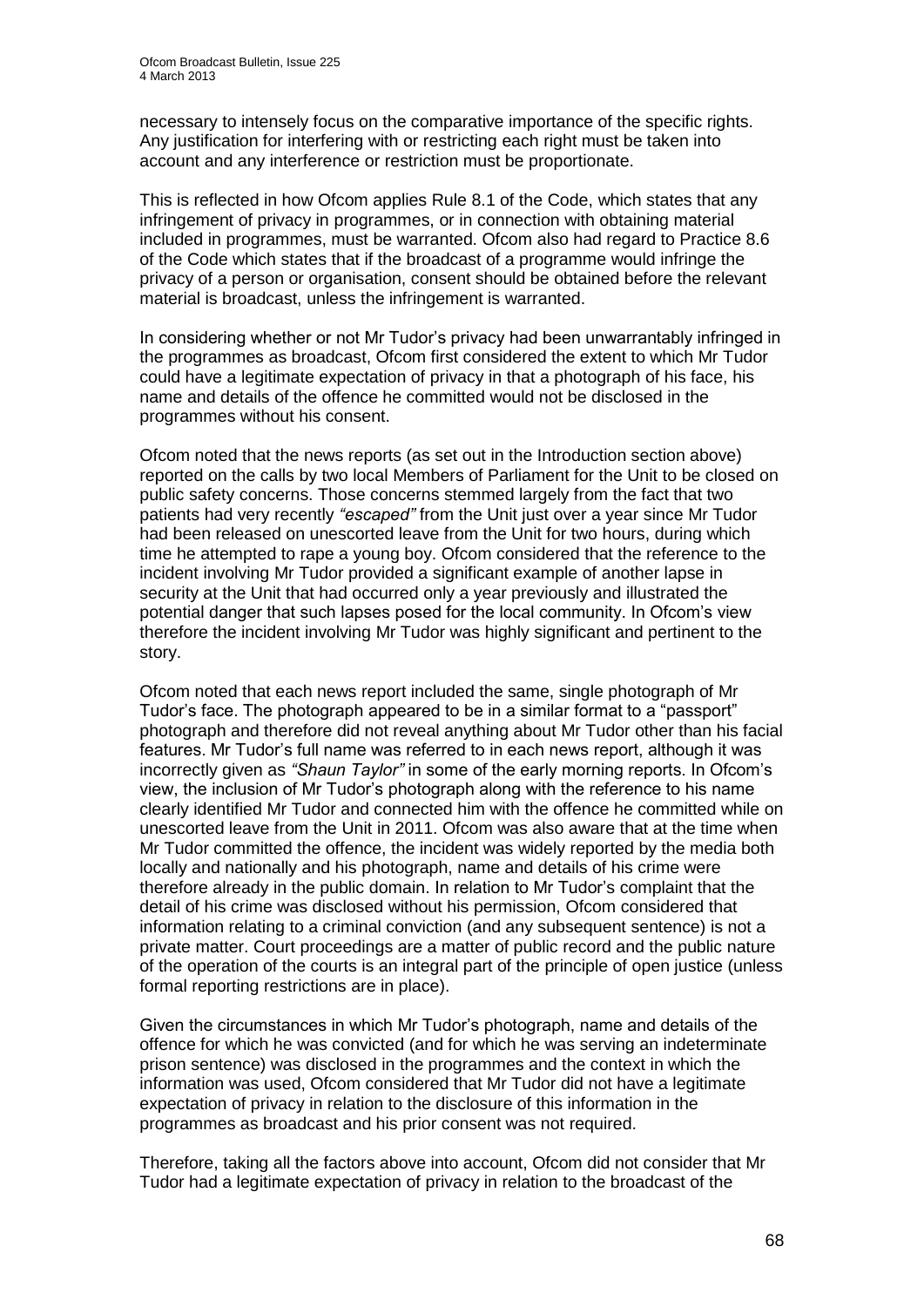programmes in which his name and photograph were disclosed along with a brief description of the offence for which he was subsequently convicted. Given this conclusion, it was not necessary for Ofcom to consider whether any infringement in to Mr Tudor's privacy was warranted.

**Accordingly, Ofcom has not upheld Mr Tudor's complaint of unwarranted infringement of privacy in the programmes as broadcast.**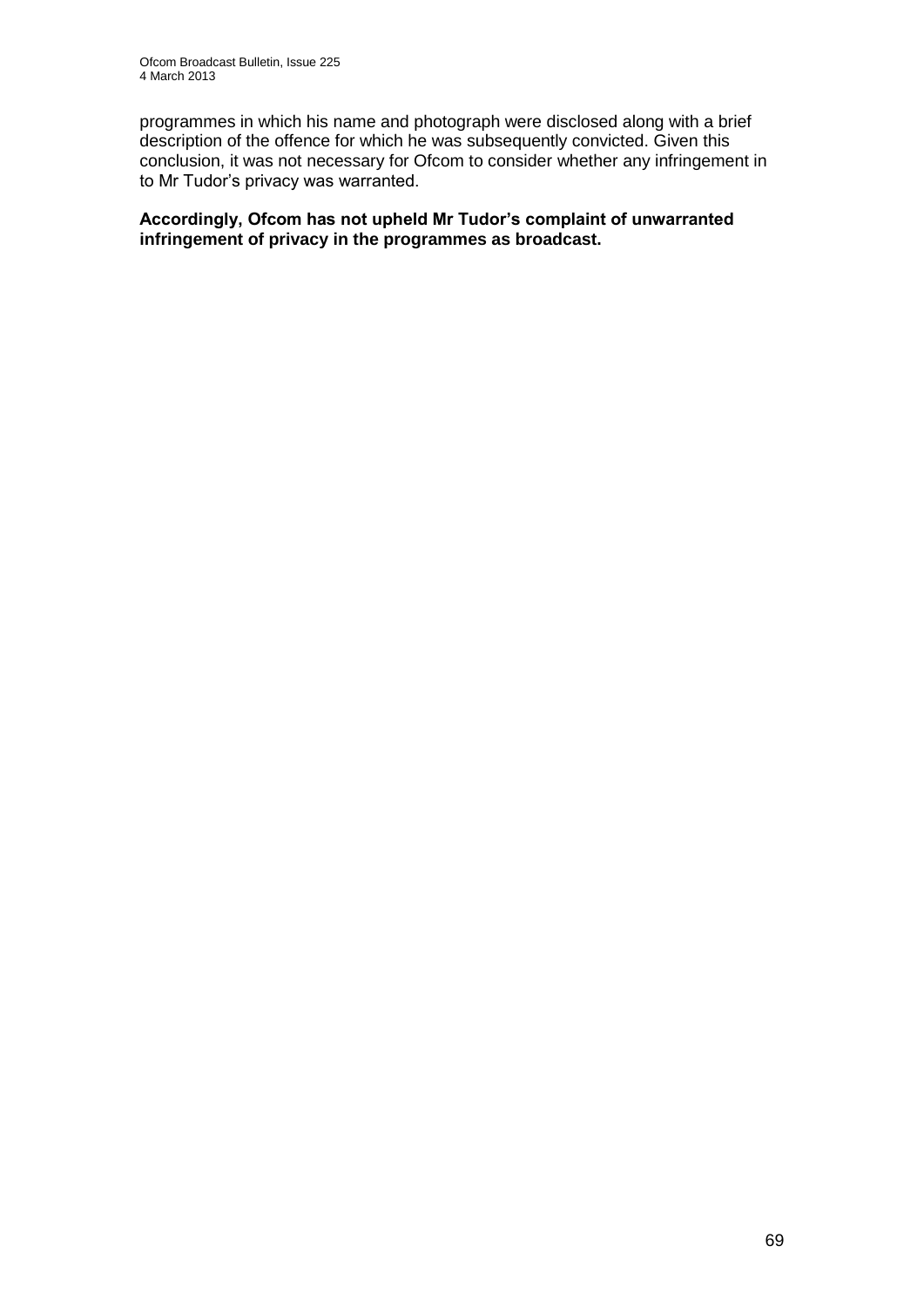# **Other Programmes Not in Breach**

# **Up to 18 February 2013**

| Programme          | <b>Broadcaster</b> | Transmission<br>Date | <b>Categories</b>  |
|--------------------|--------------------|----------------------|--------------------|
| Ax Men             | History            | 02/11/2012           | Offensive language |
| Dances with Wolves | BBC <sub>2</sub>   | 01/01/2013           | Scheduling         |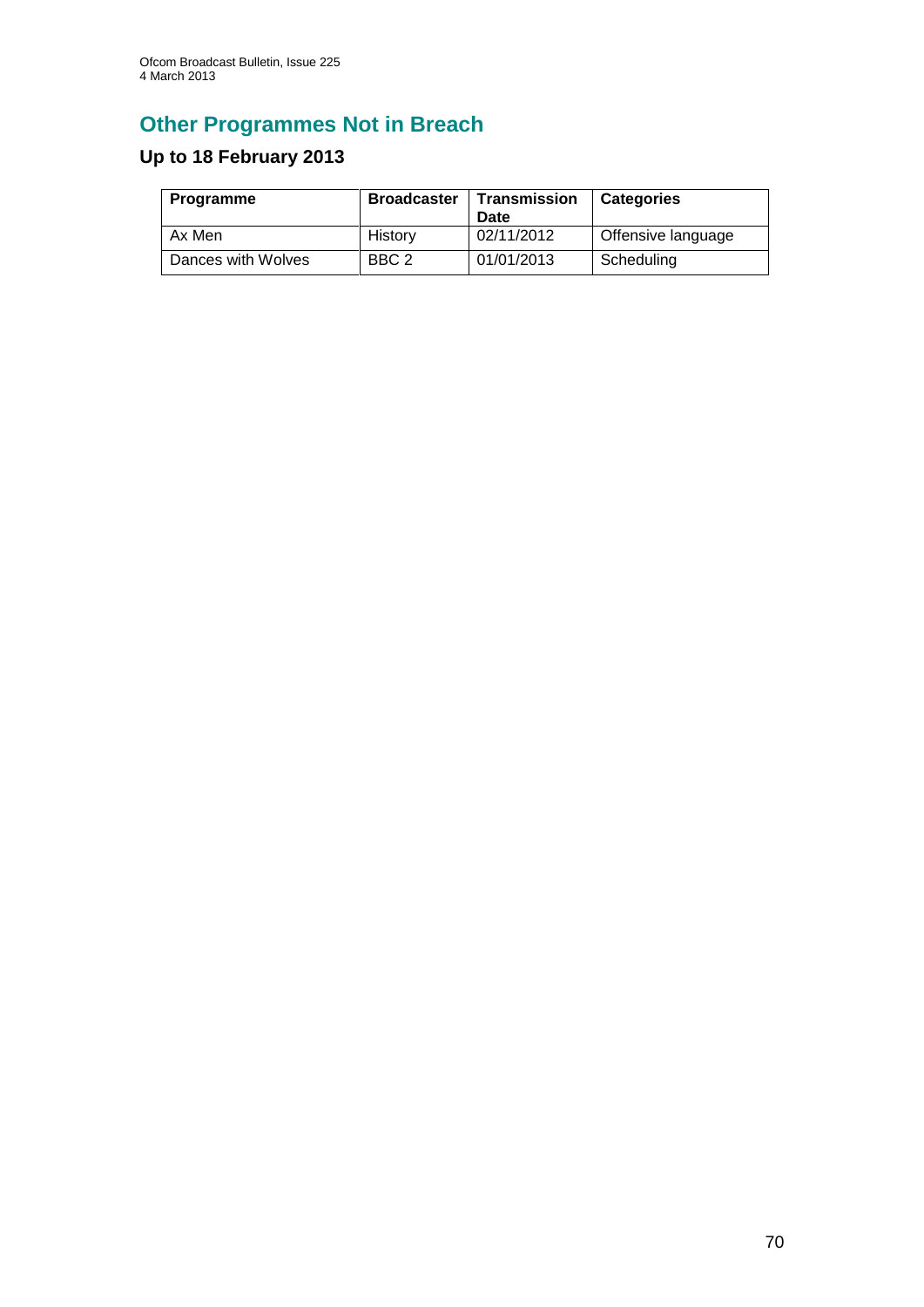## **Complaints Assessed, not Investigated**

### **Between 29 January and 11 February 2013**

This is a list of complaints that, after careful assessment, Ofcom has decided not to pursue because they did not raise issues warranting investigation.

| Programme                          | <b>Broadcaster</b>         | <b>Transmission</b><br>Date | <b>Categories</b>                            | <b>Number of</b><br>complaints |
|------------------------------------|----------------------------|-----------------------------|----------------------------------------------|--------------------------------|
| 2 Broke Girls                      | E <sub>4</sub>             | 25/01/2013                  | Scheduling                                   | 1                              |
| 2 Point 4 Children                 | Gold                       | 21/01/2013                  | Animal welfare                               | 1                              |
| 4thought.tv                        | Channel 4                  | 04/02/2013                  | Due accuracy                                 | 1                              |
| 5 Live Breakfast                   | <b>BBC Radio 5</b><br>Live | 11/02/2013                  | Generally accepted<br>standards              | 1                              |
| 5 Live Breakfast: Your Call        | <b>BBC Radio 5</b><br>Live | 01/02/2013                  | Race<br>discrimination/offence               | 1                              |
| 5 News at 5                        | Channel 5                  | 24/01/2013                  | Violence and dangerous<br>behaviour          | 1                              |
| 8 Out of 10 Cats                   | Channel 4                  | 25/01/2013                  | Race<br>discrimination/offence               | 1                              |
| 8 Out of 10 Cats                   | Channel 4                  | 01/02/2013                  | Gender<br>discrimination/offence             | 1                              |
| Aap Kay Masail Ka Hal              | <b>ARY QTV</b>             | 02/01/2013                  | Generally accepted<br>standards              | 1                              |
| <b>Adult Channels</b>              | Freeview                   | n/a                         | Sexual material                              | 1                              |
| Advertisements                     | ITV3/<br>Channel 4         | 29/01/2013                  | Advertising scheduling                       | 1                              |
| Alan Carr: Chatty Man              | 4 Music                    | 08/02/2013                  | Generally accepted<br>standards              | 1                              |
| All Star Family Fortunes           | <b>ITV</b>                 | 10/02/2013                  | Materially misleading                        | 1                              |
| <b>American History X</b>          | ITV4                       | 30/01/2013                  | Generally accepted<br>standards              | 1                              |
| American Idol                      | $5*$                       | 17/01/2013                  | Religious/Beliefs<br>discrimination/offence  | 1                              |
| Anger Management (trailer)         | Comedy<br>Central          | n/a                         | Generally accepted<br>standards              | 1                              |
| <b>BBC News</b>                    | <b>BBC</b>                 | n/a                         | Outside of remit / other                     | $\overline{2}$                 |
| <b>BBC News</b>                    | BBC <sub>2</sub>           | 24/01/2013                  | Outside of remit / other                     | 1                              |
| <b>BBC News</b>                    | <b>BBC News</b><br>Channel | 29/01/2013                  | Outside of remit / other                     | 1                              |
| <b>BBC News</b>                    | <b>BBC Radio 4</b>         | 05/02/2013                  | Due impartiality/bias                        | 1                              |
| <b>BBC News at One</b>             | BBC <sub>1</sub>           | 30/01/2013                  | Outside of remit / other                     | 1                              |
| <b>BBC News at Six</b>             | BBC 1                      | 31/01/2013                  | <b>Disability</b><br>discrimination/offence  | 1                              |
| <b>BBC News at Ten</b>             | BBC <sub>1</sub>           | 15/01/2013                  | Religious/Beliefs<br>discrimination/offence  | 1                              |
| Big Fat Quiz of the Year<br>2012   | Channel 4                  | 30/12/2012                  | Generally accepted<br>standards              | 1                              |
| <b>Black Mirror (trailer)</b>      | Channel 4                  | 03/02/2013                  | Scheduling                                   | $\mathbf{1}$                   |
| <b>Botched Up Bodies (Trailer)</b> | Channel 5                  | 07/01/2013                  | Scheduling                                   | 3                              |
| <b>Brainiac: Science Abuse</b>     | Challenge                  | 02/02/2013                  | Scheduling                                   | 1                              |
| <b>Breakfast Show</b>              | <b>Heart FM</b>            | 07/02/2013                  | Competitions                                 | 1                              |
| <b>Breakfast Show</b>              | <b>XFM London</b>          | 31/01/2013                  | Sexual orientation<br>discrimination/offence | 1                              |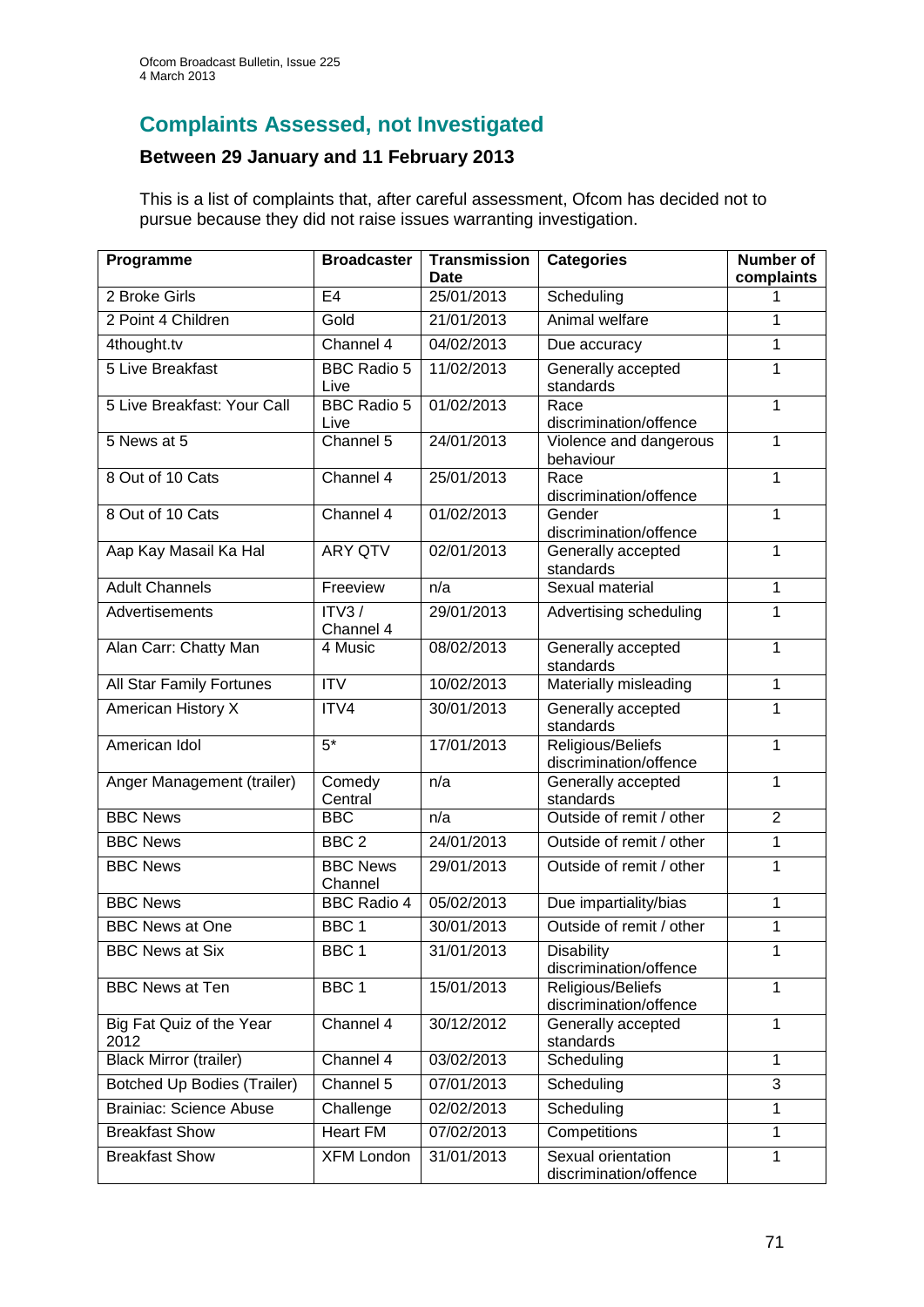| <b>Britain's Brightest</b>                          | BBC <sub>1</sub>           | 02/02/2013 | Outside of remit / other                     | 1              |
|-----------------------------------------------------|----------------------------|------------|----------------------------------------------|----------------|
| <b>Britain's Brightest</b>                          | BBC <sub>1</sub>           | 09/02/2013 | Generally accepted<br>standards              | 1              |
| Call the Midwife                                    | BBC <sub>1</sub>           | 20/01/2013 | Scheduling                                   | 1              |
| Call the Midwife                                    | BBC <sub>1</sub>           | 27/01/2013 | Scheduling                                   | 1              |
| Call the Midwife                                    | BBC <sub>1</sub>           | 03/02/2013 | Generally accepted<br>standards              | 1              |
| Capital Radio Top 40                                | Capital<br>Radio           | 03/02/2013 | Offensive language                           | 1              |
| Casualty                                            | <b>BBC</b><br>Scotland     | 17/11/2012 | Materially misleading                        | 1              |
| <b>Celebrity Big Brother</b>                        | Channel 5                  | 16/01/2013 | Voting                                       | 1              |
| <b>Celebrity Big Brother</b>                        | Channel 5                  | 21/01/2013 | Generally accepted<br>standards              | 1              |
| Celebrity Big Brother's Bit on<br>the Side          | Channel 5                  | 10/01/2013 | <b>Disability</b><br>discrimination/offence  | 1              |
| Celebrity Big Brother's Bit on<br>the Side          | Channel 5                  | 10/01/2013 | <b>Disability</b><br>discrimination/offence  | 1              |
| Championship Football:<br>Derby v Nottingham Forest | <b>BBC Radio 5</b><br>Live | 19/01/2013 | Generally accepted<br>standards              | 1              |
| Channel 4                                           | Channel 4                  | n/a        | Outside of remit / other                     | 1              |
| Channel 4 News                                      | Channel 4                  | 04/12/2012 | Race<br>discrimination/offence               | 1              |
| <b>Channel 4 News</b>                               | Channel 4                  | 27/01/2013 | Violence and dangerous<br>behaviour          | $\overline{2}$ |
| <b>Channel 4 News</b>                               | Channel 4                  | 28/01/2013 | Race<br>discrimination/offence               | 1              |
| Channel 4 News                                      | Channel 4                  | 29/01/2013 | Outside of remit / other                     | 1              |
| Channel 4 News                                      | Channel 4                  | 05/02/2013 | Generally accepted<br>standards              | 1              |
| Channel 4 News                                      | Channel 4                  | 06/02/2013 | Sexual orientation<br>discrimination/offence | 1              |
| <b>Channel Promotion</b>                            | Comedy<br>Central          | 29/01/2013 | Hypnotic and other<br>techniques             | 1              |
| Charley Boorman's South<br>African Adventure        | Channel 5                  | 23/01/2013 | Religious/Beliefs<br>discrimination/offence  | 1              |
| <b>Charlie Brooker's Weekly</b><br>Wipe             | BBC <sub>2</sub>           | 31/01/2013 | Generally accepted<br>standards              | 1              |
| Cheaters                                            | Really                     | 14/01/2013 | Scheduling                                   | 1              |
| Come Dine with Me                                   | Channel 4                  | 27/01/2013 | Generally accepted<br>standards              | $\overline{2}$ |
| Come Dine with Me                                   | Channel 4                  | 02/02/2013 | Offensive language                           | 1              |
| Come Dine with Me                                   | Channel 4                  | 07/02/2013 | Race<br>discrimination/offence               | 1              |
| Competition                                         | Mansfield<br>103.2FM       | n/a        | Competitions                                 | 1              |
| Competition                                         | Rock FM<br>97.4            | 25/01/2013 | Competitions                                 | 1              |
| <b>Coronation Street</b>                            | <b>ITV</b>                 | 21/01/2013 | Outside of remit / other                     | 1              |
| <b>Coronation Street</b>                            | <b>ITV</b>                 | 23/01/2013 | Materially misleading                        | 1              |
| <b>Coronation Street</b>                            | <b>ITV</b>                 | 28/01/2013 | Crime                                        | 1              |
| <b>Coronation Street</b>                            | <b>ITV</b>                 | 30/01/2013 | Undue prominence                             | 1              |
| <b>Coronation Street</b>                            | <b>ITV</b>                 | 04/02/2013 | Materially misleading                        | 1              |
| <b>Coronation Street</b>                            | <b>ITV</b>                 | 06/02/2013 | Drugs, smoking,<br>solvents or alcohol       | 1              |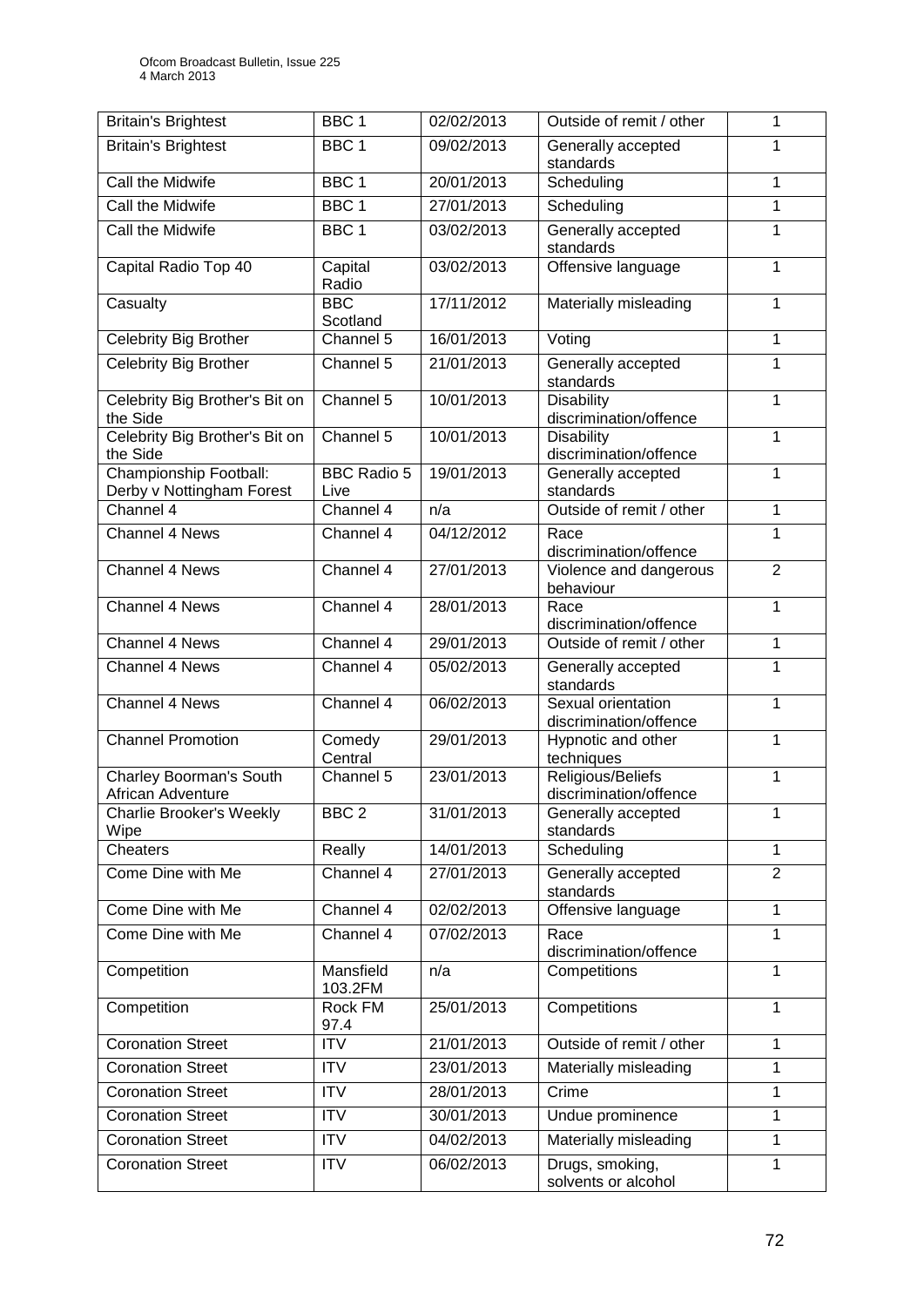| <b>Coronation Street Omnibus</b>        | ITV <sub>2</sub>        | 26/01/2013 | Generally accepted<br>standards             | 1                       |  |
|-----------------------------------------|-------------------------|------------|---------------------------------------------|-------------------------|--|
| Countdown                               | Channel 4               | 01/02/2013 | Scheduling                                  | 1                       |  |
| <b>Criminal Minds</b>                   | <b>Sky Living</b><br>HD | 29/01/2013 | Violence and dangerous<br>behaviour         | 1                       |  |
| D.A.R.Y.L.                              | <b>Movie Mix</b>        | 20/01/2013 | Information/warnings                        | 1                       |  |
| Dancing on Ice                          | <b>ITV</b>              | 27/01/2013 | Advertising scheduling                      | 1                       |  |
| Dancing on Ice                          | $\overline{\text{ITV}}$ | 27/01/2013 | <b>Disability</b><br>discrimination/offence | 29                      |  |
| Dancing on Ice                          | <b>ITV</b>              | 27/01/2013 | Generally accepted<br>standards             | $\overline{2}$          |  |
| Dancing on Ice                          | $\overline{IV}$         | 27/01/2013 | Outside of remit / other                    | 1                       |  |
| Dancing on Ice                          | <b>ITV</b>              | 03/02/2013 | <b>Disability</b><br>discrimination/offence | 1                       |  |
| Dancing on Ice                          | $\overline{IV}$         | 03/02/2013 | Voting                                      | $\overline{\mathbf{4}}$ |  |
| <b>Daybreak</b>                         | $\overline{ITV}$        | 30/01/2013 | Violence and dangerous<br>behaviour         | 1                       |  |
| Death in Paradise                       | BBC <sub>1</sub>        | 15/01/2013 | <b>Television Access</b><br>Services        | 1                       |  |
| Derek                                   | Channel 4               | 30/01/2013 | <b>Disability</b><br>discrimination/offence | $\overline{3}$          |  |
| <b>Derek</b>                            | Channel 4               | 06/02/2013 | <b>Disability</b><br>discrimination/offence | 1                       |  |
| Derek (trailer)                         | Channel 4               | n/a        | <b>Disability</b><br>discrimination/offence | $\mathbf{1}$            |  |
| Dickinson's Real Deal                   | <b>ITV</b>              | 25/01/2013 | Generally accepted<br>standards             | 1                       |  |
| Dickinson's Real Deal                   | <b>ITV</b>              | 29/01/2013 | Competitions                                | 1                       |  |
| Digital on-screen graphics              | ITV1                    | n/a        | Outside of remit / other                    | 1                       |  |
| Dispatches                              | Channel 4               | 28/01/2013 | Due impartiality/bias                       | 11                      |  |
| <b>Dispatches</b>                       | Channel 4               | 30/01/2013 | Race<br>discrimination/offence              | 1                       |  |
| Don't Tell the Bride                    | BBC <sub>3</sub>        | 30/01/2013 | Scheduling                                  | 1                       |  |
| Don't Tell the Bride                    | BBC <sub>3</sub>        | 04/02/2013 | Offensive language                          | 1                       |  |
| <b>Drivetime</b>                        | Talksport               | 08/02/2013 | Offensive language                          | 1                       |  |
| EastEnders                              | BBC <sub>1</sub>        | 15/01/2013 | Product placement                           | 1                       |  |
| EastEnders                              | BBC <sub>1</sub>        | 01/02/2013 | Generally accepted<br>standards             | 3                       |  |
| EastEnders                              | BBC <sub>1</sub>        | 04/02/2013 | Outside of remit / other                    | $\mathbf{1}$            |  |
| EastEnders                              | BBC <sub>1</sub>        | n/a        | Undue prominence                            | 1                       |  |
| <b>Emergency With Angela</b><br>Griffin | Pick TV                 | 18/01/2013 | Materially misleading                       | 1                       |  |
| Emmerdale                               | <b>ITV</b>              | 29/01/2013 | Offensive language                          | $\mathbf{1}$            |  |
| Emmerdale                               | ITV                     | 29/01/2013 | Scheduling                                  | $\overline{2}$          |  |
| Emmerdale                               | <b>ITV</b>              | 01/02/2013 | Violence and dangerous<br>behaviour         | $\overline{3}$          |  |
| Emmerdale                               | <b>ITV</b>              | 04/02/2013 | <b>Disability</b><br>discrimination/offence | $\mathbf{1}$            |  |
| Emmerdale                               | <b>ITV</b>              | 05/02/2013 | Religious/Beliefs<br>discrimination/offence | $\mathbf{1}$            |  |
| FA Cup Football: Leeds v<br>Tottenham   | <b>ESPN</b>             | 27/01/2013 | Offensive language                          | 1                       |  |
| Face the Clock                          | Channel 4               | 30/01/2013 | Outside of remit / other                    | 1                       |  |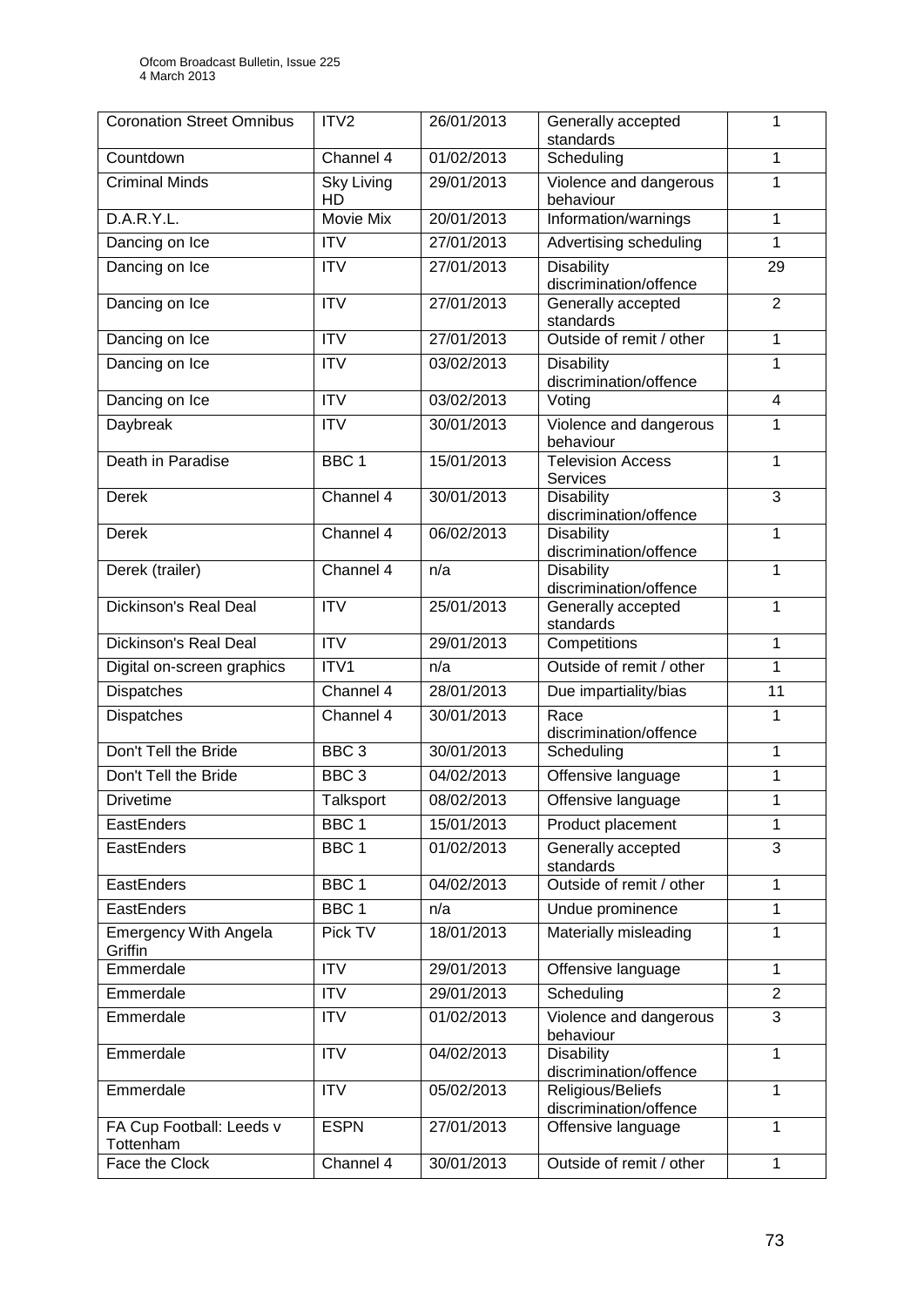| Family Guy                                           | BBC <sub>3</sub>            | 02/02/2013 | Generally accepted<br>1<br>standards              |              |  |
|------------------------------------------------------|-----------------------------|------------|---------------------------------------------------|--------------|--|
| Fear Factor USA                                      | TV <sub>6</sub>             | 26/01/2013 | Generally accepted<br>standards                   |              |  |
| <b>First Time Farmers</b>                            | Channel 4                   | 01/02/2013 | Offensive language                                | 1            |  |
| <b>Football Special</b>                              | <b>Sky Sports</b>           | 15/12/2012 | Drugs, smoking,<br>solvents or alcohol            | 1            |  |
| <b>Fox News</b>                                      | <b>Fox News</b>             | 30/01/2013 | Hypnotic and other<br>techniques                  | 1            |  |
| Foxy Bingo's sponsorship of<br>Dickinson's Real Deal | ITV1                        | n/a        | Generally accepted<br>standards                   | 1            |  |
| Glee                                                 | Sky1                        | 27/01/2013 | Religious/Beliefs<br>1<br>discrimination/offence  |              |  |
| Got to Dance                                         | Sky1                        | 27/01/2013 | Under 18s in<br>programmes                        | 1            |  |
| <b>Great Houses with Julian</b><br>Fellowes          | <b>ITV</b>                  | 29/01/2013 | Race<br>discrimination/offence                    | 1            |  |
| <b>Great Night Out</b>                               | <b>ITV</b>                  | 08/02/2013 | Scheduling                                        | 1            |  |
| <b>Great Night Out</b>                               | $\overline{ITV}$            | 08/02/2013 | Violence and dangerous<br>behaviour               | 1            |  |
| Greg James                                           | <b>BBC Radio 1</b>          | 05/02/2013 | Generally accepted<br>standards                   | 1            |  |
| Greg James                                           | <b>BBC Radio 1</b>          | 05/02/2013 | Race<br>discrimination/offence                    | 1            |  |
| Greg James                                           | <b>BBC Radio 1</b>          | 06/02/2013 | 1<br>Offensive language                           |              |  |
| <b>Heart Breakfast</b>                               | <b>Heart FM</b><br>(London) | 31/01/2013 | Generally accepted<br>1<br>standards              |              |  |
| <b>Hide and Seek</b>                                 | TV3                         | 13/01/2013 | Advertising scheduling<br>1                       |              |  |
| <b>Hirsty's Daily Dose</b>                           | Capital<br>Yorkshire        | 16/01/2013 | Scheduling<br>1                                   |              |  |
| Hirsty's Daily Dose                                  | Capital<br>Yorkshire        | 04/02/2013 | Generally accepted<br>1<br>standards              |              |  |
| <b>Holiday Home Sweet Home</b>                       | ITV1                        | 27/10/2012 | Advertising/editorial<br>1<br>distinction         |              |  |
| Hollyoaks                                            | Channel 4                   | 18/01/2013 | Offensive language<br>1                           |              |  |
| Hollyoaks                                            | Channel 4                   | 30/01/2013 | Scheduling                                        | 1            |  |
| Hulk                                                 | ITV <sub>1</sub>            | 12/01/2013 | Scheduling                                        | 1            |  |
| Inside Death Row with<br><b>Trevor McDonald</b>      | <b>ITV</b>                  | 24/01/2013 | Animal welfare<br>1                               |              |  |
| Inside Out                                           | BBC 1                       | 28/01/2013 | Outside of remit / other                          | 1            |  |
| Inside Out                                           | BBC <sub>1</sub>            | 04/02/2013 | Outside of remit / other                          | 1            |  |
| <b>ITV News</b>                                      | <b>ITV</b>                  | 26/01/2013 | Crime                                             | 1            |  |
| <b>ITV News and Weather</b>                          | <b>ITV</b>                  | 04/02/2013 | <b>Disability</b><br>1<br>discrimination/offence  |              |  |
| <b>ITV News and Weather</b>                          | <b>ITV</b>                  | 04/02/2013 | Due impartiality/bias                             | 1            |  |
| <b>ITV News and Weather</b>                          | <b>ITV</b>                  | 07/02/2013 | Sexual orientation<br>1<br>discrimination/offence |              |  |
| ITV News at Ten and<br>Weather                       | <b>ITV</b>                  | 23/01/2013 | <b>Television Access</b><br><b>Services</b>       | 1            |  |
| <b>ITV News at Ten and</b><br>Weather                | $\overline{IV}$             | 30/01/2013 | Generally accepted<br>standards                   | 1            |  |
| <b>ITV Sport (trailer)</b>                           | ITV1                        | 30/01/2013 | Materially misleading                             | 1            |  |
| Jeremy Vine                                          | <b>BBC Radio 2</b>          | 08/02/2013 | Generally accepted<br>1<br>standards              |              |  |
| Jez & Amanda on Kiss                                 | <b>Kiss FM</b>              | 07/02/2013 | Offensive language                                | $\mathbf{1}$ |  |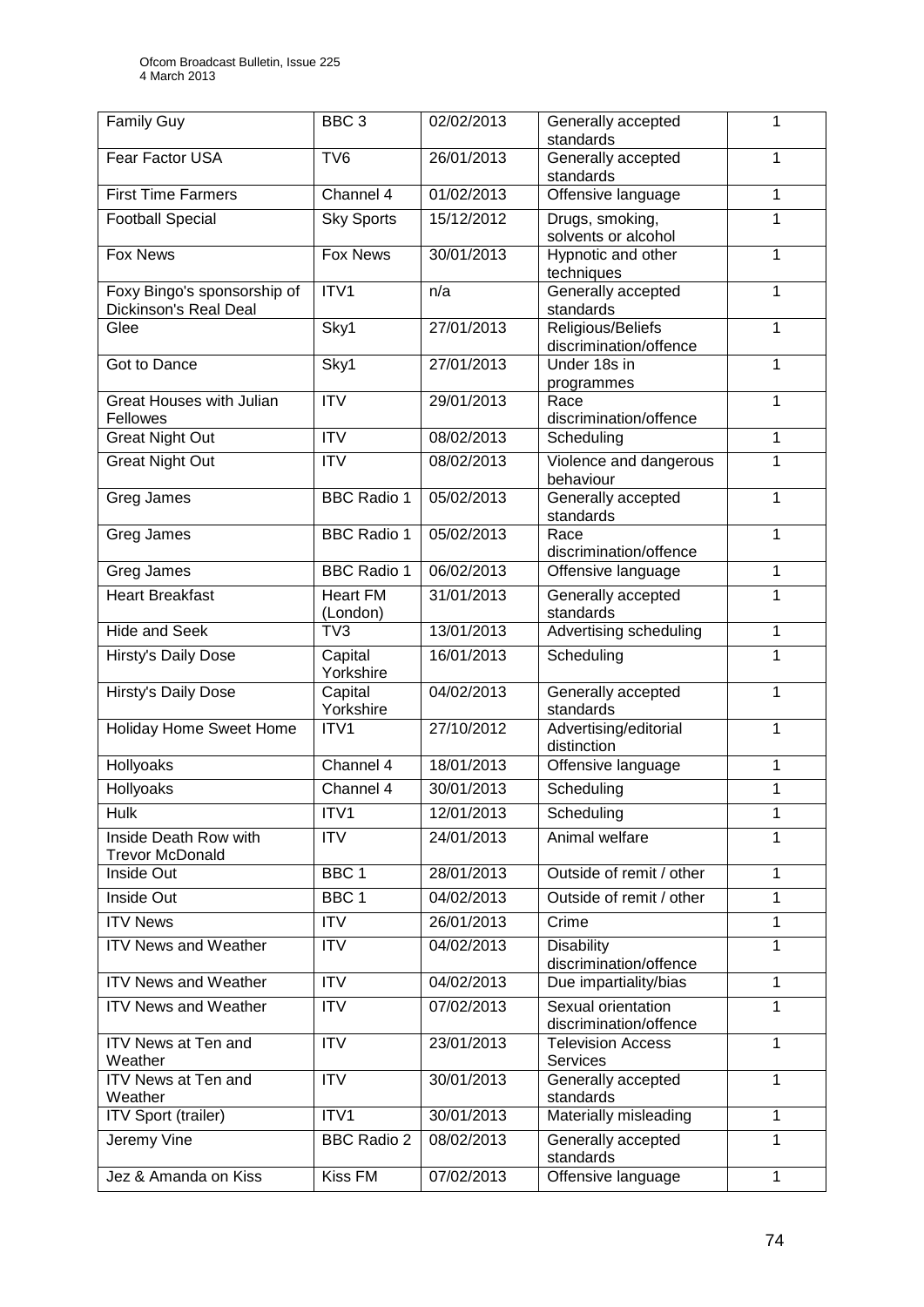| John Bishop's Only Joking<br>(Trailer)                  | Sky2                             | 31/01/2013 | Generally accepted<br>standards                     | 1              |  |
|---------------------------------------------------------|----------------------------------|------------|-----------------------------------------------------|----------------|--|
| <b>Julia Hartley-Brewer</b>                             | LBC 97.3<br><b>FM</b>            | 24/01/2013 | Due impartiality/bias                               | 1              |  |
| Kung Fu Panda (trailer)                                 | Nickelodeon                      | 25/01/2013 | Scheduling                                          | 1              |  |
| Kung Fu Panda (trailer)                                 | Nickelodeon                      | 02/02/2013 | Scheduling                                          | 1              |  |
| Ladbrokes' sponsorship of<br>Africa Cup of Nations Live | ITV4                             | n/a        | Gambling                                            | 1              |  |
| Lewis                                                   | ITV1                             | 14/01/2013 | <b>Television Access</b><br><b>Services</b>         | 1              |  |
| Make it or Break it                                     | E <sub>4</sub>                   | 02/02/2013 | Scheduling                                          | 1              |  |
| Make Me a Muslim                                        | BBC <sub>3</sub>                 | 30/01/2013 | Crime                                               | 1              |  |
| Make Me a Muslim                                        | BBC <sub>3</sub>                 | 30/01/2013 | Outside of remit / other                            | 1              |  |
| Match of the Day                                        | BBC <sub>1</sub>                 | 30/01/2013 | Generally accepted<br>standards                     | 1              |  |
| Match of the Day                                        | BBC <sub>1</sub>                 | 02/02/2013 | Outside of remit / other                            | 1              |  |
| Melvyn in the Morning                                   | <b>BBC Radio</b><br>Lincolnshire | 24/01/2013 | Materially misleading                               | 1              |  |
| Mr Selfridge (trailer)                                  | <b>ITV</b>                       | 09/02/2013 | Scheduling                                          | 1              |  |
| Mrs. Brown's Boys                                       | BBC <sub>1</sub>                 | 29/12/2012 | Religious/Beliefs<br>discrimination/offence         | 1              |  |
| Mrs. Brown's Boys                                       | BBC <sub>1</sub>                 | 26/01/2013 | Offensive language                                  | 1              |  |
| My Mad Fat Diary                                        | E <sub>4</sub>                   | 28/01/2013 | Materially misleading                               | 1              |  |
| My Mad Fat Diary                                        | E <sub>4</sub>                   | 04/02/2013 | <b>Disability</b><br>discrimination/offence         | 1              |  |
| <b>News</b>                                             | <b>NTV</b>                       | 31/01/2013 | $\mathbf{1}$<br>Violence and dangerous<br>behaviour |                |  |
| Newsround                                               | <b>CBBC</b>                      | 01/02/2013 | Religious/Beliefs<br>discrimination/offence         | 1              |  |
| <b>Obsessive Compulsive</b><br>Cleaners (trailer)       | Channel 4                        | 05/02/2013 | Generally accepted<br>standards                     | 1              |  |
| <b>Outback Truckers</b>                                 | Quest                            | 02/02/2013 | Harm                                                | 1              |  |
| Panorama                                                | BBC <sub>1</sub>                 | 28/01/2013 | Offensive language                                  | 1              |  |
| Panorama                                                | BBC <sub>1</sub>                 | 04/02/2013 | Violence and dangerous<br>behaviour                 | $\overline{2}$ |  |
| Party Election Broadcast by<br>the Conservative Party   | Channel 4                        | 23/01/2013 | Outside of remit / other                            | 1              |  |
| Party Political Broadcast by<br>the Conservative Party  | BBC <sub>1</sub>                 | 23/01/2013 | Outside of remit / other                            | $\overline{2}$ |  |
| Party Political Broadcast by<br>the Conservative Party  | <b>ITV</b>                       | 23/01/2013 | Outside of remit / other                            | 3              |  |
| Party Political Broadcast by<br>the Labour Party        | BBC 1 / ITV                      | 30/01/2013 | Outside of remit / other                            | 1              |  |
| People Like Us                                          | BBC <sub>3</sub>                 | 06/02/2013 | Animal welfare                                      | 1              |  |
| People Like Us                                          | BBC <sub>3</sub>                 | 06/02/2013 | Outside of remit / other                            | 1              |  |
| Phones 4U's sponsorship of<br>Films on 4                | Channel 4                        | 27/01/2013 | Generally accepted<br>standards                     | 1              |  |
| Playboy TV Chat                                         | Playboy TV<br>Chat (902)         | 19/01/2013 | Sexual material                                     | 1              |  |
| Pointless                                               | BBC <sub>1</sub>                 | 29/01/2013 | Outside of remit / other                            | 1              |  |
| Pramface                                                | BBC <sub>3</sub>                 | 27/01/2013 | Generally accepted<br>standards                     | 1              |  |
| <b>Press Preview</b>                                    | <b>Sky News</b>                  | 03/02/2013 | Age<br>discrimination/offence                       | 1              |  |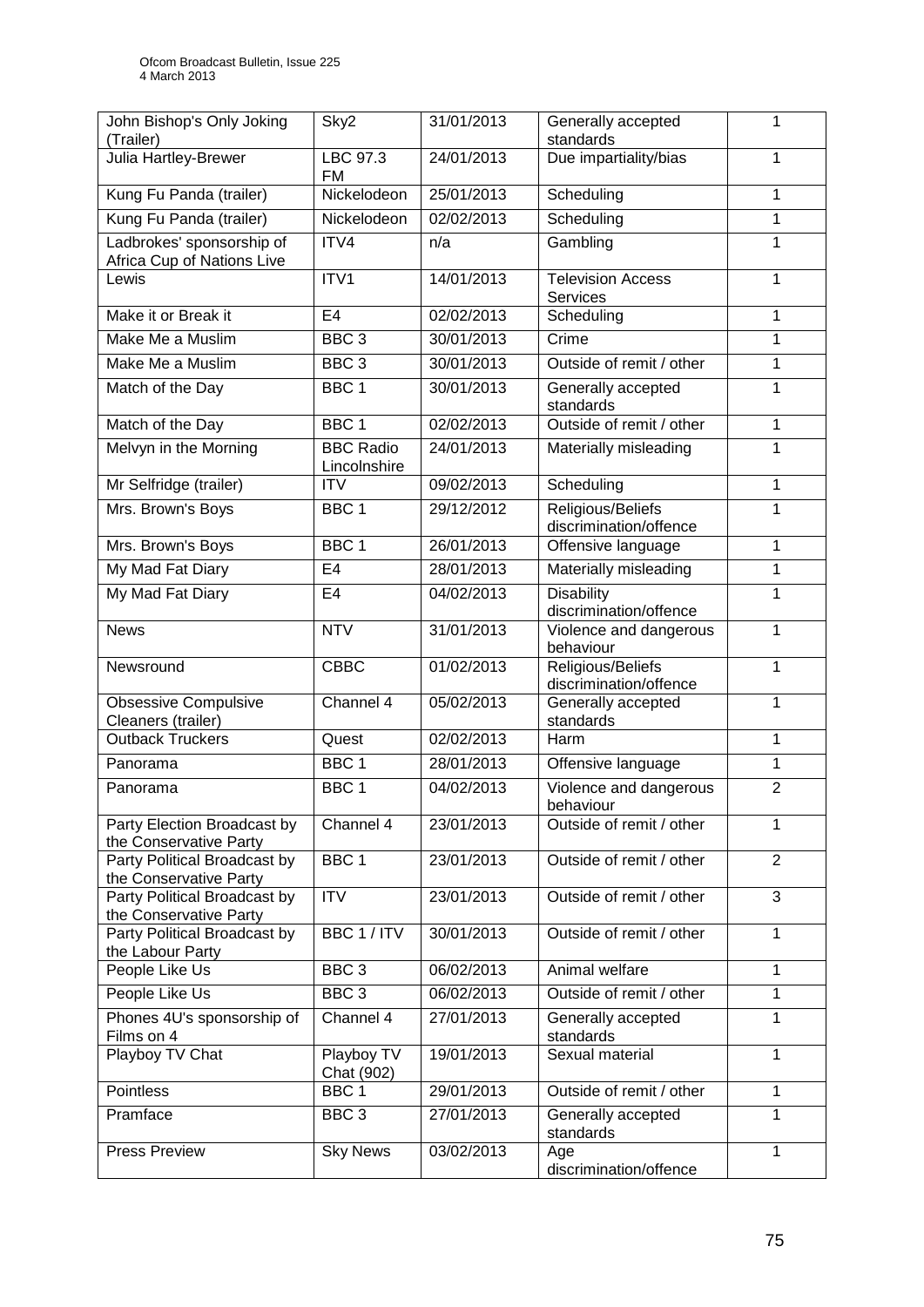| Programming                                                                         | <b>BBC</b>                              | n/a        | Outside of remit / other<br>1                     |                |
|-------------------------------------------------------------------------------------|-----------------------------------------|------------|---------------------------------------------------|----------------|
| Programming                                                                         | <b>BBC</b><br>channels                  | n/a        | Outside of remit / other                          | 1              |
| <b>Question Time</b>                                                                | BBC <sub>1</sub>                        | 31/01/2013 | Race<br>discrimination/offence                    | $\overline{3}$ |
| <b>R&amp;B Singles Chart</b>                                                        | Dance<br>Nation TV                      | 31/01/2013 | Violence and dangerous<br>behaviour               | 1              |
| Regional News and Weather                                                           | BBC <sub>1</sub>                        | 28/01/2013 | Outside of remit / other                          | $\overline{2}$ |
| <b>Richard Hammond's</b><br>Miracles of Nature                                      | BBC <sub>1</sub>                        | 19/11/2012 | <b>Television Access</b><br><b>Services</b>       | 1              |
| Richard III: The King in the<br>Car Park                                            | Channel 4                               | 04/02/2013 | <b>Disability</b><br>discrimination/offence       | $\overline{2}$ |
| <b>Richard Key</b>                                                                  | <b>TMCR</b><br>95.3FM                   | 04/01/2013 | Offensive language                                | 1              |
| <b>Ricky Gervais: Science</b>                                                       | E <sub>4</sub>                          | 07/02/2013 | <b>Disability</b><br>discrimination/offence       | 1              |
| <b>Right Guard Total Defence 5</b><br>sponsors Frasier /<br>Everybody Loves Raymond | Channel 4                               | 06/02/2013 | Outside of remit / other                          | 1              |
| Russia Today                                                                        | Russia<br>Today                         | 01/01/2013 | Due impartiality/bias                             | 1              |
| Scrubs                                                                              | E <sub>4</sub>                          | 24/01/2013 | Scheduling                                        | 1              |
| Scrubs                                                                              | E <sub>4</sub>                          | 24/01/2013 | Sexual orientation<br>1<br>discrimination/offence |                |
| <b>Silent Witness</b>                                                               | BBC <sub>1</sub>                        | 25/01/2013 | 3<br>Violence and dangerous<br>behaviour          |                |
| Ski Sunday                                                                          | BBC <sub>2</sub>                        | 10/02/2013 | Outside of remit / other                          | $\mathbf{1}$   |
| <b>Sky Business News</b>                                                            | Sky<br>business<br><b>News</b>          | 30/01/2013 | Violence and dangerous<br>1<br>behaviour          |                |
| <b>Sky News</b>                                                                     | <b>Sky News</b>                         | 18/01/2013 | Due impartiality/bias                             | 1              |
| <b>Sky News</b>                                                                     | <b>Sky News</b><br>website              | 06/01/2013 | Outside of remit / other                          | 1              |
| Sky News at 5 with Jeremy<br>Thompson                                               | <b>Sky News</b>                         | 04/02/2013 | Outside of remit / other                          | 1              |
| <b>Sky Sports News</b>                                                              | <b>Sky Sports</b><br>News               | 28/01/2013 | 1<br>Materially misleading                        |                |
| Soccer AM                                                                           | Sky Sports 1                            | 26/01/2013 | Religious/Beliefs<br>discrimination/offence       | 1              |
| Sons of Anarchy                                                                     | 5USA                                    | 06/02/2013 | <b>Television Access</b><br><b>Services</b>       | 1              |
| <b>Spark Mornings</b>                                                               | Spark FM                                | 08/01/2013 | Scheduling                                        | $\overline{2}$ |
| <b>Sport Tonight</b>                                                                | <b>Sky Sports</b><br><b>News</b>        | 23/01/2013 | Generally accepted<br>standards                   | $\overline{2}$ |
| Spotlight                                                                           | BBC <sub>1</sub><br>Northern<br>Ireland | 05/02/2013 | Outside of remit / other                          | $\mathbf{1}$   |
| Stella (trailer)                                                                    | <b>Sky Livingit</b>                     | 16/01/2013 | Scheduling                                        | 1              |
| Stella (trailer)                                                                    | Sky1                                    | 30/01/2013 | Scheduling                                        | 1              |
| Stella (trailer)                                                                    | Sky1                                    | n/a        | Scheduling                                        | 1              |
| Stephen King's Bag of<br><b>Bones</b>                                               | Channel 5                               | 29/12/2012 | <b>Television Access</b><br>1<br><b>Services</b>  |                |
| Steve Allen                                                                         | <b>LBC 97.3FM</b>                       | 15/01/2013 | Generally accepted<br>standards                   | $\mathbf{1}$   |
| Studio 66                                                                           | Studio 66 TV                            | n/a        | Outside of remit / other                          | $\mathbf{1}$   |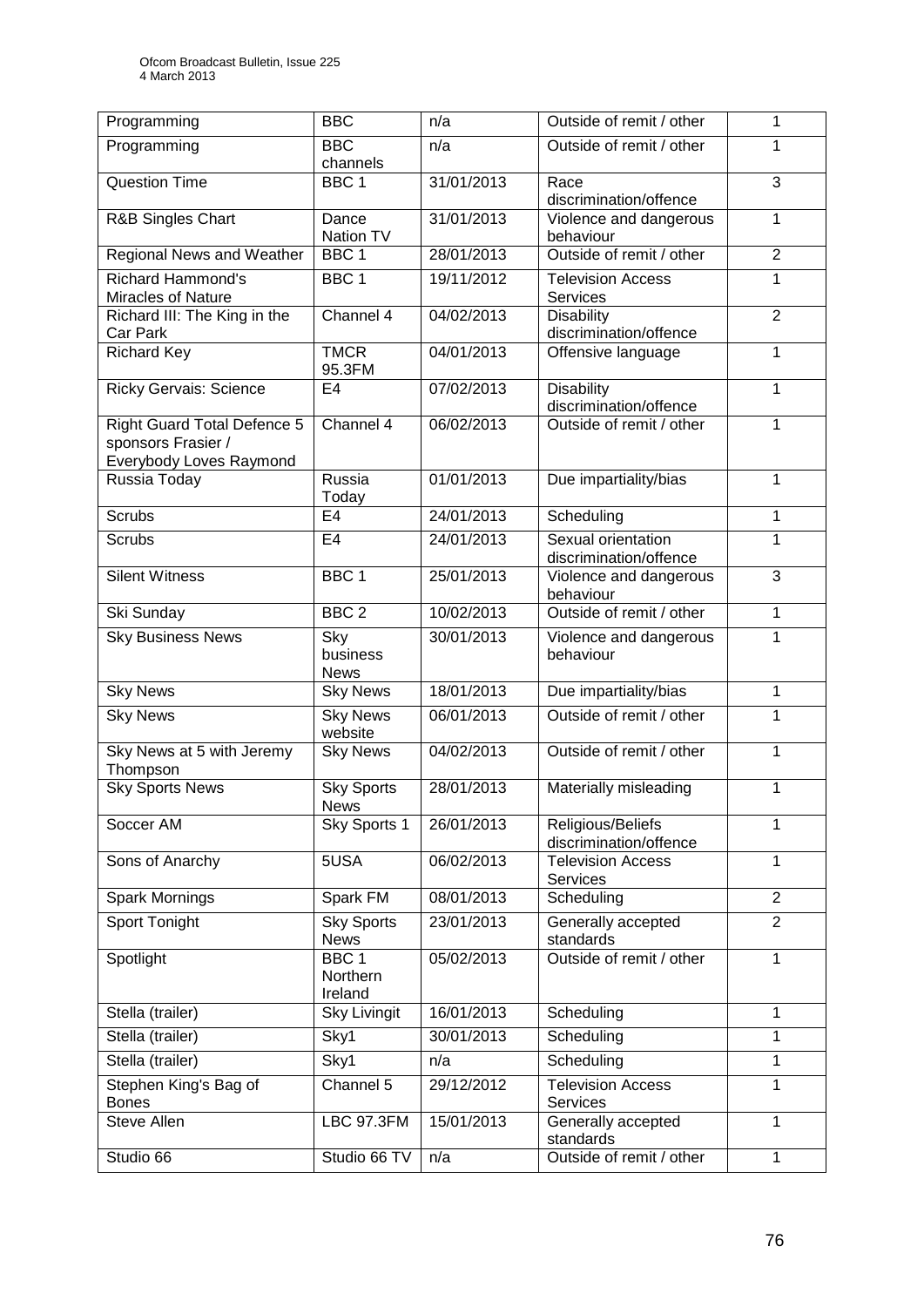| Studio 66 Days                     | Studio 66 TV<br>2                       | 28/01/2013 | Participation TV                                  | 1              |
|------------------------------------|-----------------------------------------|------------|---------------------------------------------------|----------------|
| <b>Subtitles</b>                   | Various                                 | n/a        | <b>Television Access</b><br><b>Services</b>       | $\overline{2}$ |
| <b>Sunday Supplement</b>           | Sky Sports 1                            | 03/02/2013 | Race<br>discrimination/offence                    | 3              |
| Sunrise                            | <b>Sky News</b>                         | 19/01/2013 | Race<br>discrimination/offence                    | 3              |
| Sunrise                            | <b>Sky News</b>                         | 06/02/2013 | Generally accepted<br>standards                   | $\overline{3}$ |
| Take Me Out                        | $\overline{\text{IV}}$                  | 19/01/2013 | <b>Disability</b><br>discrimination/offence       | 1              |
| The Alan Titchmarsh Show           | ITV                                     | 24/01/2013 | Animal welfare                                    | $\overline{5}$ |
| The Alan Titchmarsh Show           | <b>ITV</b>                              | 28/01/2013 | Violence and dangerous<br>behaviour               |                |
| The Alan Titchmarsh Show           | $\overline{IV}$                         | 30/01/2013 | Harm                                              | 1              |
| The Alan Titchmarsh Show           | <b>ITV</b>                              | 30/01/2013 | Religious programmes                              | 3              |
| The Alan Titchmarsh Show           | ITV                                     | 01/02/2013 | Scheduling                                        | 1              |
| The Alan Titchmarsh Show           | <b>ITV</b>                              | 05/02/2013 | Scheduling                                        | $\overline{2}$ |
| The Big Reunion                    | ITV2                                    | 31/01/2013 | Offensive language                                | $\mathbf 1$    |
| The Big Reunion                    | ITV2                                    | 31/01/2013 | Outside of remit / other                          | 1              |
| The Breakfast Show                 | <b>Key 103</b>                          | 30/01/2013 | <b>Disability</b><br>discrimination/offence       |                |
| The British Academy Film<br>Awards | BBC <sub>1</sub>                        | 10/02/2013 | Generally accepted<br>$\overline{2}$<br>standards |                |
| The British Academy Film<br>Awards | BBC <sub>1</sub>                        | 10/02/2013 | Outside of remit / other                          | $\mathbf{1}$   |
| The Chase                          | <b>ITV</b>                              | 01/02/2013 | Materially misleading                             | 1              |
| The Daily Politics                 | BBC <sub>2</sub>                        | 08/02/2013 | Outside of remit / other                          | 1              |
| The Difference                     | Channel 4                               | n/a        | Outside of remit / other                          | 1              |
| The Dumping Ground                 | <b>CBBC</b>                             | 04/01/2013 | Generally accepted<br>standards                   | 1              |
| The Dumping Ground                 | <b>CBBC</b>                             | 25/01/2013 | Generally accepted<br>1<br>standards              |                |
| The Following                      | <b>Sky Atlantic</b>                     | 29/01/2013 | 1<br>Violence and dangerous<br>behaviour          |                |
| The Horse Hoarder                  | Channel 4                               | 07/01/2013 | Materially misleading                             | $\overline{2}$ |
| The Hotel                          | Channel 4                               | 20/01/2013 | Offensive language                                | 1              |
| The Hotel                          | Channel 4                               | 27/01/2013 | Race<br>discrimination/offence                    | 1              |
| The Inbetweeners                   | E <sub>4</sub>                          | 29/01/2013 | Sexual orientation<br>discrimination/offence      | 1              |
| The Last Leg (trailer)             | Channel 4                               | 31/01/2013 | 1<br>Religious/Beliefs<br>discrimination/offence  |                |
| The Last Leg (trailer)             | E <sub>4</sub>                          | 30/01/2013 | <b>Disability</b><br>discrimination/offence       | 1              |
| The New Normal                     | E <sub>4</sub>                          | 24/01/2013 | Generally accepted<br>standards                   | 1              |
| The Nolan Show                     | BBC <sub>1</sub><br>Northern<br>Ireland | 16/01/2013 | Religious/Beliefs<br>39<br>discrimination/offence |                |
| The Official UK Top 20             | <b>MTV Hits</b>                         | 06/02/2013 | Violence and dangerous<br>behaviour               | $\mathbf{1}$   |
| The One Show                       | BBC <sub>1</sub>                        | 07/02/2013 | Outside of remit / other                          | 4              |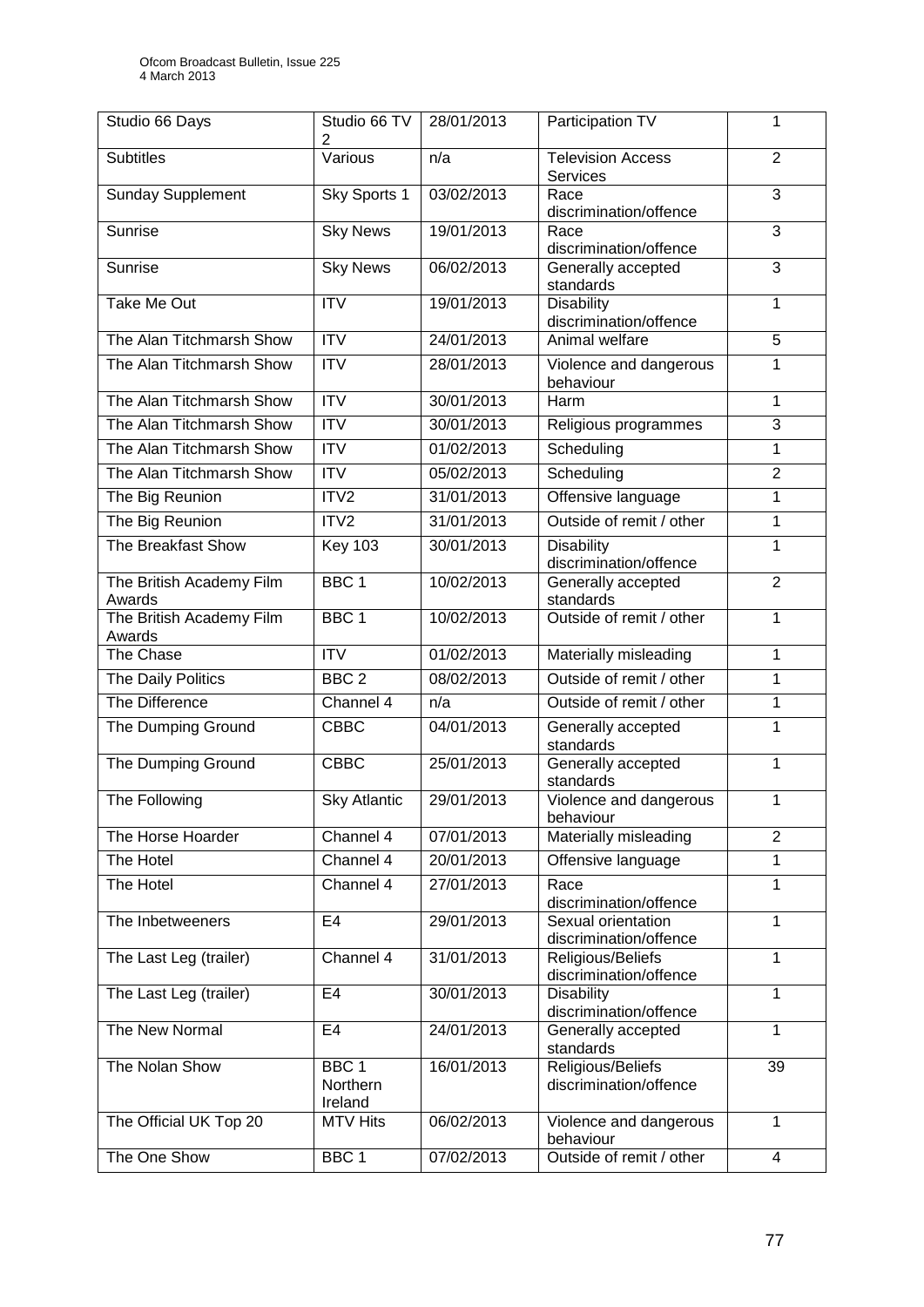| The One Show                                    | BBC <sub>1</sub>               | n/a        | Outside of remit / other                    | 1              |  |
|-------------------------------------------------|--------------------------------|------------|---------------------------------------------|----------------|--|
| The Princess Bride                              | Channel 5                      | 27/01/2013 | Scheduling                                  | 1              |  |
| The Simpsons                                    | Channel 4                      | 29/01/2013 | Scheduling                                  | 1              |  |
| The Simpsons                                    | Sky1                           | 07/02/2013 | Offensive language                          | 1              |  |
| The Store                                       | <b>ITV</b>                     | 11/02/2013 | Outside of remit / other                    | 1              |  |
| The Tonight Show with<br>Jimmy Fallon (trailer) | <b>CNBC</b>                    | 06/02/2013 | Violence and dangerous<br>behaviour         | 1              |  |
| The Undateables                                 | Channel 4                      | 03/04/2012 | <b>Disability</b><br>discrimination/offence | 1              |  |
| The Undateables                                 | Channel 4                      | 22/01/2013 | <b>Disability</b><br>discrimination/offence | 1              |  |
| The Undateables                                 | Channel 4                      | 29/01/2013 | Disability<br>discrimination/offence        | 1              |  |
| The Undateables                                 | Channel 4                      | 29/01/2013 | Generally accepted<br>standards             | 1              |  |
| The Wave 102 FM (Dundee)                        | The Wave<br>102 FM<br>(Dundee) | 01/02/2013 | Outside of remit / other                    | 1              |  |
| The Wright Stuff                                | Channel 5                      | 29/01/2013 | Generally accepted<br>standards             | 1              |  |
| The Wright Stuff                                | Channel 5                      | 29/01/2013 | Generally accepted<br>standards             | 1              |  |
| The Xfm Breakfast Show<br>with Jon Holmes       | <b>XFM</b>                     | 10/01/2013 | Generally accepted<br>standards             | $\mathbf{1}$   |  |
| This Morning                                    | <b>ITV</b>                     | 17/01/2013 | Due impartiality/bias                       | 1              |  |
| This Morning                                    | $\overline{IV}$                | 22/01/2013 | Materially misleading                       | 1              |  |
| This Morning                                    | <b>ITV</b>                     | 04/02/2013 | Materially misleading                       | 1              |  |
| This Morning                                    | <b>ITV</b>                     | 04/02/2013 | Religious/Beliefs<br>discrimination/offence | 1              |  |
| This Morning                                    | <b>ITV</b>                     | 07/02/2013 | Competitions                                | 1              |  |
| This Morning                                    | <b>ITV</b>                     | 07/02/2013 | Generally accepted<br>standards             | 1              |  |
| Top 20                                          | 4 Music                        | 09/01/2013 | Scheduling                                  | 1              |  |
| <b>Top Gear</b>                                 | BBC <sub>2</sub>               | 27/01/2013 | Offensive language                          | 8              |  |
| <b>Top Gear</b>                                 | BBC <sub>2</sub>               | 27/01/2013 | Violence and dangerous<br>behaviour         | $\overline{3}$ |  |
| <b>Top Gear</b>                                 | BBC <sub>2</sub>               | 02/02/2013 | Offensive language                          | 1              |  |
| <b>Top Gear</b>                                 | BBC <sub>2</sub>               | 03/02/2013 | Offensive language                          | 1              |  |
| <b>Top Gear</b>                                 | BBC <sub>2</sub>               | 03/02/2013 | Offensive language                          | 1              |  |
| <b>Top Gear</b>                                 | BBC <sub>2</sub>               | 09/02/2013 | Scheduling                                  | 1              |  |
| Trisha                                          | Channel 5                      | 29/01/2013 | Offensive language                          | 1              |  |
| True Stories: Gypsy Blood                       | Channel 4                      | 10/01/2013 | Generally accepted<br>standards             | 1              |  |
| Tweenies                                        | <b>CBeebies</b>                | 20/01/2013 | Generally accepted<br>standards             | 21             |  |
| UK Hot 40                                       | The Box                        | 30/01/2013 | Violence and dangerous<br>behaviour         | 1              |  |
| Venus Live                                      | Venus TV                       | 12/01/2013 | Religious/Beliefs<br>discrimination/offence | $\overline{2}$ |  |
| Wanderlust                                      | <b>Sky Movies</b><br>Premiere  | 19/01/2013 | <b>Nudity</b>                               | $\mathbf{1}$   |  |
| <b>Watching Ourselves</b>                       | BBC <sub>1</sub><br>Scotland   | 25/01/2013 | Race<br>discrimination/offence              | 1              |  |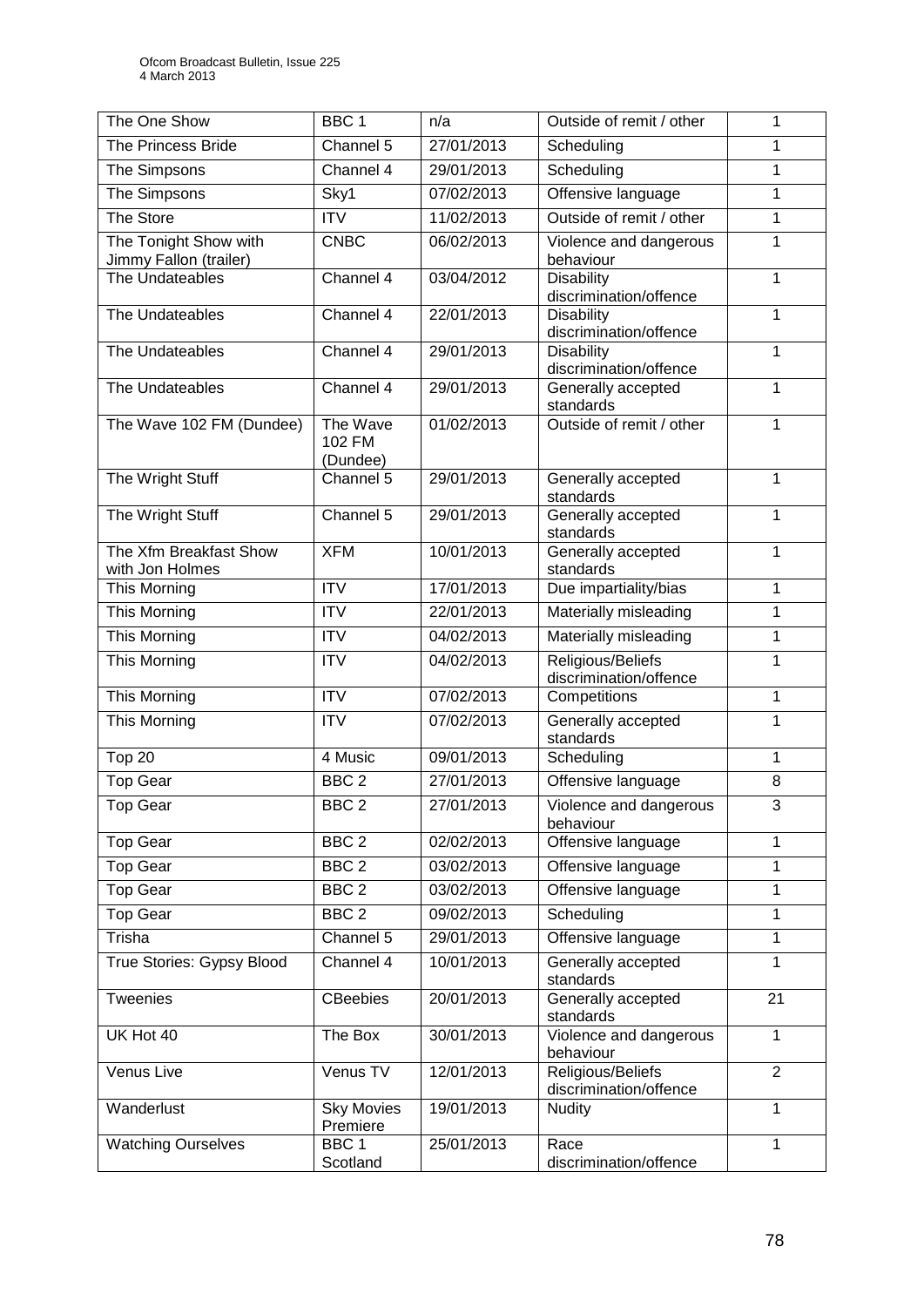| Way to Go           | BBC <sub>3</sub>                   | 17/01/2013 | Generally accepted<br>standards | 11 |
|---------------------|------------------------------------|------------|---------------------------------|----|
| Way to Go           | BBC <sub>3</sub>                   | 23/01/2013 | Suicide and self harm           |    |
| Way to Go           | BBC <sub>3</sub>                   | 24/01/2013 | Generally accepted<br>standards | っ  |
| Weekend Mirpuri     | <b>BBC</b> Asian<br><b>Network</b> | 02/11/2012 | Outside of remit / other        |    |
| Weekend Mirpuri     | <b>BBC Asian</b><br><b>Network</b> | n/a        | Outside of remit / other        | 6  |
| You've Been Framed! | <b>ITV</b>                         | 02/02/2013 | Animal welfare                  |    |